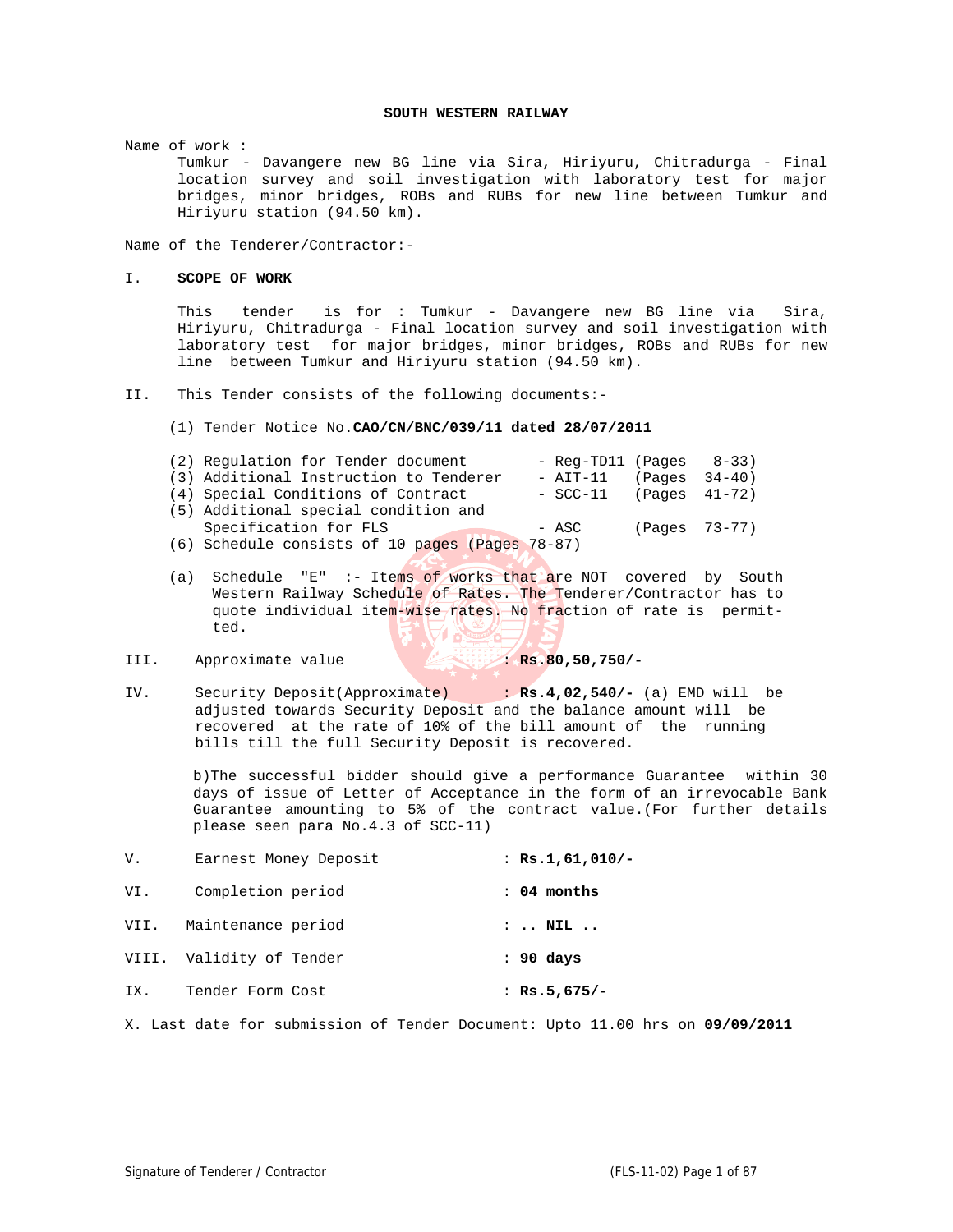### **INSTRUCTIONS TO TENDERERS REGARDING TENDER FORMS DOWNLOADED FROM INTERNET**

Tender file is to be downloaded from the internet and printout is to be taken on A4 size paper and details are to be entered by the tenderer at the various locations in the document. It is advisable that the down loaded tender document to be printed through laser printer only. Submission of Xerox or photocopy of tender document is prohibited.

This tender document (in full) downloaded along with the various documents required to be submitted as per the tender conditions in a sealed cover duly super scribing with the name of the work, tender notice No. and date, submission of tender downloaded from the internet etc and the same should be dropped in the tender box kept in the Office of the Administrative Officer, Construction, South Western Railway, No.18, Millers Road, Bangalore – 560 046 before the date and time stipulated in the tender document.

The cost of tender document as indicated in the tender document will have to be deposited by the tenderer in the form of Nationalised Bank demand draft payable in favour of Financial Adviser and Chief Accounts Officer, Construction, South Western Railway, Bangalore – 560 046 along with the tender document. This should be enclosed as a separate Demand Draft. A single demand draft for the cost of tender form and Earnest Money Deposit will not be accepted. **Tender not accompanied with the cost of tender form is liable to be rejected.** 

The earnest money deposit required for this tender as stipulated in the tender document also to be submitted separately.

Tenderers are advised to download the tender documents well in advance and submit the tender before the stipulated time. It is the responsibility of the tenderer to check for any corrections or any modifications published subsequently in Website and the same shall be taken into account while submitting the tender. Tenderer shall down load corrigendum (if any), print it out, sign and attach it with the main tender document. Tender document not accompanied by the published corrigendum/s is liable to be rejected. The Railway will not be responsible for any postal delays and delay in downloading of tender document from the Internet.

The tenderer may please note that the rate for items should be written in figures and in words by black or blue ball point pen only. Each page of tender document should be signed by the tenderers

Tenderer/s are free to download tender document at their own risk and cost, for the purpose of perusal as well as for using the same as tender document for submitting the offer; Master copy of the tender document is available in the Office of Chief Administrative Officer/Construction/South Western Railway/Bangalore-560046. After award of work, an agreement will be drawn, which shall be executed by the successful tenderer and this agreement will be drawn which shall be executed by the successful tenderer and this agreement will be prepared based on the master copy of tender document available in the above mentioned office and not based on the tender document submitted by the tenderer.

In case, any discrepancy between the tender document downloaded from the Internet and the master copy, letter shall prevail and will be binding on the tenderer/s. No claim on the account will be entertained.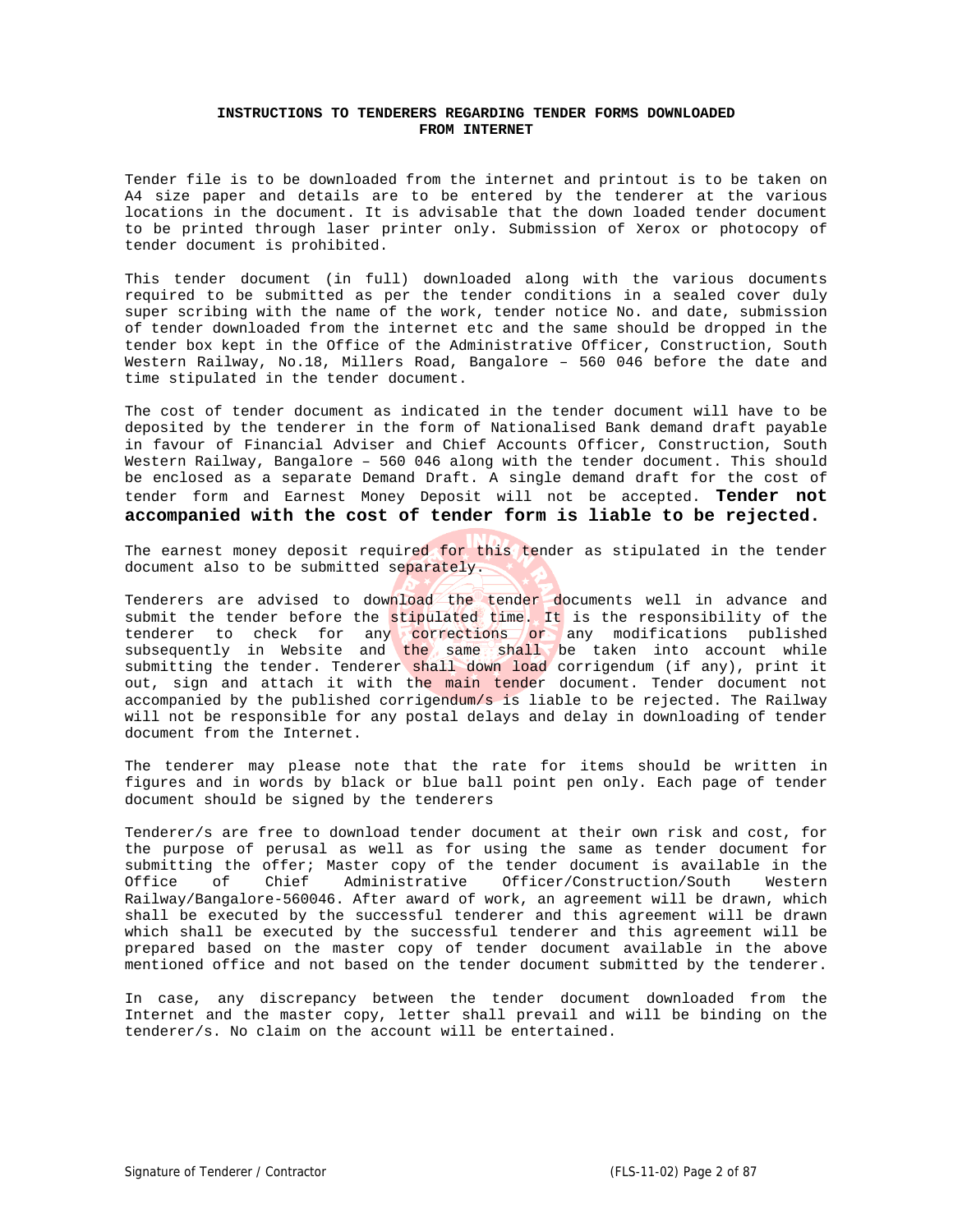If any change/addition/deletion is made in the Tender document by the Tenderer/Contractor and the same is detected at any stage even after the award of the tender, the tenderer's full earnest money deposit will be forfeited and the contract will be terminated at his/their risk and cost. The tenderer is also liable to be banned from doing business with Railways and / or prosecuted.

The following declaration should be given by the tenderer while submitting the tender: Declaration

I/We have downloaded the tender form from the internet site www.southwesternrailway.com and I/We have not tampered/modified the tender forms in any manner. In case, if the same is found to be tampered / modified, I/We understand that my/our tender will be summarily rejected and full earnest money deposit will be forfeited and I/We am/are liable to be banned from doing business with Railways and/or prosecuted.

I/We submitting a demand draft no.\_\_\_\_\_\_\_\_\_\_\_\_\_\_\_\_\_\_ dated \_\_\_\_\_\_\_\_\_\_\_\_ issued by \_\_\_\_\_\_\_\_\_\_\_\_\_\_\_\_\_\_\_\_\_\_\_\_\_\_\_\_\_\_\_\_\_\_\_\_\_\_\_ for Rs. \_\_\_\_\_\_\_\_\_\_\_\_\_\_\_\_\_\_\_ towards the cost of tender form.

Address :

Date : **Signature of Tenderer** 

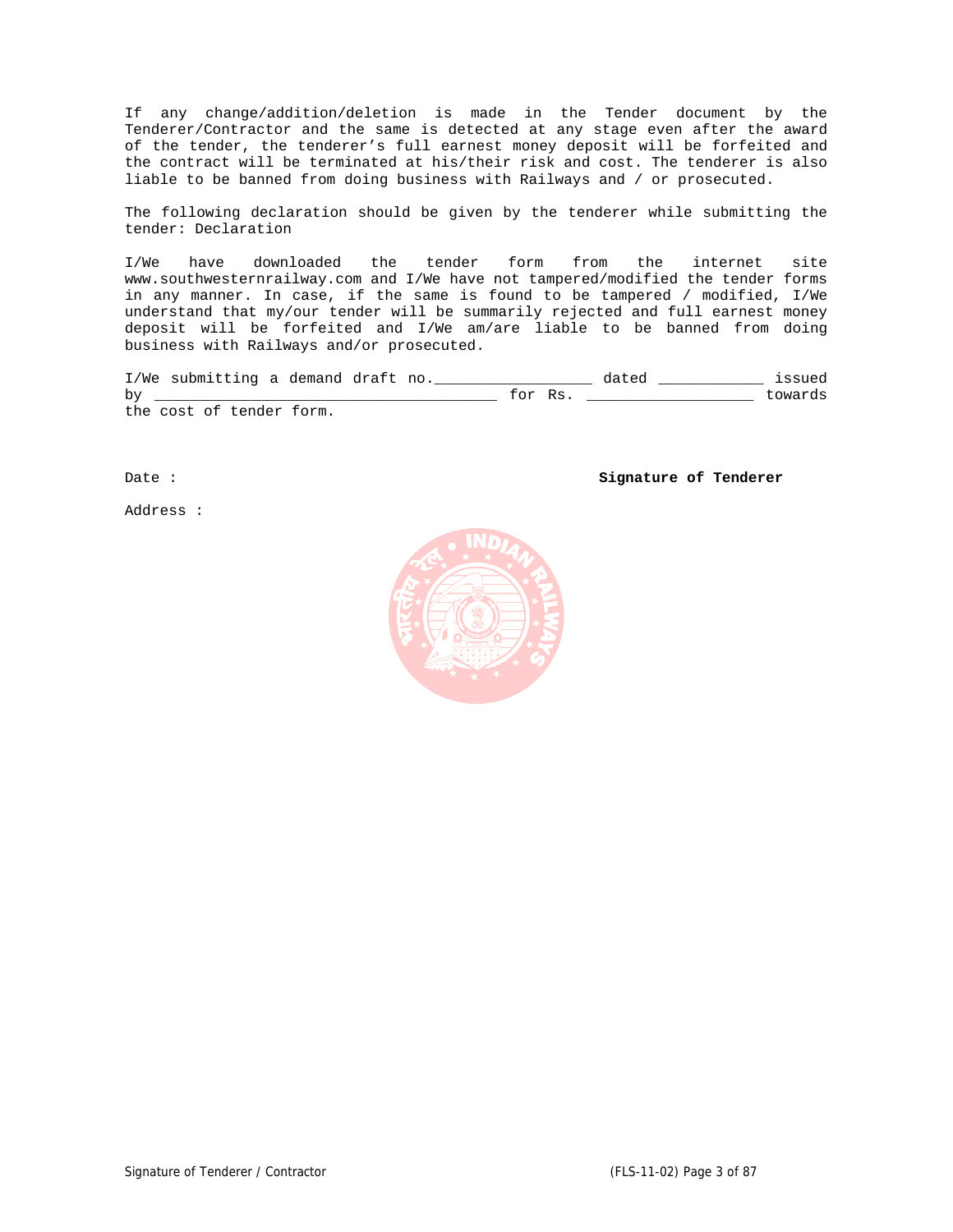#### **OPEN TENDER NOTICE NO.CAO/CN/BNC/039/11 DATED 28/07/2011**

Separate Sealed Tenders are invited by Chief Administrative Officer, Construction, South Western Railway, No.18, Miller's Road Bangalore - 560 046, on behalf of the President of India for the under mentioned works. ================================================================================ Tend.<br>
Tend.<br>
Sch. Possarintion and Money Paper of the Second Cost of the Period Cost of the Period Cost of the Period Cost Sch. Description value(in Money Rs. of of comp- form Ref. of Work Rupees) ( EMD ) Opening letion (in Rs.) ================================================================================ **039/04** Tumkur - Davangere **80,50,750 161010 09/09/2011 4 Months 5675 FLS-11/02** new BG line via Sira, Hiriyuru, Chitradurga - Final location survey and soil investigation with laboratory test for major bridges, minor bridges, ROBs and RUBs for new line between Tumkur and Hiriyuru station (94.50 km) ================================================================================

\*\* Extra Rs.500/- Per set to be paid incase of Postal Delivery of Tender Document.

1. Tenderers can down load the tender document from the web site "www.tenders.gov.in / www.swr.tender.gov.in". Those tenderers, who are participating in the tender with down loaded copy, shall enclose a separate crossed Demand Draft towards  $\bigvee$  cost of the tender form, in favour of Financial Advisor and Chief Accounts Officer, Construction, South Western Railway, Bangalore-46, **without which the tender is liable to be rejected.**

2. Tender documents (non-transferable) will also be issued from the Office of the Chief Administrative Officer (Construction), South Western Railway, No.18 Millers Road, Bangalore-560 046, between 10:30 hours to 17:00 hours on any working day (from 3 days after tender notification) on receipt of written request for the same accompanied by Cash Receipt for having deposited cost of the Tender document with the Divisional Cashier/Construction, or with any Station Master of South Western Railway.

3. Last date for issue of tender forms in person will be upto 16-00 hrs. on the previous working day of the date of opening of the tender. In case tenderers wish to receive the Tender Document by post/courier, they should send their written request accompanied by cash receipt for having deposited the cost of tender document with additional courier charges of Rs.500/-. The request for Tender Document must reach this office at least a minimum of 5 working days in advance of the date of opening of the tender excluding holidays. However Railway Administration does not take any responsibility for delay/non receipt of the tender document by the tenderer due to failure of courier/postal service or time taken in transit.

### **NOTE: TENDER BOX WILL BE AVAILABLE FOR DROPPING TENDERS THREE WORKING DAYS BEFORE THE DATE OF OPENING OF TENDER AND UPTO 11-00 HRS. ON THE DATE OF OPENING OF TENDERS.**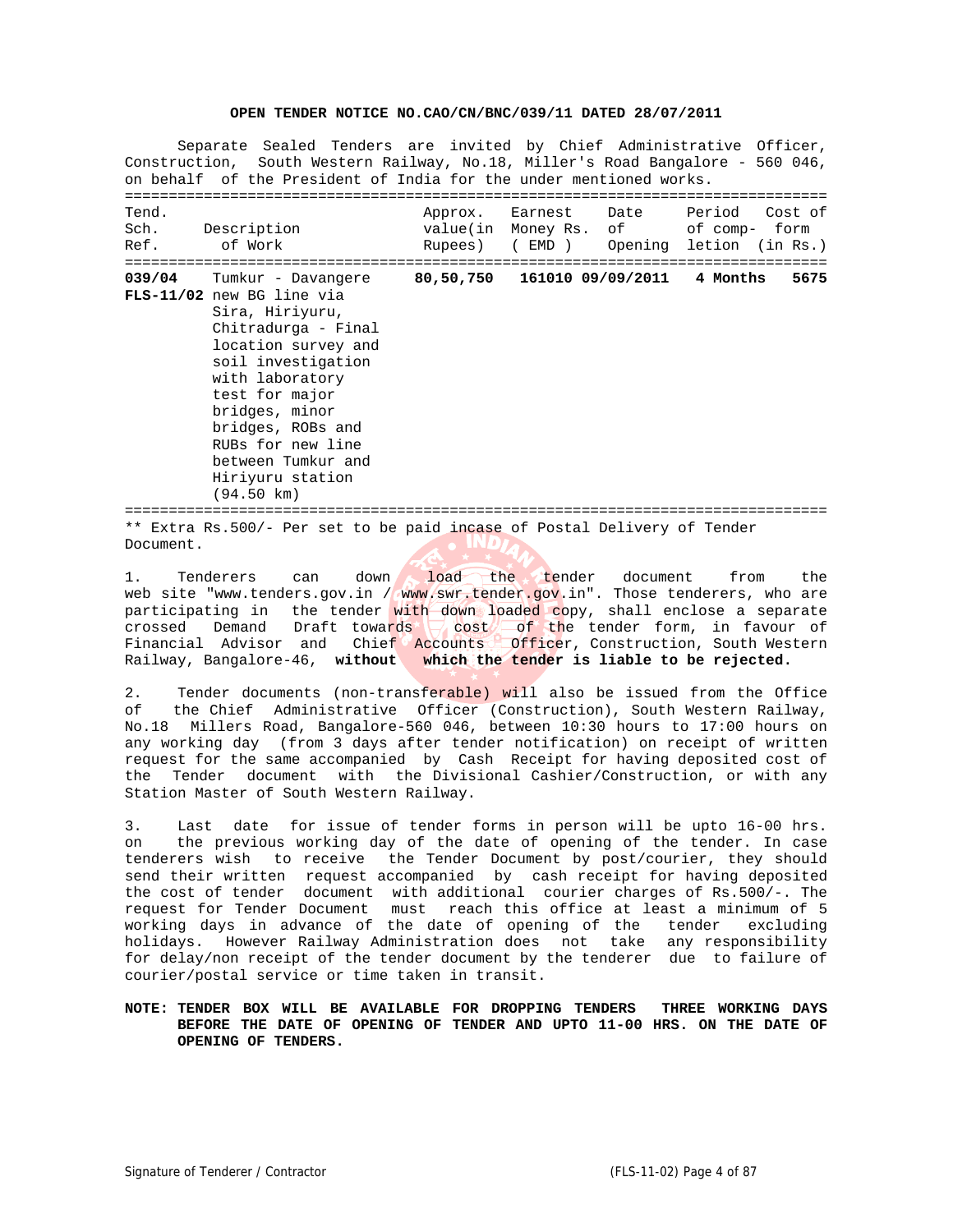The Railway does not own any responsibility for any alteration/omission in the contents of tender document while downloading from the web site or otherwise. No claims on this account will be entertained. The Administration will also not own any responsibility if the web site is not opened for down loading the tender document due to any technical snag in the server of the web site.

4. The Tender documents for the above works will be received and opened simultaneously in the Office of the Chief Administrative Officer (Construction), South Western Railway, Bangalore Cantonment-560046 and Deputy Chief Engineer (Construction), South Western Railway, Hubli-580023 and Deputy Chief Engineer (Construction), South Western Railway, Yadavagiri, Mysore-570020 on the same date and timings. Tender documents duly filled in will be received upto 11-00 hours on the date of opening and will be opened on the same day at 11-30 hours. Tenders can also be accepted by post if received before expiry of time of receipt of tender document. However, Railway will not own any responsibility for delay in postal transit. After the opening of the tender the rates will be read out openly in the presence of Tenderers or their authorised representatives present at the time of opening of the tender. **Any tender received in person/By post after 11-00 hrs. will not be opened and such tenders will not be considered for evaluation purpose.**

5. If the opening date happens to be a holiday, the tenders will be received and opened on the next working day at the same time. However, there will not be any change in last date of issue of tender document on this account.

### 6. **Railway reserves the right to summarily reject the late/delayed tender offers received through Post/person after the time of closing of receipt of tender document.**

7.(a) The Earnest Money should be in cash or in the form of deposit receipts, pay orders or demand drafts executed by State Bank of India or any of the Nationalised banks or by a Reserve Bank approved scheduled banks.

7(b) The EMD amount to be deposited along with the tender form should be in favour of Financial Advisor and Chief Accounts Officer, Construction, South Western Railway, 18, Millers Road, Bangalore-560046 payable at Bangalore. In case FDR issued is in favour of tenderer" in whose name "tender document" is issued, the FDR may have to be pledged in favour of Financial Adviser and Chief Accounts Officer, Construction, South Western Railway, Bangalore-560046. If the FDR is not in favour of Financial Adviser and Chief Accounts Officer, Construction, South Western Railway, Bangalore- 560046 or not pledged as detailed above, the tender submitted will be termed as invalid tender. FDR submitted should not be in favour other than "person/firms" in whose name tender form is issued. EMD in the form of Bank Guarantee is not acceptable and tender document submitted along with Bank Guarantee as EMD will be treated as invalid tender. **Offers received without valid EMD shall be summarily rejected.**

8. Railway reserves the right to cancel the tender without assigning any reason there to.

9. Tenders can be submitted in the name of individual / partnership firm / joint venture / consortium / MOU etc., as per the stipulations given in the Additional Instruction to Tenderers in tender document.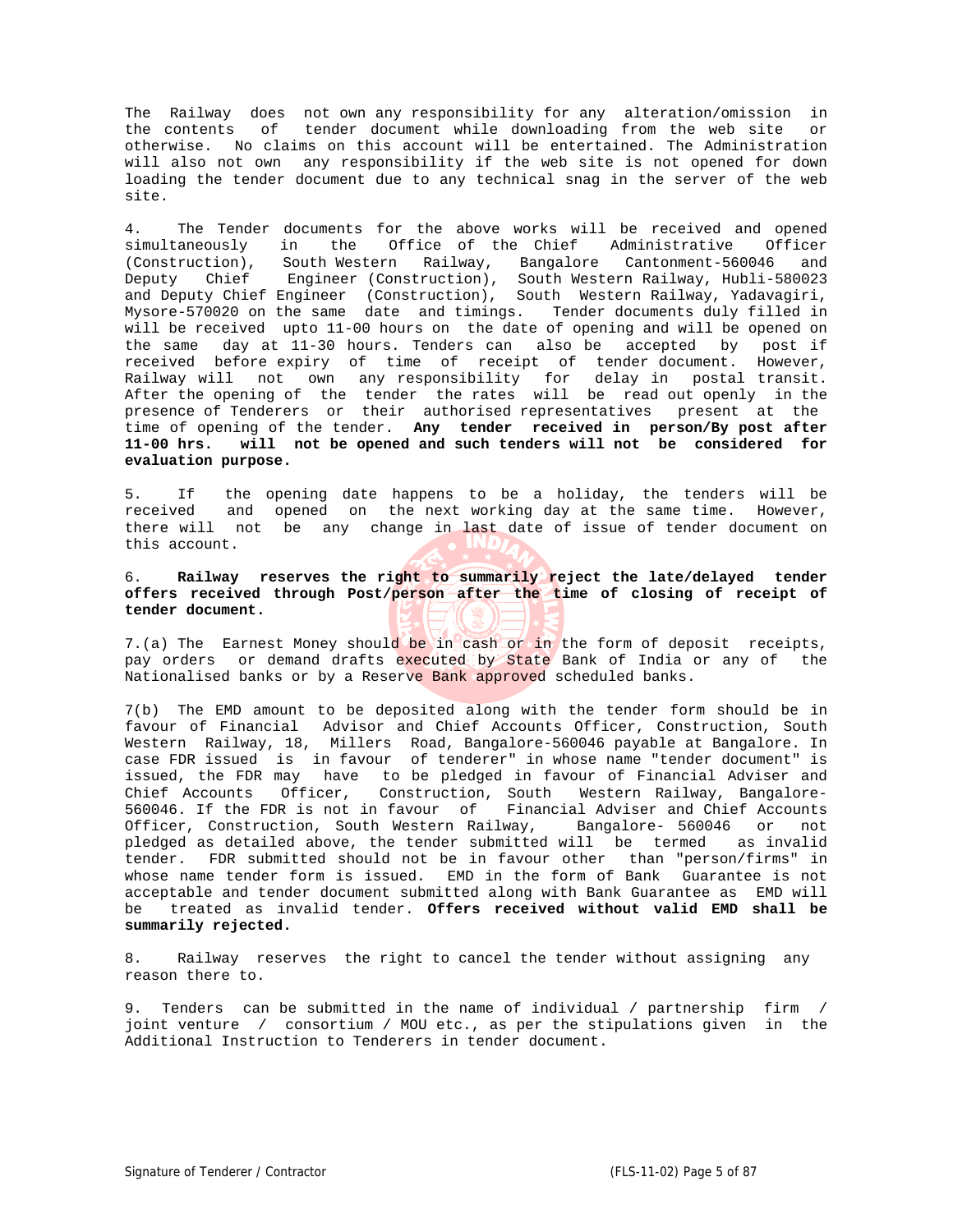#### 10. **ELIGIBILITY CRITERIA FOR WORKS COSTING ABOVE RS.50.00 LAKHS**

Tenderers should satisfy the following Eligibility Criteria.

| 10.1 Should have physically completed<br>within qualifying period i.e., the<br>last three financial years and<br>current financial year | Atleast one similar nature of work<br>for a minimum value of 35% of the<br>Advertised tender value. The experience<br>certificate is to be attached to the<br>Tender document as per proforma enclosed.                                                     |
|-----------------------------------------------------------------------------------------------------------------------------------------|-------------------------------------------------------------------------------------------------------------------------------------------------------------------------------------------------------------------------------------------------------------|
| 10.2 Total contract amount received during<br>the last 3 financial years and in the<br>current financial year                           | Should be a minimum of 150% of the Adver-<br>tised tender value. The certificate<br>(attested) from the employer/client,<br>audited balance sheet duly certified<br>by the Chartered Accountant etc., is to be<br>enclosed along with the tender documents. |

#### **NOTES:**

- 1) *For evaluating tenderers' eligibility with regard to his financial capability, the Railways will examine the overall financial soundness of the tenderers based upon the volume of work handled, turnover, balance sheet, IT returns etc., Hence tenderers shall submit relevant details of previous work done, turnover, balance sheet etc., to evaluate the financial soundness of the tenderer.*
- 2) *For evaluating tenderer's eligibility with regard to work experience, he shall furnish relevant certificates and details of the physically completed work. The certificate of experience shall be in the proforma shown as INST-1 in the tender. The total value of similar nature of works completed during the qualifying period, in terms of the Final bill amount, and not the payments received within qualifying period alone, will be considered. In case, final bill of similar nature of work has not been passed and final measurements have not been recorded, the paid amount including statutory deductions (i.e., last CC bill amount) will be considered. However, if the final measurements have been recorded and work has been completed but variation has not been sanctioned, original agreement value or last sanctioned agreement value or the last CC bill amount, whichever is lower, will be considered for judging eligibility.*
- 3) *In case of completed composite works involving the specific work/s called for in this tender, even separate completed work/s of required value will be considered for evaluating the eligibility criteria as specified.*

11(a). In support of eligibility condition No. 10.2 and note(1) above, the tenderer shall submit attested copy of certificate from the employer/client or audited balance sheet certified by the Chartered Accountant or attested copy of ITCC. The contractual amount shown in the ITCC certificates for the years prior to three years apart from current year will not be taken into account while calculating total contract amounts received by the tenderer.

11(b). The certificate to satisfy similar work covered in para 10.1 and note(2) above should be signed by an officer not lower than Jr. Administrative grade or equivalent grade in the Govt. of India/State Government/ PSUs/Government Universities Tenderer shall enclose attested certificate copies along with the tender.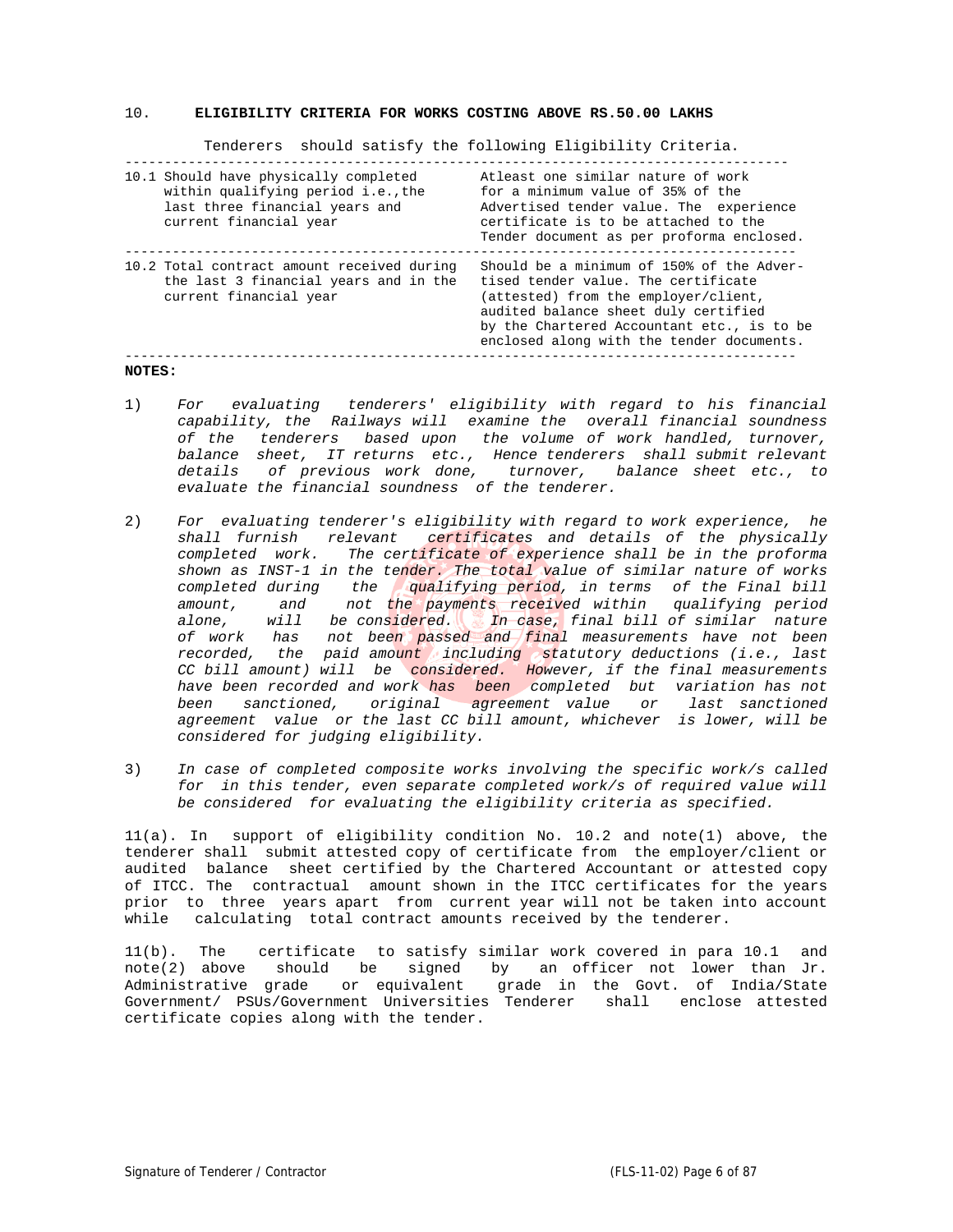12(a). For the items in the Tender Notice, the following are considered as similar works for the purpose of eligibility criteria at 10.1 above.

|                           |               | Engineering<br>Preliminary<br>$-cum-$ |
|---------------------------|---------------|---------------------------------------|
|                           |               | traffic survey or Final location      |
| Item $No:W.496/FLS-11/02$ | Similar work: | survey for any Engineering Project    |
|                           |               | for a value of atleast 35% of the     |
|                           |               | tender value.                         |

12(b).List of composite works :- N I L

13. For work costing less than Rs.50.00 lakhs, tenderer should be financially sound and capable of carrying out such works.

- 14. Attention to tenderers:
- a) Post tender correspondence will not normally be entertained.
- b) Certificate from private firms/individuals is not acceptable and such certificates will not be considered.
- c) The responsibility of submitting the correct documents lies with the tenderers. In case, the documents are found manipulated/forged, the offers of such tenderers will not be considered and such tenderers are liable to be debarred to participate for future works duly forfeiting of Earnest Money and the tenderer/Contractor shall have no claims whatsoever in this regard.
- d) If requisite documents in support of eligibility conditions as stated above are not submitted along with the tender, the offer submitted is liable to be rejected. The decision of the Railway is final and the tenderer shall have no claims whatsoever in this regard.
- e) The decision of the Railway regarding the corrections/suitability of the certificates is final and the tenderer shall not have any claim whatsoever in this regard.

**LOOK IN FOR MORE DETAILS IN www.swr.tenders.gov.in/ www.tenders.gov.in**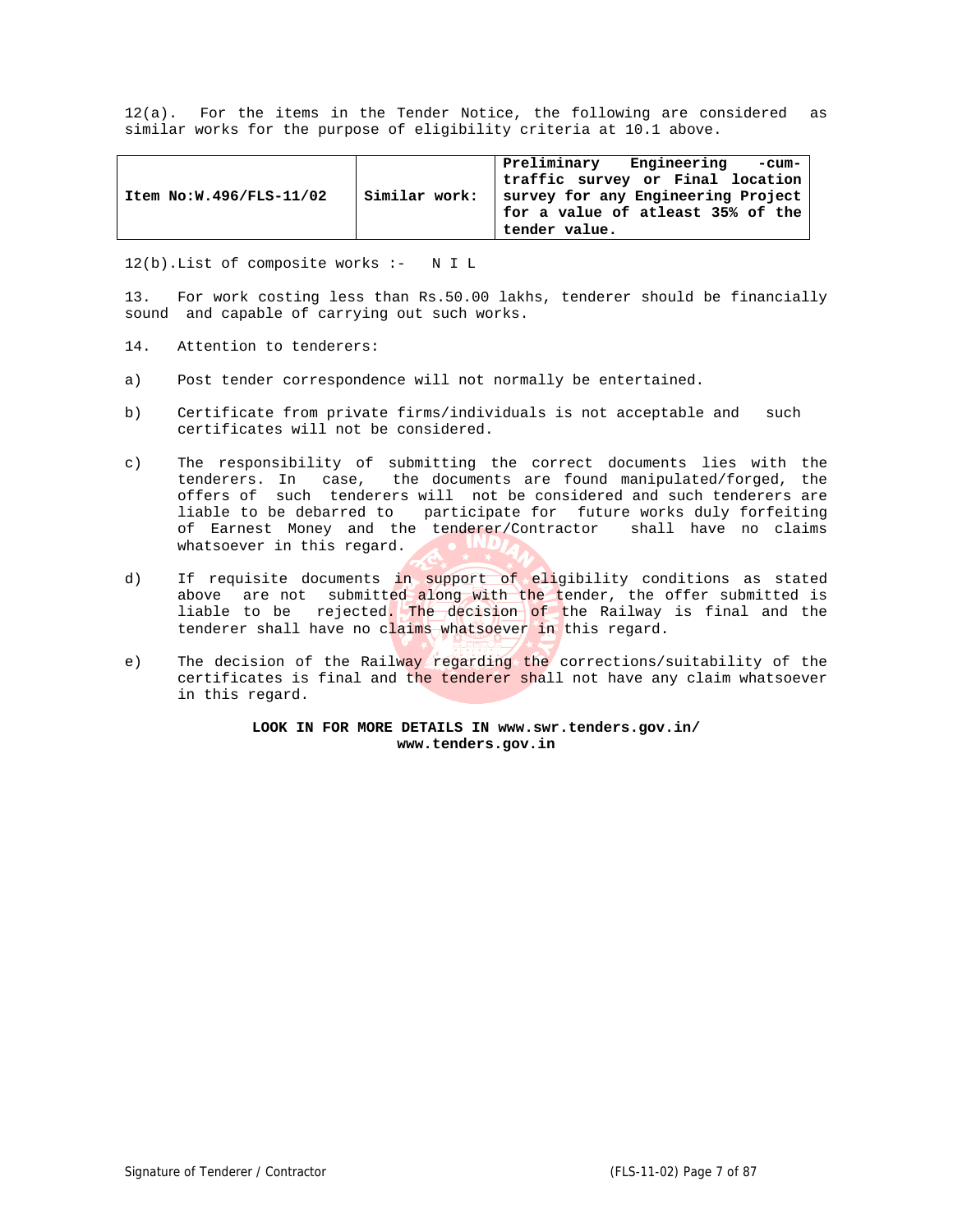#### **SOUTH WESTERN RAILWAY**

#### **WORKS CONTRACT**

Regulations for Tenders and Contracts

Conditions of Tender

Tender Agreement Form

Item No.**04/039** Tender Notice No. **CAO/CN/BNC/039/11 Dated 28/07/2011** 

1. Name of the Tenderer to whom the Tender form is issued.

| 2. Address                                                        |  |  |  |  |  |  |  |  |  |
|-------------------------------------------------------------------|--|--|--|--|--|--|--|--|--|
|                                                                   |  |  |  |  |  |  |  |  |  |
|                                                                   |  |  |  |  |  |  |  |  |  |
| 3. Serial No. assigned to the Tender Form                         |  |  |  |  |  |  |  |  |  |
| 4. Date of sale/Downloaded                                        |  |  |  |  |  |  |  |  |  |
| 5. Signature of the upper subordinate<br>(Name in Block Capitals) |  |  |  |  |  |  |  |  |  |

NOTE: (1) The transfer of tender form purchased by one Tenderer to another is not permissible.

(2) The tender forms are required to be submitted intact together with conditions to tender, acceptance form etc., as at the time of sale, without any pages being removed. Failure to comply with this will render the tender liable to be rejected.

DATE OF CLOSING : **09/09/2011 AT 11-00 Hours** DATE OF OPENING : **09/09/2011 AT 11-30 Hours** E.M.D : **Rs.1,61,010/-**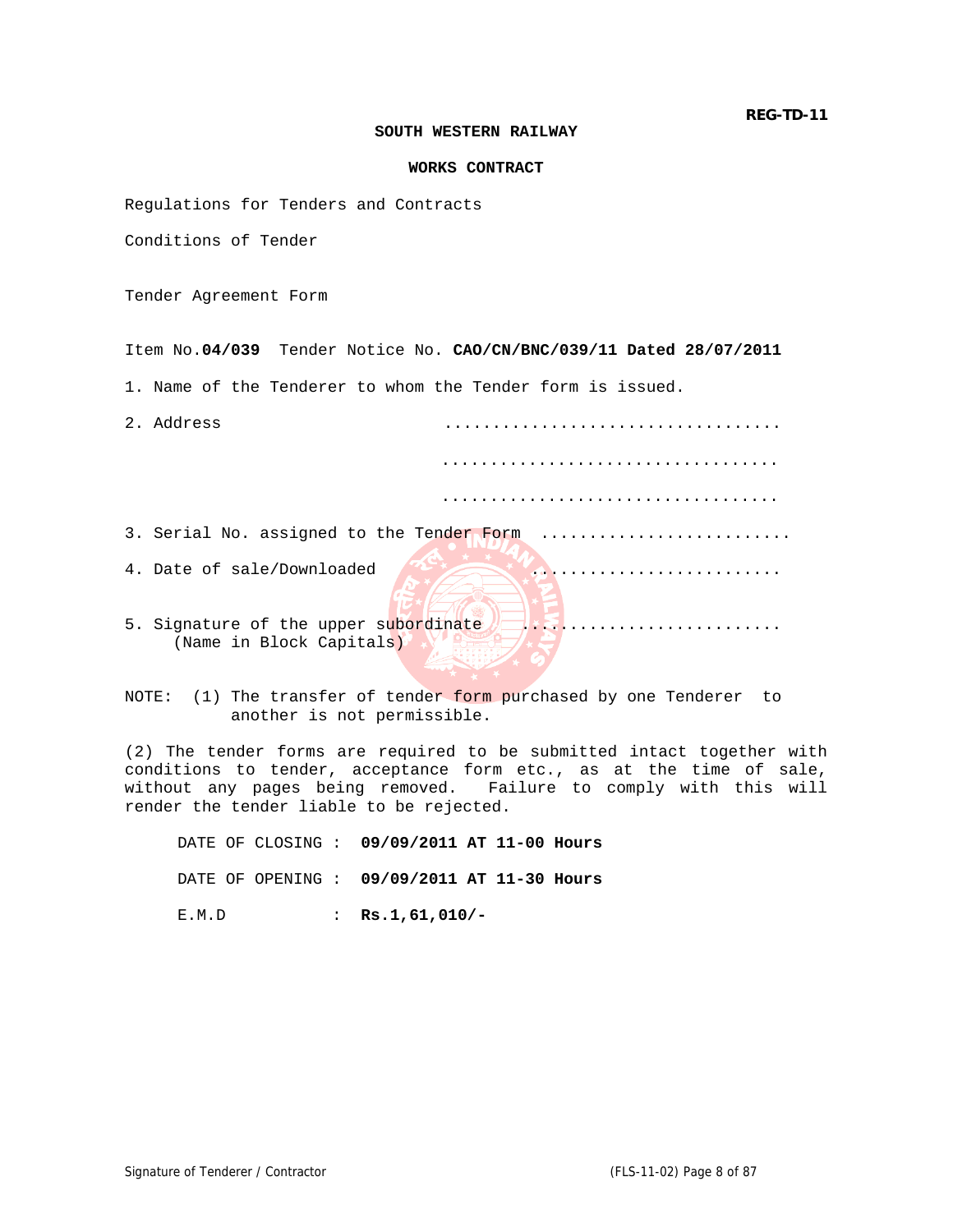CE.496/GENL1(REV2002) FORM FOR TENDER REGULATIONS

# SOUTH WESTERN RAILWAY

..…

# **REGULATIONS FOR TENDERS AND CONTRACTS**

AND INSTRUCTIONS TO TENDERERS AND CONDITIONS FOR TENDER

| SL.<br>NO.                 | <b>CONTENTS</b>                                            | <b>PARA</b>         |
|----------------------------|------------------------------------------------------------|---------------------|
| $\overline{1}$ .           | Definitions                                                | 1                   |
| 2.                         | Singular and Plural                                        | $\overline{2}$      |
| $\overline{3}$ .           | Interpretation                                             | $\overline{3}$      |
| $\overline{4}$ .           | Tenders                                                    | 4.1                 |
| $\overline{4.1}$           | <b>Application for Registration</b>                        | $\overline{4}$      |
| 5.                         | Tender Forms                                               | 5                   |
| 6.                         | Omissions and Discrepancies                                | 6                   |
| 7.                         | <b>Earnest Money</b>                                       | $\overline{7}$      |
| 8.                         | Care in Submission of Tenders                              | 8                   |
| 9.                         | Right of Railway to deal with Tenders                      | 9                   |
| 10.                        | <b>Execution of Contract Documents</b>                     | 10                  |
| 11.                        | Form of Contract Documents                                 | 11                  |
| 12.                        | Form of Quotation                                          | 12                  |
| $\overline{13}$ .          | Documents of this Tender                                   | $\overline{13}$     |
| 14.                        | Drawings for this Work                                     | 14                  |
| $\overline{15}$ .          | Currency for this Work                                     | 17                  |
| 16.                        | Earnest Money for this Tender                              | 18                  |
| 17.                        | Right to deal with this Tender                             | 19                  |
| 18.                        | <b>Income-Tax Clearance Certificate</b>                    | 22                  |
| 19.                        | Tenderer's Credentials                                     | 23                  |
| 20.                        | Submission of Tender                                       | 25                  |
| $\overline{21}$ .          | <b>Execution of Contract Documents</b>                     | $\overline{27}$     |
| $\overline{22}$ .          | Partnership deeds, Power of Attorney etc                   | 28                  |
| 23.                        | Employment / Partnership etc. of Retired Rly., Employees   | 30                  |
|                            |                                                            |                     |
|                            | <b>ANNEXURES:</b>                                          |                     |
| (i)                        | <b>Tender Form</b>                                         | Annexure $-I$       |
| (ii)                       | Form for Schedule of Quantities and Rates                  | Annexure $-I(A)$    |
| (iii)                      | Form for Reporting of Employment                           | Annexure $-I(B)$    |
| (iv)                       | Form for Letter of Acceptance                              | Annexure - II       |
| (v)                        | Form for Zone Agreement                                    | Annexure - III      |
| (vi)                       | Form for Work Order under Zone Contract                    | Annexure – $III(A)$ |
| (vii)                      | Form for Works Contract Agreement                          | Annexure - IV       |
| $\overline{\text{(viii)}}$ | Proforma for Memorandum of Understanding for JV Agreement. | $Annexure - V$      |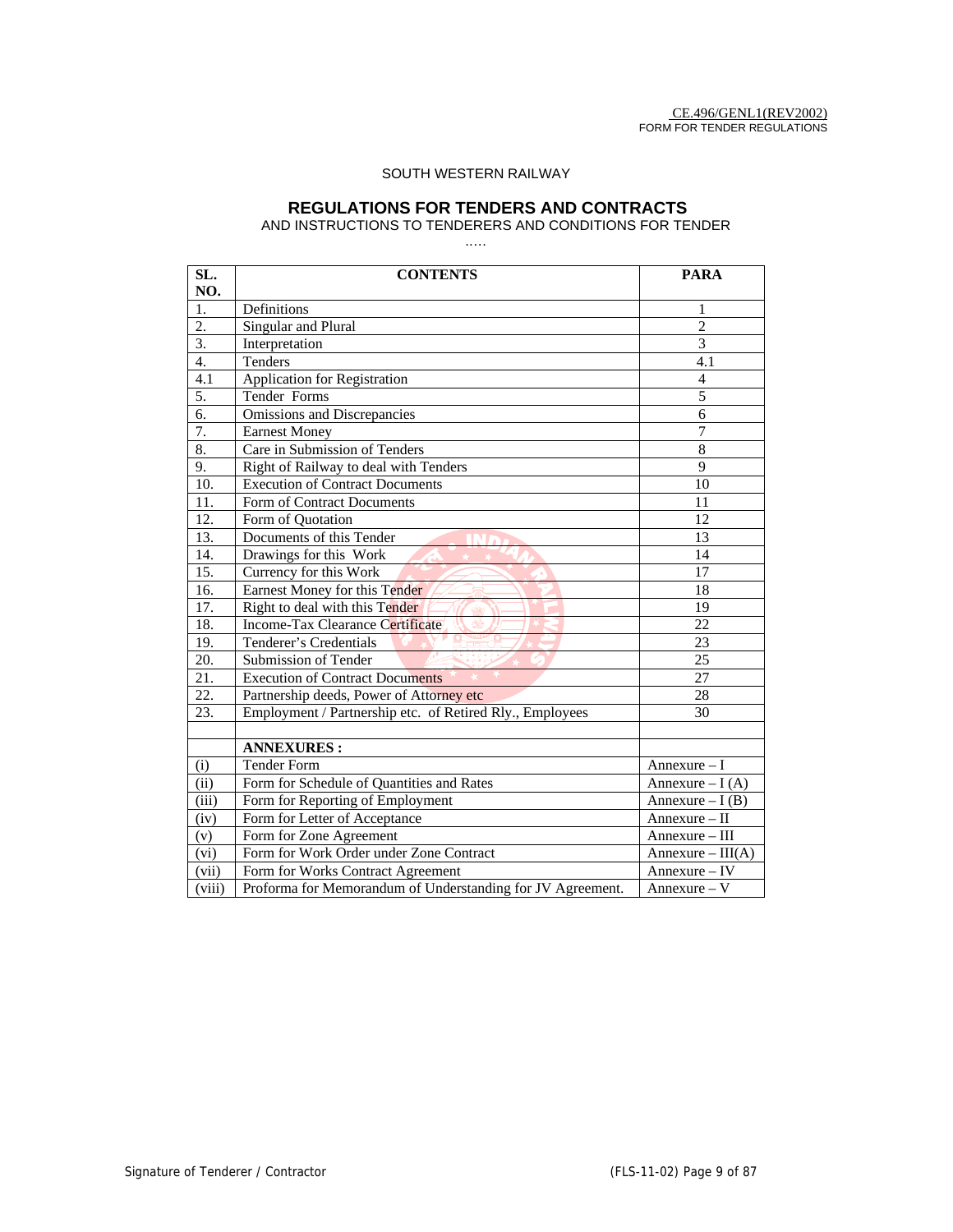SOUTH WESTERN RAILWAY

# **REGULATIONS FOR TENDERS AND CONTRACTS AND INSTRUCTIONS TO TENDERERS AND CONDITIONS OF TENDER**

# **(FOR THE GUIDANCE OF ENGINEERS AND CONTRACTORS FOR ENGINEERING WORKS UNDER WORKS CONTRACTS)**

### **MEANING OF TERMS**

- 1. **Definitions:** In these Regulations for Tenders and Contracts, the following terms shall have the meanings assigned hereunder except where the context otherwise requires:-
	- (a) "Railway" shall mean the President of the Republic of India or the Administrative Officers of the South Western Railway or of the Successor Railway authorized to deal with any matters, which these presents are concerned on his behalf.
	- (b) "General Manager" shall mean the Officer in charge for the general superintendence and control of the South Western Railway and shall also include the General Manager (Construction), South Western Railway and shall mean and include their successors of the Successor Railway.
	- (c) "Chief Engineer" shall mean the Officer in charge of the Engineering Department of the South Western Railway and shall also include the Chief Engineer (Construction), Chief Signal and Telecommunication Engineer, Chief Signal and Telecommunication Engineer (Construction), Chief Electrical Engineer and Chief Electrical Engineer (Construction) and shall mean & include their successors of the Successor Railway.
	- (d) "Divisional Railway Manager" shall mean the Officer in charge of a Division of the South Western Railway and shall mean and include the Divisional Railway Manager of the Successor Railway. Divisional Railway Manager (Works) shall be the Officer in charge of the Engineering Department on the Division and similar is for  $S \& T$ , Electrical etc., for the concerned department.
	- (e) "Engineer" shall mean the Divisional Engineer, South Western Railway or the Executive Engineer, South Western Railway, and shall mean and include the Divisional Signal and Telecommunication Engineer, Divisional Signal & Telecommunication Engineer (Construction), Divisional Electrical Engineer and Divisional Electrical Engineer (Construction) in executive charge of the works and shall include the superior officers of the Engineering, Signal & Telecommunication, and Electrical Department of the South Western Railway i.e., the Senior Divisional Engineer/Deputy Chief Engineer/Chief Engineer, Principal Chief Engineer, Deputy Chief Engineer (Construction)/Chief Engineer (Construction)/ Chief Administrative Officer (Construction), Senior Divisional Signal and Telecommunication Engineer/Deputy Chief Signal and Telecommunication Engineer/Chief Signal & Telecommunication Engineer, Deputy Chief Signal & Telecommunication Engineer (Construction)/ Chief Signal & Telecommunication Engineer (Construction), Senior Divisional Electrical Engineer/Deputy Chief Electrical Engineer/Chief Electrical Engineer, Deputy Chief Electrical Engineer ( Construction )/Chief Electrical Engineer (Construction)and other superior Officers of the concerned department of the South Western Railway and shall mean and include the Engineers of the Successor Railway.
	- (f) "Tenderer" shall mean the person/the firm/co-operative society or company whether incorporated or not who tenders for the works with a view to execute the works on contract with the Railway and shal l include their personal representatives, successors and permitted assigns.
	- (g) "Contractor" shall mean the person/firm/co-operative society or company whether incorporated or not who enters into the contract with the Railway and shall include their executors, administrators, successors and permitted assigns.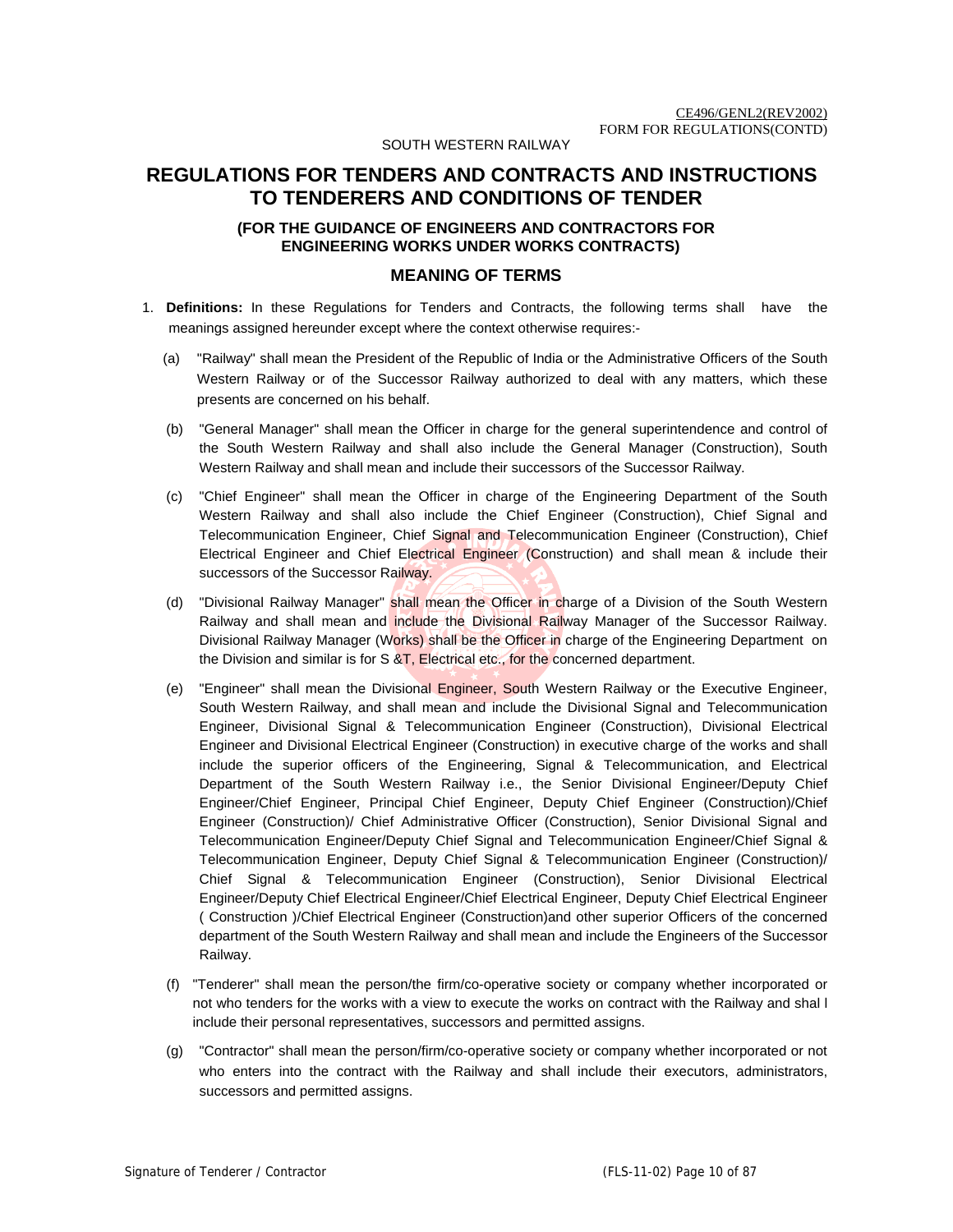- (h) "Contract" shall mean and include the Agreement or Work Order, the accepted schedule of rates or the printed Schedule of Rates of the Southern Railway modified by the tender percentage for items of works quantified or not quantified, the General Conditions of Contract, the Special Conditions of Contract if any, the drawings, the specifications, the special specifications if any, schedule of quantities, Manuals and instructions if any and Tender Forms if any, all in complete known as "Contract Documents".
- (i) "Limited Tenders" shall mean tenders invited from all or some Contractors on the approved or select list of Contractors with the Railway.
- (j) "Open Tenders" shall mean the tenders invited in open and public manner and with adequate notice and publicity.
- (k) "Works" shall mean the works to be executed in accordance with the contract.
- (l) "Specifications" shall mean the South Western Railway's Specifications for Materials and Works, 2008, issued under the authority of the Chief Engineer from time to time or as amplified, added to or superseded by special specifications if any, appended to the Tender Forms or as modified from time to time.
- (m) "Schedule of Rates of the South Western Railway" shall mean the South Western Railway Engineering Departments' Schedule of Rates, 2008 issued under the authority of the Chief Engineer from time to time or as amplified, added to or superseded from time to time.
- (n) "Drawings" shall mean the maps, drawings, plans and tracings or prints thereof annexed to the Tender Forms.
- 2. **Singular or Plural:** Words importing the singular number shall also include the plural and vice versa where the context requires.
- 3. **Interpretation:** These Regulations for Tenders and Contracts shall be read in conjunction with the General Conditions of Contract which are referred to herein and shall be subject to modifications, additions or super sessions by special conditions of contract and/or drawings, manuals, specifications and/or special specifications, if any, annexed to the Tender Forms.
- 4. **Tenders**: Works of construction and of supply of material shall be entrusted for execution to Contractors whose capabilities and financial status have been investigated and approved to the satisfaction of the Railway. Open tenders shall be called in open and public manner duly giving adequate publicity and notice. List of approved Contractors shall also be maintained in the Railway. The said list shall be revised periodically, once in a year or so, by giving wide publicity through advertisements etc.
- 4.1 **Application for Registration**: While seeking registration, a Contractor including a Contractor who is already on the approved list shall apply to the nearest General Manager (Construction), Chief Administrative Officer (Construction), Chief Engineer and/or Divisional Railway Manager, furnishing particulars regarding:-
	- (a) his position as an independent Contractor specifying the engineering organisation available with details and partners/staff/engineers employed with qualifications and experience;
	- (b) his capacity to undertake and carry out works satisfactorily as vouched for by a responsible official or firm, with details about the transport equipments, construction tools and plants etc., required for the work, maintained by him;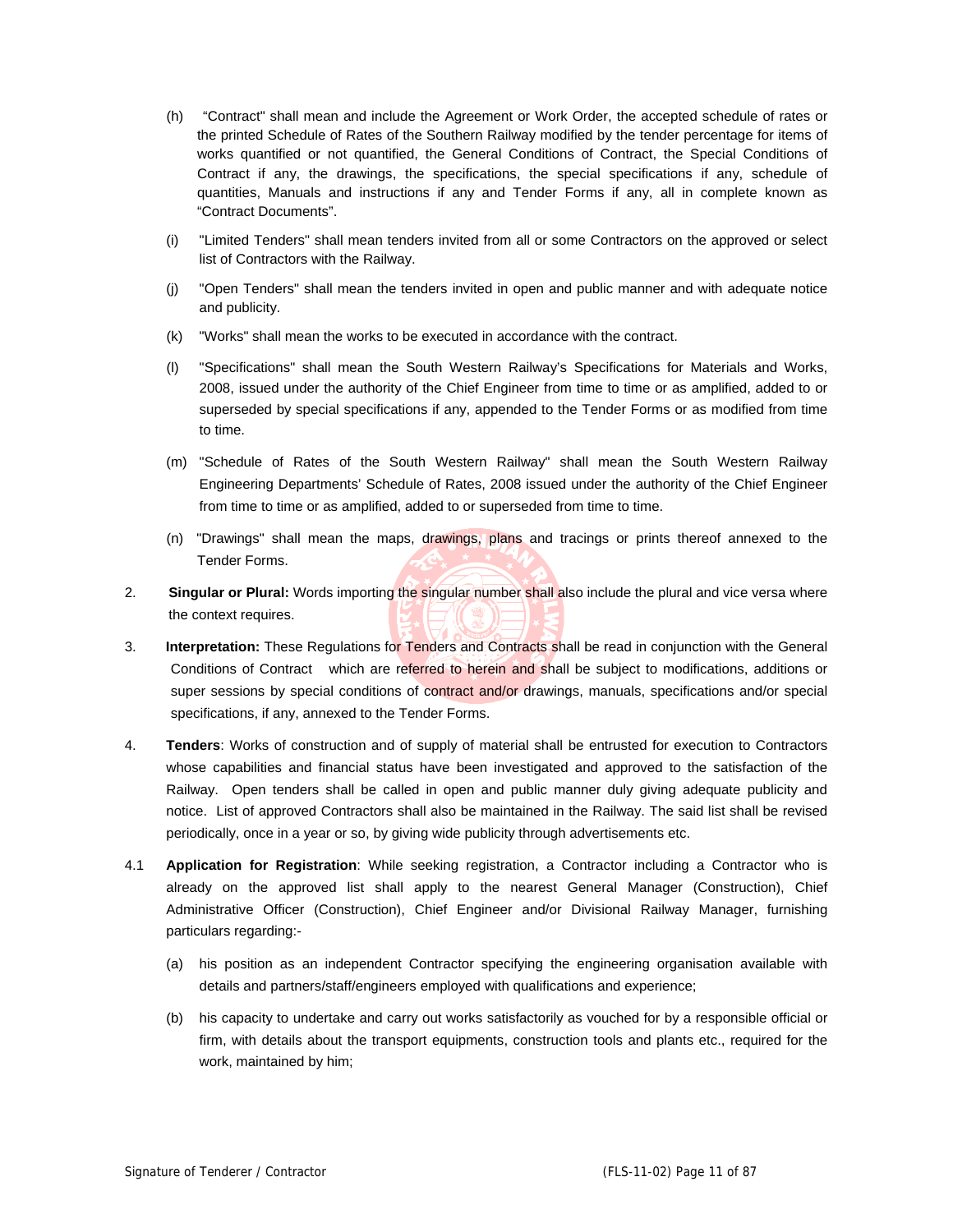- (c) his previous experience of works similar to that to be contracted for, in proof of which original certificates or testimonials may be called for and their genuineness verified if need be, by reference to the signatories thereof;
- (d) his knowledge from actual personal investigation of the resources of the area/zone or zones in which he offers to work;
- (e) his ability to supervise the work personally or by competent and duly authorized agents;
- (f) his financial position;
- (g) authorised copy of the current Income-tax Clearance Certificate;
- (h) any other as called for.
- 4.2 An applicant shall clearly state the categories of works for which and the area /zone /division(s)/ district(s) in which he desires registration in the list of approved Contractors.
- 4.3 The selection of Contractors for enlistment in the approved list would be done by a committee for different value slabs as notified by the Railway.
- 4.4 An annual fee or otherwise as prescribed by the Railway from time to time would be charged from such approved Contractors to cover the cost of processing of tenders, sending notices to them, clerkage for tenders etc.
- 4.5 The list of approved Contractors would be treated as confidential office record.



# **TENDERS FOR WORKS**

- 5. **Tender Forms:** Tender Forms will embody the contents of the Contract Documents either directly or by reference. Tender Forms shall be issued on payment of the prescribed fees to the appropriate Contractors on the list of Approved Contractors. Contractors not on the list of Approved Contractors, will, on payment of the prescribed fees, be furnished with Tender Forms and they shall be required to submit evidence regarding their financial status, previous experience and ability to execute the works, and an authorized copy of the current Income-Tax Clearance Certificate without which their tenders will not be considered. **All pages of the Tender Forms, as per specimen form at Annexure I and I(A) and I(B) and all other annexures, including the 'Regulations and Instructions', shall be signed by the Tenderer clearly in acceptance of the same while submitting the tender**. No alterations/corrections/modifications of the Tender Forms is admissible. Tenders with such altered/corrected/modified Tender Forms will be rejected by the Chief Engineer/Chief Engineer(Construction)/Divisional Railway Manager/Engineer. The tender documents shall be witnessed by two individuals of appropriate stature.
- 6. **Omissions and Discrepancies:** Should a Tenderer find discrepancies in, or omissions from the drawings or any of the Tender Forms or other Contract Documents or should he be in doubt as to their meaning, he should at once notify the authority inviting tenders who may send a written instruction to all Tenderers. It shall be understood that every endeavor has been made to avoid any error which can materially affect the basis of the tender and the successful Tenderer shall take upon himself and provide for the risk of any errors, omissions and discrepancies which may subsequently be discovered and shall make no subsequent claim on account thereof.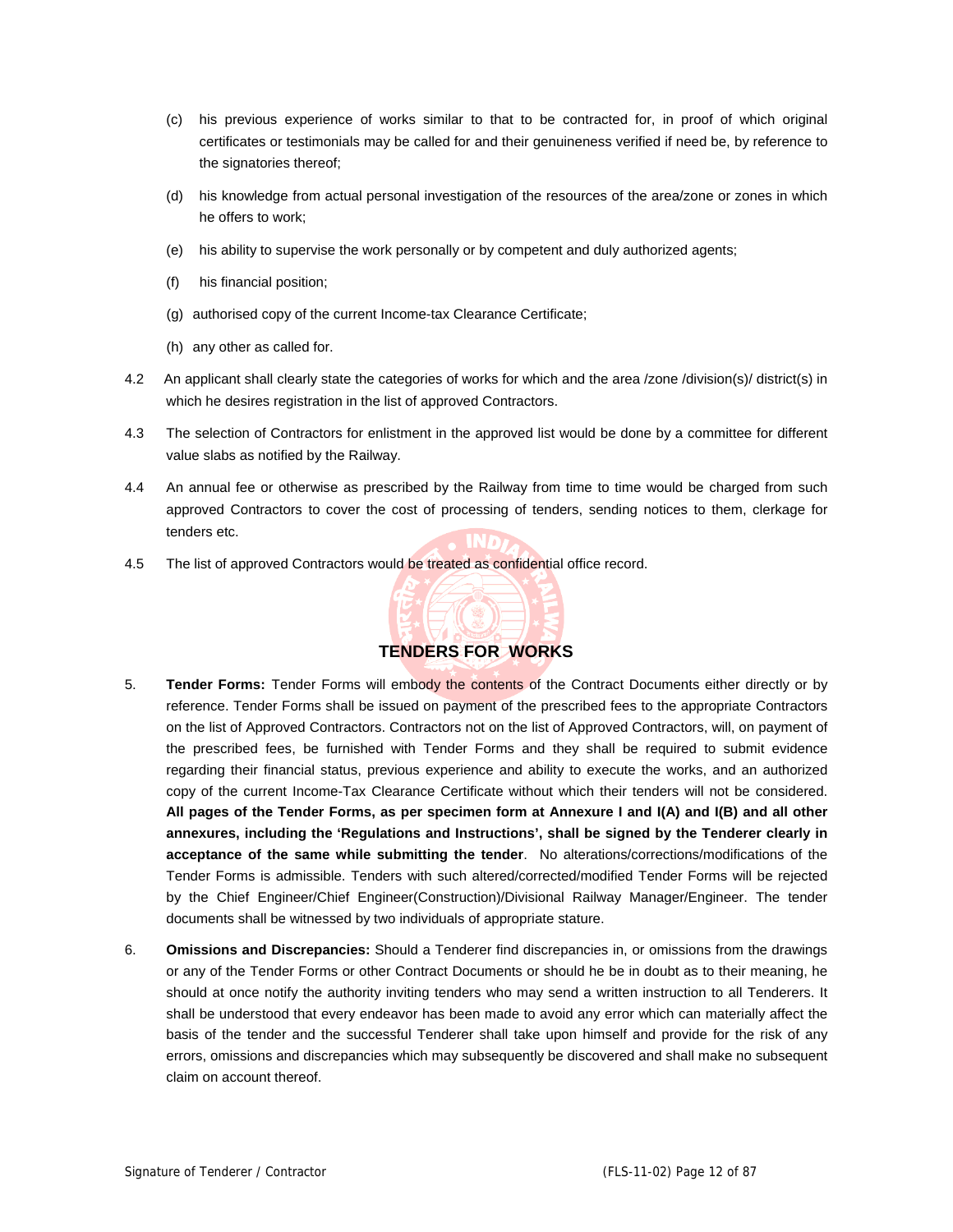# 7. **Earnest Money:**

- (a) **The tenderer shall be required to deposit earnest money with the tender for the due performance with the stipulation to keep the offer open till such date as specified in the tender, under the conditions of tender. This earnest money shall be applicable for all modes of tendering.**
- (b) It shall be understood that the tender documents have been sold/issued to the Tenderer and the Tenderer is permitted to tender in consideration of stipulation on his part and that after submitting his tender he will not resile from his offer or modify the terms and conditions thereof in a manner not acceptable to the Engineer. Should the Tenderer fail to observe or comply with the said stipulation, the aforesaid amount shall be liable to be forfeited to the Railway.
- (c) If his tender is accepted this Earnest Money mentioned in sub clause (a) above will be retained as part security for the due and faithful fulfillment of the contract in terms of Clause - 16 of the General Conditions of Contract. The Earnest Money of other Tenderers shall, save as hereinbefore provided, be returned to them, but the Railway shall not be responsible for any loss or depreciation that may happen thereto while in their possession, nor be liable to pay interest thereon.
- **(d) The Earnest Money should be in cash or in the following forms:-** 
	- **(i) Deposit receipts, pay orders, demand drafts. These forms of earnest money could be either of the State Bank of India or of any of the nationalized banks. No confirmatory advice from the Reserve Bank of India will be necessary.**
	- **(ii) Deposit receipts, executed by the Scheduled Banks (other than the State Bank of India and the nationalized banks) approved by the Reserve Bank of India for this purpose. The Railways will not, however, accept deposit receipt without getting in writing the concurrence of the Reserve Bank of India.**

# 8. **Care in Submission of Tenders:**

- (a) Before submitting a tender, the Tenderer will be deemed to have satisfied himself by actual inspection of the site and locality of the works, that all conditions liable to be encountered during the execution of the works are taken into account and that the rates he enters in the Tender Forms are adequate and all inclusive to accord with the provisions in Clause-37 of the General Conditions of Contract for the completion of works to the entire satisfaction of the Engineer.
- (b) When work is tendered for by a firm or company of Contractors, the tender shall be signed by the individual legally authorized to enter into commitments on their behalf.
- (c) The Railway will not be bound by any power of attorney granted by the Tenderer or by changes in the composition of the firm made subsequent to the execution of the contract. It may, however, recognise such power of attorney and changes after obtaining proper legal advice, the cost of which will be chargeable to the Contractor.
- 9. **Right of Railway to deal with Tenders:** The Railway reserves the right of not to invite tenders for any of the Railway work or works or to invite open or limited tenders and when tenders are called, to accept a tender in whole or in part or reject any tender or all tenders without assigning reasons for any such action.

# **CONTRACT DOCUMENTS**

10. **Execution of Contract Documents:** The Tenderer whose tender is accepted shall be required to appear in person at the office of the General Manager/ General Manager (Construction)/Chief Administrative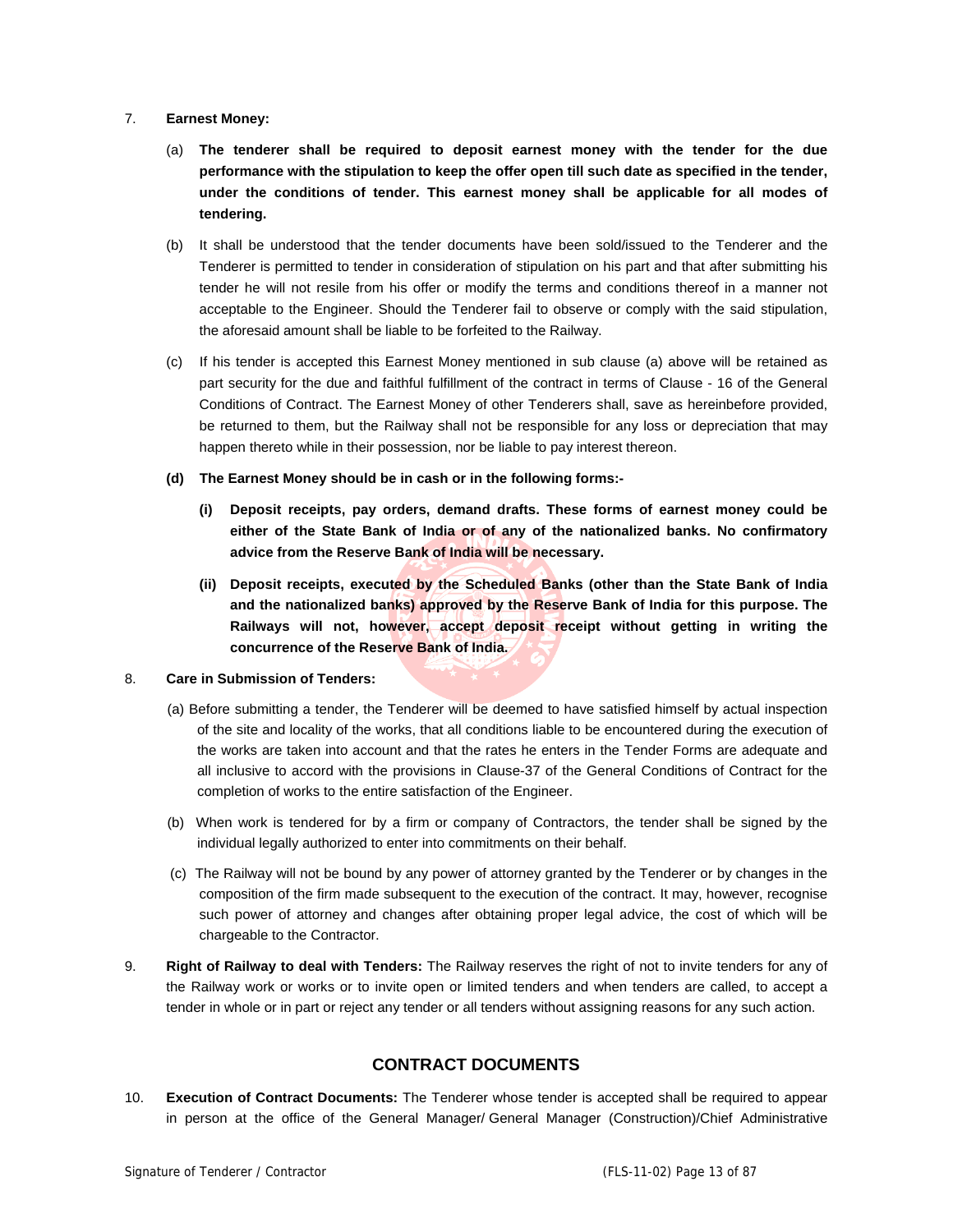Officer (Construction)/Chief Engineer/Divisional Railway Manager or the concerned Engineer, as the case may be, or in case of a firm or corporation, a duly authorized representative shall so appear and execute the Contract Documents within 7 (seven) days after notice that the contract has been awarded to him and/or on receipt of the letter of acceptance of the tender, in specimen form at Annexure II. Failure to do so shall constitute a breach of the agreement effected by the acceptance of the tender in which case the full value of the Earnest Money accompanying the tender shall stand forfeited without prejudice to any other rights or remedies available to the Railway.

- 10.1 In the event of any Tenderer whose tender is accepted refusing to execute the Contract Documents as hereinbefore provided, the Railway may determine that such Tenderer has abandoned the contract and there upon his tender and acceptance thereof shall be treated as cancelled and the Railway shall be entitled to forfeit the full amount of the Earnest Money and also to recover the damages for such default.
- 11. **Form of Contract Documents:** Every contract shall be complete in respect of the document it shall so constitute. The Contract Documents shall include all or any of the documents listed in the definition for 'Contract' updated to the date of issue of tender notice for the work. It should be understood that every endeavor has been made by the Railway to update all the documents and the Tenderer shall take upon himself and provide for the work of any deficiency or error in this regard which may subsequently be discovered and shall make no subsequent claims on account thereof. Not less than 3 (three) copies of the Contract Documents, shall be signed by the competent authority and the Contractor and one copy given to the Contractor.
	- (a) For Zone or Zonal contracts, awarded on the basis of the percentage at par or above or below the Schedule of Rates of the Engineering Department and/or other departments of the South Western Railway for the whole or part of financial year, the contract agreement required to be executed by the Tenderer whose tender is accepted shall be as per specimen form at Annexure III or as may be prescribed by the Railway. During the currency of the Zone contract, Work Orders as per specimen form at Annexure III(A), for works not exceeding Rs. 2,00,000/- each, or so as specified by the Railway, will be issued by the Divisional Railway Manager/Engineer under the agreement for the Zone Contract.
	- (b) For contracts for specific works, valued at more than Rs. 10,000/-, the contract agreement required to be executed by the Tenderer whose tender is accepted shall be as per specimen form at Annexure IV or so as may be prescribed by the Railway.

# 12. **Form of quotation:**

- (a) The tender shall be submitted in the prescribed form annexed hereto at Annexure I, I(A), I(B) and other relevant annexures, quoting a percentage above or below or at par the rates shown in the printed Schedule of Rates, 2008, of the Engineering Department of the South Western Railway, as corrected by and upto Correction Slip No……… of …….. and lump sum rates for the items given in other Schedules in the tender. The quotations will be subject to the general and special instructions contained in the Schedule of Rates, 2008 and the other documents of the Contract Documents attached to the tender to which the Tenderers' special attention is drawn. The percentage and rates quoted must be clearly written in figures and words and the percentage quoted shall apply to all items in all the Chapters of the Schedule of Rates, 2008. The percentage/rates quoted must be firm, precise and unconditional.
- (b) If any item is excluded by the Tenderer while submitting his tender, the Engineer may reject the tender.

# **INSTRUCTIONS TO TENDERERS AND CONDITIONS OF TENDER**

13. The following documents form part of this Tender/Contract: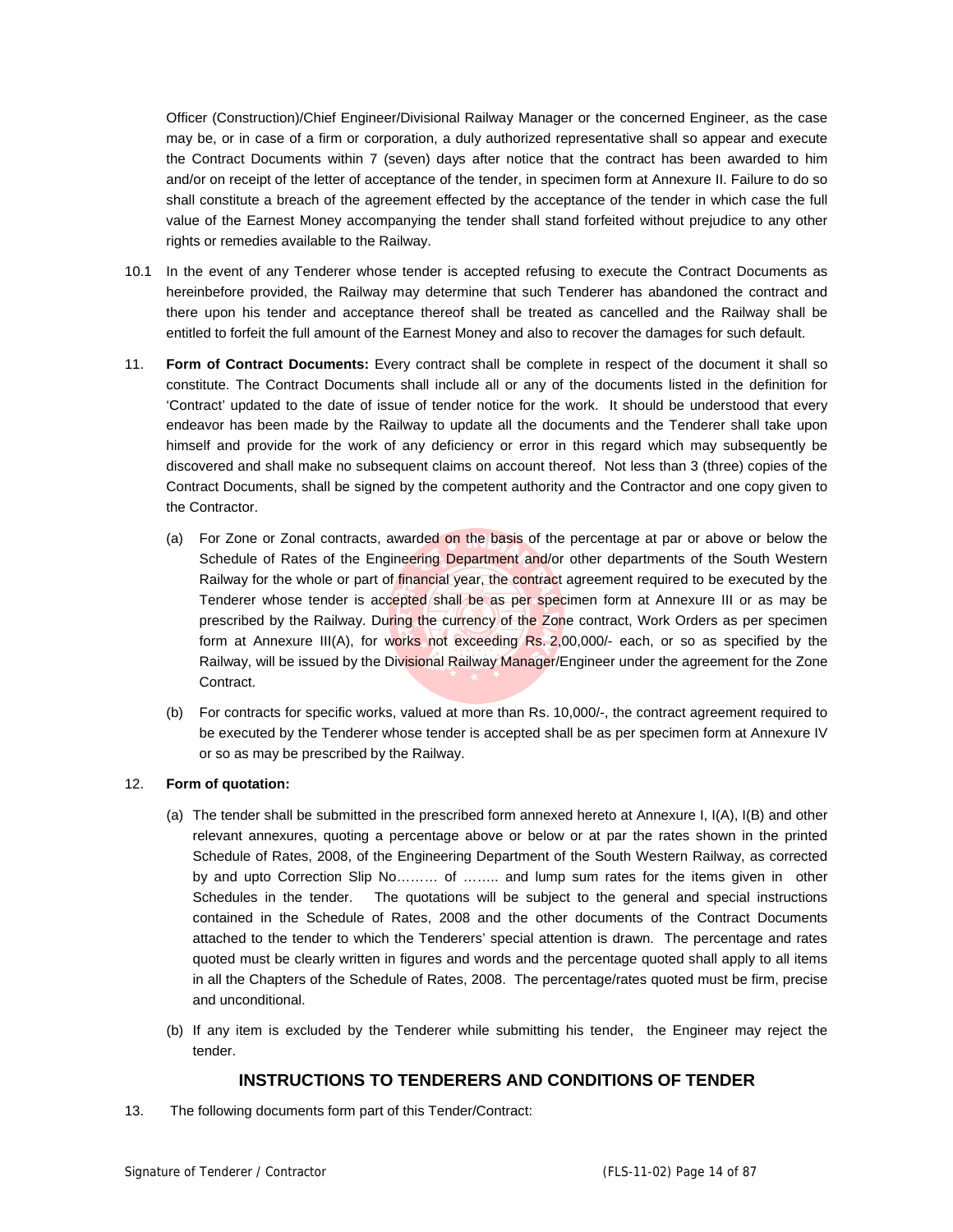- (a) Tender Forms and Schedule of approximate quantities (including all annexures) (enclosed)
- (b) Special Conditions / Specifications and Special Specifications (enclosed)
- (c) Printed General Conditions of Contract and Specifications for Materials and Works, 2008 of the South Western Railway, as amended / corrected upto Correction Slips upto-date, copies of which can be seen in the office of the Engineer / Chief Engineer (Construction) or obtained from the office of the Chief Engineer (Construction)/Divisional Railway Manager/…………………..of South Western Railway,.......................on payment of Rs....................................,& Rs.............................per copy respectively.
- (d) Printed Schedule of Rates, 2008, as amended / corrected upto Correction Slips upto-date, copies of which can be seen/obtained in/from the office of the above on payment of Rs……………………....per copy.
- (e) All general and detailed drawings pertaining to the work which will be issued by the Engineer or his representatives (from time to time) with all changes and modifications.
- 14. **Drawings for this work:** The Drawings for the work can be seen in the office of the Chief Engineer(Construction)/Divisional Railway Manager/Engineer at any time during the office hours. The drawings are only for the guidance of Tenderer. Detailed working drawings, (if required), based generally on the drawings mentioned above, will be given by the Engineer or his representative from time to time.
- 15. The Tenderer shall quote his rates as a percentage above or below or at par the **Schedule of Rates, 2008** of the South Western Railway as applicable to Sr.DEN / DEN/……………of …………. Division except where he is required to quote item rates/lump sum rates and must tender for all the items shown in the schedule of approximate quantities attached. The quantities shown in the attached schedule are given as a guide and are approximate only and are subject to variation according to the needs of the Railway. The Railway does not also guarantee work under each item of the schedule.
- 16. Tenders containing erasures and/or alterations of the tender documents are liable to be rejected. Any correction made by Tenderer in his entries must be attested by him.
- 17. **Currency for the work**: The works are required to be completed within a period of........................................calendar months from the date of issue of the acceptance letter.
- 18. **Earnest Money for this Tender:**
	- (a) The tender must be accompanied by a sum of Rs.....................……………………...as Earnest Money deposited in cash or in any of the forms as mentioned hereinbefore, failing which the tender will not be considered.
	- (b) The Tenderer shall keep the offer open for a minimum period of..……...............……...days from the date of opening of the tender. It is understood that the tender documents has been sold/issued to the Tenderer and the Tenderer is permitted to tender in consideration of the stipulation on his part that after submitting his tender subject to the period being extended further if required by mutual agreement from time to time, he will not resale from his offer or modify the terms and conditions thereof in a manner not acceptable to the Engineer /Railway. Should the Tenderer fail to observe or comply with the foregoing stipulation, the amount deposited as Earnest Money, for the due performance of the above stipulation, shall be forfeited to the Railway.
	- (c) If the tender is accepted, the amount of Earnest Money will be retained and adjusted as Security Deposit for the due and faithful fulfillment of the contract. This amount of Security Deposit shall be forfeited if the Tenderer/Contractor fail to execute the Agreement Bond within 7 days after receipt of notice issued by the Railway that such documents are ready or to commence the work within 15 days after receipt of the orders to that effect.
	- d) The Earnest Money of the unsuccessful Tenderer(s) will, save as hereinbefore provided, be returned to the unsuccessful Tenderer(s) within a reasonable time but the Railway shall not be responsible for any loss or depreciation that may happen to the Security for the due performance of the stipulation to keep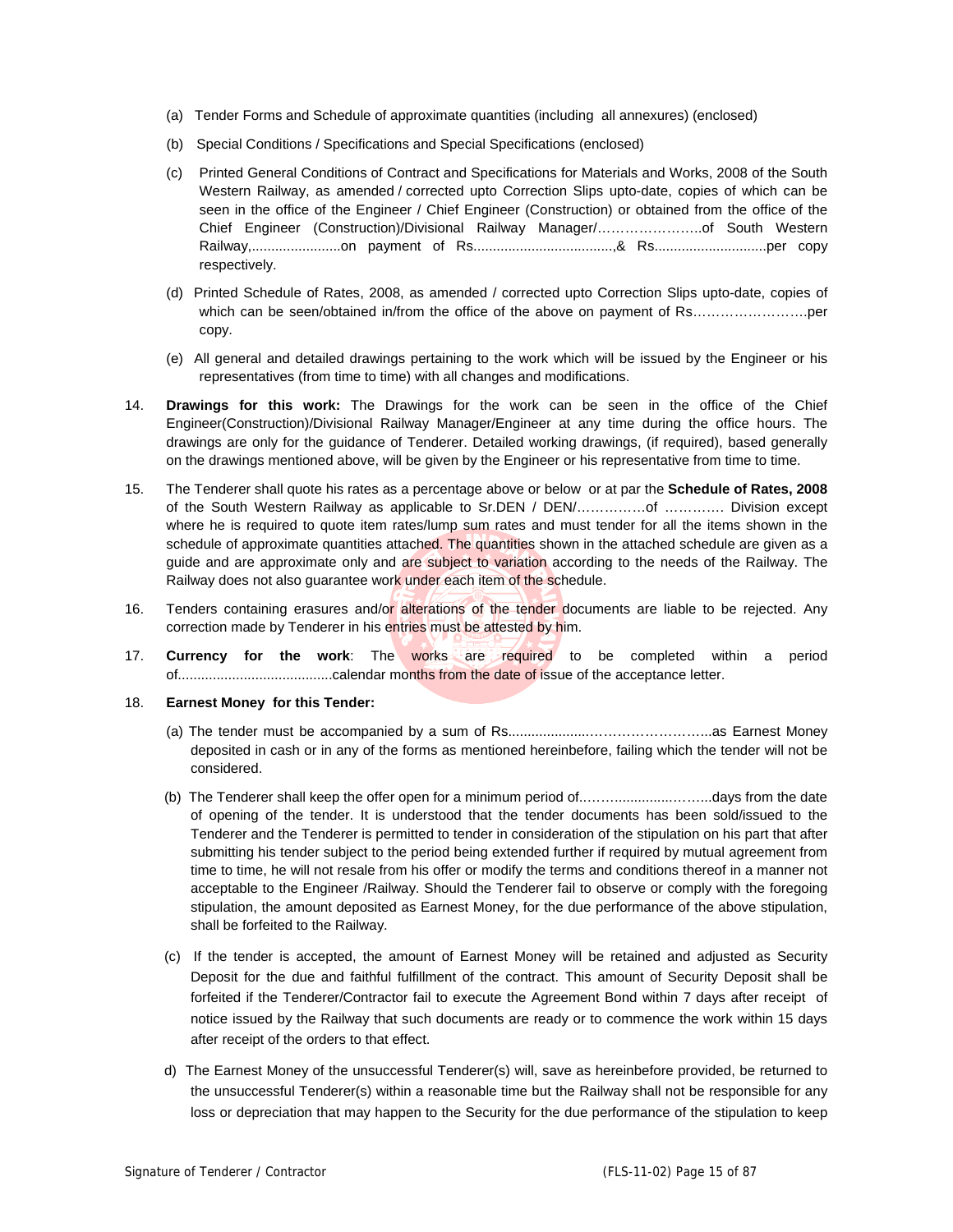the offer open for the period specified in the tender documents or to the Earnest Money while in their possession nor be liable to pay interest thereon.

- 19. **Right of the Railway to deal with this Tender:** The authority for the acceptance of the tender will rest with the Railway. It shall not be obligatory on the said authority to accept the lowest tender or any other tender and no Tenderer shall demand any explanation for the cause of rejection of his tender nor the Railway undertake to assign reasons for declining to consider or reject any particular tender or tenders.
- 20. If the Tenderer deliberately gives wrong information/shows credentials/documents in his/their tenders and their by create(s) circumstances for acceptance of his/their tender, Railway reserves the right to reject such tender at any stage and forfeit the Earnest money besides suspending the business for a minimum period of one year.
- 21. If the Tenderer expires after the submission of his tender or after the acceptance of his tender, the Railway shall deem such tender as cancelled. If a partner of a firm expires after the submission of their tender or after the acceptance of their tender, the Railway shall deem such tender as cancelled, unless the firm retains its character.
- 22. **Income-Tax Clearance Certificate:** The Tenderer is required to produce along with his tender an authorized copy of the Income-Tax Clearance Certificate or a sworn affidavit duly countersigned by the Income-Tax Officer to the effect that he has no taxable income.
- 23. **Tenderer's Credentials:** Documents testifying the Tenderer's previous experience and financial status should be produced along with the tender or when desired by the competent authority of the Railway.
- 24. Tenderer who has not carried out any work so far on the Railway and who is not borne on the approved list of the Contractors of the South Western Railway should submit along with his tender credentials to establish:-
	- (i) His capacity to carry out the works satisfactorily.
	- (ii) His financial status supported by Bank reference and other documents.
	- (iii) Certificates duly attested and testimonials regarding contracting experience for the type of job for which tender is invited with list of works carried out in the past.
- 25. **Submission of Tender**: Tender must be enclosed in a sealed cover, superscribed "Tender Notice No.........................."/ " Item No…………."/"Name of Work ……......................" and must be sent by registered post to the address of the Chief Engineer/ Chief Engineer(Construction) / Divisional Railway Manager………./ ………….. /Engineer/ ….……..,South Western Railway so as to reach his office not later than...........hours on ..............or deposited in the special box allotted for the purpose in the office of the Chief Engineer/ Chief Engineer(Construction) / Divisional Railway Manager……………../………….Engineer/…….…….., South Western Railway. This special box will be sealed at..........hours on................ The tender will be opened at.....….. hours on the same day. The tender papers will not be sold after...........hours on...............
- 26. Non-compliance with any of the conditions set forth hereinabove is liable to result in the tender being rejected.
- 27. **Execution of Contract Documents:** The successful Tenderer shall be required to execute an agreement with the President of India acting through the Chief Engineer/Chief Engineer (Construction) / Divisional Railway Manager/…………, ............... …./Engineer/………….. , South Western Railway for carrying out the work according to the Contract Documents.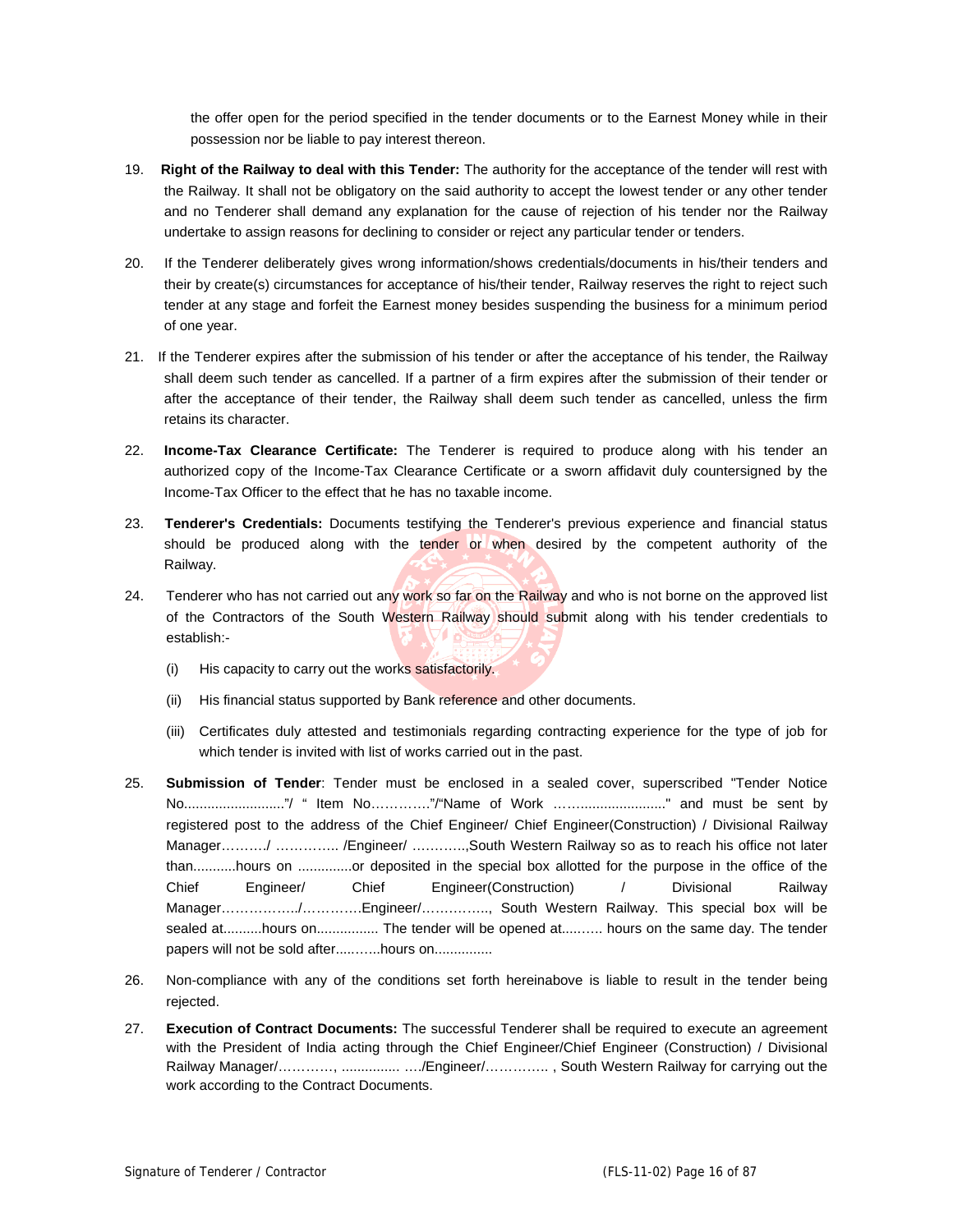- 28. **Partnership deeds, Power of Attorney etc.:** The Tenderer shall clearly specify whether the tender is submitted on his own or on behalf of a Partnership concern. If the tender is submitted on behalf of a Partnership Concern, he should submit the certified copy of partnership deed along with the tender and authorization to sign the tender documents on behalf of Partnership Concern. If these documents are not enclosed along with tender documents, the tender will be treated as having been submitted by individual signing the tender documents. The Railway will not be bound by any power of attorney granted by the Tenderer or by changes in the composition of the firm made subsequent to the execution of the contract. It may, however, recognise such power of attorney and changes after obtaining proper legal advice, the cost of which will be chargeable to the Contractor.
- **29.** The Tenderer, whether **sole proprietor, a Limited Company or a Partnership Concern**, if they want to act through an agent or individual partner, should submit along with the tender or at a later stage, a power of attorney duly stamped and authenticated by a Notary Public or by Magistrate in favour of the specific person whether he be partner of the firm or any other person specifically authorizing him to submit the tender, sign the agreement, receive money, witness measurements, sign measurement books, compromise, settle, relinquish any claim(s) preferred by the firm and sign the "No Claim Certificate" and refer all or any disputes to arbitration.

### 30. **Employment/Partnership, etc., of Retired Railway Employees:**

- (a) Should a Tenderer be a retired engineer of the Gazetted rank or any other Gazetted Officer working before his retirement, whether in the executive or administrative capacity, or whether holding a pensionable post or not, in any department of any of the Railways owned and administered by the President of India for the time being, or should a Tenderer being a Partnership Concern have as one of its partners a retired engineer or retired Gazetted Officer as aforesaid, or should a Tenderer being an incorporated Company have any such retired Engineer or retired Officer as one of its Directors, or should a Tenderer have in his employment any retired Engineer or retired Officer as aforesaid, the full information as to the date of retirement of such Engineer or Gazetted Officer from the said service and in case where such Engineer or Officer had not retired from the Government service at least 2 years prior to the date of submission of the tender as to whether permission for taking such contract, or if the Contractor be a partnership firm or an incorporated Company, to become a partner or Director as the case may be, or to take the employment under the Contractor, has been obtained by the Tenderer or the Engineer or Officer, as the case may be, from the President of India or any Office, duly authorized by him in this behalf, shall be clearly stated in writing at the time of submitting the tender. Tenders without the information above referred to or without a statement to the effect that no such retired Engineer or retired Gazetted Officer is so associated with the Tenderer, as the case may be, shall be rejected.
- (c) Should a Tenderer or Contractor being an individual on the list of approved Contractors, have a relative(s) or in the case of Partnership Concern or Company of Contractors one or more of his shareholder(s) or a relatives(s) of the shareholder(s) employed in Gazetted capacity in any department of any of the Railways, the authority inviting tenders shall be informed of the fact at the time of submission of tender, failing which the tender may be disqualified/rejected or if such fact subsequently comes to light, the contract may be rescinded in accordance with the provision in clause 62 of the General Conditions of Contract.

(........................................) Signature of the Tenderer(s)

| Place:                                                                         | Name:    |
|--------------------------------------------------------------------------------|----------|
| Date:                                                                          | Address: |
| Signature and addresses of the witnesses to the signature of the Tenderer (s): |          |
| 1.                                                                             |          |
| 2.                                                                             |          |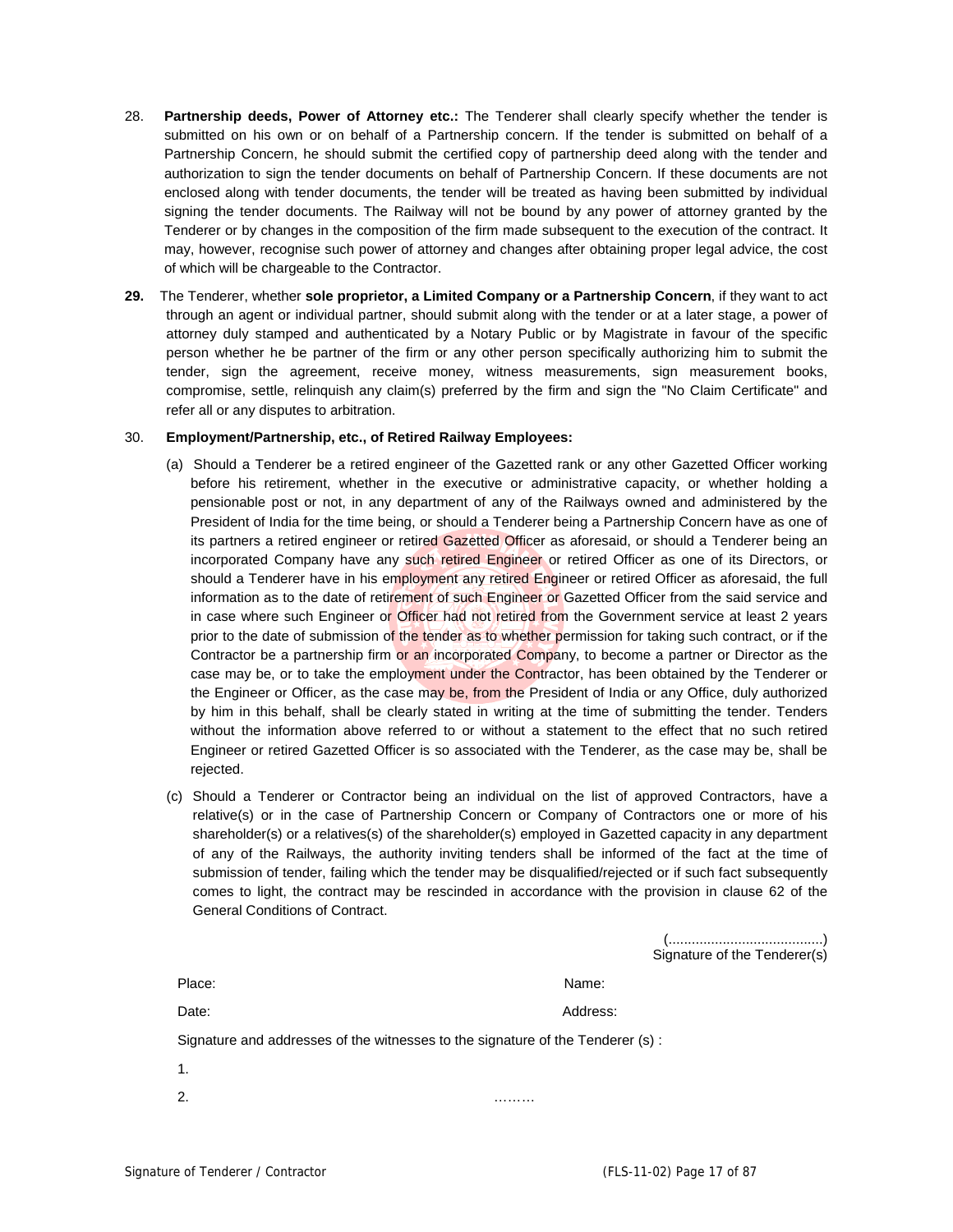CE496/TF(REV2002) FORM FOR SUBMISSION OF TENDER **Annexure-I** 

SOUTH WESTERN RAILWAY

# **TENDER FORM**

REF. No/DATE:……………..

To

# **THE PRESIDENT OF INDIA,**

acting through the

**Chief Engineer/Divisional Railway Manager/……../Chief Engineer(Construction)/ Dy. Chief Engineer(Construction)/………………., ………………………………….. South Western Railway,………………………………….** 

 **Name of Work:…………………………………………..**  Tender Notice No:………………….; Item No:………….

1. I/We,………………………………………………, have read the conditions of tender attached hereto and agree to abide by said conditions. I/we have perused the Contract Documents (i.e. the General Conditions of Contract, Special Conditions and Specifications, special specifications and the Specifications for Materials and Works, 2008 of the South Western Railway and the Schedule of Rates,2008, of the South Western Railway and all other documents attached to the tender) and that I/We am/are fully aware that I/We will have to perform the contract if my/our tender is accepted subject to the Contract Documents complete aforesaid. I/We offer to do the works works the state of  $\mathbb{R}^n$  of  $\longrightarrow$  the state of the state of the state of the state of the state of the state of the state of the state of the state of the state of the state of the state of the state of the state of t

work"………………………………………………………………………………………..…………………………………… .............................." at the rates shown in the printed Schedule of Rates, 2008, of South Western Railway of the Senior DEN/DEN/…………./……..….. portion of ………………… division as corrected by and upto correction slip no……… of ………a*t par/enhanced/diminished by……………………per cent* in respect of Schedule 'A' ( items covered by the Schedule of Rates, 2008) and at the rates quoted by me/us in respect of Schedules ………………… ( items not covered by the Schedule of Rates, 2008) and lump sum rates for the items given in Schedule ………………….. and hereby bind myself/ourselves to complete the work in …………………. months from the date of issue of the letter of acceptance.

I/We also agree to keep this tender open for acceptance for a period of …………………………………days from the date fixed for opening the same and in default thereof I/We will be liable for forfeiture of my/our "Earnest Money".

 3**.** A sum of Rs…………………… is herewith forwarded as Earnest Money . The full value of the Earnest Money shall stand forfeited without prejudice to any other right or remedies available to the Railway in case my/our tender is accepted and if:

- (A) I/we do not execute the Contract Documents within seven days after receipt of notice issued by the Railway that such documents are ready; or
- (B) I/we do not commence the work within fifteen days after receipt of orders to that effect.

 4. Until a formal agreement is prepared and executed acceptance of this tender shall constitute a binding contract between us subject to modifications as may be mutually agreed to between us and indicated in the letter of acceptance of my/our offer for this work.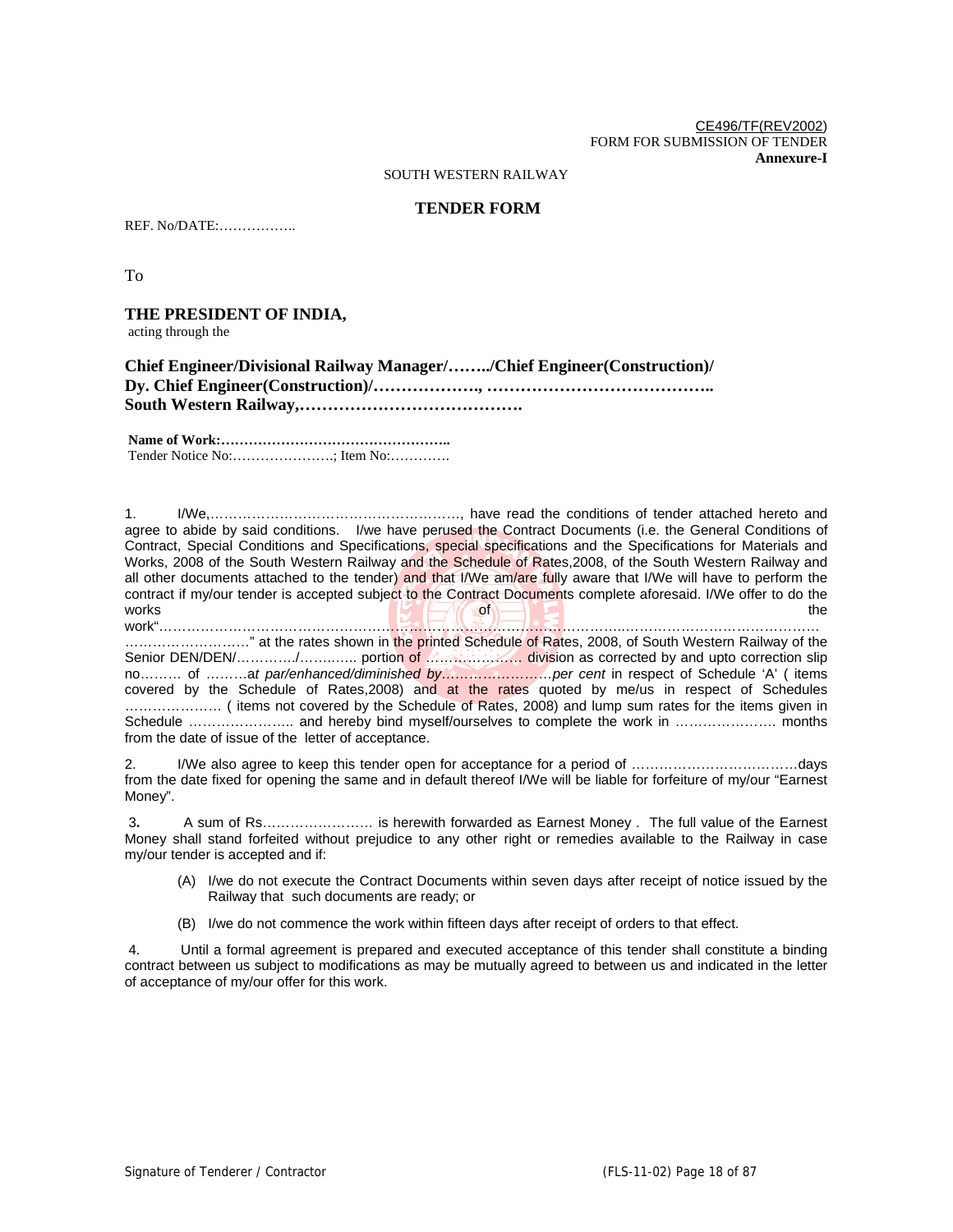5. I/we also undertake to carry out the work in accordance with the said plans, specifications and conditions of contract, and to find and provide such of the materials (other than those to be supplied by the Railway) for, and to do all such things which in the opinion of the Engineer may be necessary for , or incidental to the construction, completion and maintenance thereof and to complete the whole of the said works in all respects, and hand them over to you or your representative(s) within the period specified, and to maintain the same for the period and in the manner provided in the conditions of contract.

| (SIGNATURE OF THE TENDERERS) |
|------------------------------|
| NAME:                        |
| ADDRESS:                     |
|                              |

SIGNATURE & ADDRESS OF WITNESSES TO THE SIGNATURE OF THE TENDERER(S)

Witnesses: 1.Signature:……………………Date:…….….. Name:……………………………Address:……………………

 **2. " " " "** 

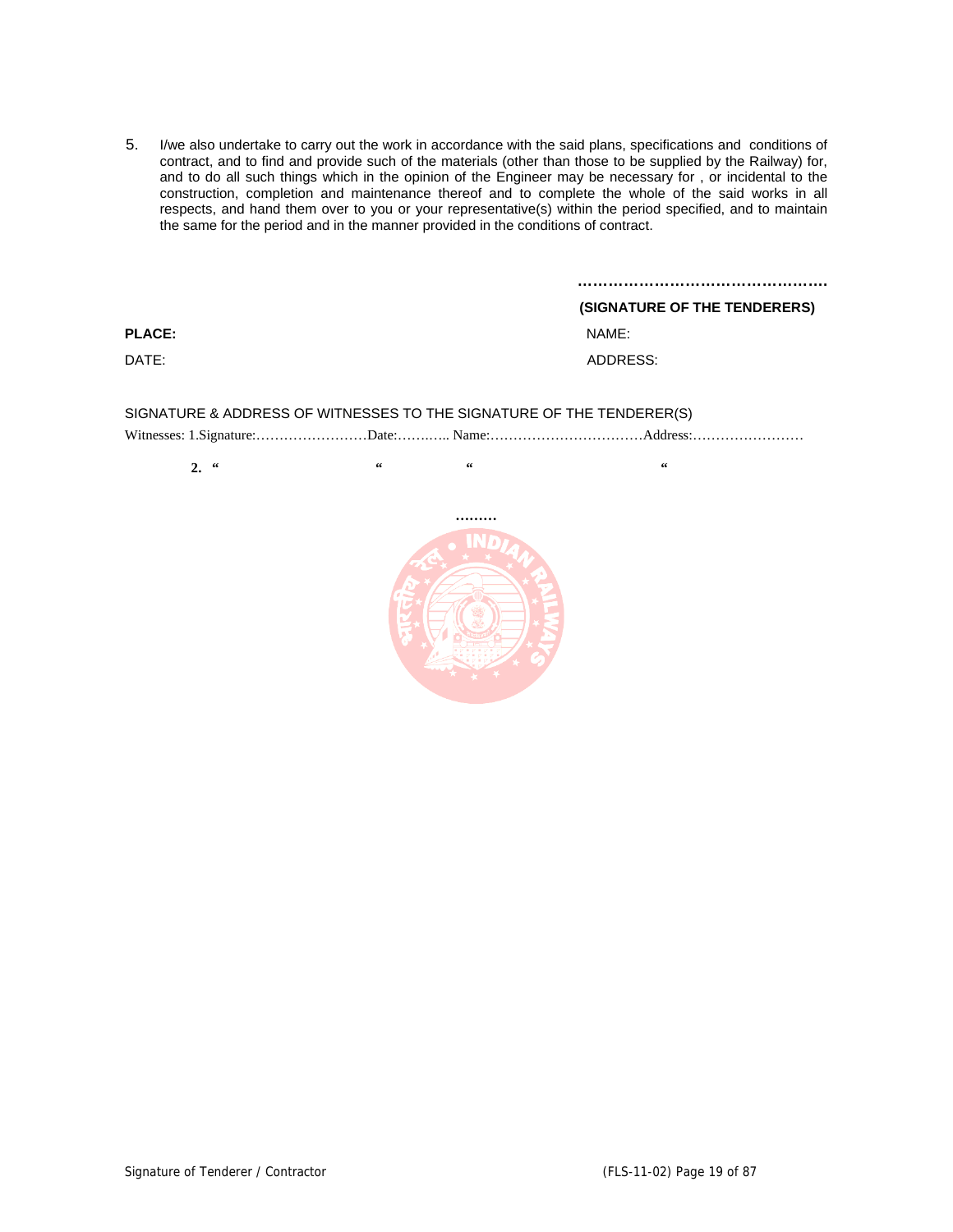CE496/TFSDL(REV2002) FORM FOR TENDER SCHEDULE **Annexure-IA**

### SOUTH WESTERN RAILWAY

Name of work:……….. ……………… Tender Notice No:………………Item No:…………….

# **FORM FOR SCHEDULE OF QUANTITIES AND RATES**

| SI. No. Item No. |              | Description of<br>Item of Work | Approximate<br>Quantity | Unit | Rates In<br>Figures and<br>In words | Amount In<br>Figures and<br>In words |  |  |
|------------------|--------------|--------------------------------|-------------------------|------|-------------------------------------|--------------------------------------|--|--|
|                  |              |                                |                         |      | RS.                                 | RS.                                  |  |  |
|                  | $\mathbf{2}$ | 3)                             | (4                      | (5)  | (6)                                 |                                      |  |  |

- ------------------------------------------------------------------------------------------------------------------------------------------------------- 1. The quantities shown in the above schedule are approximate and are as a guide to give the Tenderer(s) an idea of the quantum of work involved. The Railway reserves the right to increase/decrease and/or delete or include any of the quantities given above and no extra rate will be allowed on this account.
- 2. I/We undertake to do the work at........................................% above/below or at par the Schedule of Rates,2008, of the South Western Railway (as corrected/amended by up-to-date) as applicable to Sr.DEN/DEN/.................... ....................................Division or at the rates quoted above for each item.
- 3. Suitable schedules for BSR and other items shall be used.

Place: ...........................................................

Date: Signature of the Tenderer(s)

**Note :** Columns 1 to 5 shall be filled by the Office of the Authority inviting tender. Columns 6 & 7 shall be filled by the Tenderer(s) only when percentage tenders are not invited. Separate schedules shall be used for separately identifiable group of works/items. Each page of the schedule should be signed by the Tenderer with name, date and place.

### Si**gnature & ADDRESS of the witnesses to the signature of the tenderer(s)**

**1.SIGNATURE:…………………….DATE:………………….NAME:……………………….. ADDRESS:……………….** 

2.SIGNATURE:…………………….DATE:…………………..NAME:……………………….. ADDRESS:………………..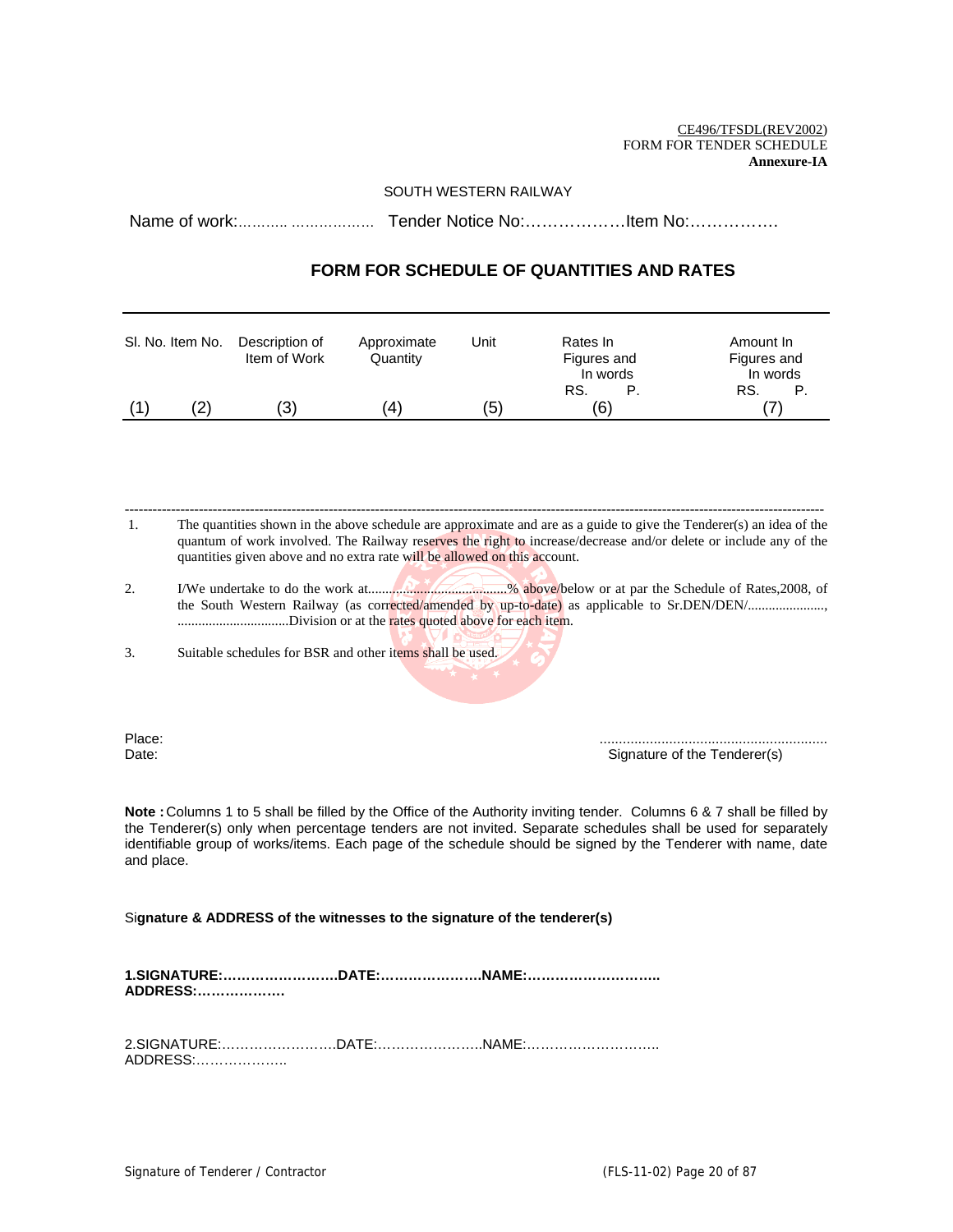### CE496/TFPRFOMA(REV2002) FORM TO REPORT EMPLOYMENT

A**nnexure-I B** 

#### **FORM FOR REPORTING OF EMPLOYMENT**

**(Proforma to be filled in and signed by the Tenderer and submitted along with the tender** 

 **with reference to clause No.30 of the conditions under "Regulations" of the tender)** 

**(strike out whichever is not applicable)** 

 **The undersigned -** 

- **(a) is a retired Gazetted officer holding prior to retirement a pensionable/ nonpensionable post in the Engineering Department of the ………………………Railway.**
- **(b) is a partnership firm having as one of its partners a retired Engineer or a retired Gazetted officer as aforesaid.**
- **(C) is an incorporated company having any such retired Engineer or retired Gazetted officer as aforesaid, as one of its directors.**
- **(d) is having in my employment any retired Engineer or retired Gazetted officer as aforesaid.**
- **(e) has no such retired Engineer or retired Gazetted officer so associated with me as stated above.**
- **2. If falling under any of the above categories (a) to (d) , particulars of the officer may be furnished hereunder:** 
	- **(i) Post held before retirement …………………………………………………….**
	- **(ii) Date of retirement …………………………………………………….**
	- **(III) ……………………………………………………………………..**
	- **(IV) If not retired at least two years prior to date of submission of tender …………………………………**

 **state whether permission for taking such contracts has been obtained** 

 **from the President of India or any officer duly authorized in this behalf.** 

 **3. If the Tenderer or in the case of a firm or company, any of the shareholders has a relative or relatives employed in Gazetted capacity in the Engineering or any other Department of the Railways, particulars of such relatives in the Railway may be furnished hereunder---** 

| (i) Name<br>       | .      |   |  |
|--------------------|--------|---|--|
| (II) Designation   |        |   |  |
| (iii) Relationship | $\sim$ | . |  |

 **Signature of Tenderer(s)** 

 **NAME……………………….** 

 **ADDRESS…………………..**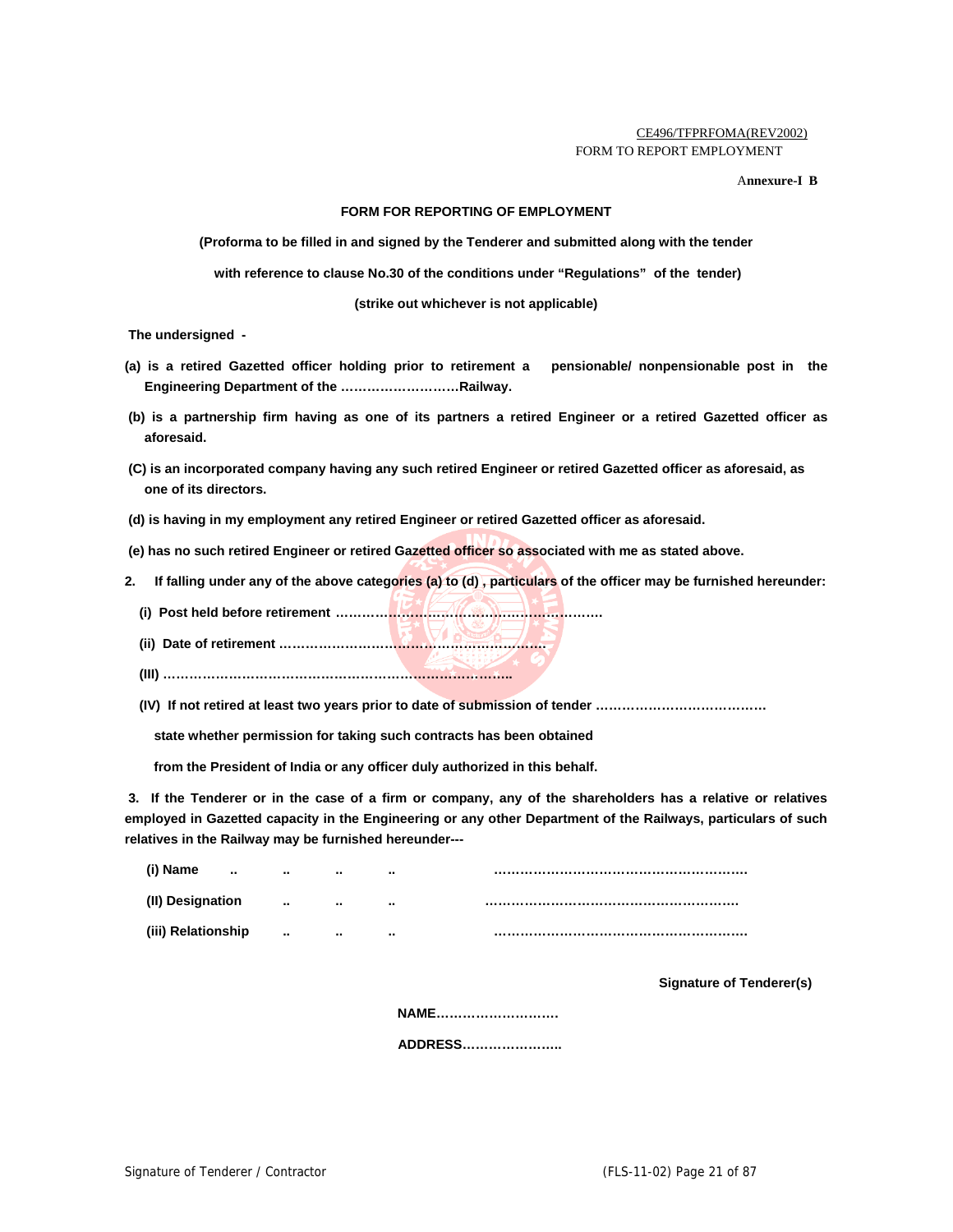CE496/ACCL(Rev.2002) LETTER OF ACCEPTANCE  **Annexure-II** 

South Western Railway

# **FORM FOR ACCEPTANCE OF TENDER**

(This is only for guidance. The issuing authority will decide the format and contents based complete Contract Documents)

**No.W**……………………….………………..

**SHRI./ M/ S… ………………………….** 

**……………………………………….. ………………………………………..** 

Sir(s),

 **NAME OF WORK:……………….…………………/………………….** 

**TENDER NOTICE NO:………………………ITEM NO:………………** 

I accept the tender offered by you for the above work and agree to pay the rates as per the South Western Railway Engineering Department Schedule of Rates, 2008, as corrected by and upto Correction Slip No….…of ………, at the rates at par/enhanced/diminished by..………………..…per cent in respect of Schedule 'A' (items covered by the Schedule of Rates,2008) and at the rates as entered in the Schedule(s) …………(items not covered by the Schedule of Rates, 2008) and lump sum rates for the items given in Schedule(s)…………

 The agreement for the contract for the above work shall be signed by you within 7 days of receipt of this letter, which is dispatched by registered post acknowledgement due. This letter of acceptance forms part of the Contract Documents governing this contract.

Please acknowledge receipt of this letter.

**…………………………./CHIEF ENGINEER/CHIEF ENGINEER ( CONSTRUCTION) /** 

|            | DIVISIONAL RAILWAY MANAGER/WORKS//ENGINEER        |
|------------|---------------------------------------------------|
|            |                                                   |
|            | (on behalf of the President of India)             |
| PLACE:     |                                                   |
| DATE:      |                                                   |
| WITNESSES: |                                                   |
|            | Address: Electronic Communication of the Address: |
|            |                                                   |

…………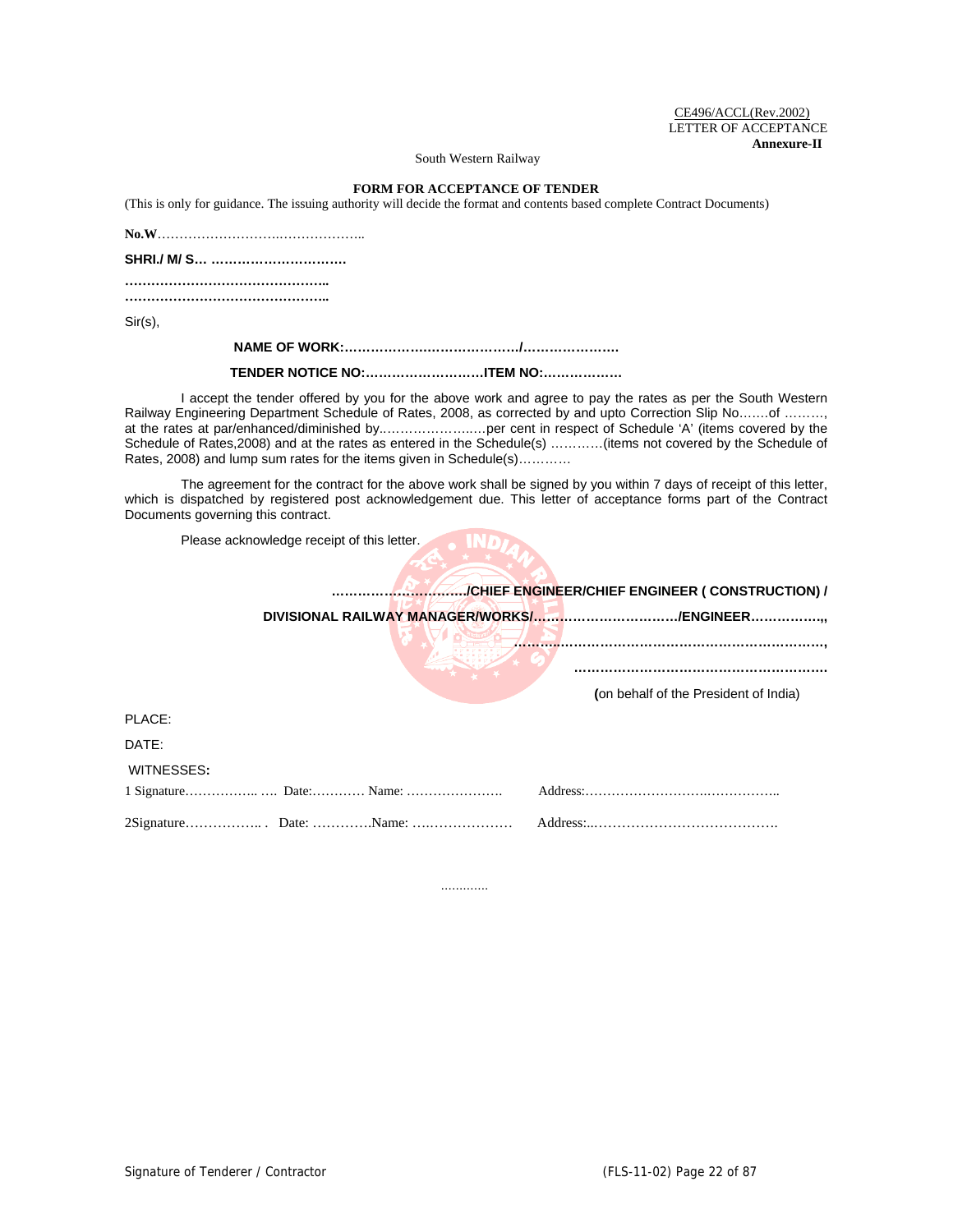CE 496/ZONEAGT(Rev.2002) AGREEMENT FOR ZONE CONTRACT

**Annexure-III** 

#### SOUTH WESTERN RAILWAY

# **FORM FOR AGREEMENT FOR ZONE(ZONAL) CONTRACT**

# **CONTRACT(ZONAL) AGREEMENT NO……………………… DATED..….….………**

 1. Articles of agreement made this …………………… day of ……………….. of 20……..between the "President of India" acting through the…………………………………. ………………………………. of South Western Railway, herein after called the "Railway" of the one part ………………………….……………………………………. hereinafter called the "C**ontractor**" of the other part.

2. Whereas the Contractor has agreed with the Railway during the period of…………… months from ……………... to…………………for the performance of:-

(a)New works, additions and alterations to existing structures, special repair works and supply of building materials and

(b)All ordinary repair and maintenance works;

subject to the contract value of each such work not exceeding to Rs.2,00,000/-.

And whereas the Contractor has agreed to carry out the works at any site in Z**one** ……………..…as detailed in the South Western Railway's Schedule of Rates, 2008 or in SSE/SE(P.Way/works)/……….. section as may be entrusted to him at the option of the Railway from time to time during the said contract period and as will be set forth in the Work Orders (which Work Orders shall be deemed and taken to be part of this contract) that will be issued during the said period **at par/…………………….**percent above**/**below the Schedule of Rates, 2008, of the South Western Railway, corrected upto Printed/Advance Correction Slip No………..dated………. and as per the Contract Documents complete and whereas the performance of the said works is an act in which the public are interested.

3. And whereas this contract does not cover/covers supply of ballast included in the Schedule of Rates, 2008.

 4. And whereas in the case of bad work or materials, the Engineer may take such action as may be deemed necessary under the relevant clauses of the conditions of contract.

5. And whereas the Contractor has deposited a lump sum of Rs………………….../- as Earnest Money to cover for tendering against any number of works on the South Western Railway and has agreed to furnish the full Security Deposit as per rules in force and whereas the Security Deposit is at the instance of the Contractor recovered at 10 per cent of the value of the running bills till the amount of Security Deposit of Rs…………………………………………… is fully recovered.

6. And whereas the Contractor has deposited a sum of Rs……..……………../- towards the Earnest Money and whereas the balance in the Security Deposit after adjustment of Earnest Money of Rs……….………………… originally paid by the Contractor is at the instance of the Contractor recovered at 10 per cent of the value of the running bills till the amount of Security Deposit of Rs…………………………………………………… is fully recovered.

The contract shall be in force for the period mentioned above. However, the Chief Engineer/Chief Engineer (Construction)/Divisional Railway Manager/……../Engineer may at his option and without assigning any reasons for so doing, put an end to this contract at any time. In such case the Contractor will be given a clear notice of three months to enable him to complete all the works entrusted to him through work orders.

Now this indenture witnesseth that in consideration of the payments to be made by the Railway. the Contractor will duly perform the works set forth in the said Work Orders and will execute the same with great promptness, care and accuracy in a workmanlike manner to the satisfaction of the Railway and will complete the same on or before the respective dates specified therein in accordance with the said specifications and said drawings (if any ) and the said Contract Documents complete, and will fulfill and keep all the conditions therein mentioned ( which shall be deemed and taken to be part of this contract as if the same had been fully set forth therein), and the Railway doth hereby agree that if the Contractor shall duly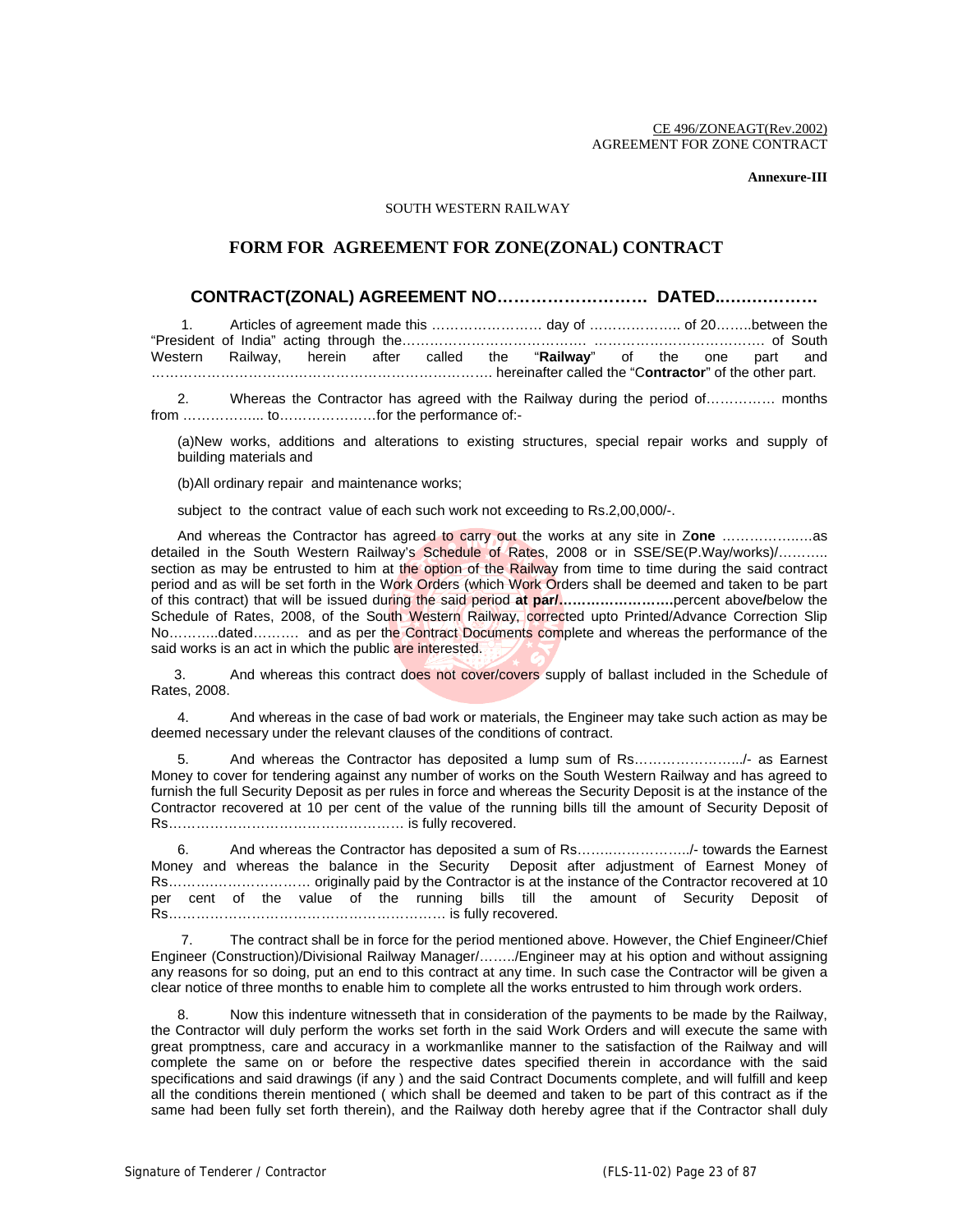perform the said works in the manner aforesaid and observe and keep the said terms and conditions, the Railway will pay or cause to be paid to the Contractor for the said works on the completion thereof, the amount due in respect thereof, at the rates specified in the schedule(s) hereto annexed.

9. Entrustment of all or any of the works referred to in clause 2 above to the Contractor shall be at the option of the Railway.

10. The cost of stamp duty on the agreement shall be borne by the Railway administration.

11. Zone details and rates under this contract are as under:

| Zone | <b>Permanent Way</b><br><b>Section/Section</b> | <b>Rate As Per</b><br><b>Sr.DEN/DEN</b><br>./<br>οf<br>.<br>Division. | Rates of Schedule of Rates, 2008, of South Western<br>Railway as corrected by and upto Correction Slip<br>Nodt at Par/Enhanced/Diminished by<br>Percentage shown below |          |                    |  |  |  |  |
|------|------------------------------------------------|-----------------------------------------------------------------------|------------------------------------------------------------------------------------------------------------------------------------------------------------------------|----------|--------------------|--|--|--|--|
|      |                                                |                                                                       | %Infigures                                                                                                                                                             | %Inwords | At par/above/below |  |  |  |  |
|      |                                                |                                                                       |                                                                                                                                                                        |          |                    |  |  |  |  |
|      |                                                |                                                                       |                                                                                                                                                                        |          |                    |  |  |  |  |

|                                                                      | (CONTRACTOR) |
|----------------------------------------------------------------------|--------------|
| CHIEF ENGINEER(CONSTRUCTION)                                         | .            |
|                                                                      |              |
| (for the President of India)                                         |              |
| Signature & Address of witnesses to the signature of the Contractor. |              |
|                                                                      |              |
|                                                                      |              |
|                                                                      |              |
|                                                                      |              |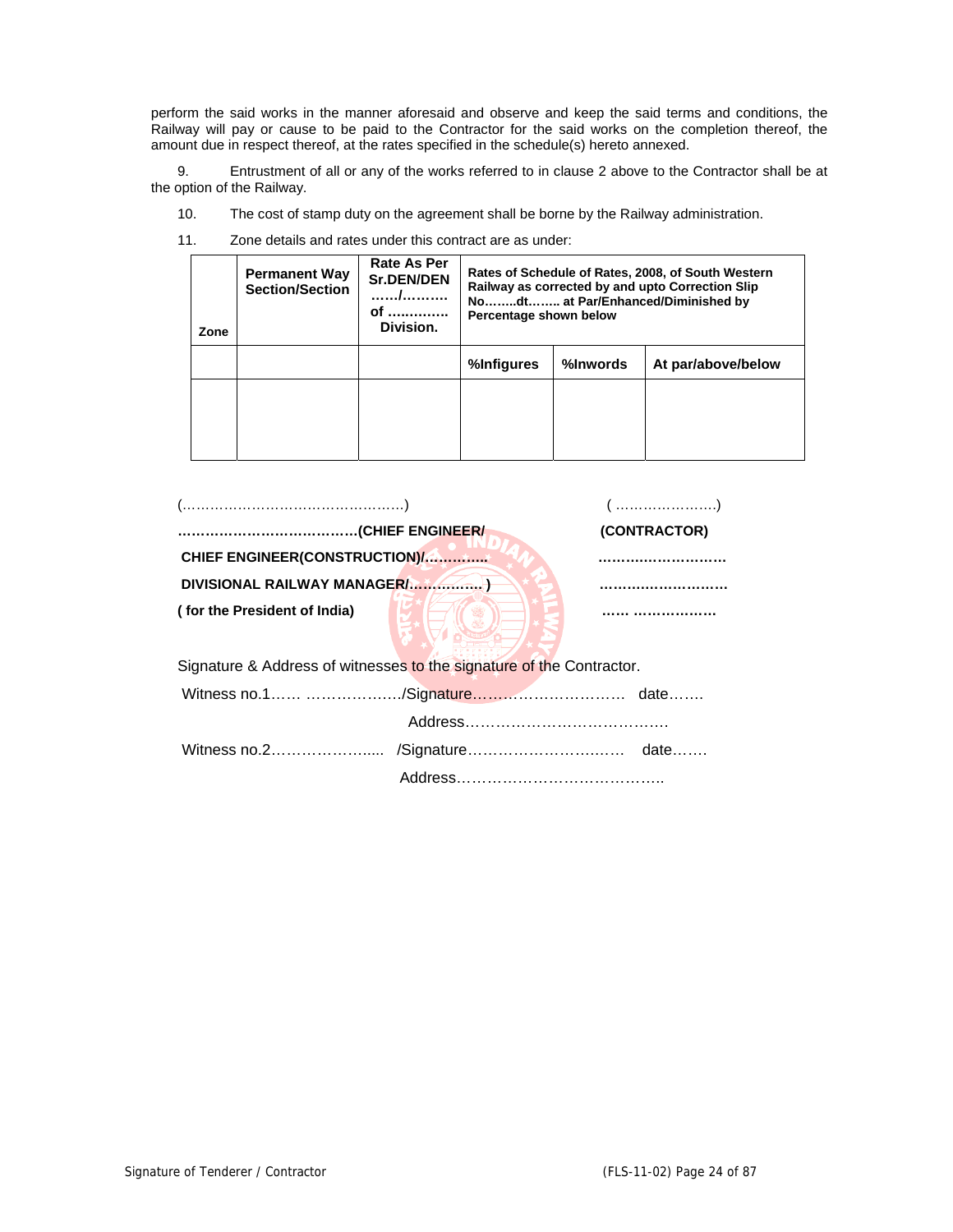CE496/ZONEWKOR(Rev2002) WORK ORDER FORM **Annexure-III (A)**

South Western Railway

# **FORM FOR WORK ORDER UNDER ZONE CONTRACT**

 The Contractor(s)…………………………………………….is/are hereby ordered to carry out the following works at…………………..…under Zone- Contract Agreement hereinbefore referred to.

| Sl.No        | Item<br>No.    | Description of item<br>of work | Approximate<br>quantity | Unit           | Rates in figures and<br>in words as in<br>schedule annexed to<br>the Zone Contract<br>Agreement | Amount         |
|--------------|----------------|--------------------------------|-------------------------|----------------|-------------------------------------------------------------------------------------------------|----------------|
|              |                |                                |                         |                | $\overline{P}$ .<br>R <sub>s</sub> .                                                            | P.<br>Rs.      |
| $\mathbf{1}$ | $\overline{2}$ | $\overline{\mathbf{3}}$        | $\blacktriangleleft$    | 5 <sup>1</sup> | 6                                                                                               | $\overline{7}$ |
|              |                |                                |                         |                |                                                                                                 |                |
|              |                |                                |                         |                |                                                                                                 |                |
|              |                |                                |                         |                |                                                                                                 |                |
|              |                |                                |                         |                |                                                                                                 |                |
|              |                |                                |                         |                |                                                                                                 |                |
|              |                |                                |                         |                |                                                                                                 |                |
|              |                |                                |                         |                |                                                                                                 |                |
|              |                |                                |                         |                |                                                                                                 |                |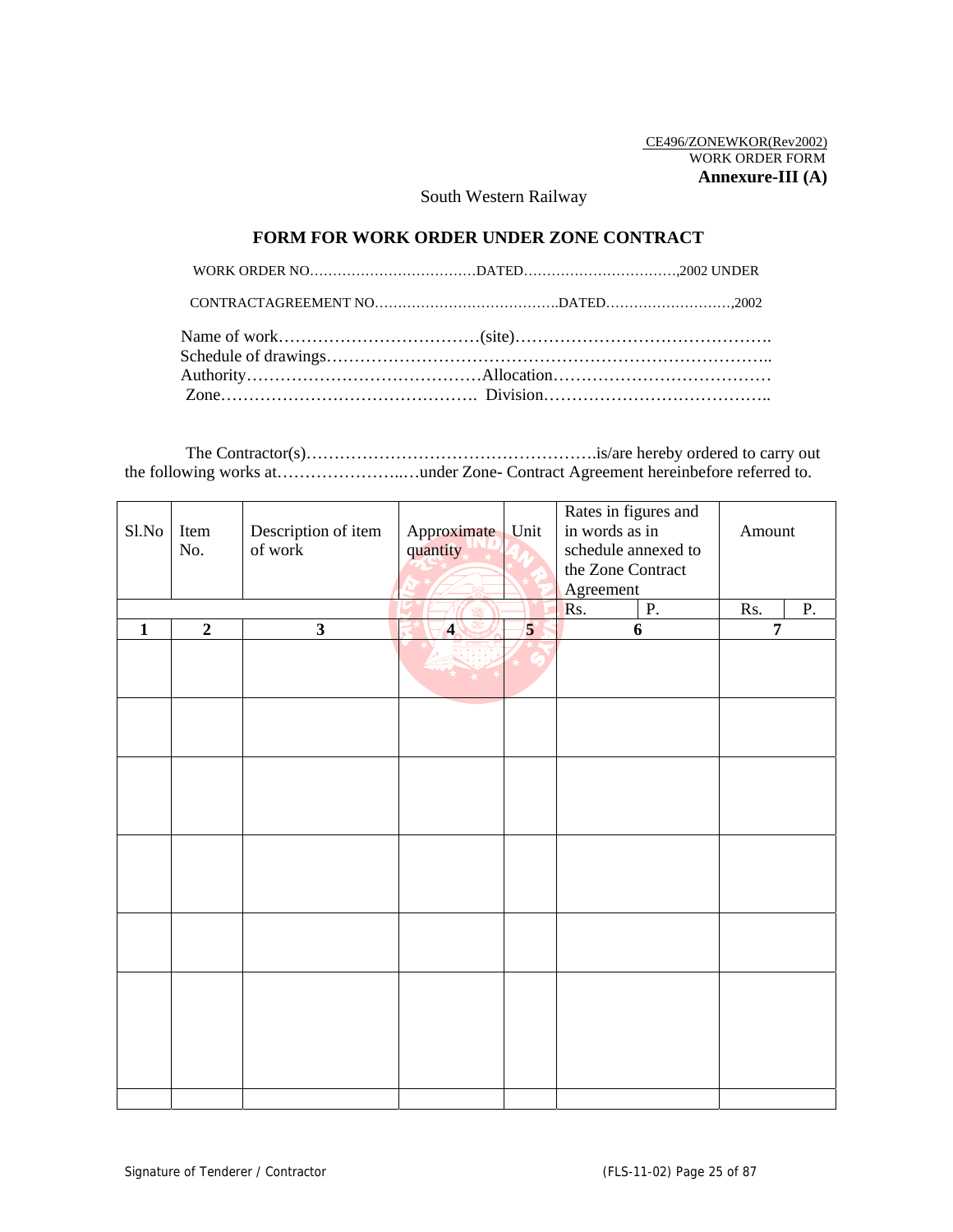| Sl.No | Item<br>No.    | Description of item<br>of work | Approximate<br>quantity | Unit | Rates in figures and<br>in words as<br>In schedule annexed<br>to the Zone Contract<br>Agreement | Amount         |    |
|-------|----------------|--------------------------------|-------------------------|------|-------------------------------------------------------------------------------------------------|----------------|----|
|       |                |                                |                         |      | P.<br>Rs.                                                                                       | Rs.            | P. |
| 1     | $\overline{2}$ | $\overline{\mathbf{3}}$        | $\overline{\mathbf{4}}$ | 5    | 6                                                                                               | $\overline{7}$ |    |
|       |                |                                |                         |      |                                                                                                 |                |    |
|       |                |                                |                         |      |                                                                                                 |                |    |
|       |                |                                |                         |      |                                                                                                 |                |    |
|       |                |                                |                         |      |                                                                                                 |                |    |
|       |                |                                |                         |      |                                                                                                 |                |    |

The works herein mentioned are required to be completed on or before ...............................(date). The quantities provided herein are approximate and subject to variation under Clause 42 of the General Conditions of Contract of the Railway, read in conjunction with Special Conditions if any and other Contract Documents as applicable.

| $\left( \frac{1}{2} \right)$ $( \dots \dots \dots \dots \dots \dots )$ |
|------------------------------------------------------------------------|
|                                                                        |
| Divisional Railway Manager/Works//Divisional Engineer/                 |
| Division                                                               |
| Railway                                                                |
| (for the President of India)                                           |
|                                                                        |

Place: Date:

I agree to complete the works herein set forth on or before the date specified under the Zone Contract Agreement herein before referred to in conformity with the drawings here to annexed, if any, and in accordance with the General and Special( if any ) Conditions of Contract and the Specifications of Materials and Works, South Western Railway, with all Correction Slips/ Amendments uptodate.

| Witness: |       |  |
|----------|-------|--|
|          |       |  |
|          |       |  |
|          | Date: |  |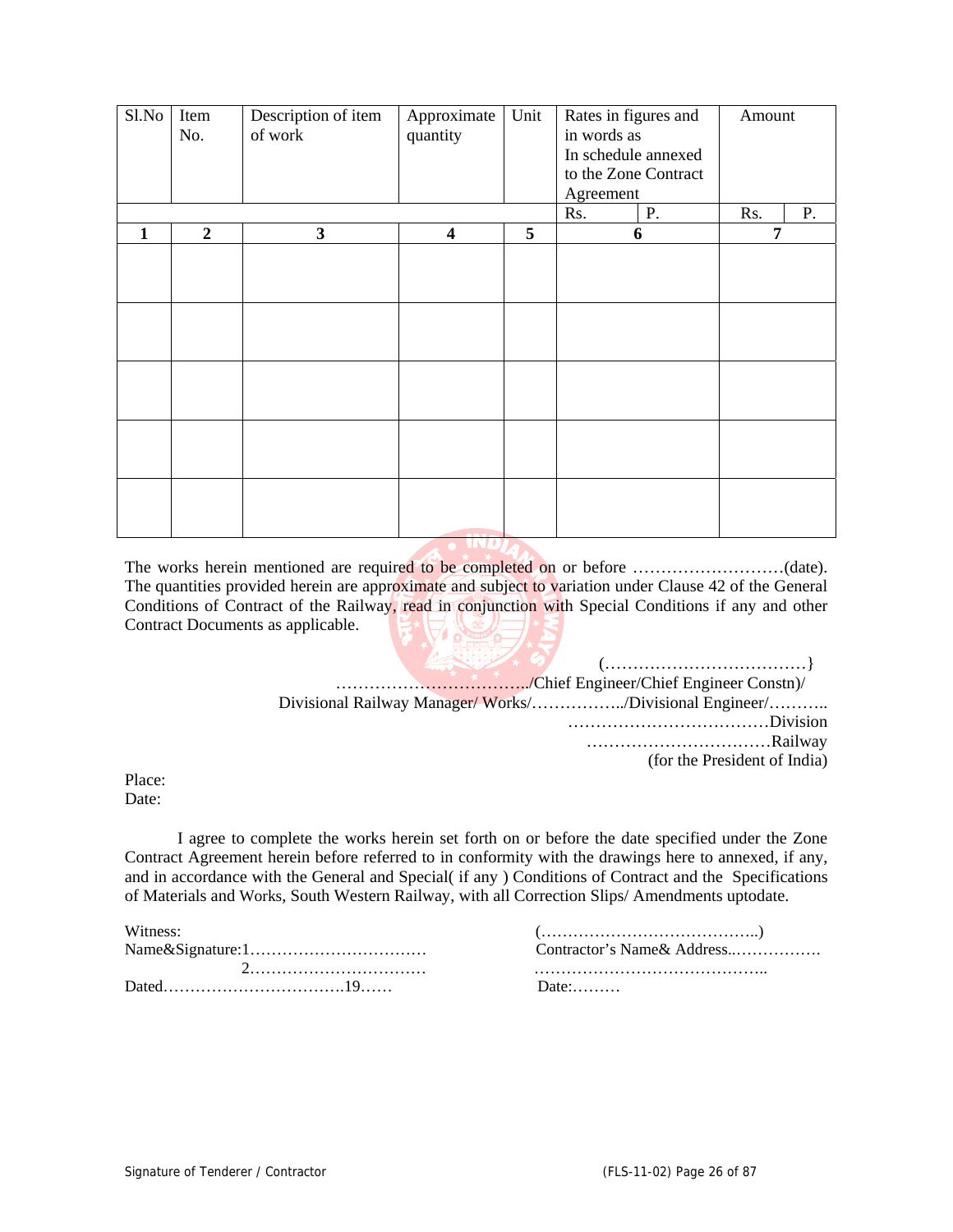CE496/WKCTAGT(Rev2002) FORM FOR WORKS AGREEMENT **Annexure-IV**

#### South Western Railway

# **FORM FOR AGREEMENT FOR WORKS CONTRACTS**

 **NAME OF WORK: ……………………………………………………………………………………..** 

1. Articles of agreement made this …………………… day of ……………….. of 20……between the "President of India" acting through …………………./Chief Engineer / the **Chief Engineer (Construction) / Divisional Railway Manager ………………………………… o**f South Western Railway Administration herein after called the "**Railway**" of the one part and ………………………………………………………………hereinafter called the "**Contractor**" of the other part.

2. Whereas the Contractor has agreed with the Railway for the performance of the works "…..…………………………………………………………………………………………...…………………………… ………………………………………………………………………...…………………………………………….."

set forth in the schedule(s) hereto annexed and in conformity with the Specifications for Materials and Works 2008 of the South Western Railway, the conditions and special conditions, special specifications and drawings, manuals and guidelines hereto annexed, if any, and the General Conditions of Contract, all known as "**Contract Documents**", and whereas the performance of the said work is an act in which the public are interested.

 3. And whereas the Contractor has deposited a lump sum of Rs………………/- as Earnest Money to cover for tendering against any number of works on the South Western Railway and has agreed to furnish the full Security Deposit as per rules in force and whereas the Security Deposit is at the instance of the Contractor recovered at 10 per cent of the value of the running bills till the amount of Security Deposit of Rs……………………………… is fully recovered.

And whereas the Contractor has deposited a sum of Rs ….…..………………/- towards the Earnest Money and whereas the balance in the Security Deposit after adjustment of Earnest Money of Rs………………………………… originally paid by the Contractor is at the instance of the Contractor recovered at 10 per cent of the value of the running bill till all the amount of Security Deposit of Rs………...………………………… is fully recovered.

- 3. Now this indenture witnesseth that in consideration of the payments to be made by the Railway, the Contractor will duly perform the said works in the said schedules set forth and shall execute the same with great promptness, care and accuracy in a workmanlike manner to the satisfaction of the Railway and will complete the same in accordance with the Contract Documents on or before the …………….…….…… day of ……………. of 20……. and will maintain the said works for a period of ………….. calendar months from
- 4. the certified date of their completion and will observe, fulfill and keep all the conditions therein mentioned (which shall be deemed and taken to be part of this contract as if the same had been fully set forth herein), and the Railway doth hereby agree that if the Contractor shall duly perform the said works in the manner aforesaid and observe and keep the said terms and conditions, the Railway will pay or cause to be paid to the Contractor for the said works on the final completion thereof, the amount due in respect thereof, at the rates set forth in the South Western Railway Engineering Department's printed Schedule of Rates, 2008 as corrected by and upto Correction Slip No………of………. for Sr.D.E.N./D.E.N/.…….…………...of……………division at par/enhanced/diminished by …………per cent in respect of Schedule 'A' (items covered by the Schedule of Rates, 2008) and at the rates shown in Schedule(s) ……………(items not covered by the Schedule of Rates, 2008) and at the lump sum rates for items given in Schedule(s)………….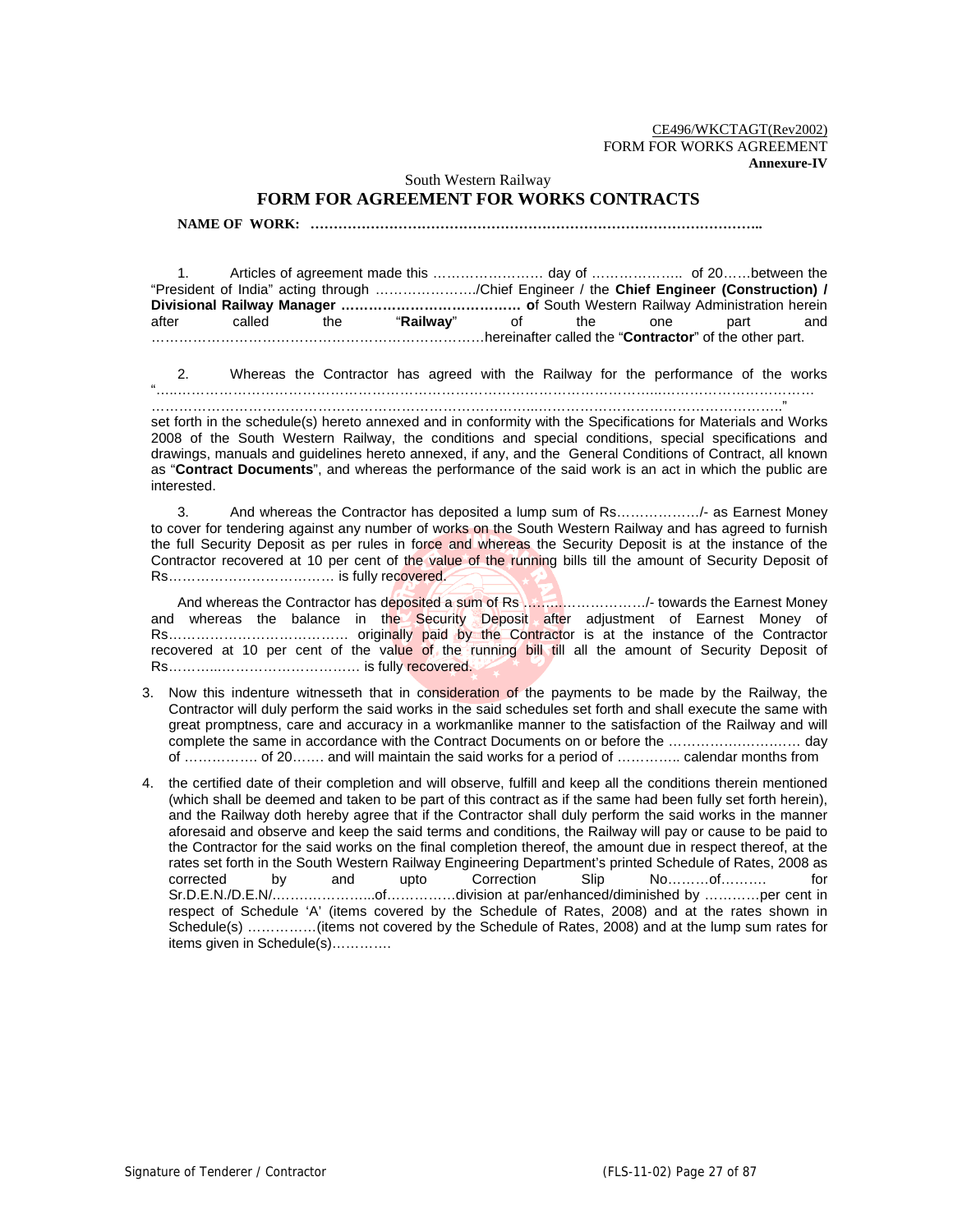- 5. It is hereby agreed and declared that all the provisions of the said Contract Documents, which have been carefully read and understood by the Contractor, shall be as binding upon the Contractor and upon the Railway as if the same had been repeated herein and shall be read as part of these presents.
	- 6. The cost of stamp duty on this agreement shall be borne by the Railway Administration.

| $(\dots \dots \dots \dots \dots \dots)$ Date: | $(\ldots, \ldots, \ldots, \ldots, \ldots)$ Date: $\ldots, \ldots$ |
|-----------------------------------------------|-------------------------------------------------------------------|
| /Chief Engineer/Chief Engineer(construction)/ | Contractor                                                        |
|                                               | Address                                                           |
| South Western Railway,                        |                                                                   |
| (for President of India)                      |                                                                   |

Signature of witnesses with address to signature of the Contractor:

| Date. |
|-------|
|       |
|       |
|       |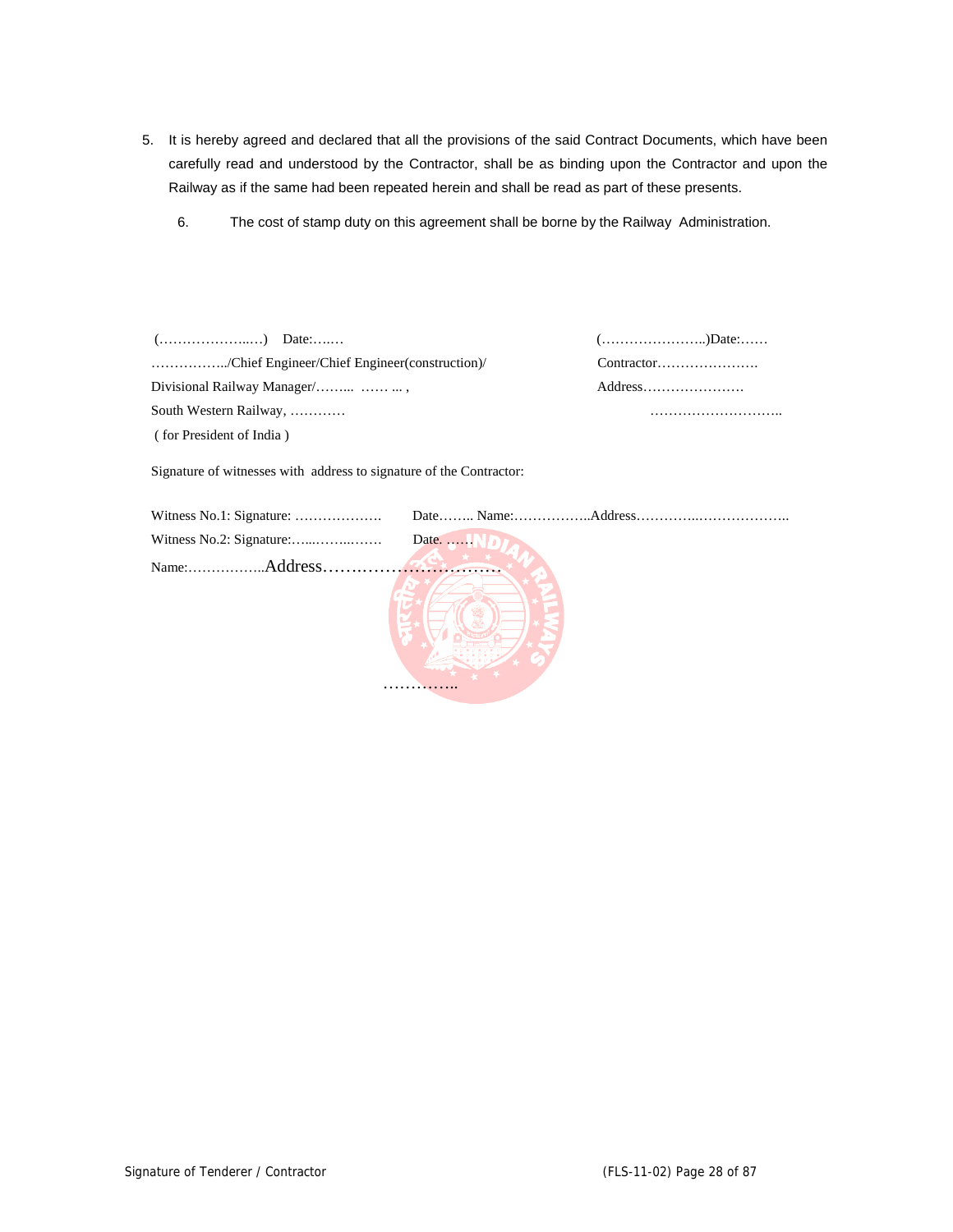### **ANNEXURE- V**

( On Non Judicial stamp of Rs.200/- )

# **MEMORANDUM OF UNDERSTANDING FOR JOINT VENTURE AGREEMENT**

1. This Memorandum of understanding executed this \_\_\_\_\_\_\_\_\_\_ day of \_\_\_\_\_\_\_\_\_\_\_\_ 20\_\_ between \_\_\_\_\_\_\_\_\_\_\_\_\_(Name of Co.)\_\_\_\_\_\_\_\_\_\_\_\_\_\_\_\_\_\_\_\_ a company registered under the companies Act 1956 having its registered office at \_\_\_\_\_\_\_\_\_\_ represented through its Director / Authorized Representative \_\_\_\_\_\_\_\_\_\_\_\_\_\_\_ (hereinafter referred to as \_\_\_\_\_\_\_\_\_\_\_\_\_\_\_\_\_\_\_\_ which expression shall unless repugnant to the context thereof includes its successors) of the FIRST PART.

OR

M/s.\_\_\_\_\_\_\_\_\_\_\_\_\_\_\_\_\_ a partnership firm registered under the Indian Partnership Act 1932, having its registered office \_\_\_\_\_\_\_\_\_\_\_\_\_\_\_\_\_\_\_ represented through its Partner Shri \_\_\_\_\_\_\_\_\_\_\_\_\_\_\_\_\_\_\_\_ / Authorised Representative \_\_\_\_\_\_\_\_\_\_\_\_\_\_\_\_\_\_\_ ( hereinafter referred to as \_\_\_\_\_\_\_\_\_\_\_\_\_\_\_\_\_\_\_\_\_\_\_\_\_\_\_which expression shall unless repugnant to the context thereof includes its successors ) of the FIRST PART.

### AND

2. M/s. \_\_\_\_\_\_\_\_\_\_\_(Name of Co.)\_\_\_\_\_\_\_\_\_\_\_\_\_\_\_\_\_\_\_\_\_\_ a company registered under the Companies Act 1956 having its registered office at \_\_\_\_\_\_\_\_\_\_\_\_\_\_ represented through its Director or Authorized Representative \_\_\_\_\_\_\_\_\_\_\_\_\_\_\_\_\_(hereinafter referred to as \_\_\_\_\_\_\_\_\_\_\_\_\_\_\_\_\_\_\_ which expression shall unless repugnant to the context thereof includes its successors) of the SECOND PART. OR

M/s.\_\_\_\_\_\_\_\_\_\_\_\_\_\_\_\_\_\_\_\_\_\_\_\_\_ a partnership firm registered under the Indian Partnership Act 19\_\_\_\_ having its registered office \_\_\_\_\_\_\_\_\_\_\_\_\_\_\_\_\_\_\_\_\_\_\_\_\_\_\_\_\_(hereinafter referred to as \_\_\_\_\_\_\_\_\_\_\_\_\_\_\_\_ which expression shall unless repugnant to the context thereof includes its successors) of the SECOND PART.

# AND

3. This Memorandum of understanding executed this \_\_\_\_\_\_\_\_\_day of \_\_\_\_\_\_\_\_\_\_\_\_\_ 20\_ between \_\_\_\_\_\_\_\_\_\_\_\_ (Name of Co)\_\_\_\_\_\_\_\_\_\_\_\_\_ a company registered under the companies Act 1956 having its registered office \_\_\_\_\_\_\_\_\_\_ through its Director or Authorized Representative \_\_\_\_\_\_\_\_\_\_\_\_\_\_\_(hereinafter referred to as \_\_\_\_\_\_\_\_\_\_\_\_\_\_\_\_\_\_\_\_ which expression shall unless repugnant to the context thereof includes its successors) of the THIRD PART. OR

M/s.\_\_\_\_\_\_\_\_\_\_\_\_\_\_\_\_\_\_\_\_\_\_\_\_\_ a partnership firm registered under the Indian Partnership Act 19\_\_\_\_ having its registered office \_\_\_\_\_\_\_\_\_\_\_\_\_\_\_through its Partner or Authorised Representative\_\_\_\_\_\_\_\_\_\_\_\_\_\_\_\_(hereinafter referred to as \_\_\_\_\_\_\_\_\_\_\_\_\_\_\_\_\_\_\_ which expression shall unless repugnant to the context thereof includes its successors) of the THIRD PART.

4. This Memorandum of understanding executed this \_\_\_\_\_\_\_\_\_\_\_day of \_\_\_\_\_\_\_\_\_\_\_\_ 20\_\_ between \_\_\_\_\_\_\_\_\_\_\_\_\_ (Name of Co)\_\_\_\_\_\_\_\_\_\_\_\_\_\_ a company registered under the companies Act 1956 having its registered office \_\_\_\_\_\_\_\_\_\_ through its Director or Authorized Representative \_\_\_\_\_\_\_\_\_\_\_\_\_\_\_(hereinafter referred to as \_\_\_\_\_\_\_\_\_\_\_\_\_\_\_\_\_\_\_\_ which expression shall unless repugnant to the context thereof includes its successors) of the FOURTH PART. OR

M/s.\_\_\_\_\_\_\_\_\_\_\_\_\_\_\_\_\_\_\_\_\_\_\_\_\_ a partnership firm registered under the Indian Partnership Act 19\_\_\_\_ having its registered office \_\_\_\_\_\_\_\_\_\_\_\_\_\_\_\_through its Partner or Authorised Representative\_\_\_\_\_\_\_\_\_\_\_\_\_\_\_\_(hereinafter referred to as \_\_\_\_\_\_\_\_\_\_\_\_\_\_\_\_\_\_\_ which expression shall unless repugnant to the context thereof includes its successors) of the FOURTH PART.

AND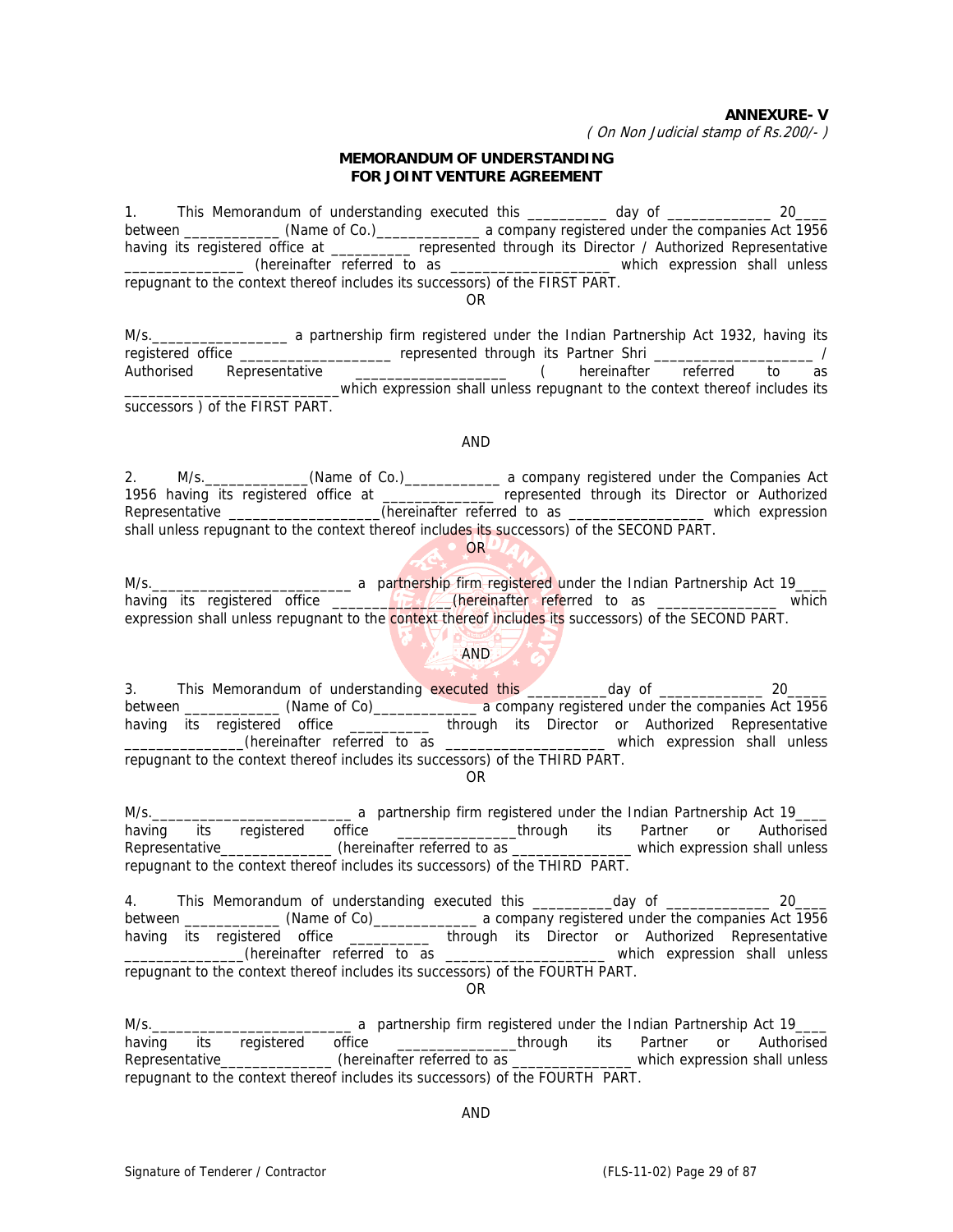5. This Memorandum of understanding executed this \_\_\_\_\_\_\_\_\_\_day of \_\_\_\_\_\_\_\_\_\_\_\_\_ 20\_\_\_\_\_ between \_\_\_\_\_\_\_\_\_\_\_\_\_ (Name of Co)\_\_\_\_\_\_\_\_\_\_\_\_\_\_\_ a company registered under the companies Act 1956 having its registered office \_\_\_\_\_\_\_\_\_\_ through its Director or Authorized Representative \_\_\_\_\_\_\_\_\_\_\_\_\_\_\_(hereinafter referred to as \_\_\_\_\_\_\_\_\_\_\_\_\_\_\_\_\_\_\_\_ which expression shall unless repugnant to the context thereof includes its successors) of the FIFTH PART.

OR

M/s.\_\_\_\_\_\_\_\_\_\_\_\_\_\_\_\_\_\_\_\_\_\_\_\_\_ a partnership firm registered under the Indian Partnership Act 19\_\_\_\_ having its registered office \_\_\_\_\_\_\_\_\_\_\_\_\_\_\_\_through its Partner or Authorised Representative **EXEC SECONG CONSTRESS** (hereinafter referred to as  $\blacksquare$  which expression shall unless repugnant to the context thereof includes its successors) of the FIFTH PART.

Whereas Chief Administrative Officer, Construction, South Western railway hereinafter referred to as Owner / Customer has invited Tender Nos.\_\_\_\_\_\_\_\_\_\_\_ hereinafter referred to as the South Western Railway Tender for the work of \_\_\_\_\_\_\_\_\_\_\_\_\_ hereinafter referred to as the said work.

Whereas, the party of the first part i.e. M/s. details to be supplied of the expertise in their field.

Whereas, the party of the Second part i.e. M/s. \_\_\_\_\_\_\_\_\_\_\_\_\_\_\_\_\_ details to be supplied of the expertise in their field.

Whereas, the party of the Third part i.e. M/s. \_\_\_\_\_\_\_\_\_\_\_\_\_\_\_\_\_\_\_\_\_\_\_ details to be supplied of the expertise in their field.

Whereas, the party of the Fourth part i.e. M/s. Contract the details to be supplied of the expertise in their field.

Whereas, the party of the Fifth part i.e.  $M/s$ .  $\Box$   $\Box$   $\Box$   $\Box$  details to be supplied of the expertise in their field.

And whereas parties to this MOU, have agreed to co-operative with each other to associate jointly and to form a joint Venture firm to participate in the South Western Railway Tender of Indian Railways.

Now, therefore, in consideration of the premises and mutual promises and of the undertaking contained herein, it is hereby agreed as follows:-

# 1. **The Purpose of MOU.**

M/s.\_\_\_\_\_\_\_\_\_\_\_\_\_\_\_ and \_\_\_\_\_\_\_\_\_\_\_\_\_\_\_\_ agree to co-operate with each other for the purpose of joint participation in the South Western Railway Tender and in the event, the contract is awarded, to jointly execute the contract. The broad interfaces and scope of work of each party is set forth below.

\_\_\_\_\_\_\_\_\_\_\_\_\_\_\_\_\_\_\_\_\_\_\_\_\_\_\_\_\_\_\_\_\_\_\_\_\_\_\_\_\_\_\_\_\_\_\_\_\_\_\_\_\_\_\_\_\_\_\_\_\_\_\_\_\_\_\_\_\_\_\_\_\_\_\_\_\_\_\_\_\_\_\_\_\_\_\_ \_\_\_\_\_\_\_\_\_\_\_\_\_\_\_\_\_\_\_\_\_\_\_\_\_\_\_\_\_\_\_\_\_\_\_\_\_\_\_\_\_\_\_\_\_\_\_\_\_\_\_\_\_\_\_\_\_\_\_\_\_\_\_\_\_\_\_\_\_\_\_\_\_\_\_\_\_\_\_\_\_\_\_\_\_\_\_ \_\_\_\_\_\_\_\_\_\_\_\_\_\_\_\_\_\_\_\_\_\_\_\_\_\_\_\_\_\_\_\_\_\_\_\_\_\_\_\_\_\_\_\_\_\_\_\_\_\_\_\_\_\_\_\_\_\_\_\_\_\_\_\_\_\_\_\_\_\_\_\_\_\_\_\_\_\_\_\_\_\_\_\_\_\_\_

2. The name of the Jt. Venture firm shall be \_\_\_\_\_\_\_\_\_\_\_\_\_

- 3. The parties, hereto, represented that:
	- a) They are in possession of all approvals and valid authorization for the purpose of execution of this MOU.
	- b) They have not entered into any agreement/MOU of equal or similar nature with any third party for the SOUTH WESTERN RAILWAY Tender.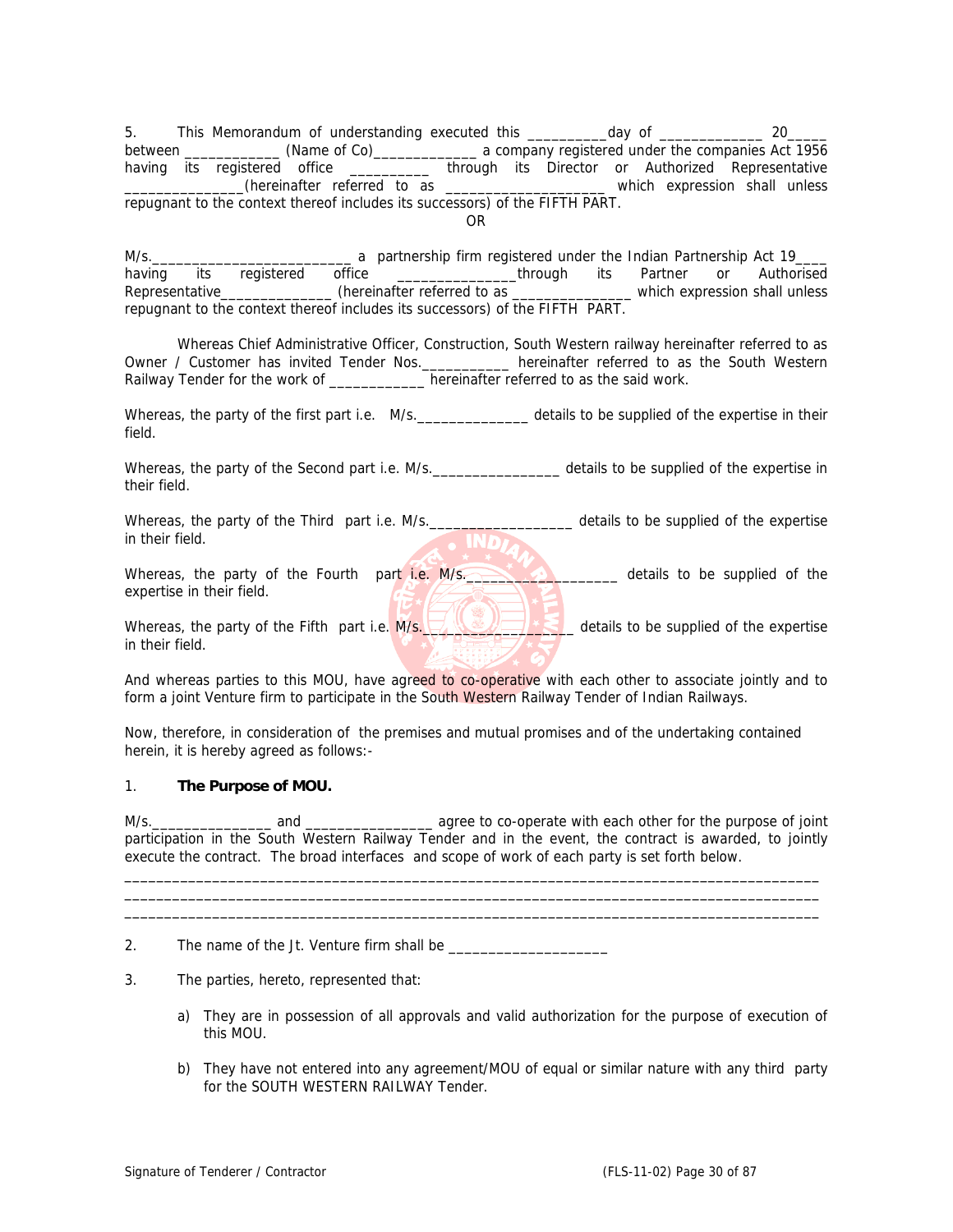That each of the parties of the J.V. agrees and undertake to place at the disposal of the JV, benefits of its individual experience, technical knowledge and skill and shall in all respects bear its share of the responsibility, including the provision of information advice and other assistance required in connection with the works. The share and the participation of the partners in the JV shall broadly be follows:

# **Lead Member**:

That one of the member of the JV firm shall be the lead member of the JV firm who shall have a majority (at least 51%) share of interest in the JV firm. The other members shall have a share of not less that 20% each in case of JV firms with upto three members and no less than 10% each in case of JV firms with more than three members. In case of JV firm foreign members(s), the lead member has to be an Indian firm with a minimum share of 51%.

And all rights, interest, liabilities, obligations, work experience and risks (net profits or net losses) arising out of the contract shall be shared or borne by the Parties in proportionate to these shares. Each of the parties shall be bound by guarantees, sureties required for the work as well as its proportionate share in working capital and other financial requirements.

# 4. The parties to this MOU undertakes:

- a) That after submission of the tender, the MOU shall not be modified/altered/terminated during the validity of the tender except when modification becomes inevitable due to succession laws etc. but in no case the minimum eligibility criteria would be vitiated. The parties to this MOU further agrees that the Lead Member will continue to be the Lead Member of J.V. Firm.
- b) That after the contract is awarded the constitution of the J.V. firm shall not be altered during the currency of contract except when modification becomes inevitable due to Succession Law etc. but in no case the minimum eligibility criteria would be vitiated.

# 5. **JOINT & SEVERAL LIABILITY**

In respect of the South Western Railway Tender, all terms shall be complied by each party on backto-back basis as per specifications of the South Western Railway Tender or any other mutually agreed terms with the Owner / Customer. The Parties hereto shall, if awarded the contract for the project for which the Joint Venture is formed, be jointly and severally liable to the Indian Railways for execution of the project in accordance with the contract. The Parties hereto also undertake to be liable jointly and severally for the loss, damages caused to the Customer in course of execution or due to non-execution of the contract or part thereof or arising out of the contract.

6. Shri \_\_\_\_\_\_\_\_ shall be authorized partner/person on behalf of the Joint Venture to deal with tender, to sign the agreement or enter into contract in respect of the said tender, to receive payment, to witness joint measurement of work done, to sign measurement books, and similar such action in respect of South Western Railway tender/contract. All notices/correspondence with respect to the contracts would be sent only to this authorised member of the JV firm.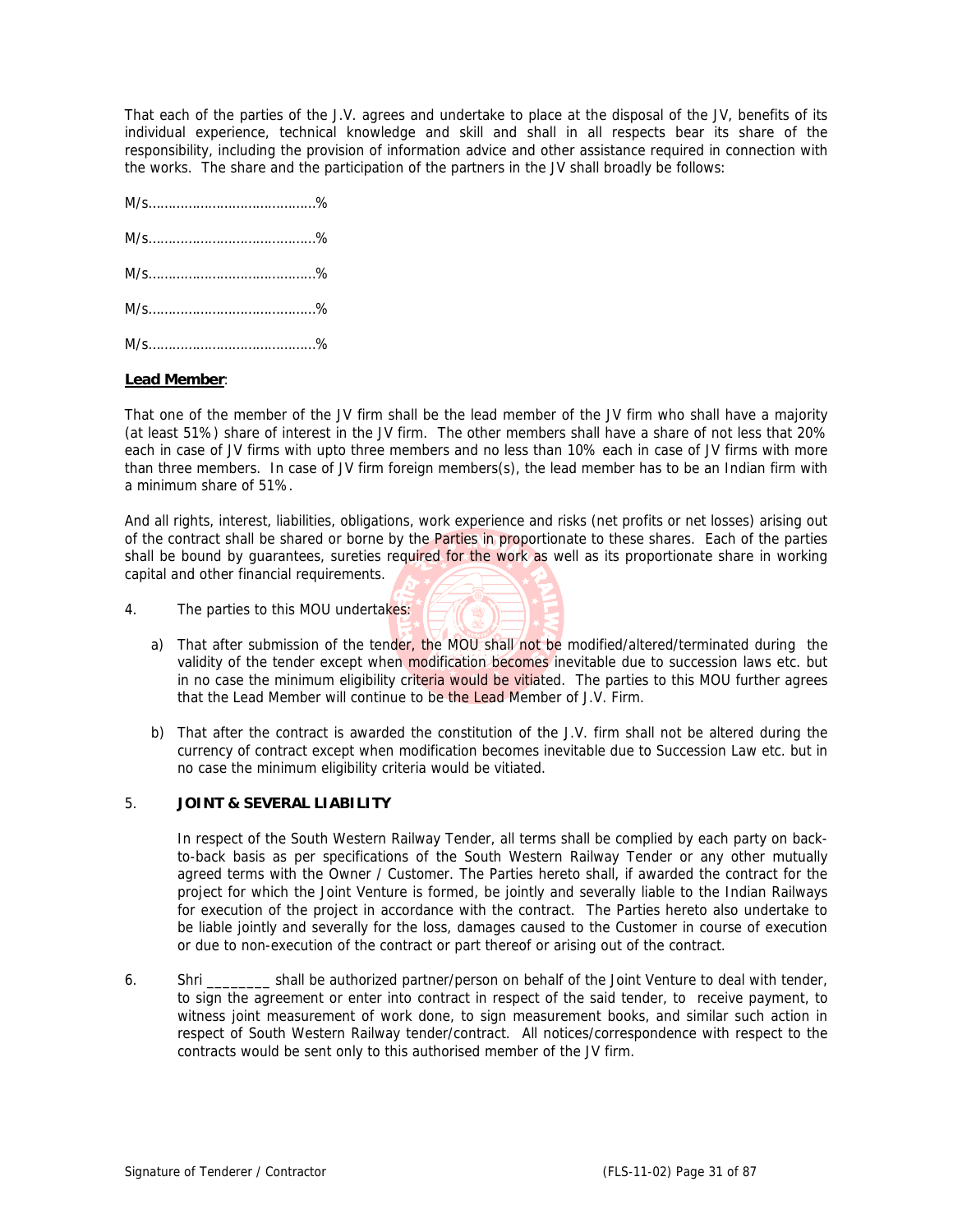- 7. Notwithstanding anything contained herein, in respect of the South Western Railway Tender with regard to the internal relationship, the inter se liabilities between the parties shall be in proportion to their respective scope of work and shall be subject to the provisions of this MOU.
- 8. The Parties agree that with respect to the South Western Railway Tender neither Party, nor any subsidiary company of either party, nor any joint venture company or any other entity, in which the party/ies, is or are in any way interested, shall complete together with or through any third party, nor shall the Parties advise, consult for, engage in or otherwise assist in any way any person or entity or any affiliate thereof in respect of any orders or contracts related to the South Western Railway Tender.

# 9. **Responsibility**

Each party shall assume and accept full responsibility for its Scope of Work and the obligations imposed in the contract and in this MOU as if it was, with regard to its Scope of work, an independent partner contracting individually with the Customer. In the event of any defect and damage or any claim arising from the Customer under the Contract or any third party in relation to or as a consequence of any failure to meet the performance specification the Party, within whose Scope of Work the claim arises, shall be entirely responsible for the claim and shall indemnify and hold harmless the other Party from any liability, demand, claim burden cost, expense attorney's fees and costs arising from thereof.

# 10. **Assignability**

No party to the Joint Venture has right to assign or transfer the interest, right or liability in the contract without the written consent of the other party and that of the Customer.

# 11. **Use of Machinery, Instruments, Labour Force etc.**

The Parties hereto undertake that whatever the machinery, instruments, Labour force (including unskilled, skilled, inspectors, Engineers etc.) they possess at the time of entering into Joint Venture Agreement or which subsequently shall come in their possession and if such machinery, instruments, labour force is required for the speedy and efficient execution of the work, the Party/Parties having the control over the said machinery, instrument, labour force etc. without having any regard to their share of profit and loss agreed to between the Parties in Joint Venture Agreement shall hand over the same at the disposal of the other party who is actually executing the work for purpose of execution of the contract without any hindrances and obstacle.

# 12. **Duration of MOU**

It shall be valid during entire currency of contract including the period of extension, if any and also till the maintenance period is over or till all the contractual liabilities including warranty/guarantee obligations are discharged completely.

# 13. **Applicable Law**

This MOU and any arrangement/agreements regarding the performance shall be construed and interpreted in accordance with and governed by the Laws of India and shall be subject to the exclusive jurisdiction of the courts at Bangalore.

# 14. **Settlement of Disputes:**

In the event of disputes arising from this MOU, the Parties to the MOU undertakes to endeavour to settle the said disputes amongst them amicably. However, if the parties fail to resolve the disputes amongst them amicably, the said disputes arising out of or in connection with the present MOU shall be resolved through Arbitration as per the provisions enshrined under the Arbitration and Conciliation Act 1996 or/and amendments thereof.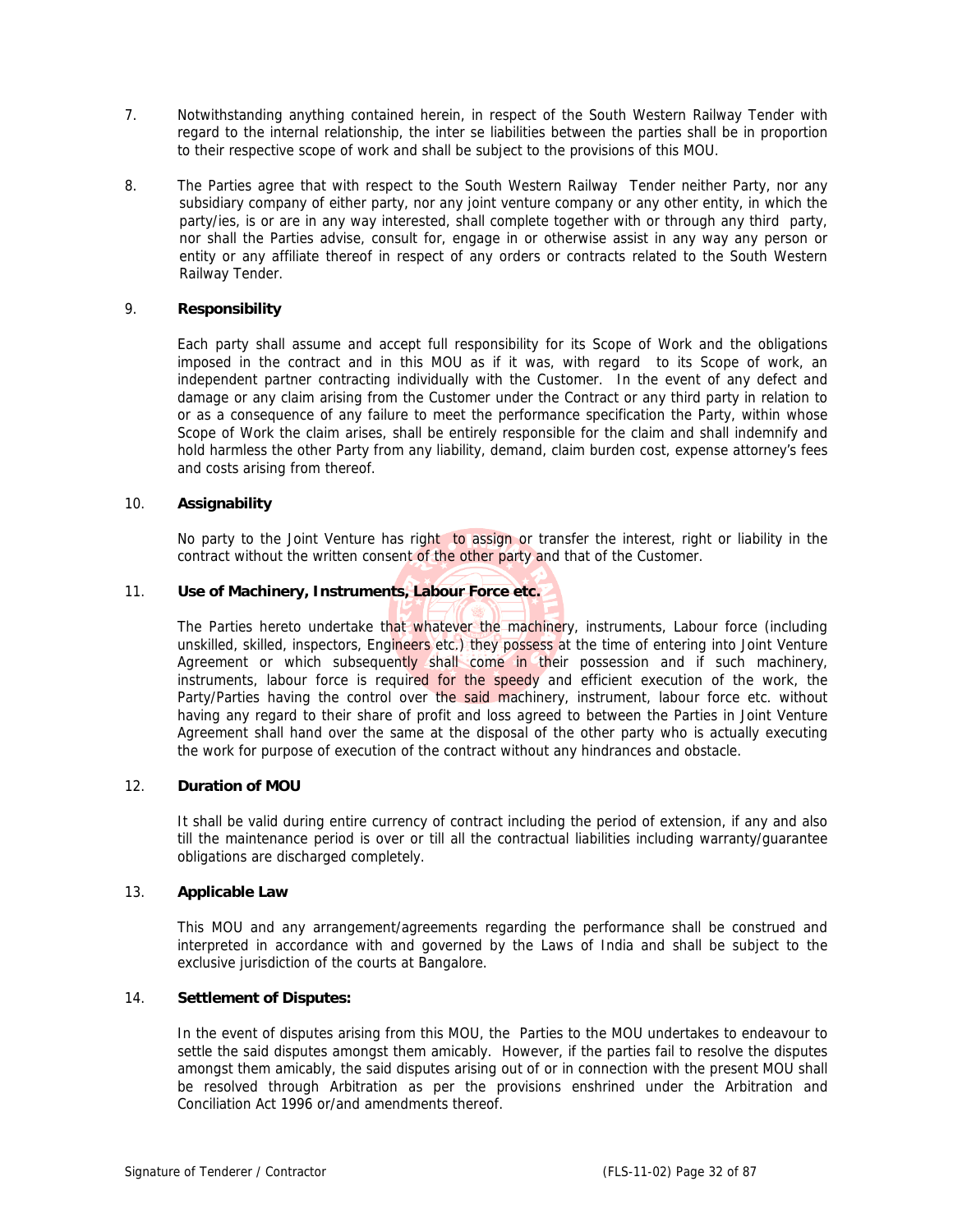15. All communications or notices provided for herein shall be in English language and be delivered, mailed, or tele-faxed to the Parties addresses as indicated below:

M/s…………………………………………………

M/s………………………………………………..

All correspondence and notices to the joint Venture shall be addressed to the Lead Member, i.e. M/s……………………………… Shri ………………………….. at the address stated herein below.

M/s………………………………………………. …………………………………………………….

Such communication or notices shall be deemed to have been duly given when so delivered or, if mailed, when received at destination.

- 16. Each Part shall have full and sole responsibility to bear the expense of and effect the payment of any taxes, duties, special insurance, fees or assessments of any nature whatsoever (including personal income taxes level or imposed on any of its employees or personnel or any of its subcontractor's employees or personnel) including penalties and interest, if any, levied in connection with the execution of this MOU.
- 17. The parties to this MOU declares and certifies that they have not been black listed or debarred by Railways or any other Ministry/Department of the Govt. of India/State Govt. from participation in tenders/contract in the past either in their individual capacity or the JV firm or partnership firm in which they were member/partners.

In witness whereof, the Parties have caused this MOU to be executed by their respective authorised representatives on the date and year mentioned herein above.

| Signature                     | Signature                    | Signature |  |  |
|-------------------------------|------------------------------|-----------|--|--|
|                               | Shri ____________________ of |           |  |  |
|                               | M/s.                         | M/s.      |  |  |
| Signature:                    | Signature                    |           |  |  |
| Shri ________________________ | Shri                         |           |  |  |
| Witnesses:                    |                              |           |  |  |
| 1) Name                       | Address:                     |           |  |  |
| 2) Name                       | Address:                     |           |  |  |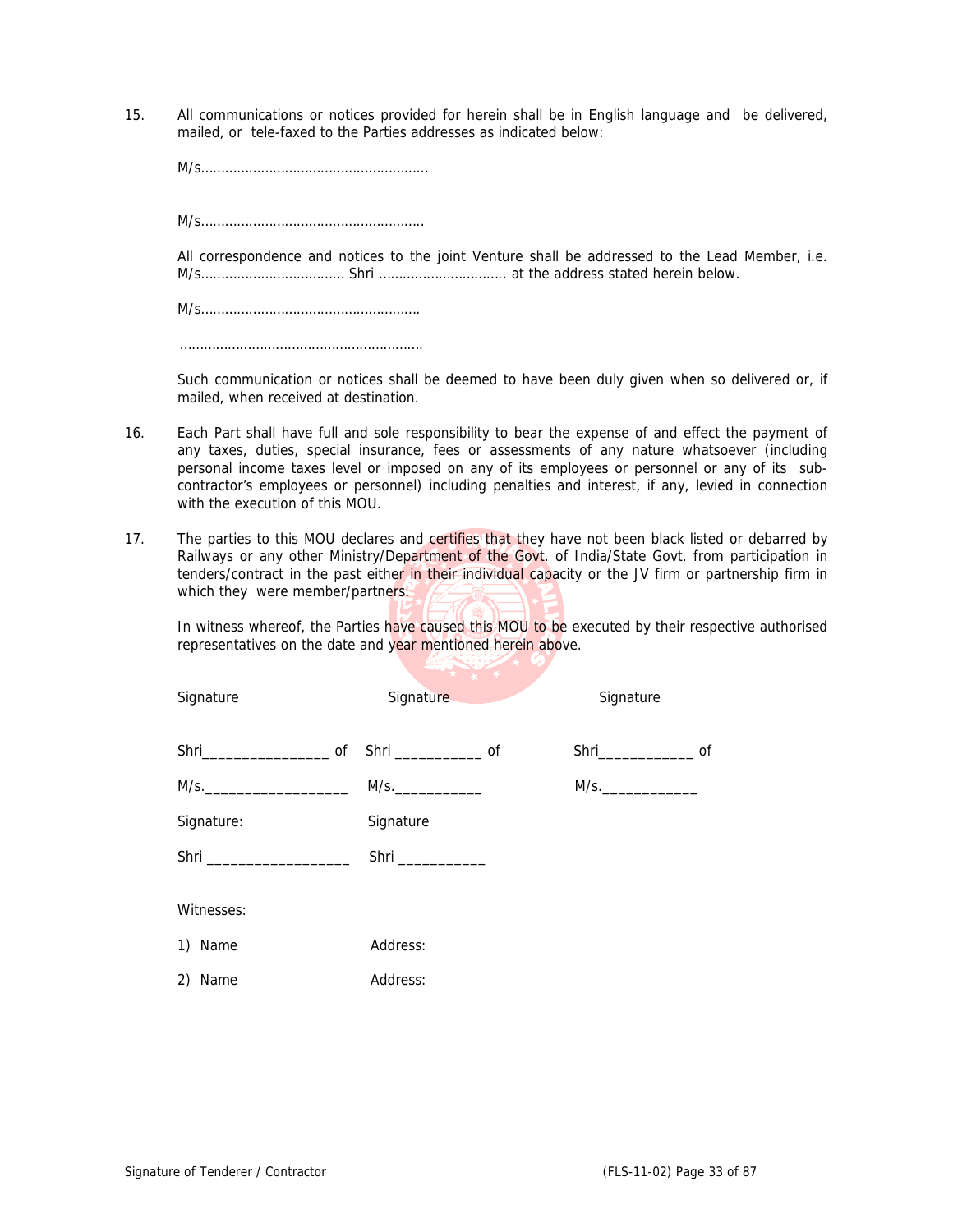### **South Western Railway**

# **CONSTRUCTION ORGANISATION**

# **ADDITIONAL INSTRUCTIONS TO TENDERERS**

# 1. **GENERAL:**

- 1.1 These additional instructions to the tenderer are in addition to the 'Regulations for Tender and Contracts and Instructions to Tenderers and Conditions of Tender' of South Western Railway, wherein general instructions and regulations for tender have been specified. These additional instructions given in subsequent paras along with the Regulations for Tenders etc., of South Western Railway and General Conditions of Contract, Special Conditions of Contract, Specifications and Schedules shall govern the works to be executed under this contract.
- 1.2 The tenderers shall not add any conditions on their own either in their covering letter or in the tender documents while submitting their offer. Any such conditions if stated and if are in violation of the Railway's tender conditions, may lead to summary rejection of the offer. Railway reserves the right to reject such tenders summarily without assigning any reasons whatsoever.
- 1.3 Tenders containing erasures/alterations in the Tender documents are liable to be rejected. Any correction made by the tenderer, if necessary, are to be attested by him clearly.
- 1.4 If a tenderer deliberately gives wrong information/ shows wrong credentials/documents in his tender and creates circumstances for acceptance of his tender, the Railway reserves the right to reject such tender at any stage and forfeit the earnest money besides suspending the business for a minimum period of one year.

# 2. **CONSTITUTION OF THE FIRM**

- 2.1 The tenderer/s who are constituents of firm, company, association or society must forward attested copies of the constitution of their concern, partnership deed and power of attorney with their tender. Tender documents in such cases are to be signed by such persons (as may be legally competent to sign them on behalf of the firm, company, association or society as the case may be. Co-operative societies must likewise submit an attested copy of their certificate of registration along with the documents as above mentioned.
- 2.2 The railway will not be bound by any power of attorney granted by the tenderer/s or by changes in the composition of the firm made subsequent to the execution of the contract. The Railway may, however, recognize such power of attorney and changes after obtaining proper legal advice, cost of which will be chargeable to the contractor.
- 2.3 If a Tenderer expires after the submission of his tender or after the acceptance of his tender, the Railway shall deem such tender as cancelled. If a partner of a firm expires after the submission of their tender or after the acceptance of their tender, Railway shall deem such tender as cancelled, unless the firm retains its character.
- 2.4 If the tenderer's firm is dissolved on account of death, retirement of any partners or for any reason whatsoever, before fully completing the whole work or any part of it, undertaken by the principal agreement, the surviving partners shall remain jointly/ severally and personally liable to complete the whole work to the satisfaction of the Railway and to pay compensation for loss sustained, if any by the Railway due to such dissolution. The amount of such compensation shall be decided by the administration and this shall be final and binding on the contractor.
- 2.5 The cancellation of any document such as power of attorney, partnership deed etc., shall forthwith be communicated to the Railway in writing, failing which the Railway shall have no responsibility or liability for any action taken on the strength of the said documents.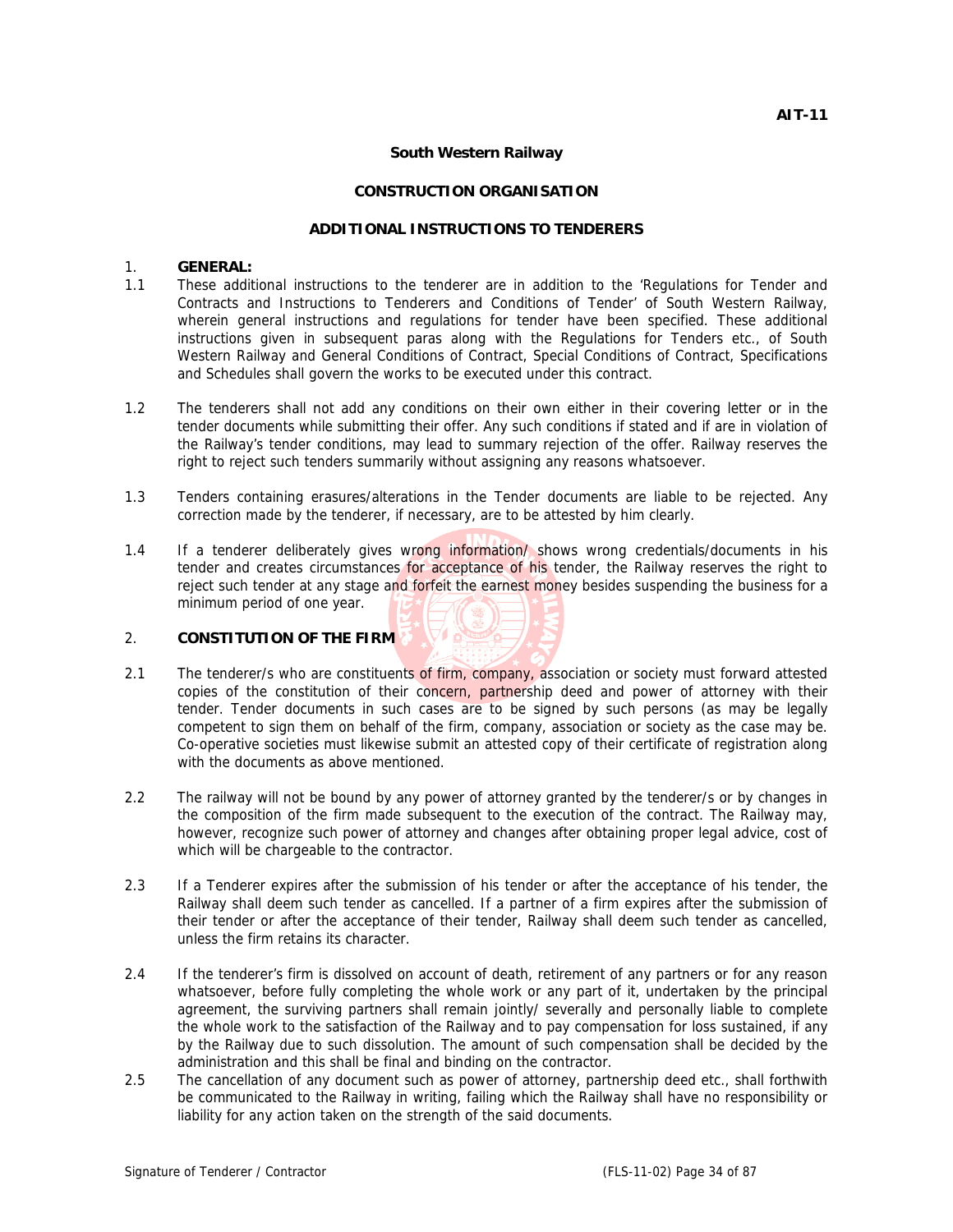# 3. **Partnership firms**: - Instructions for submitting tenders by partnership firms

- 3.1 Partnership firms are eligible to quote for tenders of any value.
- 3.2 The partnership firm should have been in existence or should have been formed prior to submission of tender. Partnership firm should have been registered with the competent registrar of the firms prior to date of tender opening as per Indian Partnership Act. Any change in the formation/character of the firm subsequent to the opening of the tender shall not be considered by the Railway. If any partner/s withdraw from the firm after opening of the tender and the remaining partners do not meet the eligibility criteria or qualifying requirements, the offer shall be rejected. Any new partner to the firm after opening of tender but prior to award of contract shall not qualify for eligibility either individually or in proportion to his share in the firm.
- 3.3 Separate identity/name should be given to the partnership firm. The valid constituents of the firm shall be called partners.
- 3.4. Number of partners in a partnership firm shall not be more than five.
- 3.5. A partner of the firm shall not be permitted to participate either in his individual capacity or as a partner of any other firm in the same tender.
- 3.6 The tender form shall be purchased and submitted only in the name of partnership firm and not in the name of any constituent partner.
- 3.7 One of the partners of the firm shall be designated as the managing partner of the firm who shall have a majority (atleast 35%) share of interest in the firm. In case of partnership firm with foreign partner(s), the managing partner has to be an Indian with a minimum share of 35%.
- 3.8 The EMD shall be submitted either in the name of partnership firm or in the name of managing partner of the firm.
- 3.9 A notary certified copy of partnership deed shall be submitted along with the tender. No deed will be accepted after submission of the tender. Once the tender is submitted, the constitution of firm shall not be modified/altered/terminated during the validity of the tender as well as the currency of the contract except when modification becomes inevitable due to succession laws etc. The approval for change of constitution of the firm, in any case, shall be at the sole discretion of the Railways and the tenderer shall have no claims what so ever. Failure to observe this requirement shall render the offer invalid and full EMD shall be forfeited. Failure to observe this stipulation shall also be deemed to be breach of contract conditions.
- 3.10 The share of equity of partners should be clearly mentioned in the partnership deed along with share of profit and loss.
- 3.11 On award of the contract to the partnership firm, a single performance guarantee shall be submitted by the firm as per tender conditions. All the guarantee like Performance guarantee, guarantee for Mobilization advance, Plant & Machineries advance shall be submitted only in the name of the partnership firm and no splitting of guarantees among the partners shall be acceptable.
- 3.12 On issue of LOA, a partnership firm agreement shall be executed on the name of the firm only and not on the name of any individual partner. The partnership firm agreement shall have, inter-alia, following clauses
	- a) Joint and several liabilities The partners of the firm to which the contract is awarded, shall be jointly and severally liable to the Railway for execution of the project in accordance with general and special conditions of the contract. The partners shall also be liable jointly and severally for the loss, damages caused to the Railway during the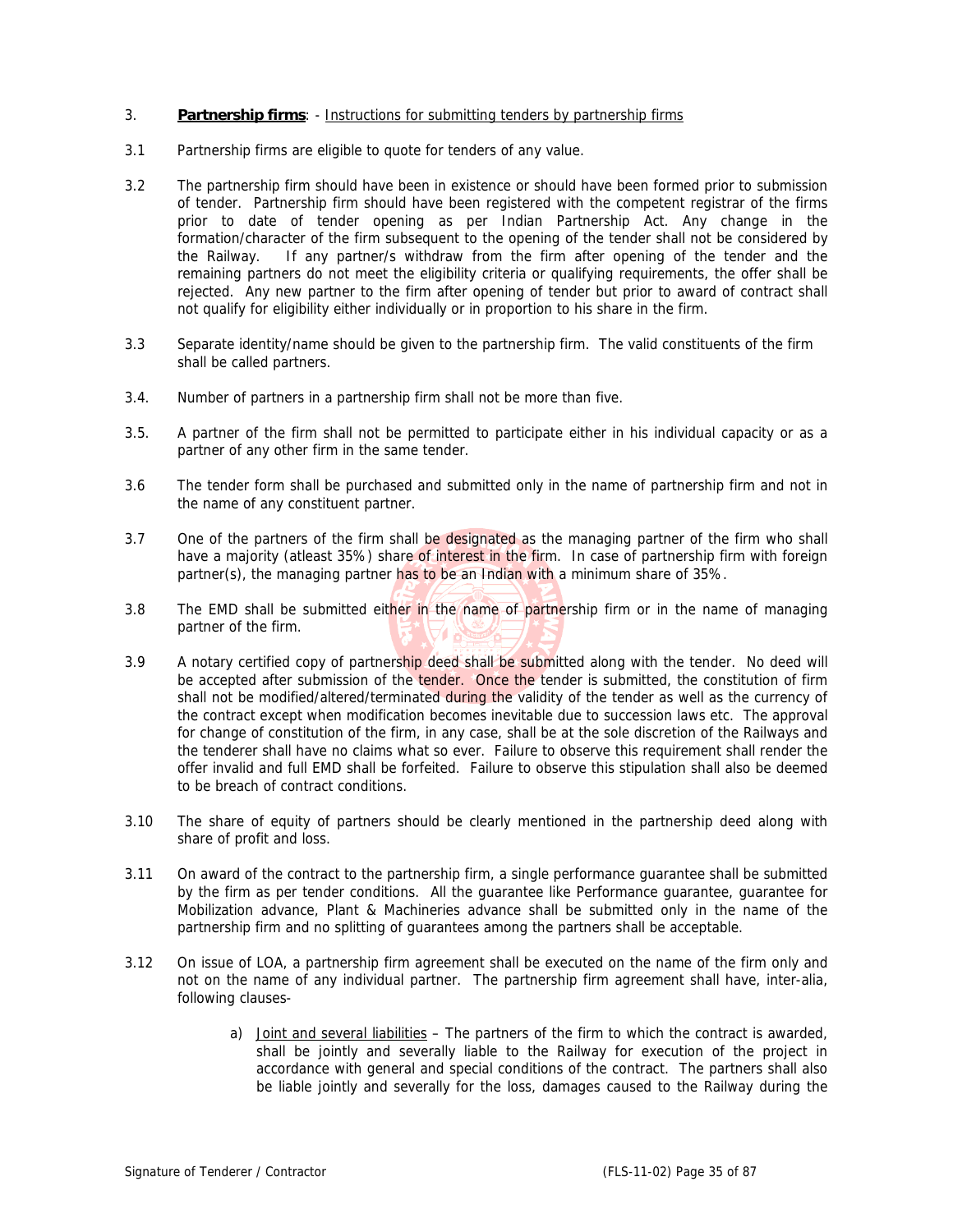course of execution of the contract or due to non execution of the contract or part thereof.

- b) Duration of the partnership deed & partnership firm agreement The partnership deed and the partnership firm agreement shall not be modified, altered, terminated during the currency of contract including the period of extension, if any and the maintenance period after the work is completed as contemplated in the conditions of the contract.
- c) Governing Laws The partnership firm agreement shall in all respect be governed by and interplate in accordance with the Indian Laws.
- d) Authorized member Partners of the firm shall authorize the Managing partner of the firm to deal with the tender, sign the agreement or enter into contract in respect of the said tender, to receive payment, to witness joint measurement of the work done, to sign measurement books and to take similar such action in respect of the said tender/contract. All the notices/correspondences, with respect to the contract shall be sent only to authorized member or on the name of partnership firm.
- e) No partner of the firm shall have the right to assign or transfer the interest right or liability in the contract without the written consent of the other partner and that of the Railway in respect of the tender/contract.
- 3.13 The following documents shall be submitted by the partnership at the time of opening the tender
	- a) A certified copy of partnership deed
	- b) Power of Attorney of the firm in favour of the Managing partner to sign and deal with the agreement.
- 3.14 All the partners of the partnership firm shall certify that they have not been black listed or debarred by Railways or any other ministry/department of the Govt. of India/any State Govt. from participation in tenders/contract in the past either in their individual capacity or in any firm in which they were partners earlier.

# 3.15 **Evaluation of eligibility criteria** :

Technical and financial eligibility of the firm shall be adjudged based on satisfactory fulfillment of the following conditions.

# **i) Technical eligibility criteria** :

a) The partnership firm shall satisfy the full requirement of the criteria and the Managing partner of the firm shall satisfy 51% of the full requirement of the criteria.

**OR** 

b) Any one of the partners of the firm shall satisfy the full requirement of the criteria and the Managing partner of the firm shall satisfy 51% of the full requirement of the criteria.

# **Notes:**

- 1. In case of individual type of work (with any one of the distinct components of works such as Civil Engineering work or S&T work, or Electrical work or OHE work), the criteria shall be satisfied as above.
- 2. In case of composite type of works involving more than one distinct component as above, the firm or any of the partners shall satisfy the criteria for each component in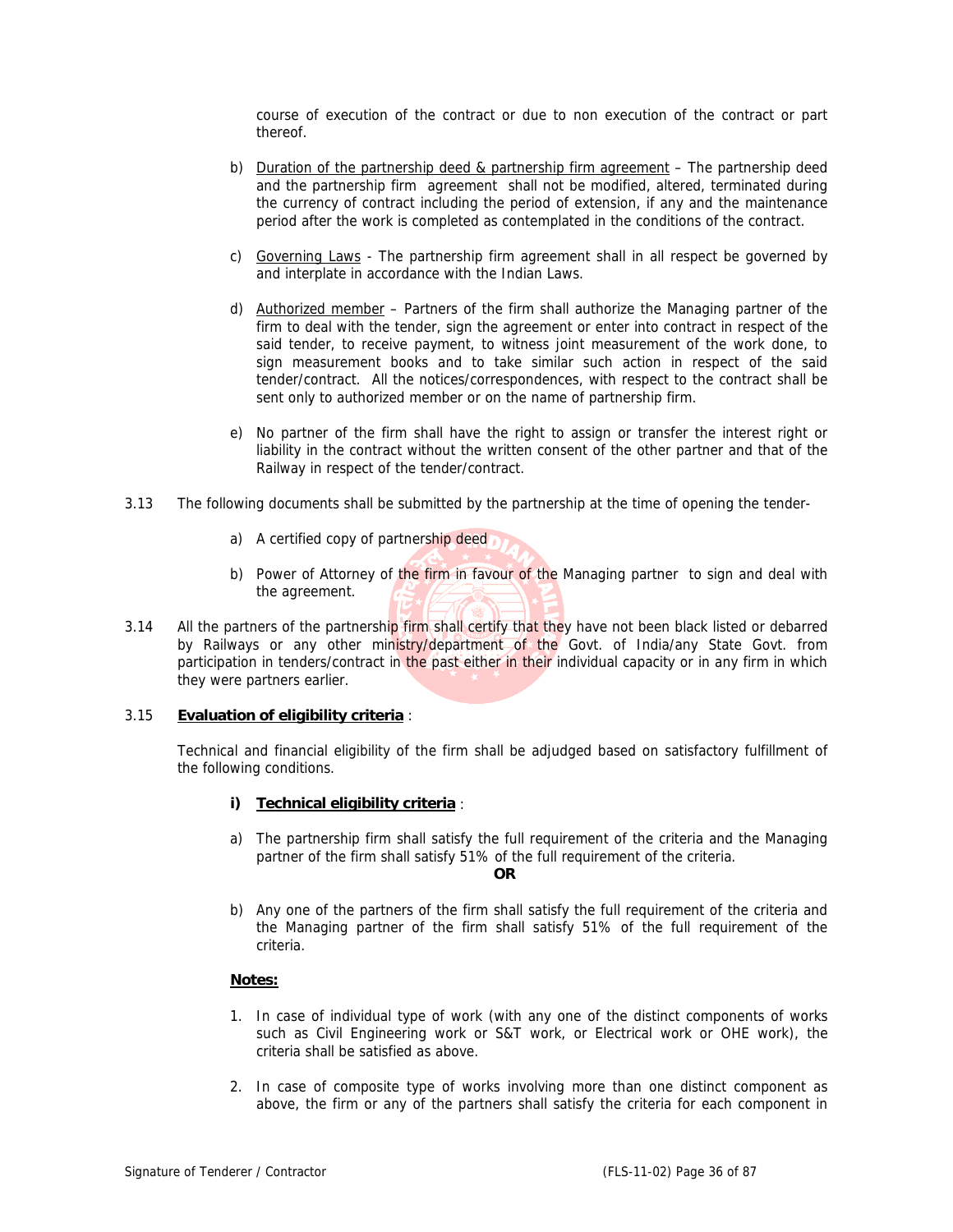the proportion of the over all work and the Managing partner shall satisfy 51% of the main component of the work.

3. Value of completed work done by a partner in the new partnership firm in his earlier capacity as individual /partnership firm/JV firm etc. shall be reckoned only to the extent of the concerned partner's share in that firm.

## **ii. Financial eligibility criteria:**

a) The partnership firm shall satisfy the full requirements of the criteria

#### OR

b) The arithmetic sum of the contractual payments received by all the partners of the new partnership firm shall satisfy the full requirements of the criteria.

## **Note:**

1. The contractual payments received by a partner in his earlier capacity as individual / partnership firm / JV firm etc. shall be reckoned only to the extent of the concerned partner's share in that firm.

## 4. **JOINT VENTURES: INSTRUCTIONS FOR SUBMITTING TENDERS BY J.V FIRMS**

- 4.1 Joint Venture firms are eligible to quote in tenders of advertised tender value of more than Rs.5.0 crores and any offer received from Joint Venture firms for tenders upto Rs.5.0 crores shall not be considered by the Railway.
- 4.2 The Joint Venture firm should have been in existence or should have been formed prior to submission of tender. Any change in the formation/character of the JV subsequent to the opening of the tender shall not be considered by the Railway. If any partner/s or member/s withdraw from the JV after opening of tender and the remaining partners do not meet the eligibility criteria or qualifying requirements, the offer shall be rejected. Any new partners or members to the JV after opening of tender but prior to award of contract shall not qualify for eligibility either individually or in proportion to his equity in the JV.
- 4.3 Separate identity/name shall be given to the Joint Venture firm offering this tender. The valid constituent of JV firm (Individual/Partnership firm / Propriety firm or HUF/ Limited companies /JV firm) creating the joint ventures shall be called, " partners", of JV firm and the constituents of the partners ( individuals) shall be called members of JV firm.
- 4.4 Number of partners in a JV firm shall not be more than three if the work involves only one department of Railways (say Civil or S&T or Electrical) and shall not be more than five if the work is a composite one involving more than one department of the Railways.
- 4.5 A member or partner of JV firm shall not be permitted to participate either in his individual capacity or as a member or partner of any other firm in the same tender.
- 4.6 The tender form shall be purchased and submitted only in the name of the JV firm and not in the name of any constituent partner/member.
- 4.7 One of the partners of the JV firm shall be designated the "Lead Partner" of the JV who shall have a majority (atleast 51%) share of interest in the JV firm. If the Lead Partner does not have alteast 51% share of interest in the JV firm, the offer of the firm shall be summarily rejected. The other partners shall have a share of not less than 20% each in case of JV firms with upto three partners and not less than 10% each in case of JV firms with more than three partners. In case of JV firm with foreign partner(s), the lead partner has to be an Indian firm with a minimum share of 51%.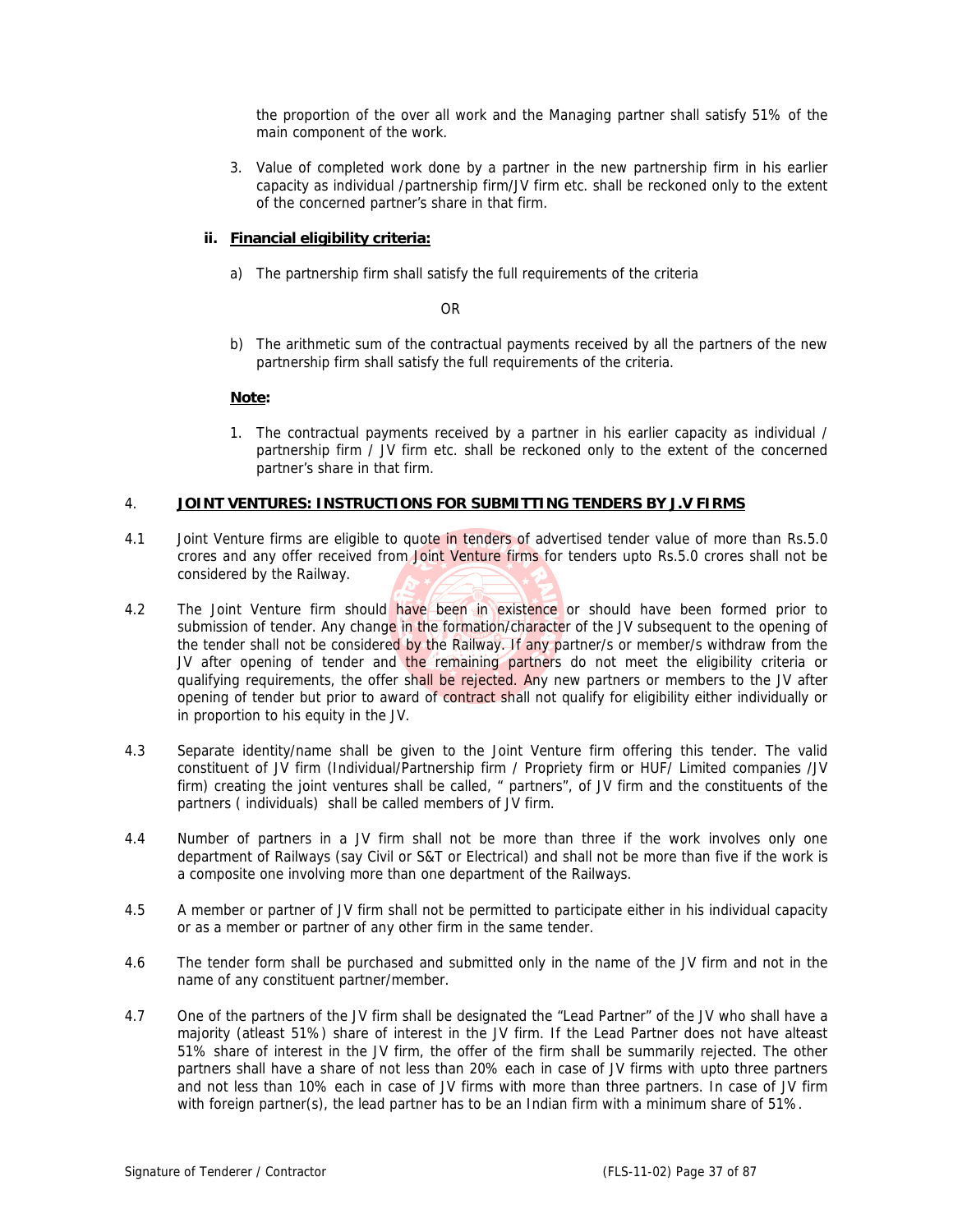- 4.8 Normally EMD shall be submitted only in the name of the JV and not in the name of constituent partner / member. However, in exceptional cases EMD in the name of lead partner can be accepted subject to submission of specific request letter from lead partner stating the reasons for not submitting the EMD in the name of JV and giving written confirmation from all the JV partners to the effect that the EMD submitted by the lead partner may be deemed as EMD submitted by JV firm.
- 4.9 A copy of Memorandum of Understanding (MOU) executed by the valid JV partners shall be submitted by the JV firm along with the tender. The complete details of the partners of the JV firm, their share of interest and responsibility in the JV firm etc, particularly with reference to financial, technical and other obligations shall be furnished in the MOU. The MOU shall be in the Railway's format enclosed in the tender. (Annexure V in REG-TD)
- 4.10 Once the tender is submitted, the MOU and/or the constitution of the JV firm shall not be modified/altered/terminated during the validity of this tender as well as the currency of contract if the contract is awarded to the JV firm, except when modification becomes inevitable due to succession laws, etc. The approval for change of constitution of the JV firm, in any case, shall be at the sole discretion of the Railways and the tenderers shall have no claims whatsoever. Failure to observe this requirement shall render the offer invalid & the full Earnest Money Deposit (EMD) shall be forfeited. Failure to observe this stipulation shall also be deemed to be breach of contract on the part of the JV firm with all consequential penal action as per the contract conditions.
- 4.11 On award of contract to the JV firm, a single Performance Guarantee shall be submitted by the JV firm as per tender conditions. All the Guarantees like Performance Guarantee, Guarantee for Mobilization advance, Machinery Advance, etc. shall be submitted only in the name of the JV firm and no splitting of guarantees amongst the partners of the JV firm shall be acceptable.
- 4.12 On issue of LOA, an agreement among the partners of the JV firm (to whom the work has been awarded) has to be executed and got registered before the Registrar of the Companies under the Companies Act or before the Registrar/Sub-Registrar under the Registration Act. This agreement prepared in the format enclosed in the tender, shall be submitted by the JV firm to the Railway before signing the contract agreement for the work. In the event of failure to observe/comply with this stipulation, the full Earnest Money Deposit (EMD) shall be forfeited and other penal actions due shall be taken against the JV and the partners of the JV, wholly and individually. This Joint Venture agreement shall have, inter-alia, following clauses:

a) **Joint and several liability** – The partners of the JV firm to which the contract is awarded, shall be jointly and severally liable to the Railway for execution of the project in accordance with General and Special Conditions of the contract. The JV partners and members shall also be liable jointly and severally for the loss, damages caused to the Railway during the course of execution of the contract or due to non-execution of the contract or part thereof.

b) **Duration of the Joint Venture Agreement** – The JV agreement shall be valid during the entire currency of the contract including the period of extension, if any, and the maintenance period after the work is completed as contemplated in the conditions of the contract. It is the sole responsibility of the JV firm and the Lead Partner to ensure the above requirement and failure to extend the validity by the JV firm or Lead Partner shall be deemed to be breach of contract on the part of JV firm and the joint and several liability of the partners and members of the JV firm shall continue to be valid till the extensions and the maintenance period of the contract is over.

c) **Governing Laws** – The Agreement shall in all respect be governed by and interpreted in accordance with Indian laws.

d) **Authorized Member** –Partners of the JV shall authorize the Lead Partner on behalf of the JV firm to deal with the tender, sign the agreement or enter into contract in respect of the said tender, to receive payment, to witness joint measurement of work done, to sign measurement books and to take similar such action in respect of the said tender/contract. However, the JV firm may also authorise any other member of the JV firm as working partner for the limited purpose of co-ordination in the field during the execution of the work such as taking directives, signing measurement books, witnessing measurements for smooth progress of work. All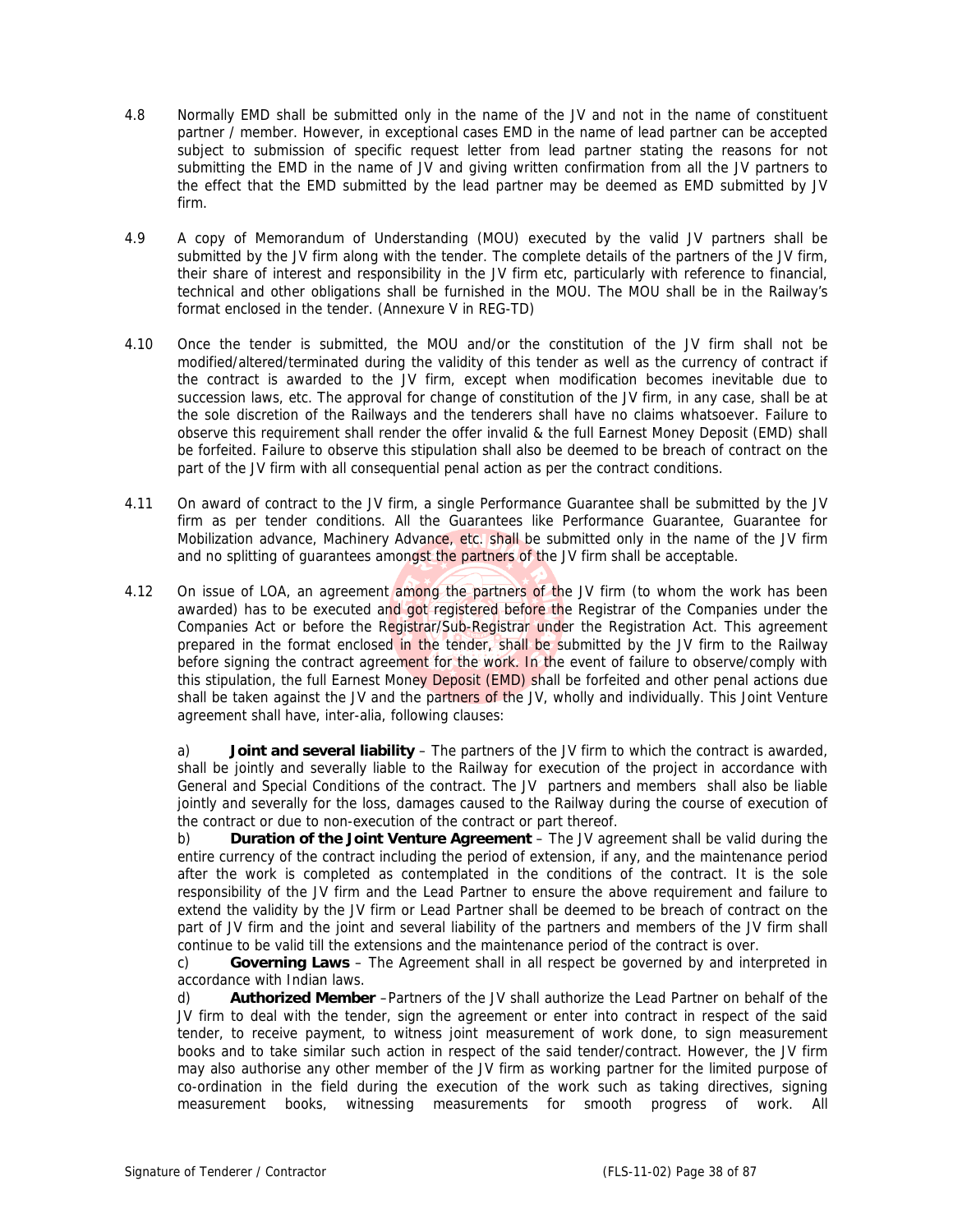notices/correspondences with respect to the contract shall be sent only to this authorized Lead Partner or the working partner of the JV firm by the Railway.

e) No partner/member of the JV firm shall have the right to assign or transfer the interest right or liability in the contract without the written consent of the other Partners/members and that of the Railway in respect of the tender/contract.

- 4.13 The following documents shall be enclosed by the JV firm along with the tender:
- 4.13.1 In case one or more of the partners/members of the JV firm is/are in or part of any other partnership firm or JV firm, following documents shall be submitted:-
	- (a) Notary certified copy of the Partnership Deed of the partnership firm/JV agreement of the firm.
	- (b) Consent of all the members of the partnership firm/JV firm to enter into the Joint Venture Agreement on a stamp paper of appropriate value (in original).
	- (c) Power of Attorney of the Partnership firm/JV firm (duly registered as per prevailing law) in favour of one of the members to sign the MOU and JV Agreement on behalf of the members and create liability against their firm.
- 4.13.2 In case one or more partners is/are in or part of Proprietary Firm or HUF, the following documents shall be enclosed:- Affidavit on Stamp Paper of appropriate value, declaring that his concern is a proprietary concern and he is sole proprietor of the concern OR he is in position of "KARTA" of Hindu Undivided Family and he has the authority, power and consent given by other members to act on behalf of the Proprietary Firm or HUF.
- 4.13.3 In case one or more partners is/are in or part of Limited Company(s), the following documents shall be submitted:-
	- (a) Notary certified copy of resolutions of the Directors of the Company, permitting the company to enter into a JV agreement, authorizing MD or one of the Directors or Managers of the Company to sign MOU, JV Agreement, such other documents required to be signed on behalf of the Company and enter into liability against the Company(s).
	- (b) Copy of Memorandum and articles of Association of the Company.
	- (c) Power of Attorney of the Limited Company (duly registered as per prevailing law) in favour of one of the Directors or Managers of the Company to sign MOU, JV Agreement and enter into liability against the Company(s) authorizing the person to do/act as mentioned above.
- 4.13.4 All the members of the JV shall certify that they are not blacklisted or debarred by Railways or any other Ministry/Department of the Govt. of India/State Govt. from participation in tenders/contract on the date of opening of bids either in their individual capacity or the JV firm or Parternship firm in which they were/are members/partners.
- 4.14 If the JV is dissolved on account of death, retirement of any partner or for any reason what so ever, before fully completing the whole work or any part of it, undertaken by the contract agreement, the survived partners shall remain jointly, severally and personally liable to complete the whole work to the satisfaction of the Railway and to pay compensation for loss sustained if any by the Railway due to such dissolution. The amount of compensation shall be decided by the Railway and this shall be final and binding on the contractor.

#### 4.15 **Evaluation of Elgibility criteria:-**

4.15.1 Technical and financial eligibility of the JV firm shall be adjudged based on satisfactory fulfilment of the following conditions:-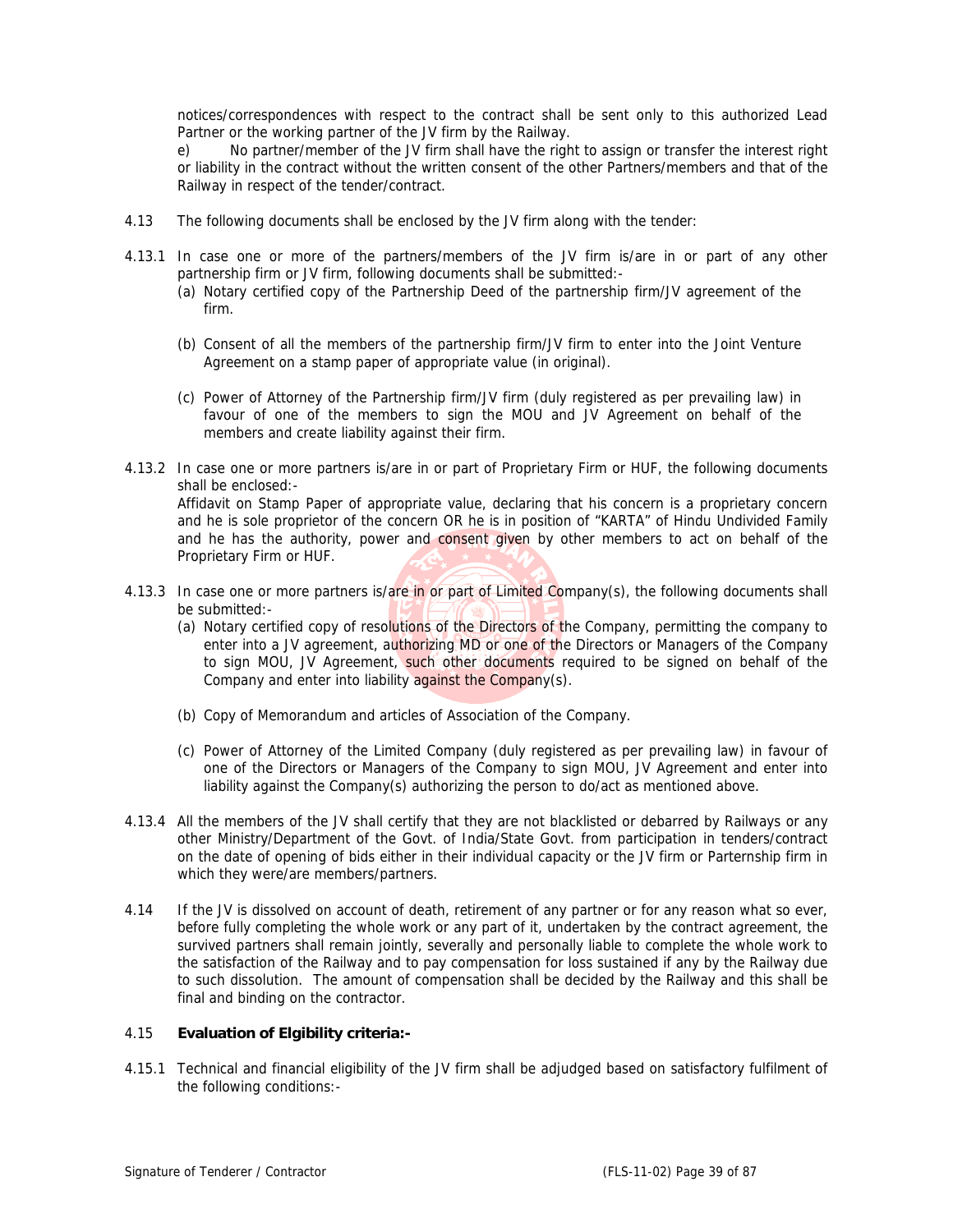## 4.15.2 **Technical Eligibility Criteria:-**

(a) The JV firm shall satisfy the full requirements of the criteria and the lead Partner of the JV firm shall satisfy atleast 51% of the full requirements of the criteria.

OR

(b) Any one of the partners of the JV firm shall satisfy the full requirements of the criteria and the lead partner of JV firm shall satisfy atleast 51% of the full requirement of the criteria.

## **Notes:-**

- 1. In case of individual type of works (with any one of the distinct component of works such as Civil Engineering works or S&T works or Electrical works or OHE works), the criteria shall be satisfied as above.
- 2. In case of composite type of works involving more than one distinct component as above, the Lead Partner shall satisfy at least 51% of the requirement of the major component. The criteria for other components shall also be satisfied in the same proportion for the overall work (i.e. atleast 35% of the value of the work for each such component of similar nature should be satisfied) by any of the partners separately as above.
- 3. Value of completed work done by a partner in the JV in his earlier capacity as individual/partnership firm/JV firm, etc. shall be reckoned only to the extent of the concerned partner's share in that firm for the purpose of satisfying his compliance of the above mentioned requirements. The credentials of the members (individuals) are not eligible for consideration.

## 4.15.3 **Financial Eligibility Criteria:-**

(a) The JV firm shall satisfy the full requirements of the criteria.

#### OR

(b) The arithmetic sum of the contractual payments received by all the partners of the JV firm shall satisfy the full requirements of the criteria.

#### **Note:**

The contractual payments received by a partner in the JV in his earlier capacity as individual/partnership firm/JV firm, etc, shall be reckoned only to the extent of the concerned partner's share in that firm for the purpose of satisfying his compliance of the above mentioned requirements. The credentials of the members (individuals) are not eligible for consideration.

- 5. In case of Proprietary concern/HUF/Consortium/MOU, the above conditions of JV/Partnership firm shall be applicable suitably.
- 5.1 In case of Proprietary concern, an affidavit on a stamp paper of appropriate valuation declaring that his concern is a proprietary concern and he is the sole proprietor of the concern, shall be produced with the tender documents.
- 5.2 In case of Hindu Undivided Family, an affidavit on a stamp paper of appropriate valuation declaring that the KARTA is in possession of KARTA of the Hindu Undivided Family and he has authority, power and consent of co-partners to act on behalf of HUF, shall be produced with the tender documents.

Signature of Tenderer / Contractor Chief Administrative Officer Name of Tenderer / Contractor : Construction, S W Railway, Date : 18, Millers Road, Address : Bangalore – 560 046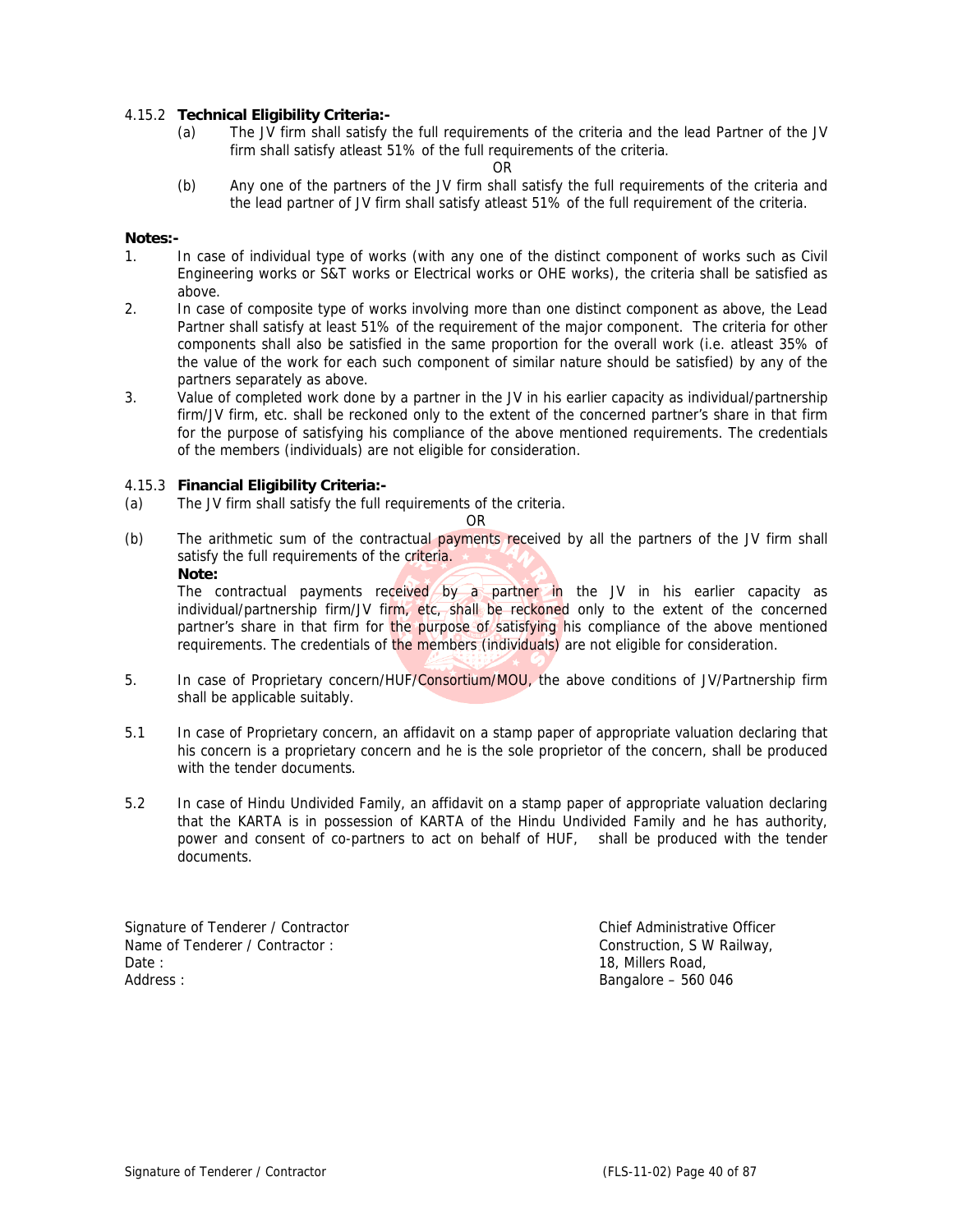## **SPECIAL CONDITIONS OF CONTRACT**

#### **1. ELIGIBILITY CRITERIA FOR OPEN TENDER COSTING ABOVE Rs.50.00 LAKHS:**

| Tenderers should satisfy the following Eligibility Criteria |
|-------------------------------------------------------------|
|-------------------------------------------------------------|

| Should have physically completed within<br>qualifying period (i.e., the last three<br>financial years and current financial<br>year) | At least one similar nature of work for a minimum<br>value of 35% of the Advertised tender value. The<br>experience certificate is to be attached to the<br>Tender document as per proforma enclosed.                                                  |
|--------------------------------------------------------------------------------------------------------------------------------------|--------------------------------------------------------------------------------------------------------------------------------------------------------------------------------------------------------------------------------------------------------|
| Total contract amount received during<br>the last 3 financial year and in the<br>current financial year                              | Should be a minimum of 150% of the Advertised<br>tender value. The certificate (attested) from the<br>employer/client, audited balance sheet duly<br>certified by the Chartered Accountant etc., is to be<br>enclosed along with the tender documents. |

## **NOTES:**

- 1) For evaluating tenderers' eligibility, the Railways will examine the overall financial soundness of the tenderers based upon the volume of work handled, turnover, balance sheet, IT returns etc., Hence tenderers shall submit relevant details of previous work done, turnover, balance sheet etc., to evaluate financial soundness of the tenderer.
- 2) The total value of similar nature of works completed during the qualifying period and not the payments received within qualifying period alone, will be considered. In case, final bill of similar nature of work has not been passed and final measurements have not been recorded, the paid amount including statutory deductions will be considered. If final measurements have been recorded and work has been completed with negative variation then also the paid amount including statutory deductions will be considered. However, if the final measurements have been recorded and work has been completed with positive variation but variation has not been sanctioned, original agreement value or last sanctioned agreement value whichever is lower will be considered for judging eligibility.
- 3) In the case of composite works, (as given in para 13(b) of tender notice) involving combination of different works, even separate completed works of required value will be considered while evaluating the eligibility criteria. The details of the multiple work certificate which can be considered for satisfying the eligibility are mentioned in para 13(b) of tender notice.
- 1.2 The following attested documents shall be submitted along with tender document.
	- a) List of Personnel, Organisation available on hand and proposed to be engaged for the subject work (in the proforma enclosed).
	- b) List of Plant & Machinery available on hand (own) and proposed to be inducted (own and hired to be given separately) for the subject work (in the proforma enclosed).
	- c.i) List of works completed in the last three financial years giving description of work, organisation for whom executed, approximate value of contract at the time of award, date of award, date of scheduled completion of work, date of actual start, date of actual completion and final value of sanctioned agreement and details of paid amounts. These details are to be furnished in the proforma enclosed.
	- c.ii) The Experience Certificate attached to the tender document should be as per proforma (enclosed) which can be filled up in and signed by the issuing authority (with Seal/Address). In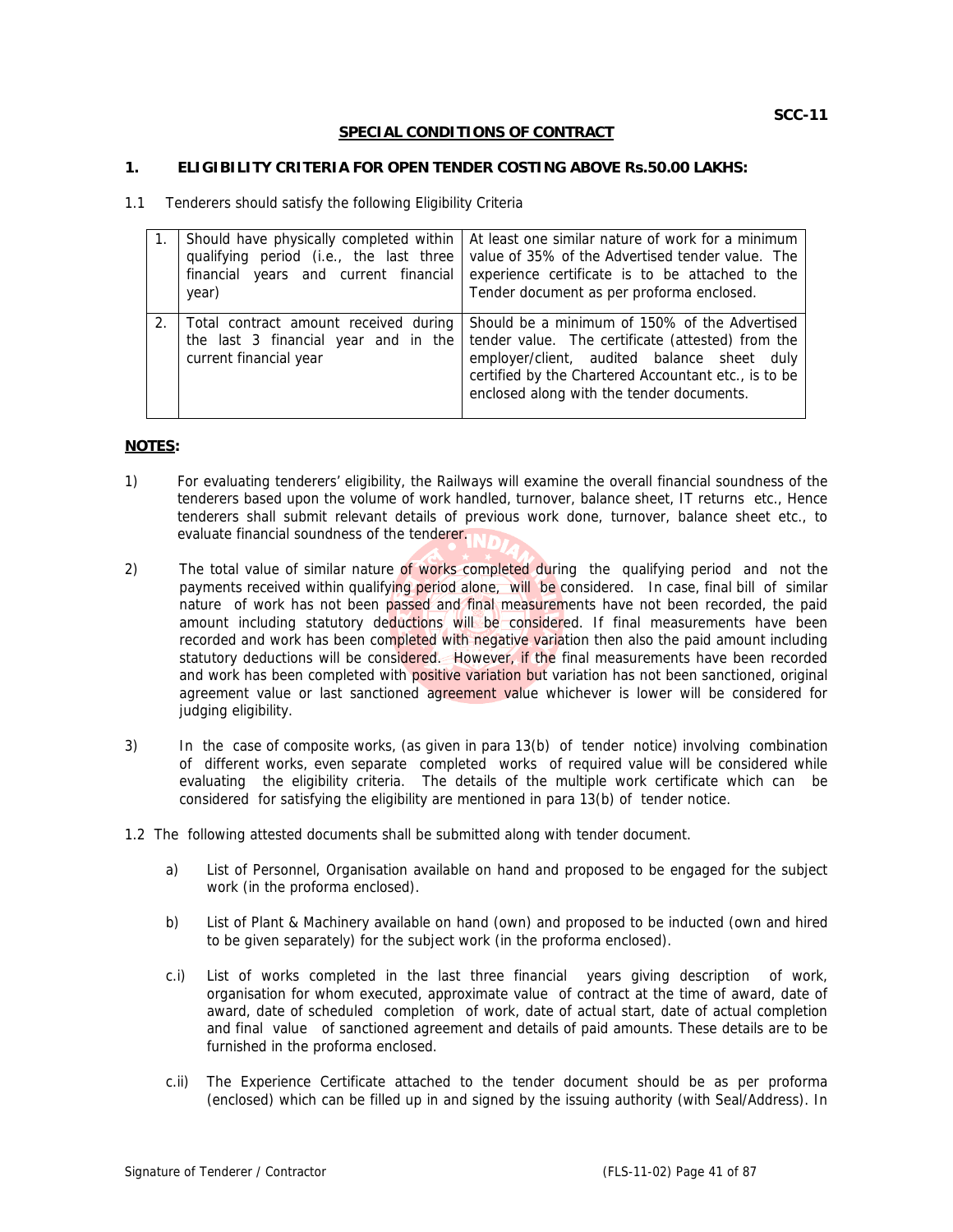case the format issued by the Executive is different, the certified copies of relevant Experience Certificate should be attached.

d) List of works on hand indicating, description of work, date of award contract value, approximate value of balance work yet to be done.

#### **Notes:**

- 1) In case of items (c), (d) and (e) above, supportive documents / certificates from the Organisations with whom they worked / are working should be enclosed.
- 2) Certificates from private individuals/Partnership firms for whom such works are executed / being executed shall not be accepted.
- 3) With respect to Railways, the experience certificate should have been issued atleast by a JA Grade Officer, With respect to other Government Departments and PSUs, the certificate issued at the level of Executive Engineer and above only can be taken as valid.

(f) Railway Administration may at their discretion call for the originals of the credentials for verification from the tenderers or any clarifications / confirmations on the contents of the documents submitted.

 (g) Tender can be submitted in the name of individual / Partnership firms / Joint Venture / Consortium / MOU. In case of Partnership firms / JV / Consortium / MOU, the conditions stipulated in the tender documents shall apply and the tenderer shall carefully note and submit his offer accordingly.

 **NOTE**:-Joint venture/Consortium/MOU are permitted only for those works whose Advertised tender value is more than Rs.5 crores.

 (h) In case the certificates/documents produced are proved to be false / fabricated, the entire Earnest money is liable to be forfeited in addition to banning their business with the organisation for a specified period of not less than Twelve months at the discretion of the Administration. Railway reserves the right to determine/rescind the contract entered into in case of such false certificates/documents at any stage of the contract treating it as default of the contractor.

## 2.1 **VARIATION IN QUANTITIES:**

(a) The drawings referred to in the list of plans, if any, are intended only to give a rough and general idea of the location and rough details of work to be done. No claim whatsoever will be admissible in respect of any alteration/addition/deletion/change in the type of works/change in locations.

(b) The quantities of various items given in the Schedule for the works to be executed are only approximate and are only for the guidance of the tenderer/contractor. As far as possible, they have been assessed correctly but are likely to vary during the execution of the work. The contractor's attention is drawn to clause 42 of the General Conditions of Contract dealing with variation in quantities.

(c) Individual NS items in contracts shall be operated with variation of plus or minus 25% and payment will be made as per agreement rates.

(d) When the quantity of any item of the work to be executed including foundation items is likely to increase in excess of 25% of the original agreement quantity, the contractor should notify the Engineer-in-charge atleast **THIRTY DAYS** before such necessity arises.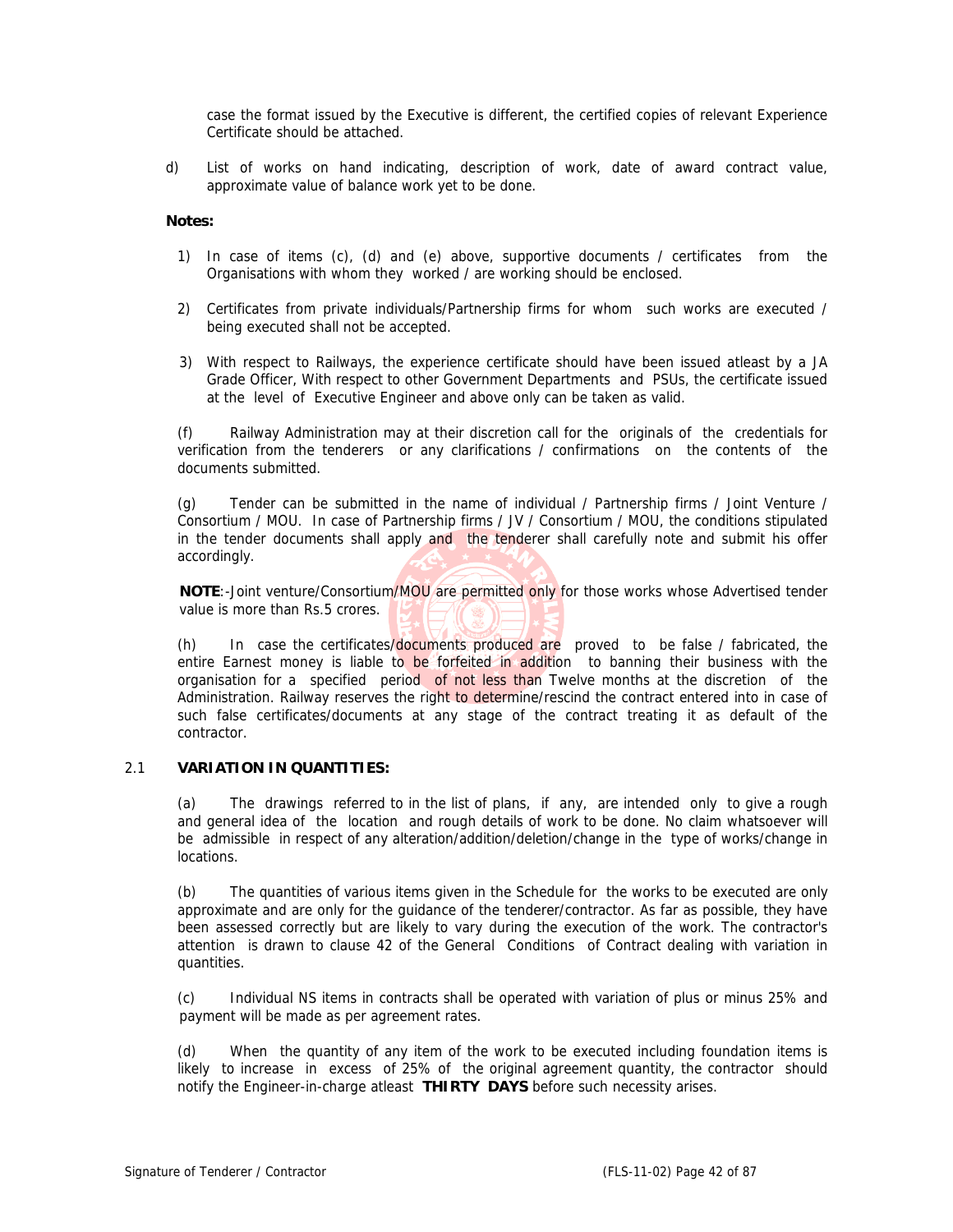e) In the event of any reduction in the quantities to be executed for any reason whatsoever, the contractor shall not be entitled for any compensation but shall be paid only for the actual quantity of work done, at the agreemental rates.

## 2.2 **Variation beyond 25%**:

- 1. Individual NS items in contracts shall be operated with variation of plus or minus 25% and payment would be made as per the agreement rate.
- 2a. In case an increase in quantity of an individual item by more than 25% of the agreement quantity is considered unavoidable, the same shall be got executed by floating a fresh tender. If floating a fresh tender for operating that item is considered not practicable, quantity of that item may be operated in excess of 125% of the agreement quantity and payment will be made at the following rate:
- i) Quantities operated in excess of 125% but upto 140% of the agreement quantity of the concerned item, shall be paid at 98% of the rate awarded to that item in that particular tender:
- ii) Quantities operated in excess of 140% but upto 150% of the agreement quantity of the concerned item shall be paid at 96% of the rate awarded to that item in that particular tender:
- iii) Variation in quantities of individual items beyond 150% will be prohibited and would be permitted only in exceptional unavoidable circumstances and shall be paid at 96% of the rate awarded for that item in that particular tender.
- b. The variation in quantities as per the above formula will apply only to the individual items of the contract and not on the overall contract value.
- c. Execution of quantities beyond  $+50\%$  of overall value shall not be generally permitted. The rates for quantities in excess of 50% of the items shall be decided between the Railway and the contractor in advance of execution of the quantities involved, if in the opinion of the Railway, such quantities are also to be executed by the same contractor. In the event of mutually agreed rate not being arrived at, the Railway shall be entitled to execute the excess work by other means and the contractor shall have no claims on this account.
- 3. The limit for varying quantities for minor value items shall be 100% (as against 25% prescribed for other items). A minor value item for this prupose is defined as an item whose original agreement value is less that 1% of the total original agreement value.
- 4. No such quantity variation limit shall apply for foundation items.
- 5. As far as SOR items are concerned, the limit of 25% would apply to the value of SOR schedule as a whole and not on individual SOR items. However, in case of NS items, the limit of 25% would apply on the individual items irrespective of the manner of quoting the rate (single percentage rate or individual item rate).

#### **3. VITIATION CLAUSE:**

Railway will exercise control over the aspect of vitiation of tender with respect to variation in quantities and take action as under:

In the event of vitiation occurring due to increase or decrease in quantities among the first, second and third lowest valid tenderers, the vitiation shall be to Contractors account. The total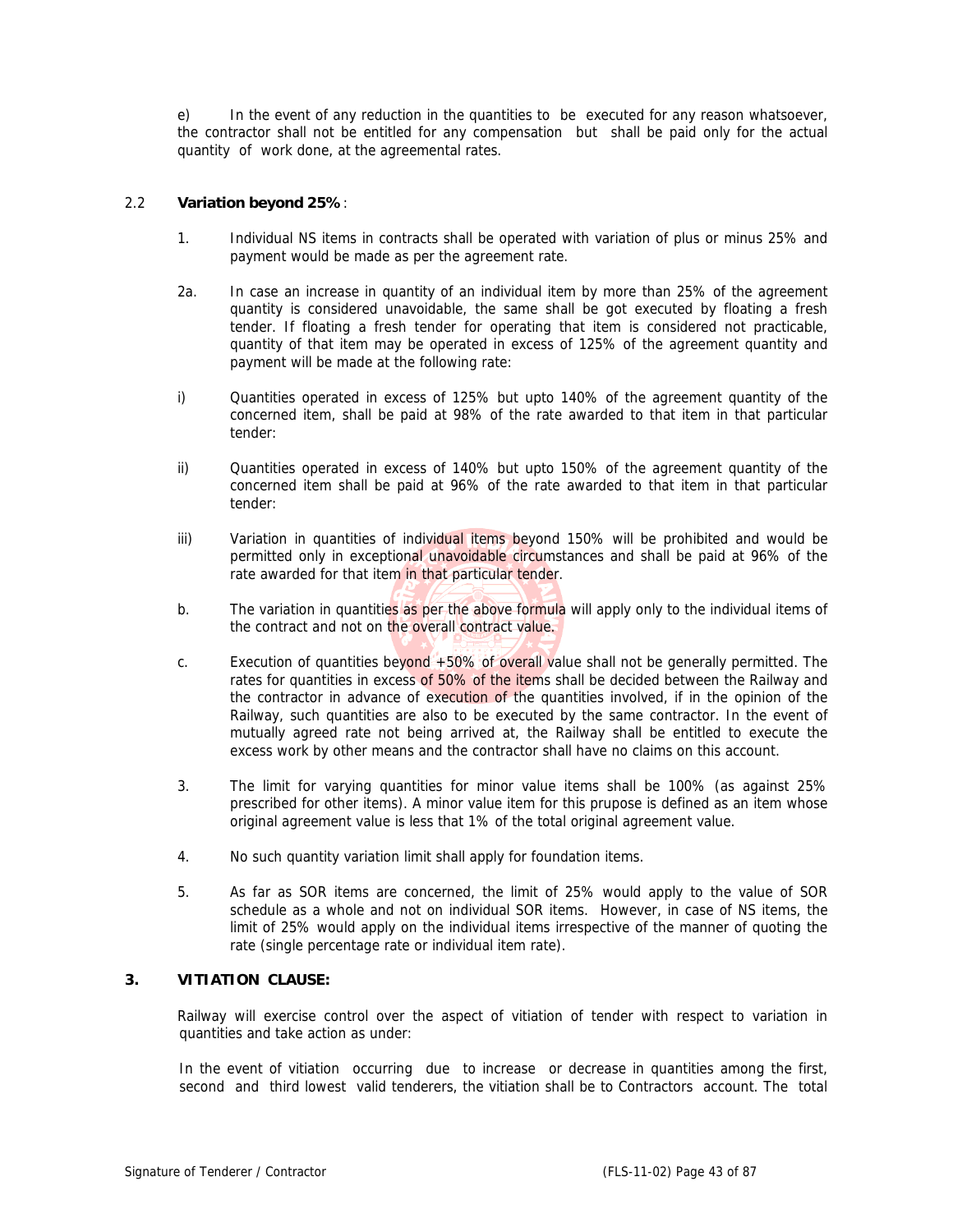value of the work done shall be calculated at the rate offered by those tenderers and the amount payable shall be limited to the lowest aggregate value as worked out.

Vitiation amount shall be worked out for each and every on-account bill when the value of the work executed reaches 50% of the agreement value and the vitiated amount shall be adjusted at every stage.

## 4. **EARNEST MONEY, SECURITY DEPOSIT AND PERFORMANCE GUARANTEE :**

## 4.1 **EARNEST MONEY:**

Earnest money payable by the tenderer towards this tender is as under:

| Value of the work<br>(Tender Value)                                                    | <b>EMD</b>                                                                                                                                                                       |
|----------------------------------------------------------------------------------------|----------------------------------------------------------------------------------------------------------------------------------------------------------------------------------|
| For works estimated to cost upto Rs.1   2% of the estimated cost of the work<br>crore. |                                                                                                                                                                                  |
| than Rs.1 crore.                                                                       | For works estimated to cost more $\vert$ Rs.2 lakhs plus 1/2% (half percent) of the excess<br>of estimated cost of work beyond Rs.1 crore<br>subject to a maximum of Rs.1 crore. |

## 4.2 **SECURITY DEPOSIT**

- 4.2.1 Unless otherwise specified in the special conditions, if any, the Security Deposit / rate of recovery / mode of recovery shall be as under:
	- a) Security Deposit for each work should be 5% of the Contract value,
	- b) The rate of recovery should be at the rate of 10% of the bill amount till the full Security Deposit is recovered.
	- c) Security Deposits will be recovered from the running bills of the contract and no other mode of collecting SD such as SD in the form of instruments like BG, FD, etc., shall be accepted towards Security Deposit.
	- d) For contracts of value Rs.50 crores and above, irrevocable Bank Guarantee can also be accepted as a mode of obtaining security deposit.
- 4.2.2 No interest will be payable on the Earnest Money or Security Deposit or amounts held by the Railway / payable to the Contactor under the contract, but Government Security Deposit will be payable with interest accrued thereon.
- 4.2.3 The Earnest Money deposited by the contractor in this tender will be retained by the Railways as part of the Security Deposit for the due and faithful fulfilment of the contract by the Contractor. The balance to make up the Security Deposit, the rates for which are given above, may be deposited by the Contractor in cash or may be recovered by percentage deduction from the Contractor's 'on account' bills. Provided also that in case of defaulting contractor the Railways may retain any amount due for payment to the Contractor on the pending 'on account' bills so that the amounts so retained may not exceed 5% of the total value of the contract.
- 4.2.4 On physical completion of the work, security deposit recovered from the running bills of a contractor can be returned to him if he so desires, on submission of FDR/irrevocable Bank Guarantee for equivalent amount. The validity of FDR/BG shall cover up to the period of finalisation of agreements, maintenance period and performance of all contractual obligations envisaged in the contract.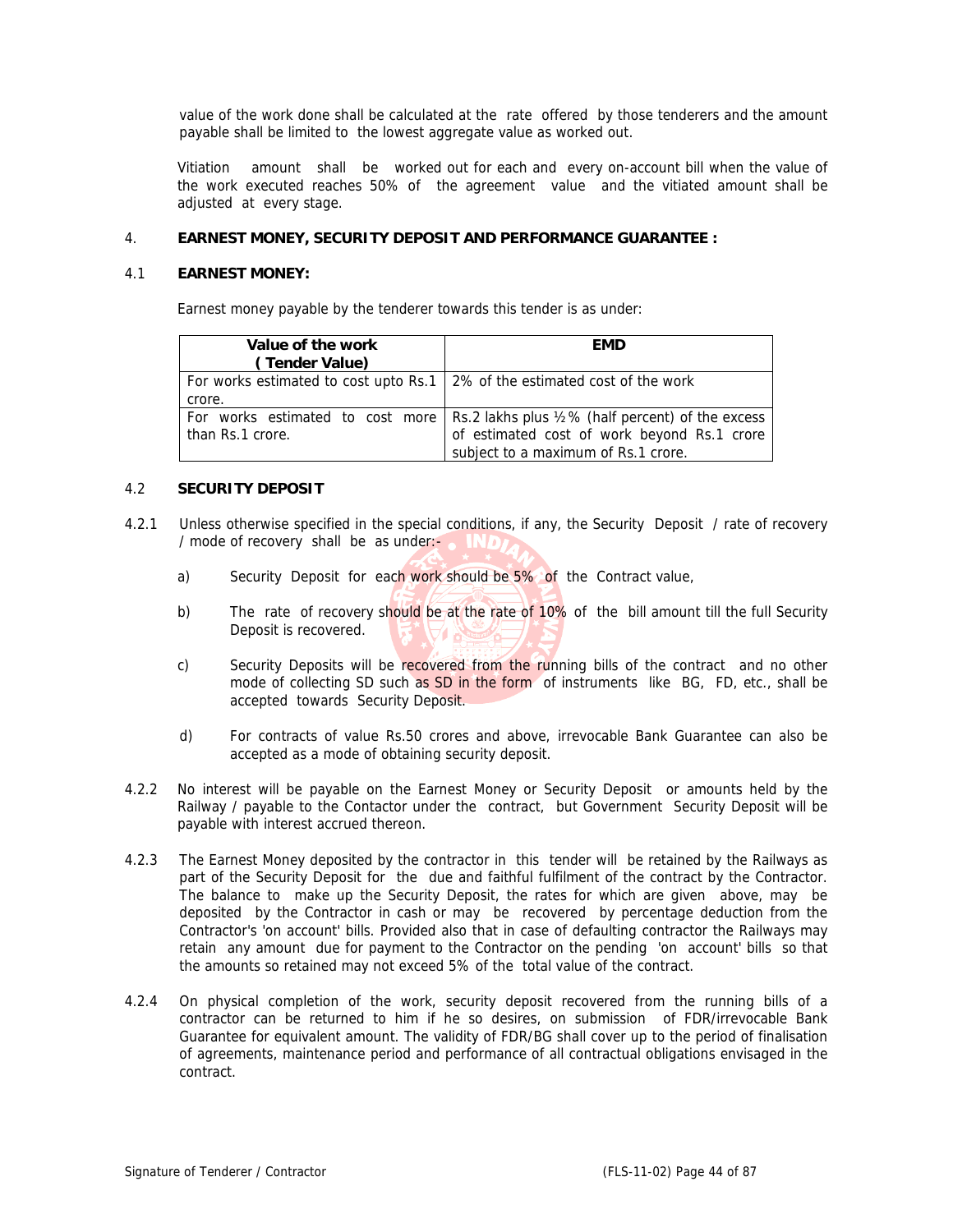4.2.5 Security Deposit will be returned to the contractor after the expiry of Maintenance Period and after passing the final bill as certified by the Competent Authority. The Competent Authority shall normally be the authority that is competent to sign the contract and not less than a J.A Grade officer of the Railways. The certificate, inter alia, should mention that the work has been completed in all respects and that all the contractual obligations have been fulfilled by the contractors and there is no due from the contractor to Railway against the contract concerned. Further for releasing SD, an unconditional and unequivocal no claim certificate shall be furnished by the contractor concerned.

## 4.3 PERFORMANCE GUARANTEE (P.G):

a) The successful bidder shall have to submit a Performance Guarantee (PG) within 30 (thirty) days from the date of issue of Letter Of Acceptance (LOA) Extension of time for submission of PG beyond 30 (thirty) days and upto 60 days from the date of issue of LOA may be given by the Authority who is competent to sign the contract agreement. However, a penal interest of 15% per annum shall be charged for the delay beyond 30 (thirty) days i.e., from 31st day after the date of issue of LOA. In case the contractor fails to submit the requisite PG even after 60 days from the date of issue of LOA, the contract shall be terminated duly forfeiting the EMD and other dues, if any payable against that contract. The failed contractor shall be debarred from participating in re-tender for that work.

b) The successful bidder shall submit the Performance Guarantee (PG) in any of the following forms, amounting to 5% of the contract value.

- (i) A deposit of Cash,
- (ii) Irrevocable Bank Guarantee
- (iii) Government Securities including State Loan Bonds at 5 percent below the market value.
- (iv) Deposit Receipts, Pay Orders, Demand Drafts and Guarantee Bonds. These forms of Performance Guarantee could be either of the State Bank of India or of any of the Nationalized Banks.
- (v) Guarantee Bonds executed or Deposits Receipts tendered by all Scheduled Banks.
- (vi) A Deposit in the Post Office Saving Bank.
- (vii) A Deposit in the National Savings Certificates.
- (viii) Twelve years National Defence Certificates.
- (ix) Ten years Defence Deposits.
- (x) National Defence Bonds and
- (xi) Unit Trust Certificates at 5 percent below market value or at the face value whichever is less

Also, FDR in favour of FA&CAO (free from any encumbrance) may be accepted.

- c) The Performance Guarantee shall be submitted by the successful bidder after the Letter Of Acceptance (LOA) has been issued, but before signing of the contract agreement. This P.G shall be initially valid upto the stipulated date of completion plus 60 days beyond that. In case the time for completion of work gets extended, the contractor shall get that validity of P.G. extended to cover such extended time for completion of work plus 60 days.
- d) The value of PG to be submitted by the contractor will not change for variation upto 25% (either increase or decrease). In case during the course of execution, value of the contract increased by more than 25% of the original contract value, an additional Performance Guarantee amounting to 5% (five percent) for the excess value over the original contract value shall be deposited by the contractor.
- e) The Performance Guarantee (PG) shall be released after physical completion of the work based on 'Completion Certificate' issued by the competent authority stating that the contractor has completed the work in all respects satisfactorily. The Security Deposit shall,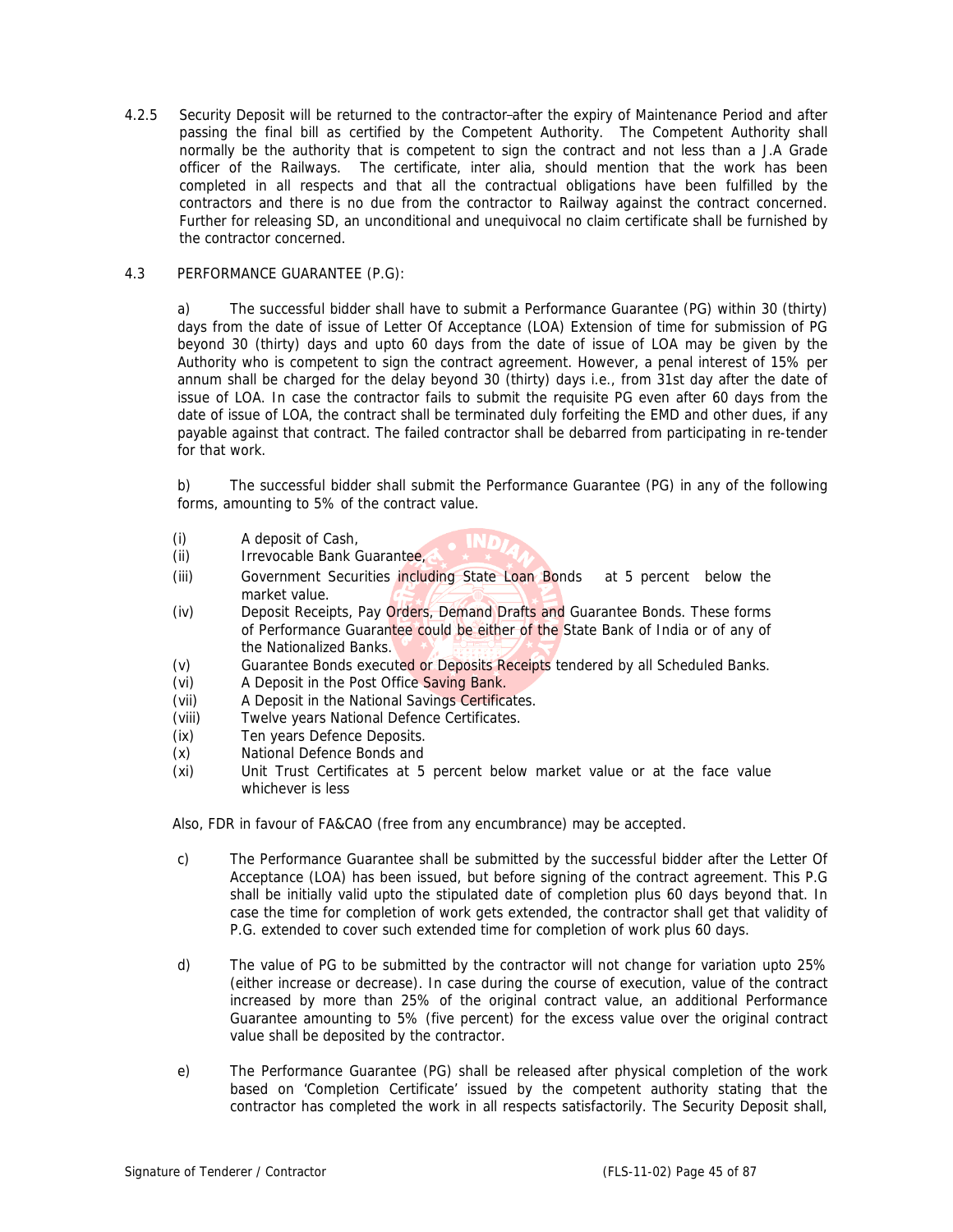however, be released only after expiry of the maintenance period and after passing the final bill based on 'No Claim Certificate' from the contractor.

- f) Whenever the contract is rescinded, the Security Deposit shall be forfeited and the Performance Guarantee shall be en-cashed. The balance work shall be got done independently without risk & cost of the failed contractor. The failed contractor shall be debarred from participating in the tender for executing the balance work. If the failed contractor is a JV or a Partnership firm, then every member / partner of such a firm shall be debarred from participating in the tender for the balance work in his / her individual capacity or as a partner of any other JV / partnership firm.
- g) The engineer shall not make a claim under the Performance Guarantee except for amounts to which the President of India is entitled under the contract (not withstanding and / or without prejudice to any other provisions in the contract agreement) in the event of :
	- i. Failure by the contractor to extend the validity of the Performance Guarantee as described herein above, in which even the Engineer may Claim the full amount of the Performance Guarantee.
	- ii. Failure by the contractor to pay President of India any amount due, either as agreed by the contractor or determined under any of the Clauses / Conditions of the Agreement, within 30 days of the service of Notice to this effect by Engineer.
	- iii. The Contract being determined or rescinded under provisions of the GCC, the Performance Guarantee shall be forfeited in full and shall be absolutely at the disposal of the President of India.

## **5. INCOME TAX :**

Income tax will be deducted at 2% (two percent) and also surcharge if any at source from each bill unless otherwise authorised by the Income-Tax department.

#### **6. RECOVERY OF SALES TAX/OTHER TAXES/ROYALTY ETC :**

- a) This tender falls under the category of Civil Works Contract and is like all other Works contracts which attract specific percentage of Sales Tax under the concerned Act. Sales Tax on the Works contracts, as applicable in terms of the concerned State Government Sales Tax Acts as amended from time to time, shall be deducted from the running bills of contractors for payment to the State Government. The Railway Administration will give a certificate towards the tax deducted at source from bills to enable the contractor to file Sales Tax Return before the concerned authorities. No refund of sales tax deducted at source will be made by the Railway. The Sales Tax elements that might have gone into the prices of various raw materials used by the contractor in the works concerned, distinctly different from the Sales Tax deducted as above, paid by the Contractor directly or deducted at source from bills will also not be reimbursed by the Railway.
- (b) Under the 'Building and other Construction Workers (RECS) Act, 1996 and the Building and other Construction works Welfare Cess Act, 1996' the tenderer for carrying out any construction work in Railways in the State of Karnataka/Andhra Pradesh/Tamil Nadu/ Goa must get themselves registered from the Registering Officer under Section 7 of the Building and Other Construction Workers Act, 1996 and rules made there to by the State Govt. of Karnataka/Andhra Pradesh/Tamil Nadu/Goa and submit a certificate of registration issued by the Registering Officer of the State Government (Labour Department). For enactment of the said Act, the Contractor shall be required to pay a cess at 1% of the cost of the construction work which shall be deducted from the running bill of the Contractor for payment to the State Government. Only the cost of the material supplied under specific supply schedule items under the Contract will be outside the purview of this Cess.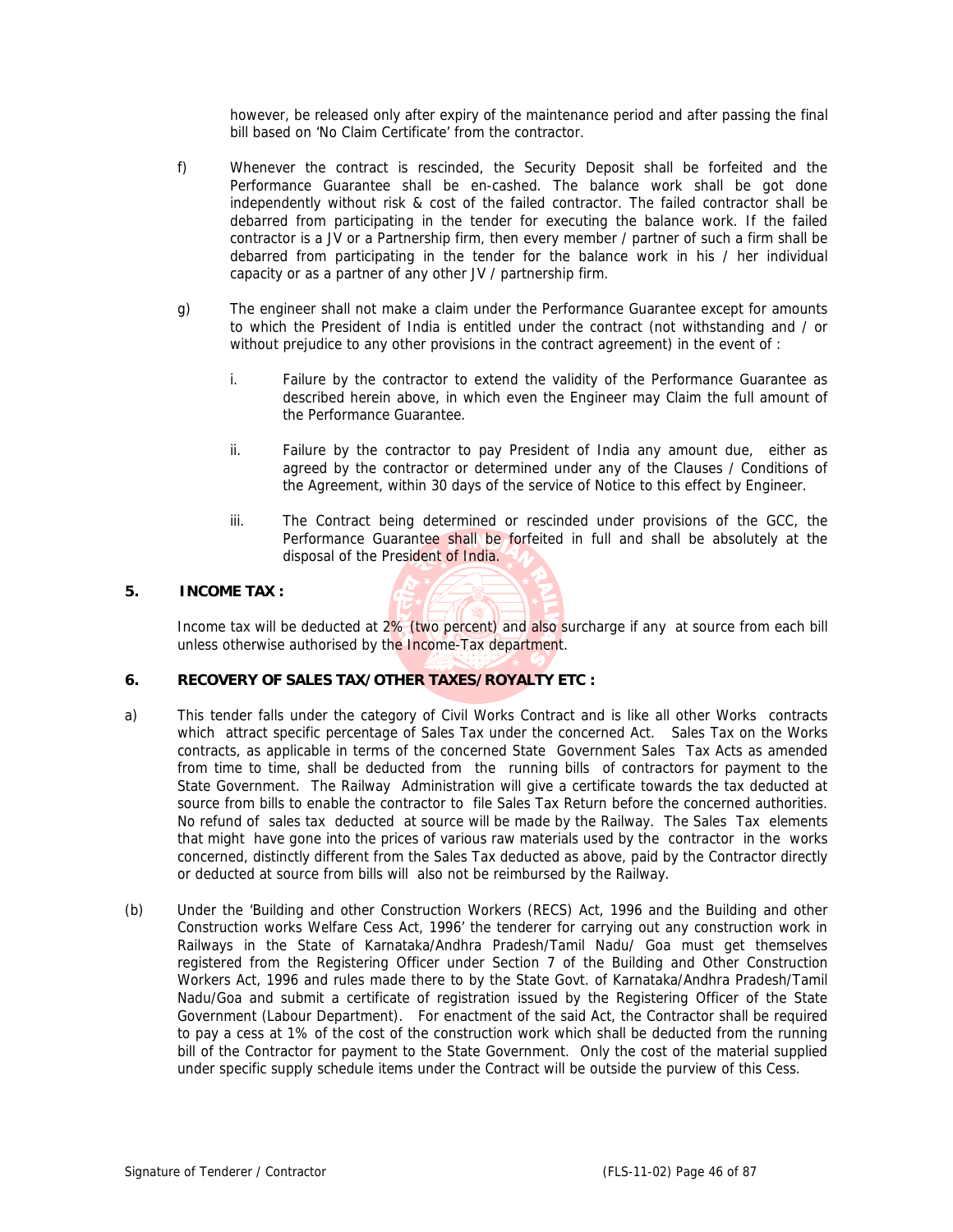- c) The rate quoted by the tenderer should take into account the above taxes/Cess and any other taxes, levies, tolls, fees, octroi, and royalty charges payable to State Government or any other department/local bodies/statutory bodies including those for sand, earth, ballast/stone or any other material including the surcharge etc. Railway will not pay any such charges levied upon tenderer and tenderer will only be paid at the rate accepted by the Railway administration under the Contract.
- d) Tenderer should quote his/their rates taking into consideration the above complete and no claims whatsoever made by the contractor shall be entertained. This clause is an Excepted Matter as per Para 63 of General Conditions of Contract and in case the Contractor resorts to claims and demands arbitration, the same shall be excluded from arbitration at all stages.

# 7. **INSPECTION AND MAINTENANCE OF SITE:**

- 7.1 The Contractor before tendering shall inspect the site of work, examine the nature of soil to be excavated, nature of work to be executed, check up the availability of working space and other constraints if any and also acquaint himself of the available access to the site of work and make due provision in the rate for all such contingencies.
- 7.2 The contractor shall make his own arrangement for site clearance, clearance of debris, jungle, bushes etc., without any extra payment. If any heavier materials like Railways sleepers etc., are to be shifted from the site of work, the same should be carried out by the contractor for which separate payment will be made under relevant items of SOR 2008 (S.W. Railway) which is applicable. Contractor is also responsible to clear all construction debris, labour camps, surplus materials from site of work without any extra payment as and when these are not required for the progress of the work.

#### **8.0 SERVICE ROADS:**

8.1 The Railway does not undertake to provide any service roads for the movement of the contractor's vehicles. The contractor can however make use of the service roads, where they exist free of charge. However, the railway shall not undertake to maintain them and the contractor shall maintain them at his own cost. In other places, the contractor should make his own arrangements for the movement of the vehicles and no extra rate shall be paid for this. The Railway reserves the right to make use of the roads formed and maintained by the contractor, as and when necessary, without any payment to the contractor. In the event of the contractor forming the service roads where Railway land is not available or cannot be given by the Railway for this purpose, it shall be clearly noted that the contractor shall make his own arrangements for obtaining the required land and the Railway shall not take any responsibility in this respect and shall not compensate the contractor in any way.

## **9. WATER AND ELECTRICITY FOR WORKS:**

- 9.1 Water: The Contractor shall make his own arrangements within his quoted rates for necessary water required for the performance of the contract.
- 9.2.1 Electricity: The Contractor shall make his own arrangements at his cost, for the supply of electricity for the works. He shall arrange for source, transformer protection and approval from the concerned authorities at his cost. If however Railway's electricity is available in the vicinity and if the Contractor requests the same to be provided due to compelling circumstances, the Railways at its sole discretion may agree to provide the same as per extant policy and guide lines and rates of the Electrical department of the Railways and the Contractors shall not have any claim whatsoever in this regard.
- 9.2.2 The Railway may supply to the Contractor in part or whole of the electric power wherever available and possible, required for execution of works from the Railway's existing electric supply systems at or near the site of works on specified terms and conditions and such charges as shall be determined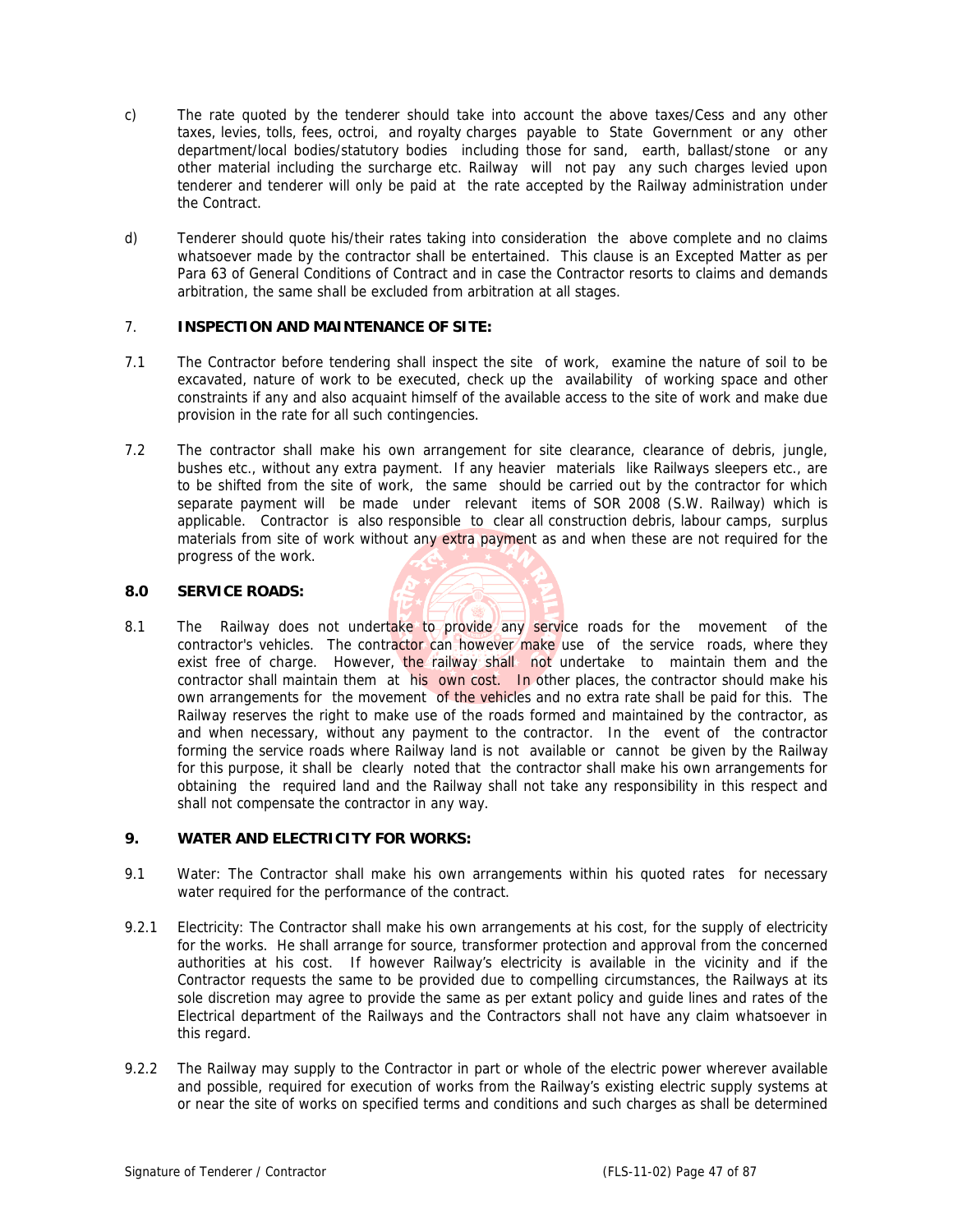by the Railway. The charges and advance payments as required by the Railways shall be paid by the contractor to avail of the facility. The cost of arranging necessary connections to the Railways Electric Supply systems, and laying of underground/overhead conductor, circuit protection, electric power meters, transmission structure, shall be borne by the Contractor and that the Contractor shall not be entitled to any compensation for interruption or failure of the Electric supply system. Railways do not guarantee supply of electricity to any of the Contractor's works/requirement.

#### **10.0 PROGRAMME OF WORK :**

- 10.1 A tentative programme chart and / or a list of mile stones prepared by Railways for the contract to be achieved based on the Railway's needs will be attached along with Acceptance Letter. The contractor shall accept and return a copy of the programme chart to Railways within fifteen days of issue of LOA. The contractor may modify the programme to suit his resources, however, without any change in milestones and submit a modified programme to the Railways duly signed by him within fifteen days of issue of LOA. This is however subject to a condition that such shifting or change shall not affect the completion period of the contract in any manner whatsoever. The modified programme of the contractor shall not be conditional and will not affect the terms and conditions of the contract and if made conditional by the contractor, Railway reserves the right to reject the same and to treat such conditions as breach of contract as agreed to in the contractor's offer and in the LOA issued by the Railways. Railway reserves the right to accept or not the modified programme of the contractor. Contractor shall not have any claim whatsoever in this regard. Further programmes, as per the latest progress of work, will be prepared on similar basis from time to time.
- 10.2 If the confirmation of acceptance of programme as above is not received within fifteen days of issue of LOA, the contractor is liable to pay towards penalty upto Rs.50,000/- for delay in submission of the programme.
- 10.3 Non-acceptance of Railway Programme or submission of Modified Programme by the contractor which is not acceptable to the Railways, shall also tantamount to breach of contract by the contractor and the Railway shall be entitled to terminate the contract on account of the contractor's default under clause 62 of the General Conditions of Contract, for this lapse alone.
- 10.4 The Railway reserves the right of determining the contract at any stage of review of the progress under 10.1 to 10.3 above, if the above agreed programme(s) are not adhered to within the margin of 10% of the provision in the programme in terms of shifting of individual milestones or the quantum of progress at any stage, as envisaged in Clause 62(1)(viii) of the General Conditions of Contract and the Performance Guarantee will be forfeited without prejudice to other remedies as contemplated under the Conditions of the Contract.

## 10.5 **FIXING MILESTONES:**

The concerned Engineer–in-charge of the work will fix appropriate milestone and monitor the progress from time to time.

#### 11.0 **INCENTIVE BONUS PAYMENT FOR EARLY COMPLETION OF WORK:**

- 11.1 Incentive Bonus is payable for early completion of the work in contracts where specifically provided in the detailed tender notice / tender conditions uploaded in website. The incentive bonus payable shall not be more than 1% of the initial contract value or revised contract value whichever is less for every one full month of early completion ahead of the original completion period or revised completion period whichever is less.
- 11.2 The maximum incentive payable shall not be more than 6% of the original contract value or revised contract value whichever is less. In case of contracts of value less than or equal to Rs.15 crores and with time period of completion less than one year, only 50% of above Bonus payments will be paid.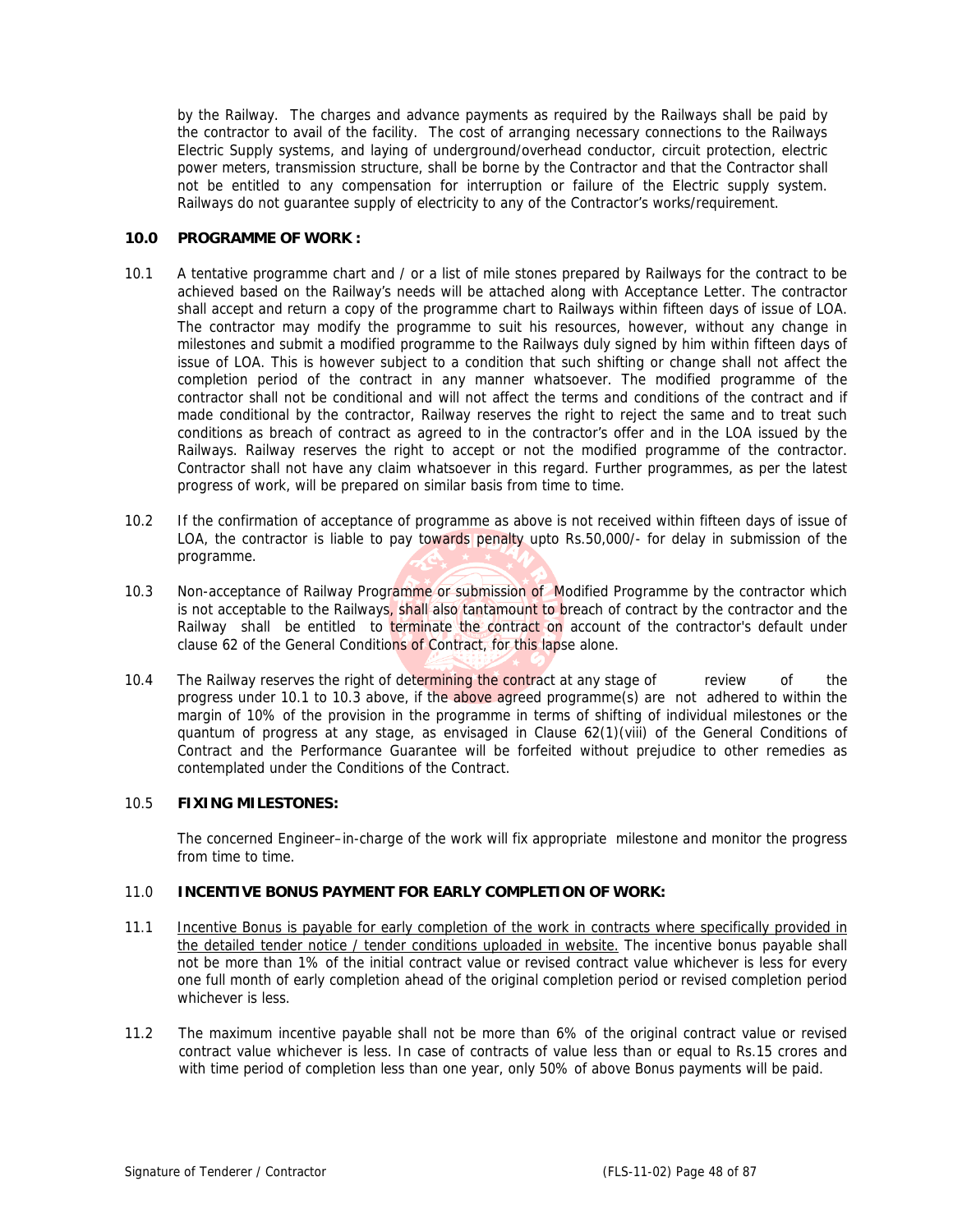- 11.3 This incentive scheme shall not apply if any extension is granted beyond the original completion period or any revised completion period whichever is less, irrespective of any reasons whatsoever including FORCE MAJEURE conditions (i.e. irrespective of extension being given under Clause 17 or 17A(i) or 17A(ii) or 17A(iii) or 17B).
- 11.4 Period less than a month will not be reckoned for the incentive bonus calculation.
- 11.5 No relaxation with regard to 'holidays', 'no work days' or ' non availability of line blocks' or nonavailability of materials to be supplied either by railway or by the contractor, loss of time due to FORCE MAJUEURE situations of any nature will be allowed for this purpose. Date of completion shall be reckoned as per the satisfactory date of completion of the work as certified by the Chief Engineer, who shall decide the same based on the inspection notes of the Commissioner of Railway Safety authorizing opening of the section or joint inspection notes between Open Line and Construction departments or based on his own personnel assessment duly recorded.
- 11.6 The decision of the Chief Engineer shall be final and binding on the contractor. No representation from the contractor in regard to early completion of work shall be entertained from the contractor.

## 12.0 **IMPOSITION OF FINE, PENALTY AND COST OF DAMAGES FOR DELAY OF WORKS :**

12.1 In the event of the contractor not adhering to the agreed programme of work and / or not achieving the milestones or quality of work etc., specified, even if no physical or actual damages have occurred to the Railways and even if the currency of the work is not affected, the Railway reserves the rights of, with a view to improve, expedite and the make the contractor realise the effects of delays, levying fine or any value as deemed fit on the contractor by the Engineer  $-$  in – charge based on the merit of the case. The amount of fine will be solely decided by the Engineer – in – Charge at his discretion and will be based on his assessment of disturbances, difficulties or losses caused by the delay or poor quality of work, etc., including that of the reputation of the Railway. The contractor shall have no claims what-so-ever in this regard. Subsequent to the imposition of the fine, if contractor makes good, the progress / quality and achieves the milestones to the satisfaction of the Railways, part or full amount of the fine imposed may be waived and the amount so worked out will be released to the contractor at the sole discretion of the Engineer –in – charge duly recording necessary certification to the effect that no damages have occurred. However, in case of actual or anticipated damages occurred or occurring to the Railways, the recovery of agreed / liquidated damages will also be imposed and recovered from contractors dues as per provisions in GCC in addition to the above fine.

#### 12.2 **IMPOSITION OF PENALTY IN CONTRACTS**:

- 12.2.1 **Penalty in contracts with incentive Bonus payment clause**: In contracts where Incentive Bonus payment clause is operative with the interest of early completion of projects/works of special nature (pertaining to Doubling, Traffic Facility works and such other specified works), in case of non-completion of all works to the satisfaction of the Engineer-in-charge, a penalty of 1% of the value of balance works left to be completed as per contract per week of delay shall be imposed. This penalty will be applicable in all cases where currency extension is granted under clauses other than 17, 17A(i) or 17 A(iii) of GCC and / or whether any damages have occurred or likely to occur or not and the contractor shall have no claims in this regard.
- 12.2.2 Whether the incentive Bonus payment clause is not operative or not, the Railway reserves its right to impose the penalty as specified in para 12.2.1 above in any contract, in case of failure / delay by the contractor in quality or time at the discretion of Engineer-in-charge if the currency is extended under Clause other than 17 or 17A(i) or 17A(iii) of GCC and / or whether any damages have occurred or likely to occur or not and the contractor shall have no claims in this regard.

#### **Notes:**

 1) The maximum fine or penalty liable to be imposed under the clauses under para 12.0 is limited to a maximum of 20% of the value of balance works left to be completed as per contract. However, on account of the extension granted, in case of actual or anticipated damages occurring to the Railway, the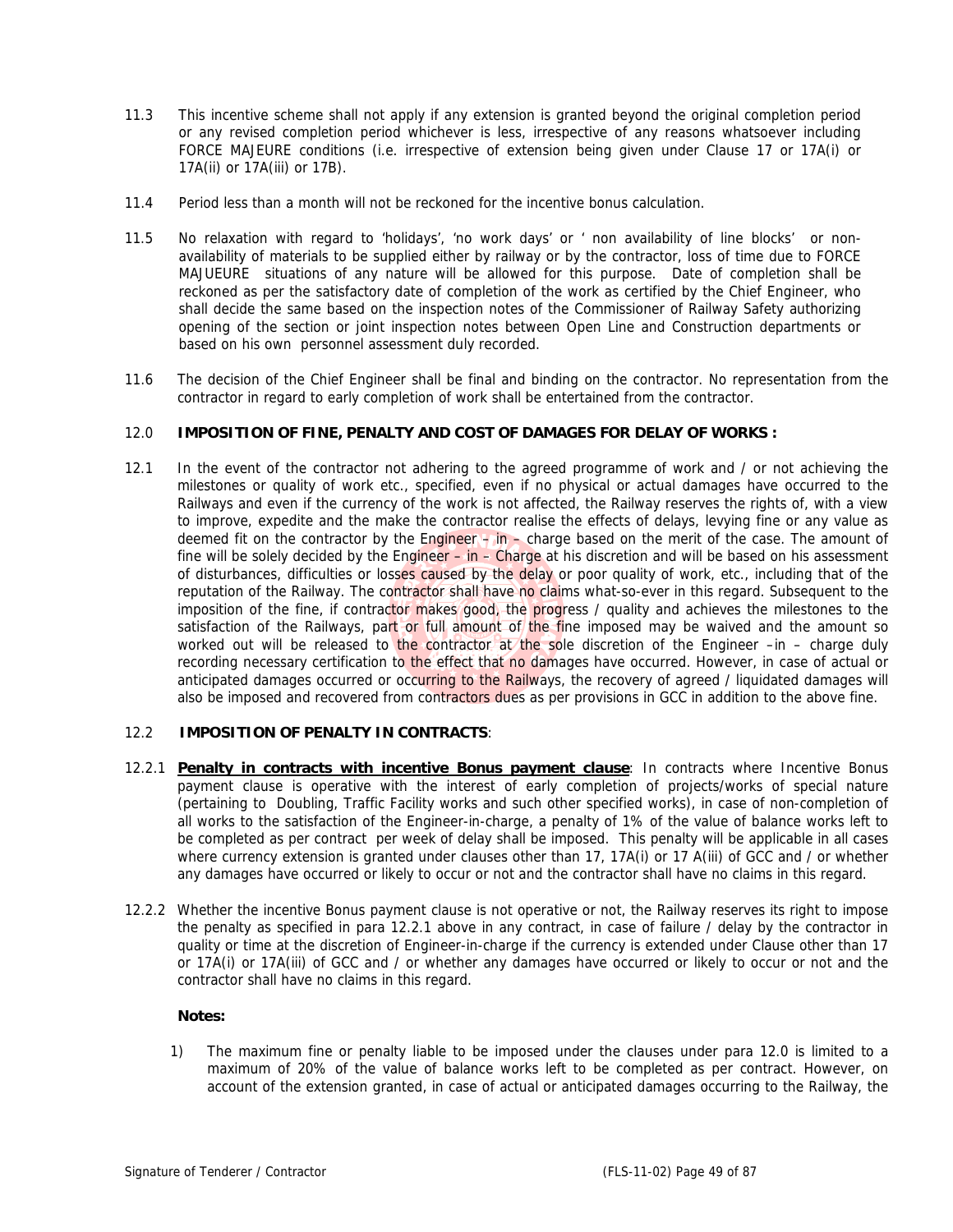recovery of agreed/liquidated damages will also be imposed and recovered from contractors dues in addition to the penalty as per provisions in GCC.

- 2) No relaxation with regard to 'holidays', 'no work days' or ' non availability of line blocks' will be allowed for the non-completion of the work as envisaged in the contract completion period. However, loss of time due to FORCE MAJUEURE situations will be allowed for this purpose under clause 12.0.
- 3) The date of completion shall be reckoned as per the satisfactory date of completion of the work as certified by the Engineer-in-charge.
- 4) The decision of the Engineer-in-charge shall be final and binding on the contractor. No representation from the contractor in regard to delayed completion of work shall be entertained.

## **13. SETTING OUT WORKS:**

13.1 The Contractor shall be responsible to keep at site his own modern survey equipment for the true and proper setting out of the works for correctness of the position, levels, dimensions and alignment of all parts of the work and for provision of all necessary pegs, reference pillars etc., If, at any time, during the progress of work, any error shall appear or arise in the position of levels, dimensions or alignments at any part of the works, the Contractor, on being required to do so by the Engineer-in-charge, shall at his own expenses rectify such errors to the satisfaction of the Engineer-in-charge and he shall carefully protect, preserve and secure all bench marks, site rails, pegs, reference pillars and other things used in setting out of the works.

## **14 ENGAGEMENT OF TECHNICAL STAFF BY THE CONTRACTOR**

- 14.1 The contractor shall employ proper managerial and technical personnel during the execution of this work and the personnel deployed shall have adequate experience and thorough knowledge of the works executed including the specifications and proceedings involved. The list of managerial and technical personnel proposed to be engaged by the contractor shall be submitted to the Dy.Chief Engineer in charge of the project along with the programme chart and approval of Engineer to be obtained for engaging them for work.
- 14.2 Scale of personnel: Minimum scale of personnel to be engaged by the Contractor shall be as under:
	- a) For each contract of value Rs.5.0 cr or above, the contractor shall provide a Manager with qualification in Civil Engineering and a minimum of 5 years experience in Civil Engineering works for the full currency period of the contract. For higher value contracts of Rs.15.0 cr or above, the contractor shall engage one senior Manager and one Asst.Manager with 15 years and 5 years experience respectively.
	- b) For each contract, the contractor shall provide technical personnel for the full currency period of contract as under:
		- i) For proportionate monthly value of contract (contract value/currency of contract), upto Rs.25.0 lakhs, one Diploma Civil Engineer.
		- ii) For proportionate monthly value upto Rs.50.0 lakhs, one Graduate Civil Engineer.
		- iii) For proportionate monthly value of Rs.25.00 lakhs/Rs.50.0 lakhs additionally one additional Diploma/Graduate Civil Engineer respectively.
	- c) Even if the value of agreement changes due to variations or even if the currency of contract is changed, the scale of personnel will remain same as per the original agreement value.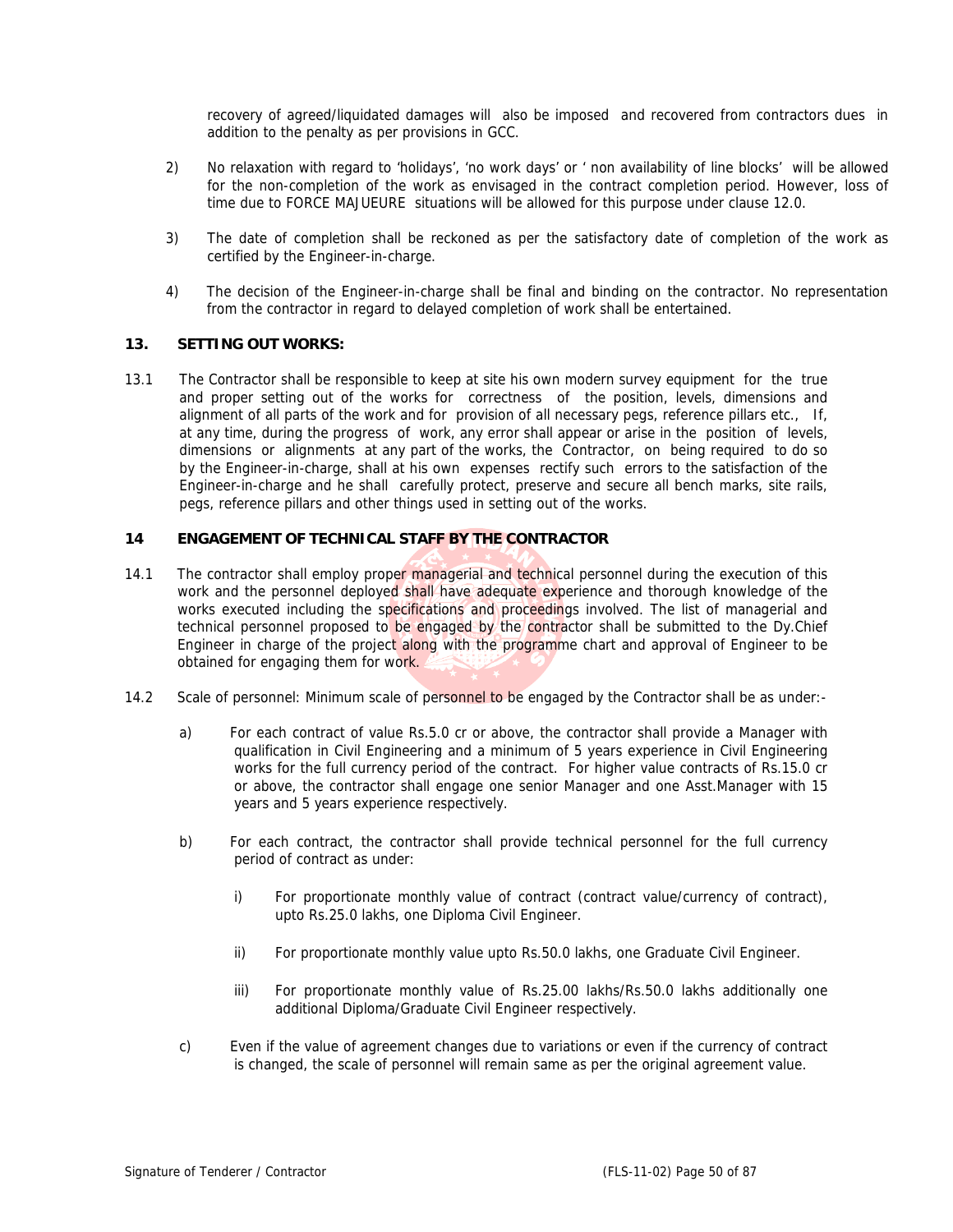- d) Two Diploma Civil Engineer can be engaged in lieu of one Graduate Civil Engineer. However, for contracts of value 1.0 cr or more, atleast one Graduate Civil Engineer is essential.
- e) The contractor shall provide the technical personnel continuously on the project and the initially approved personnel should not be changed in the mid-course of the contract, except in exceptional situations and only with the approval of the Dy.Chief Engineer incharge of the project. Continuous engagement of technical personnel is defined as under:
	- Record of engagement of technical personnel shall be maintained by the contractor at each site where his Engineers are deployed. This record will be verified by the Dy.Chief Engineer-in-charge of the project or any other Railway representative. In case of nonavailability on any single occasion at site, it will be treated as absence for a week.
- f) The availability of personnel of the Contractor shall be ensured continuously and regularly by the Contractor. However, whenever the rate of work comes down for any reason at any time for significant duration the scale of personnel can be reduced by the Contractor with the approval of the Dy.Chief Enginneer-in-charge.
- g) For failure to provide technical personnel by the contractor, he is liable for recoveries from his dues to an extent of Rs.10,000/- per month per Diploma Civil Engineer and Rs.15000/ per month per Asst.Manager/Graduate Civil Engineer and Rs.25,000/- per month per Sr.Manager at the discretion of the Dy.Chief Engineer-in-charge.
- h) The decision of the Engineer-in-charge regarding scale of Engineers/period to be engaged/recoveries to be made etc shall be final and binding on the contractor.
- 14.3 The above provision shall be applicable for all type of works except supply of ballast, transportation of materials, track works, welding works, designing & drafting and consultancy works where separate provision as indicated in the special conditions for the said item will apply.
- 14.4 For carrying out supplying of ballast/transportation of materials/track works, sufficient number of trained Mates/Mistries/Supervisors shall be deployed to supervise stacking of ballast/loading, unloading of material/Track linking & maintenance works etc. No work shall be carried out without availability of well experienced Mates/Mistries/Supervisors. For track works, in addition to adequate number of Mates/Mistries/Supervisors, a well experienced Engineer (Diploma/Degree holder in Engineering) shall also be engaged for each ten kilometer of work in the contract or work of any yard or regrading under traffic conditions. Non engagement of technical staff as aforesaid will lead to rejection of work and/or penalty of Rs.10000/- on the first occasion and Rs.25000/- for every subsequent defaults at the discretion of the Engineer-in-charge.
- 14.5 For carrying out welding works by any method such as SKV, Mobile Flash-butt etc, RDSO approved (or any other agency authorized by RDSO) welders and supervisors only shall be engaged by the contractor. The number of welders and Supervisors shall be sufficient so that no weld is made without personal supervision of a welder and atleast one supervisor shall be available for doing every 50 welds in a day. Non engagement of technical staff as aforesaid will lead to rejection of welds and/or penalty of Rs.10000/- on the first occasion and Rs.25000/- for every subsequent defaults.

## 15. **PRECAUTIONS AT WORK SITE:**

a) All precautions to ensure safety of workmen must be taken while unloading and leading the materials during execution of work. Traffic rules should be strictly followed and the contractor should indemnify the Railway against any claim due to accidents and unforeseen incidents.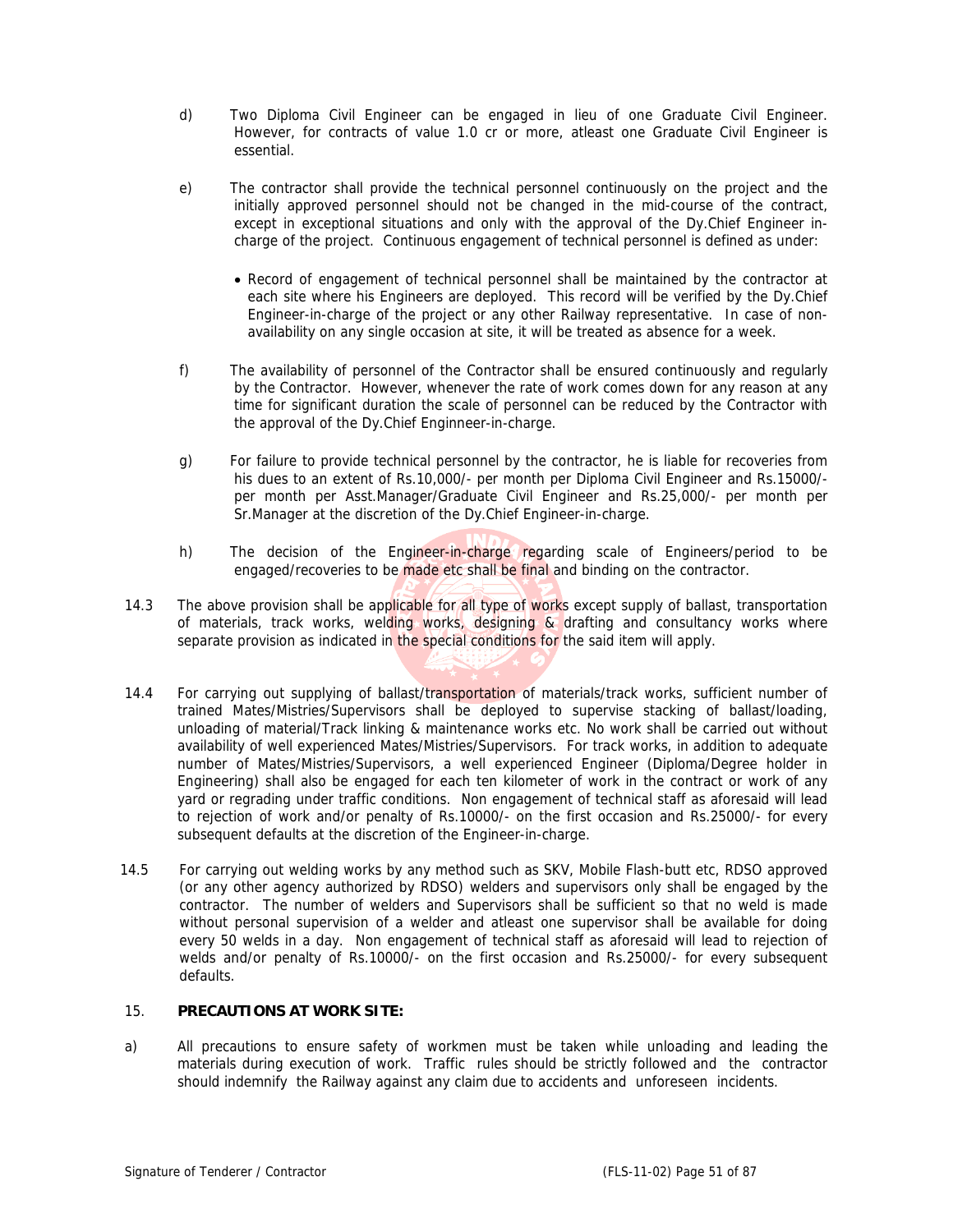- b) The contractor must ensure the safety of labourers engaged by him while crossing the track during the course of execution of work and the Railway will not be responsible for any injury sustained by the labourer or for any fatal accident. The contractor should bear all the loss and expenditure involved. Wherever necessary he should also provide necessary look out men.
- c) The work should be carried out without any interference to the normal working of the Railway track and structures. The contractor will be held responsible for any loss or damage or injury caused during the course of work to the labourer or to the public/private person or to the Railway/ Public/private property and the contractor should bear all the loss and expenditure involved.
- d) Wherever work is to be executed close to any running railway lines or roads or buildings or public passage, the Contractor shall ensure proper protection of public, railway/public property. He shall also ensure all special precautions as provided in this tender.
- 16. The contractor shall be responsible for anti-larval work at his cost during progress of works as may be prescribed by the Engineer on the advice of the Railway or any Government Medical authority and where use of insecticides are involved , it shall be done in accordance with the provisions of the act and rules in this behalf at the cost of contractor, who shall also be solely responsible for any acts or omissions under the provision of the aforesaid rules.
- 17(a). The Contractor shall ensure that necessary sanitary facilities are provided by the Contractor for their labour in terms of Clause 59(4) of the General Conditions of Contract, and where they fail to do so notice shall be given to the Contractor that the same will be provided by the Railway at their cost and recovery shall be made from their bills.
- b) Where contractor avails existing sanitary arrangements of the Railways charges as decided by Railway from time to time is recoverable from the contractor.
- 18. The contractor shall arrange to obtain permission direct from the State Government or local authorities concerned for using Forest, PWD or Panchayat roads. The rates tendered shall be inclusive of any cess, tax or any other charges payable to the authorities concerned.
- 19(a) The contractor shall make his own **arrangements for obtaining the license** for any explosives, as may be necessary, for procurement, transportation, storage and use of the same. All possible assistance will be given by the Railway, should there be any difficulties in obtaining the license etc. However, any failure shall not form the basis for any claim by the contractor against the Railway or for additional payment for the work.
- b) In case of use of explosives for blasting the contractor shall strictly abide by the Indian Explosive Act, the Rules and Regulations framed there under in carrying out the work, shall observe all the provisions of the Indian Mine Act and the metaliferous mines regulations and rules thereunder as well as any other Act and Rules, as may be enacted and laid down by the State and Central Government from time to time, for such work.
- c) The contractor will be held responsible for any loss/damage/injury caused during explosion to the labourers or to the public/private persons or to Railway/Public/Private property and the contractor should bear all the loss/expenditure thereby involved.

## 20 **OPTIC FIBRE CABLE MAINTENANCE:**

- a) During the course of execution of work if any underground/overhead or any other cable/OFC are damaged by the contractor or his labour etc., purely due to the default of the contractor, the cost of damage, as decided by the Railway Administration will be borne by the contractor.
- b) The contractor shall take special precaution while carrying out works at location where there is likelihood of any underground cables/OFC etc., and the work shall not be carried out without the presence of an authorised Railway Supervisor/staff deputed to supervise the work.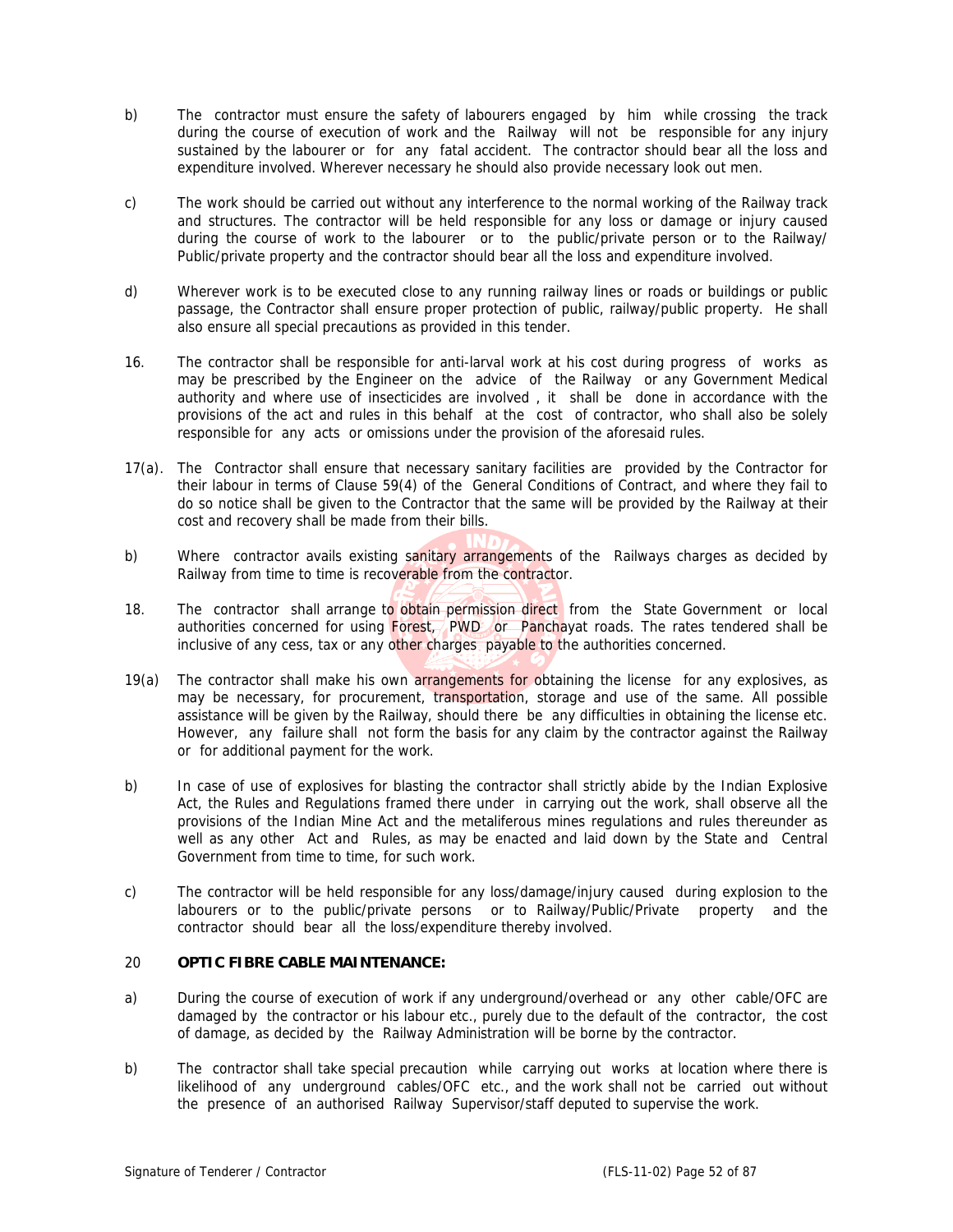c) Before taking up any digging work, it is the responsibility of the contractor to get cable layout plan from Engineer-in-charge of the work and arrange to demarcate the same at the site.

#### 21. **CONTRACTOR'S VEHICLES, PLANT & MACHINERY ETC.:**

- a) Necessary permit/interstate permits for the movements of vehicles/Plant & machinery shall be arranged by the contractor.
- b) Breakdown to transport vehicles, machinery etc., if any, will be on the contractor's account.
- c) Accidents, if any, to his vehicles , Plant and Machinery or to persons would be the responsibility of the contractor and the Railway will not be responsible for the damage or compensation thereof.

## **22. USE OF CONTRACTORS VEHICLES, PLANT & MACHINERY ETC., FOR ACCIDENT RESTORATION WORKS:**

- a) The vehicle and equipment of contractors are liable to be drafted by Railway Administration in case of accidents / natural calamities involving human lives for speedy restoration work.
- b) For payment purpose, this item will be operated as a Non-Schedule (NS) item, duly negotiating rates as per the conditions of contract.
- c) Contractor/Tenderer shall furnish the details of vehicles /equipments available with them to keep a record of the same.

# **23. MOBILISATION/INSTALLATION CHARGES:**

Mobilisation or installation or machinery advance or charges are not payable to the contractor unless otherwise specified in the Advertised tender. No item of claim on account of payment of Mobilisation/Installation charges shall be entertained unless otherwise provided for in the original agreement and the contractor shall integrate this aspect in his quoted rate structure, duly considering the facility offered. Any condition contrary to this in the tender at the time of submission may lead to rejection of tender.

- 24. MOBILISATION ADVANCE: (Applicable for Advertised tender of value more than Rs.10.00 crores)
- a) The Tenderer/Contractor may be granted a recoverable interest bearing mobilisation advance upto 10% of the contract value provided mobilisation advance is admissible as per the tender conditions and he specifically applies for it while tendering. If the tenderer fails to apply specifically for Mobilisation Advance while giving his offer at the tendering stage in case where grant of Mobilisation Advance is permissible, no subsequent requests from him for grant of this advance will be entertained. The rate of interest is 12% per annum.
- b) The advance will be granted in two instalments viz., 5% of the contract value on signing of the contract agreement and the balance 5% on Mobilisation of site establishment, setting up offices, bringing in equipment and actual commencing of work. Each instalment will be released on submission of a security in a form acceptable to the Railway (similar to Performance Guarantee notified in para 4.3 of Special Conditions of Contract )for the amount of the instalment together with interest charges calculated upto the end of the contract period. The tenderer who seeks Mobilisation Advance should be specific about the course of action proposed to be followed in producing the security to the satisfaction of the Railway. Each security should be atleast not less than one lakh rupees. These securities shall be returned as and when the value of the advance plus interest is recovered from the running bill.
- c) The recovery of the advance and interest thereon will be made through the every on account bills, pro-rata, commencing from the time the value of the work executed under the contract reaches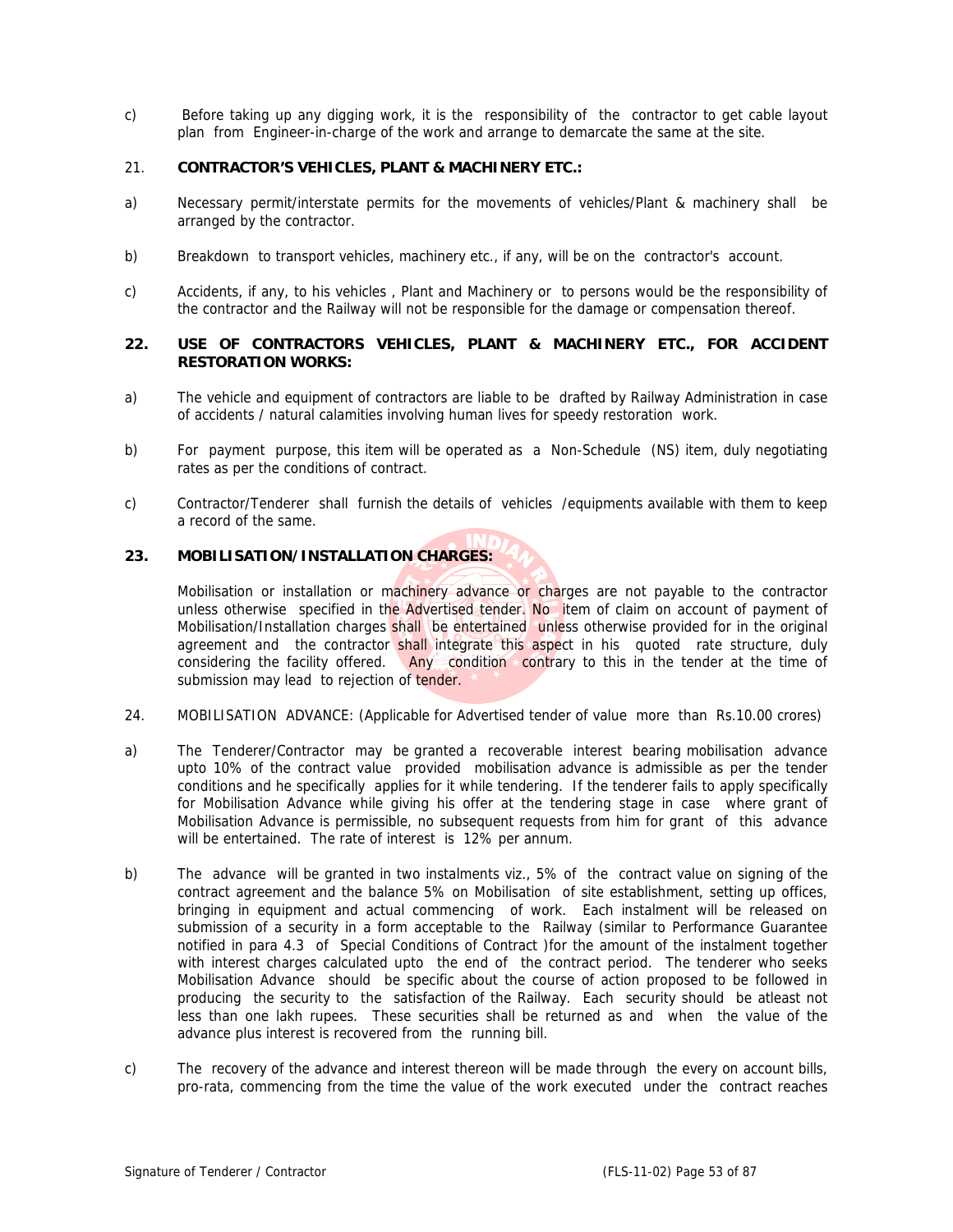15% of the contract value and completed when the value of the work executed under the contract reaches 85% of the contract value or assessed value whichever is less.

- d) The Mobilisation Advance granted shall be returned back to the Railway in case the work is not completed in the original contract completion period.
- **Note:** The instruments as listed under Performance Guarantee vide Clause 4.3 (b) above will also be acceptable for Guarantee in case of Mobilisation Advance.
- **25. ADVANCE AGAINST PLANT & EQUIPMENT:**(Applicable for Advertised tender of value more than Rs.1.00 crore)
	- a) The tenderer/contractor may be granted a recoverable interest bearing advance for new machinery and equipment involving substantial outlay, brought to site and essentially required for the work, provided such plant and machinery advance is admissible as per the tender Conditions and he/they specifically applies for it while tendering, and competent authority approves the same. This advance shall be limited to a maximum of 10% of the contract value. This advance should not exceed 75% of the purchase price of such equipment and will be payable when such machinery/equipments are hypothecated to the President of India by a suitable bond or alternatively covered by an irrevocable bank guarantee for full cost of the plant and equipment from a Nationalised bank in India in a form acceptable to the Railway. The Bank Guarantee for advance should clearly cover principal plus interest. The plant and equipment shall be insured for the full value and for the entire period they are required for the work. The plant and equipment shall not be removed from the site of work without prior written permission of the Engineer-incharge. The advance shall carry an interest of 14% per annum.
	- b) The recovery of the advance and interest thereon will be made through every on account bills, pro-rata, commencing from the date the value of the work executed under the contract reaches 15% of the contract value or assessed value of the contract whichever is less and completed when it reaches 85% of the contract value.
	- c) Interest will be recovered on the advance outstanding for the period commencing from the date of payment of advance till date of particular on account bill (through which recoveries of principal is effected) and adjusted fully against such on account bills along with pro-rata principal recovery. In the event of any shortfall, the same will be carried forward to the next on account bill and will attract interest at 14%
	- d) No advance will be given against old plant and machinery.
	- e) The Plant and Machinery advance granted shall be returned to the Railway in case the work is not completed in the original Contract Completion period.

# **26.0 PRICE VARIATION:**

- 26.1 **General Price variation clause: a)** The rates quoted by Contractor and accepted by Railway Administration shall be firm & fixed and holds good till the completion of work and no claims shall be admissible on account of fluctuation in market rates, increase in taxes/any other levies, tolls, etc except that payment/recovery for overall market situation shall be made as per the price variation clause applicable to the contract.
- (b)Price variation clause as under is applicable for tenders of Advertised tender value more than Rs.50 lakhs irrespective of the contract completion period. Price variation clause is, however, not applicable to tenders of Advertised tender value less than or equal to Rs.50 lakhs. The price variation implies both increase as well as decrease in input prices and therefore price variation during the currency of the contract may result in extra payment or recovery as the case may be.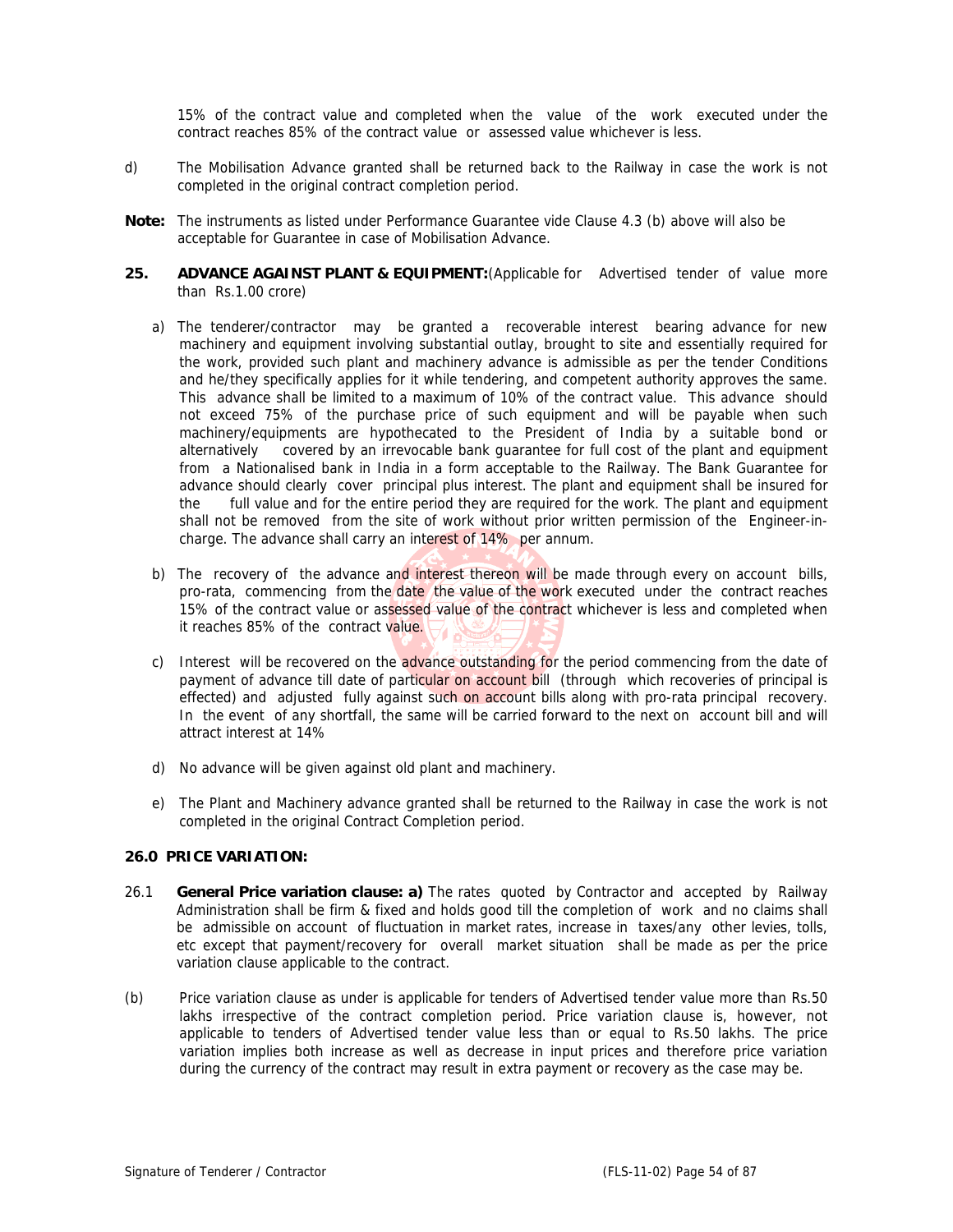- (c) No cognizance will be given for any sort of fluctuations in rates or taxes or other market conditions, etc for any individual item for the purpose of payment or recovery of any price variation or making adjustment in payments.
- (d) The contract shall, however, be governed by the general price variation clause as under:
	- (i) Adjustment for variation in prices of material, labour, fuel, explosives, detonators shall be determined in the manner prescribed below:

The percentage component of various items in a contract on which variation in price shall be admissible shall be:

|                                                                  | Earthwork<br>Contracts | <b>Ballast</b><br>Quarry | Tunnelling<br>contracts | Other<br>contracts |  |  |
|------------------------------------------------------------------|------------------------|--------------------------|-------------------------|--------------------|--|--|
|                                                                  |                        | products                 |                         | (Buildings &       |  |  |
|                                                                  |                        |                          |                         | Bridges etc.,)     |  |  |
| Labour                                                           | 50%                    | 55%                      | 45%                     | 30%                |  |  |
| components (P)                                                   |                        |                          |                         |                    |  |  |
| Fuel<br>components                                               | 20%                    | 15%                      | 15%                     | 15%                |  |  |
| (Z)                                                              |                        |                          |                         |                    |  |  |
| Material                                                         | 15%                    | 15%                      | 5%                      | 40%                |  |  |
| components(Q)                                                    |                        |                          |                         |                    |  |  |
| Explosive                                                        |                        |                          | 15%                     |                    |  |  |
| components(S)                                                    |                        |                          |                         |                    |  |  |
| Detonator                                                        |                        |                          | 5%                      |                    |  |  |
| component (T)                                                    |                        |                          |                         |                    |  |  |
| Fixed component                                                  | 15%                    | 15%                      | 15%                     | 15%                |  |  |
| *Fixed component will not be considered for any Price variation. |                        |                          |                         |                    |  |  |

(ii)If in any case, the accepted offer includes some specific payment to be made to consultants or some materials supplied by Railway at fixed rate, such payments should be excluded from the gross value of the work for purpose of payment/ recovery of price variations.

(iii)The amount of variation in prices in the several components (labour, material, etc.) shall be worked out by the following formula.

| (1) | $R \times (I - I_0)$<br>L<br>_______________<br>I٥ | x | P<br>100 |
|-----|----------------------------------------------------|---|----------|
| (2) | Rx (W-Wo)<br>M = --------------<br>Wo              | x | 100      |
| (3) | $R \times (F - F_0)$<br>$U =$ --------------<br>Fo | x | Z<br>100 |
| (4) | $X = R(E - E_0)$<br>Eo                             | X | S<br>100 |
| (5) | $N = R(D - Do)$<br>Do                              | x | Τ<br>100 |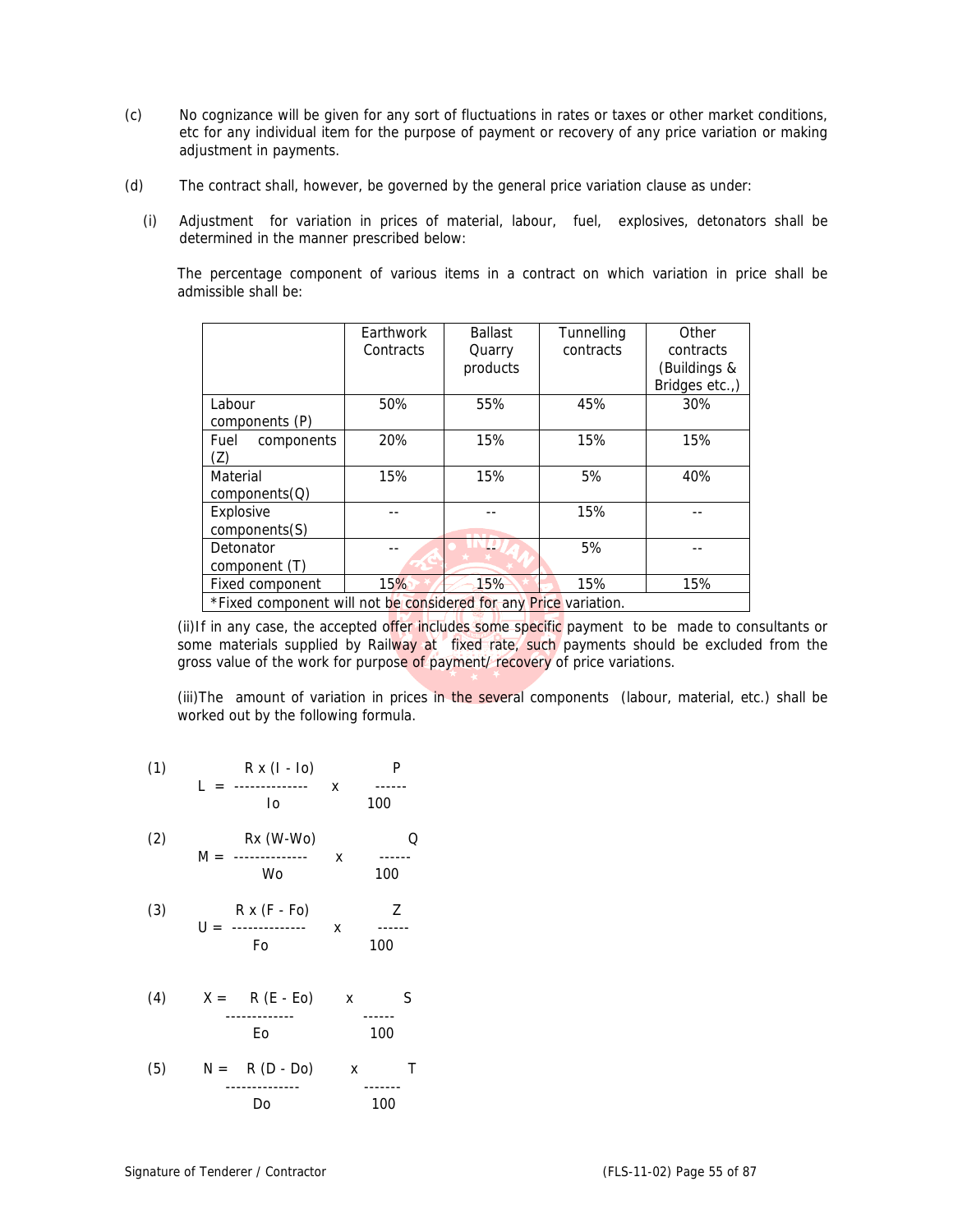- $L =$  Amount of price variation in labour.
- $M =$  Amount of price variation in materials.
- $U =$  Amount of price variation in fuel.
- $X =$  Amount of price variation in explosives.
- $N =$  Amount of price variation in detonators.
- R = Value of the work done by the Contractor as per on account bill(s) excluding cost of materials supplied by Railways at fixed price during the quarter under consideration. The quarter under consideration will be the quarter of recording the measurement of the works. This will also exclude specific payment, if any, to be made to the consultants engaged by the Contractors (such payment will be indicated in Contractor's offer).
- Io = Consumer Price Index Number for Industrial Workers All India Published in R.B.I. Bulletin for the base period.
- I = Average consumer price Index number for industrial workers All India –Published in RBI Bulletin for the three months of the quarter under consideration.
- Wo= Index number of Wholesale Prices By groups and sub-groups All commodities as published in the RBI bulletin for the base period.
- $W =$  Average Index Number of wholesale prices By Groups and Sub Groups All Commodities as published in the RBI Bulletin for the three months of the quarter under consideration.
- Fo = Index number of Wholesale Prices By groups and subgroups for Fuel, Power, Light and Lubricants as published in the RBI bulletin for the base period.
- F = Average Index Numbers of wholesale prices By Groups and Sub Groups for fuel, power, light and lubricants as published in the RBI Bulletin for the three months of the quarter under consideration.
- $E_0 =$  Cost of explosives as fixed by DGS &D in the relevant rate contract of the firm from whom purchases of explosives are made by the contractor for the base period.
- $E =$  Cost of Explosives as fixed by DGS&D in the relevant rate contract of the firm from whom purchases of explosives are made by the contractor for the three months of the quarter under consideration.
- Do = Cost of detonators as fixed by DGS&D in the relevant rate contract of the firm from whom, purchases of detonators are made by the contractor for the base period.
- D = Cost of detonators as fixed by DGS&D in the relevant rate contract of the firm from whom, purchases of detonators are made by the contractor for the three months of the quarter under consideration.
- $P = % of labour component$
- $Q = %$  of material component
- $Z = %$  of fuel component
- $S = %$  of explosive component
- $T = % of detonators component$

#### **NOTES**

1) The index number for the base period will be the index number as obtained for the month of the opening of the tender and the quarter will commence from the month following the month of opening tender. In case the contract is decided by negotiation/counter offer, the base period will be the month of negotiation/counter offer.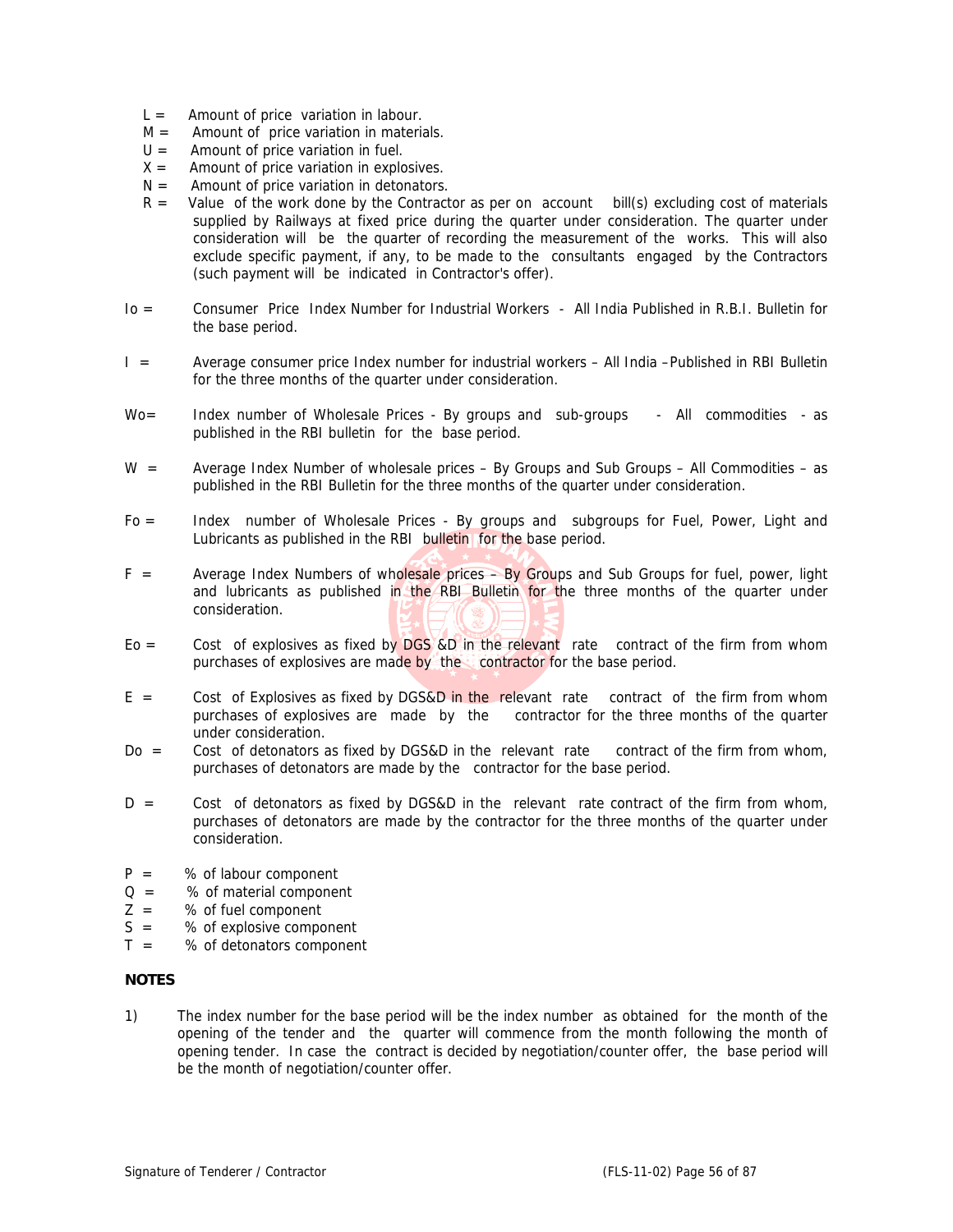- 2) The adjustment for variation in prices, if required, shall be made once every quarter in the onaccount payments. If more than one on-account payment is made to the Contractor in a quarter, the adjustment, if required, shall be made in each bill.
- 3) While working out reimbursement/recovery due to variation in prices, the following will not be considered for price variation.

(a)cost of cement, steel and other items supplied by the Railway to the Contractor at a fixed price, and

(b) specific consultancy charges as per accepted offer.

- 4) Materials supplied free by the Railway to the contractors will not form part of the value of the contract entered into. This will fall outside the purview of the price variation clause.
- 5) The price escalation may be allowed on the basis of provisional indices made available by RBI. Any adjustment needed to be done based on the finally published indices is to be made as & when they become available.
- 6.1) In case , separate Price variation clause for STEEL/CEMENT is applied in contract, the percentage component of various items to be adopted for this purpose, **treating this work as other contracts (Building, Bridges etc.)** shall be as under:

| Components          | Existing percentage | Revised percentage |
|---------------------|---------------------|--------------------|
| Labour components   | 30%                 | 30% (No change)    |
| Fuel components     | 15%                 | 15% (No change)    |
| Material components | 40%                 | 25%                |
| Fixed component     | 15%                 | 30%                |
|                     |                     |                    |

- 6.2) These revised percentages will apply only in those contracts where Cement or Steel or both are involved . These revised percentages will **not** apply to other contract works like **Earthwork, ballast and quarry products, tunnelling works etc**. where no cement or steel is involved.
- 6.3) The revised weightage will be applied on the value arrived at after deducting the cost of Steel and Cement from the total contract value as under:
- 6.3.1) The value of R should be reduced by deducting the value of steel (Rs ) and cement (Rc) for arriving at Price variation under the general price variation clause
- 6.3.2) Value of Rs (Value of Steel supplied ) and Rc (Value of Cement supplied) will be worked out as per on account bill for the quarter under consideration.
- 6.3.4) Wherever rates for supply of steel and cement are exclusively available in contract , Rs and Rc shall be calculated taking agreement rates into consideration. In case of composite items where cost of Steel and Cement is inbuilt, actual quantity of Steel and Cement used shall be worked out based on design mix adopted/actual quantities consumed to arrive at the value of Rs and Rc based on the accepted rates for supply of Steel and Cement in the agreement.
- 6.3.5) Wherever rates for supply of steel and cement are not available in the contract, the prevailing rates for the respective period will be obtained by Railway from the authorised dealers of approved manufacturer / manufacturer itself and price variation will be arrived at. Such Price variation arrived will be binding on the contractor and no claim whatsoever will be entertained on this account.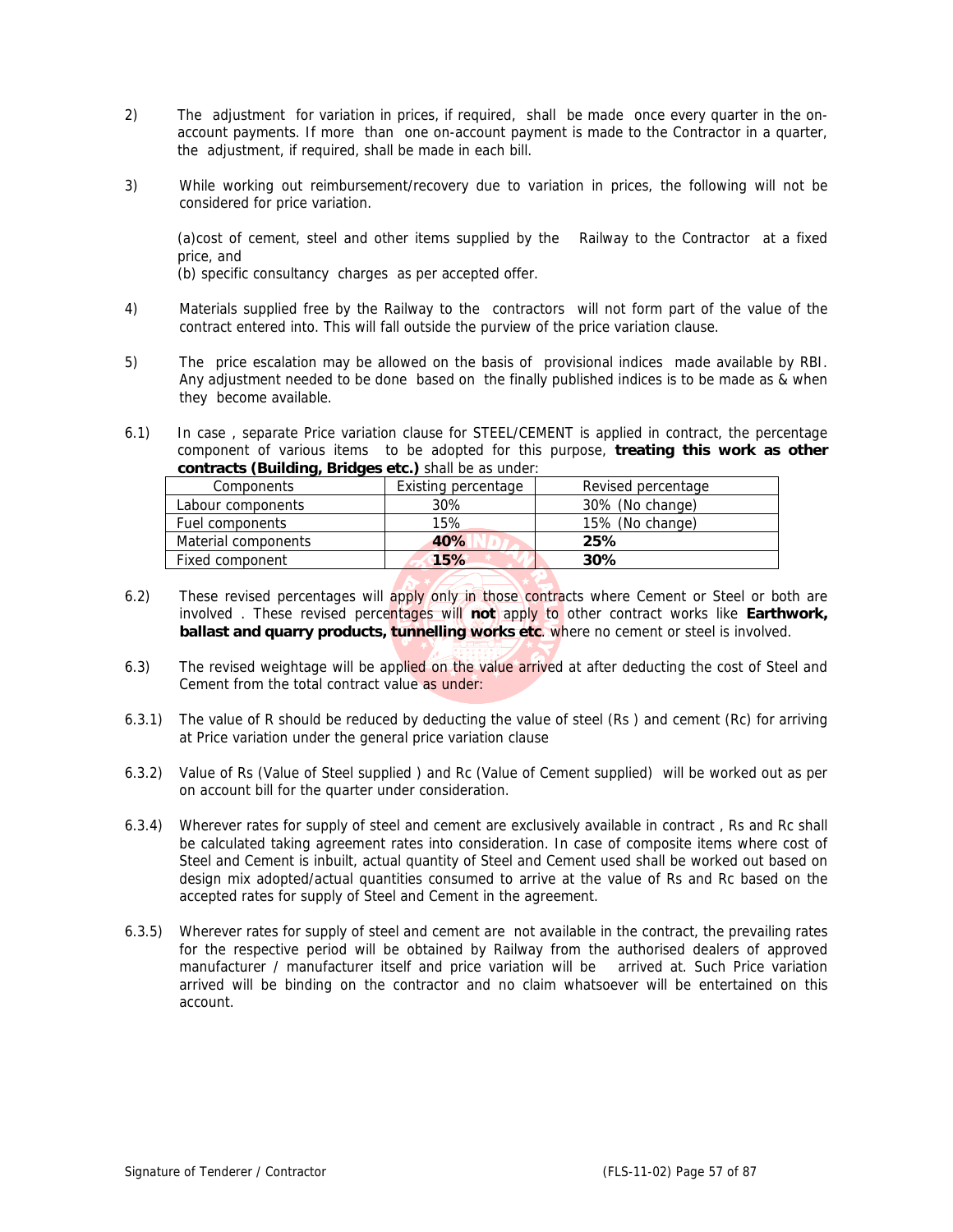## **26.2 PRICE VARIATION FOR CEMENT:**

Price variation where cement is involved will be dealt as under : (Ref.Rly.Board's Lr.No.85/WI/CT/7.Pt.I dated 18/19.4.2006):

i) Prices of cement will be linked with the wholesale price index of the respective sub-groups as per RBI Index no. Accordingly, the formula for calculating the amount of variation on account of variation in prices of cement shall be as under:

$$
Mc = \frac{Rc \times (Wc-Wco)}{Wco}
$$

Where Mc = Amount of price variation in material (Cement) Rc = Value of Cement supplied by the contractor as per on account bill in the quarter under consideration

Wc = Index number of Wholesale Price of subgroup (of Cement) as published in RBI bulletin for the first month of quarter under consideration.

Wco = Index number of Wholesale Price of subgroup (of cement) as published in RBI bulletin for the base period.

#### **Notes:**

- a) While working out reimbursement/recovery due to variation in prices, the cost of cement supplied by the Railway to the Contractor at a fixed price will not be considered for price variation.
- b) The index number for the base period will be the index number as obtained for the month of the opening of the tender and the quarter will commence from the month following the month of opening tender. In case the contract is decided by negotiation/counter offer, the base period will be the month of negotiation/counter offer.
- c) The adjustment for variation in prices, if required, shall be made once every quarter in the onaccount payments. If more than one on-account payment is made to the Contractor in a quarter, the adjustment, if required, shall be made in each bill.
- d) The price escalation may be allowed on the basis of provisional indices made available by RBI. Any adjustment needed to be done based on the finally published indices is to be made as & when they become available.

## **26.3 PRICE VARIATION FOR STEEL:**

26.3.1 Price variation for supply of Steel by contractors in works contract shall be as under (Railway Board's letter No.85/W.1/CT/7/Pt.1 dated 9.05.2008)

 $Ms = Q (Bs - Bso)$  where

Ms = Amount of price variation in steel payable/recoverable.

 $Q =$  Weight of steel in tonnes supplied by the contractor as per the on account bill for the month under consideration.

Bs = SAIL's (Steel Authority India Limited) ex-works price plus Excise Duty thereof (in rupees per tonne) for the relevant category of steel supplied by the contractor as prevailing on the first day of the month in which the steel was purchased by the contractor (or) as prevailing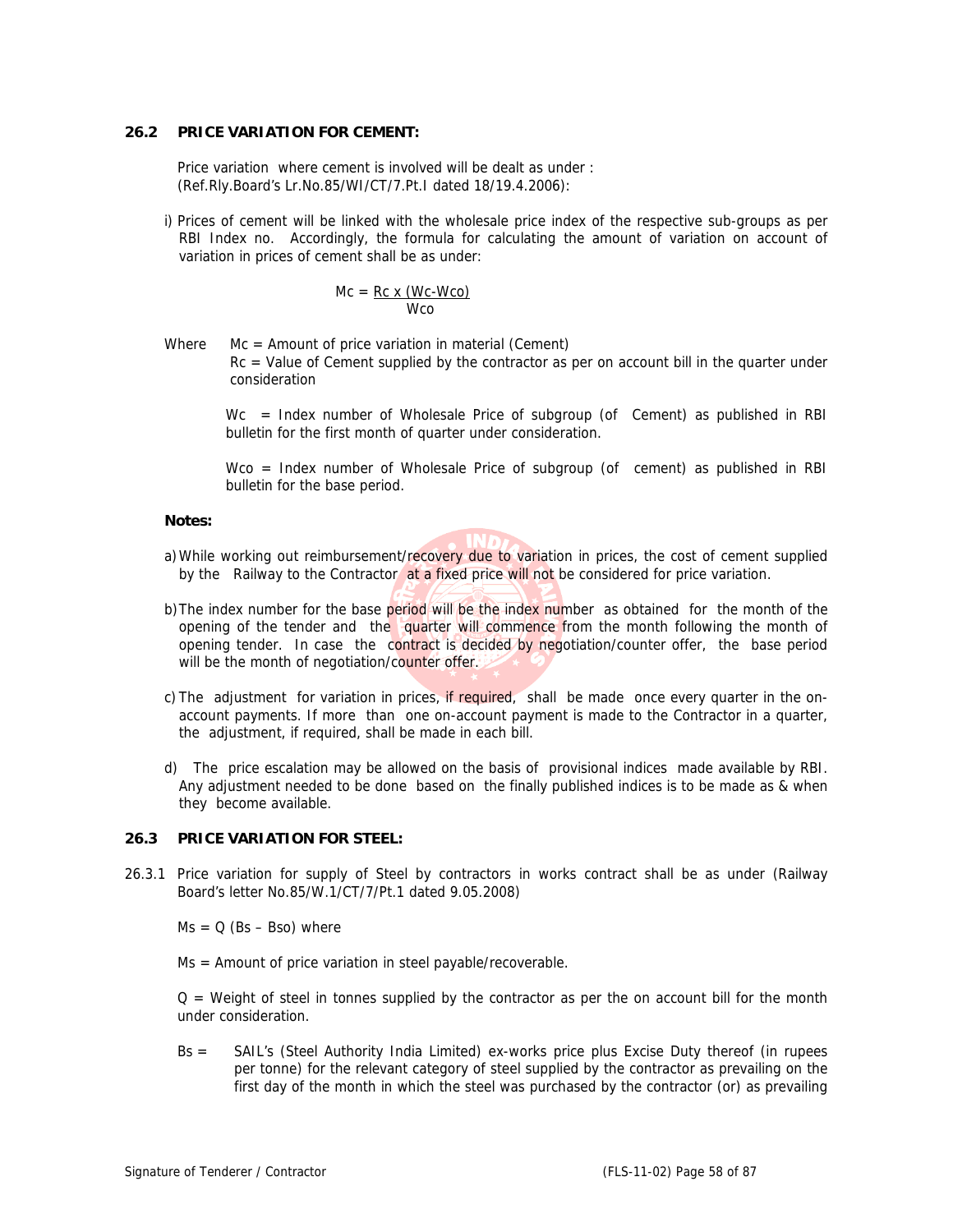on the first day of the month in which steel was brought to the site by the contractor whichever is lower.

 Bso = SAIL's ex-works price plus Excise Duty thereof (in rupees per tonne) for the relevant category of steel supplied by the contractor as prevailing on the first day of the month in which the tender was opened.

#### **NOTES:-**

(a) Relevant categories of steel for the purpose of operating the above price variation formula based on SAIL's ex-works price plus Excise Duty thereof are as under:

| SI.<br>No.     | Category of steel supplied in<br>the railway work                                       | Category of steel produced by<br>SAIL whose ex-works price plus<br>excise duty thereof would be<br>adopted to determine<br>price<br>variation. |  |
|----------------|-----------------------------------------------------------------------------------------|------------------------------------------------------------------------------------------------------------------------------------------------|--|
| $\mathbf{1}$ . | All types of reinforcement<br>bars,<br>wires and other rounds.                          | TMT 8 mm IS 1786FE 415/FE500                                                                                                                   |  |
| 2.             | All types and sizes of angles.                                                          | Angle 65 x 65 x 6 mm IS 2062 E 250A<br>SK.                                                                                                     |  |
| 3.             | All types and sizes of plates                                                           | PM Plates above 10-20mm IS 2062 E<br>250A SK                                                                                                   |  |
| 4.             | All types and sizes of channels and<br>ioists                                           | Channels 200 x 75 mm IS 2062 E250A<br>SK.                                                                                                      |  |
| 5.             | Any other section of steel not<br>covered in the above categories and<br>excluding HTS. | Average of price for the 3 categories<br>covered under SI.No.1,2,3 above.                                                                      |  |
|                |                                                                                         |                                                                                                                                                |  |

- (b) The prevailing ex-works price of steel per tonne as on 1st of every month for the above categories of steel as advised by SAIL to the Ministry of Railways and as communicated by the Ministry of Railways to the Railways periodically shall be taken as Bs and Bso for this purpose. If the ex-works price is not advised by the Ministry of Railways within 6 months, the ex-works price obtained directly by the Railway from SAIL will apply. **Corrections as per the SAIL's ex-works prices will be applied as and when available**. No claim whatsoever, with regard to the ex-works prices obtained by the Ministry of Railways or by the Railway, raised by the contractor shall be admissible.
- c) While working out reimbursement/recovery due to variation in prices, the cost of steel supplied by the Railway to the Contractor at a fixed price will not be considered for price variation.
- d) The adjustment for variation in prices, if required, shall be made once every quarter in the on-account payments. If more than one on-account payment is made to the Contractor in a quarter, the adjustment, if required, shall be made in each bill.

#### **26.4 PRICE VARIATION DURING THE EXTENDED PERIOD OF CONTRACT:**

The price variation is payable /recoverable during the extended period of the contract also, provided the price variation clause was part of the original contract and the extension has been granted on administrative grounds i.e., under clauses 17 (Force Majeure) or 17-A(i), (ii) or (iii) of GCC. No price variation shall be payable to the contractor under any circumstances for extension granted under clause 17-B of GCC.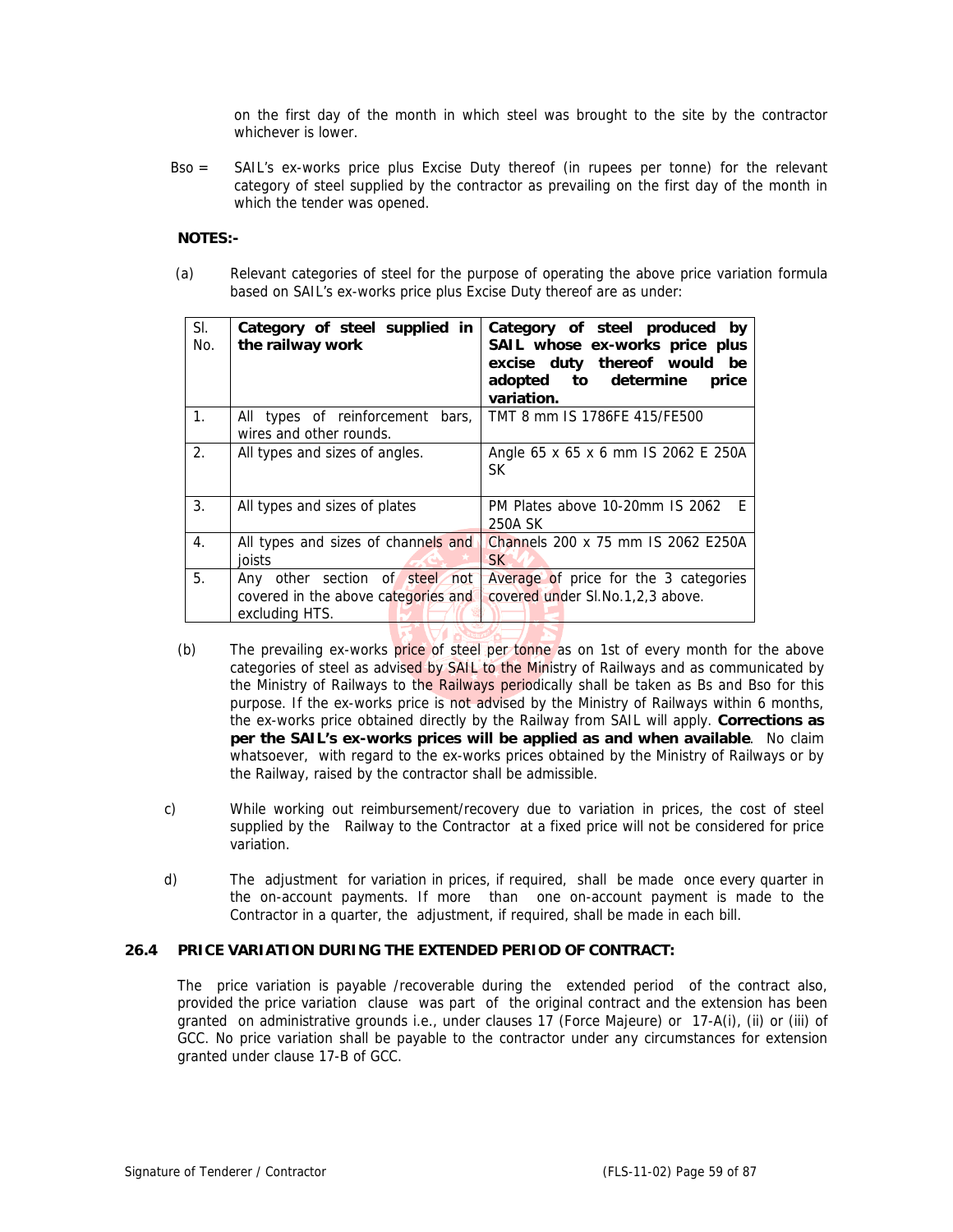#### **27. SETTLEMENT OF DISPUTES - INDIAN RAILWAY ARBITRATION RULES:**

27.1 The tenderer/contractor cannot claim any compensation in case any of his labour, machinery etc. idle due to exigencies such as execution of contract, land acquisition etc.

#### **27.2 (Clause 63 of GCC ): Matters finally determined by the Railway.**

All disputes and differences of any kind whatsoever arising out of or in connection with the contract, whether during the progress of the work or after its completion and whether before or after the determination of the contract, shall be referred by the Contractor to the General Manager and the General Manager shall within 120 days after receipt of the Contractor's representation make and notify decisions on all matters referred to by the Contractor in writing provided that matters for which provision has been made in Clauses 8, 18, 22(5), 39, 43(2), 45(a), 55, 55-A(5), 57, 57-A, 61(1),61(2) and 62(1) to xiii)B of the General Conditions of Contract or in any clause of the special conditions of contract shall be deemed as 'excepted matters' (matters not arbitrable) and decisions of the Railway authority , thereon shall be final and binding on the Contractor provided further that "excepted matters" shall stand specifically excluded from the purview of the arbitration clause.

## **27.3 (Clause 64 (1) of GCC ) Demand for Arbitration:**

(i) In the event of any dispute or difference between the parties hereto as to the construction or operation of this contract, or the respective rights and liabilities of the parties on any matter in question, dispute or difference on any account, or as to the withholding by the Railway of any certificate to which the Contractor may claim to be entitled to, or if the Railway fails to make a decision within 120 days, then and in any such case, but except in any of the "excepted matters" referred to in Clause 63 of these conditions, the Contractor, after 120 days but within 180 days of his presenting his final claim on disputed matters, shall demand in writing that the dispute or difference be referred to arbitration.

(ii) The demand for arbitration shall specify the matters, which are in question or subject of the dispute or difference as also the amount of claim/itemwise. Only such dispute(s) or difference(s) in respect of which the demand has been made, together with counter claims or set off, given by the Railway, shall be referred to arbitration and other matters shall not be included in the reference.

(a) The Arbitration proceedings shall be assumed to have commenced from the day, a written and valid demand for arbitration is received by the Railway.

(b) The Claimant shall submit his claim stating the facts supporting the claims alongwith all relevant documents and the relief or remedy sought against each claim within a period of 30 days from the date of appointment of the Arbitral Tribunal.

(c) The railway shall submit its defence statement and counter claim(s), if any, within a period of 60 days of receipt of copy of claims from Tribunal thereafter, unless otherwise extension has been granted by the tribunal.

(d) Place of arbitration: The place of arbitration would be within the geographical limits of the division of the Railway where the cause of action arose or the Headquarters of the concerned Railway or any other place with the written consent of both the parties.

(iii) No new claim shall be added during proceedings by either party. However, a party may amend or supplement the original claim or defence thereof during the course of arbitration proceedings subject to acceptance by the Tribunal having due regard to the delay in making it.

(iv) if the contractor(s) does/do not prefer his/their specific and final claims in writing within a period of 90 days of receiving the intimation from the Railway that the final bill is ready for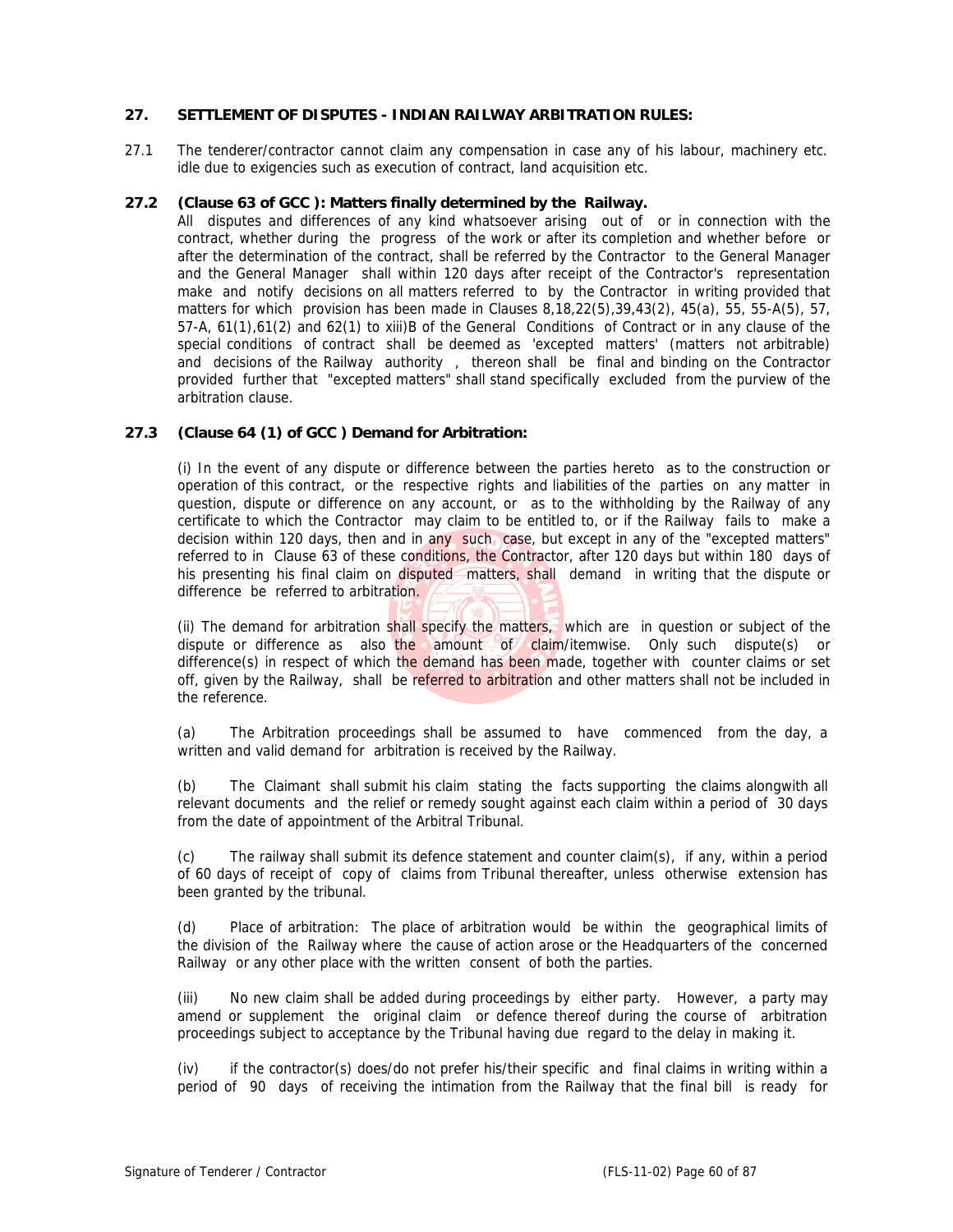payment, he/they will be deemed to have waived his/their claim(s) and the Railway shall be discharged and released of all liabilities under the contract in respect of these claims.

## **27.4 (Clause 64(2) of GCC) :- Obligation during pendency of arbitration:**

Work under the contract shall, unless otherwise directed by the Engineer, continue during the arbitration proceedings, and no payment due or payable by the Railway shall be withheld on account of such proceedings, provided, however, it shall be open for Arbitral Tribunal to consider and decide whether or not such work should continue during arbitration proceedings.

#### **27.5 (Clause 64(3)of GCC) :Appointment of Arbitration Tribunal.**

(a)(i) In cases where the total value of all claims in question added together does not exceed Rs.10,00,000/- (Rupees Ten lakh only), the Arbitral Tribunal shall consist of a sole arbitrator who shall be a gazetted officer of Railway not below JA grade nominated by the General Manager in that behalf. The sole arbitrator shall be appointed within 60 days from the day when a written and valid demand for arbitration is received by the General Manager.

(ii) In case not covered by Clause  $64(3)(a)(i)$ , the Arbitral Tribunal shall consist of panel of three Gazetted Railway officers not below, JA grade or two Railway gazetted Officers not below JA grade and a retired Railway Officer, retired not below the rank of SAG Officer, as the arbitrators. For this purpose, the Railway will send a panel of more than 3 names of Gazetted Railway officers of one or more departments, of the railway, which may also include the name(s) of retired Railway Officer (s) empanelled to work as Railway Arbitrator to the Contractor within 60 days from the day when a written and valid demand for arbitration is received by the General Manager. Contractor will be asked to suggest to the General Manager atleast 2 names out of the panel for appointment as the Contractor's nominee within 30 days from the date of despatch of the request by Railway. The General manager shall appoint atleast one out of them as the Contractor's nominee and will, also simultaneously appoint the balance number of arbitrators either from the panel or from outside the panel, duly indicating the "Presiding Arbitrator" from amongst the 3 Arbitrators so appointed. General Manager shall complete the exercise of appointing the Arbitral Tribunal within 30 days from the receipt of the names of contractor's nominees. While nominating the arbitrators it will be necessary to ensure that one of them is from Accounts Department. An Officer of Selection Grade of the accounts Department shall be considered of equal status to the officers in SA grade of other Departments of the railways for the purpose of appointment of arbitrators.

(iii) If one or more of the arbitrators appointed as above refuses to act as arbitrator, withdraws from his office as arbitrator, or vacates his/their office/offices or is/are unable or unwilling to perform his functions as arbitrator for any reason whatsoever or dies or in the opinion of the General Manager fails to act without undue delay, the General Manager shall appoint new arbitrator/arbitrators to act in his/their place in the same manner in which the earlier arbitrator/arbitrators had been appointed. Such reconstituted Tribunal may, at its discretion, proceed with the reference from the stage at which it was left by the previous arbitrator(s).

(iv) The Arbitral Tribunal shall have power to call for such evidence by way of affidavits or otherwise as the Arbitral tribunal shall think proper, and it shall be the duty of the parties hereto to do or cause to be done all such things as may be necessary to enable the Arbitral Tribunal to make the award without any delay. The arbitral tribunal should record the day to day proceedings. The proceedings shall normally be conducted on the basis of documents and written statements.

(v) While appointing arbitrator(s) under Sub-Clause (i),(ii) and (iii) above, due care shall be taken that he/they is/are not the one/those who had an opportunity to deal with the matters to which the contract relates or who in the course of his/their duties as railway servant(s) expressed views on all or any of the matters under dispute or differences. The proceedings of the Arbitral Tribunal or the award made by such Tribunal will however, not be invalid merely for the reason that one or more arbitrator had, in the course of his service, opportunity to deal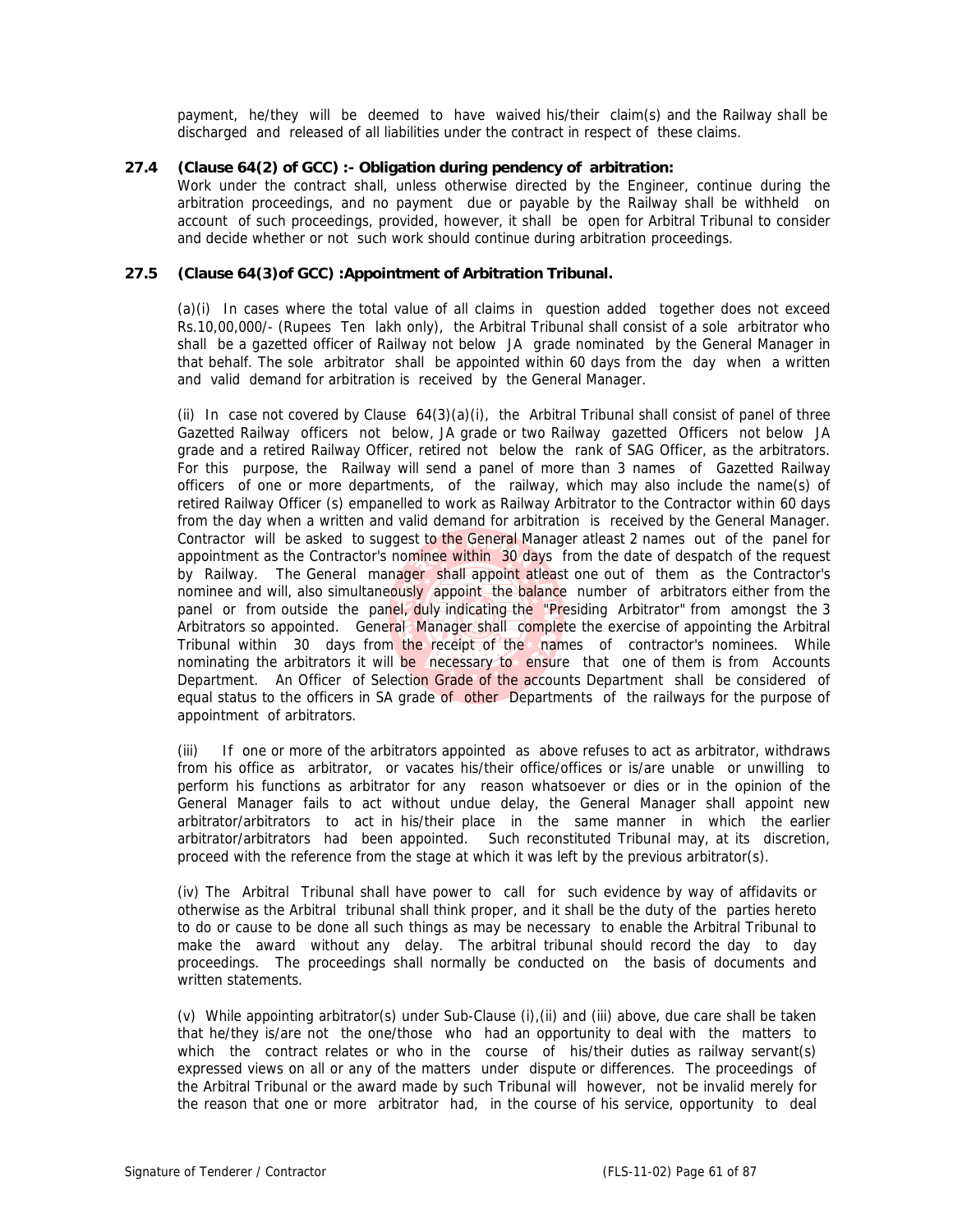with the matters to which the contract relates or who in the course of his/their duties, expressed views on all or any of the matters under dispute.

(b) (i) The arbitral award shall state itemwise, the sum and reasons upon which it is based. The analysis and reasons shall be detailed enough so that the award could be inferred therefrom.

(ii)The party may apply for corrections of any computational errors, any typographical or clerical errors or any other error of similar nature occurring in the award and interpretation of a specific point of award to tribunal within 60 days of receipt of the award.

(iii)A party may apply to Tribunal within 60 days of receipt of award to make an additional award as to claims presented in the arbitral proceedings but omitted from the arbitral award.

- **27.6 Clause 64(4) of GCC**: In case of the tribunal, comprising of three members, any ruling or award shall be made by a majority of members of the tribunal in the absence of such a majority, the views of the presiding Arbitrator shall prevail.
- **27.7 Clause 64(5) of GCC**:Where the arbitral award is for the payment of money, no interest shall be payable on whole or any part of the money for any period till the date on which the award is made.
- **27.8 Clause 64(6) of GCC**:The cost of arbitration shall be borne by the respective parties. The cost shall inter-alia include fee of the arbitrator(s) as per the rates fixed by the railway Board from time to time and the fee shall be borne equally by both the parties. Further, the fee payable to the arbitrator(s) would be governed by the instructions issued on the subject by railway Board from time to time irrespective of the fact whether the arbitrator(s) is/are appointed by the railway Administration or by the court of law unless specifically directed by Hon'ble court otherwise on the matter.
- **27.9 Clause 64(7) of GCC**: Subject to the provisions of the aforesaid, arbitration and conciliation Act, 1996 and the rules thereunder and any statutory modification thereof shall apply to the arbitration proceedings under this clause.

# **28.0 STAGE /ADVANCE PAYMENTS FOR ITEMS IN SCHEDULE INVOLVING SUPPLY OF MATERIALS FOR USE IN WORK :**

#### **28.1 STAGE/ADVANCE PAYMENT ON SUPPLY OF STEEL:**

- 28.1.1 Stage/Advance Payment will be made by the Railways for steel ,physically brought to site by the contractor, before actual use in the work against irrevocable Bank Guarantee or Indemnity Bond (as the case may be ) and on production of necessary records.
- 28.1.2 In case of contracts of values less than Rs.15 crores, Stage/Advance payment will be made on submission of irrevocable bank guarantee covering the advance amount. The Bank guarantee shall be valid upto the period covering actual use of steel in work.
- 28.1.3 In case of contracts of values more than Rs.15 crores, Stage/Advance payment is made on submission of indemnity bond covering the advance amount.
- 28.1.4 Stage/Advance payment for steel will be released subject to the following conditions:
	- a) The material shall be strictly in accordance with the contract specifications.

b) The steel shall be delivered at site and properly stored under covered sheds in measurable stacks.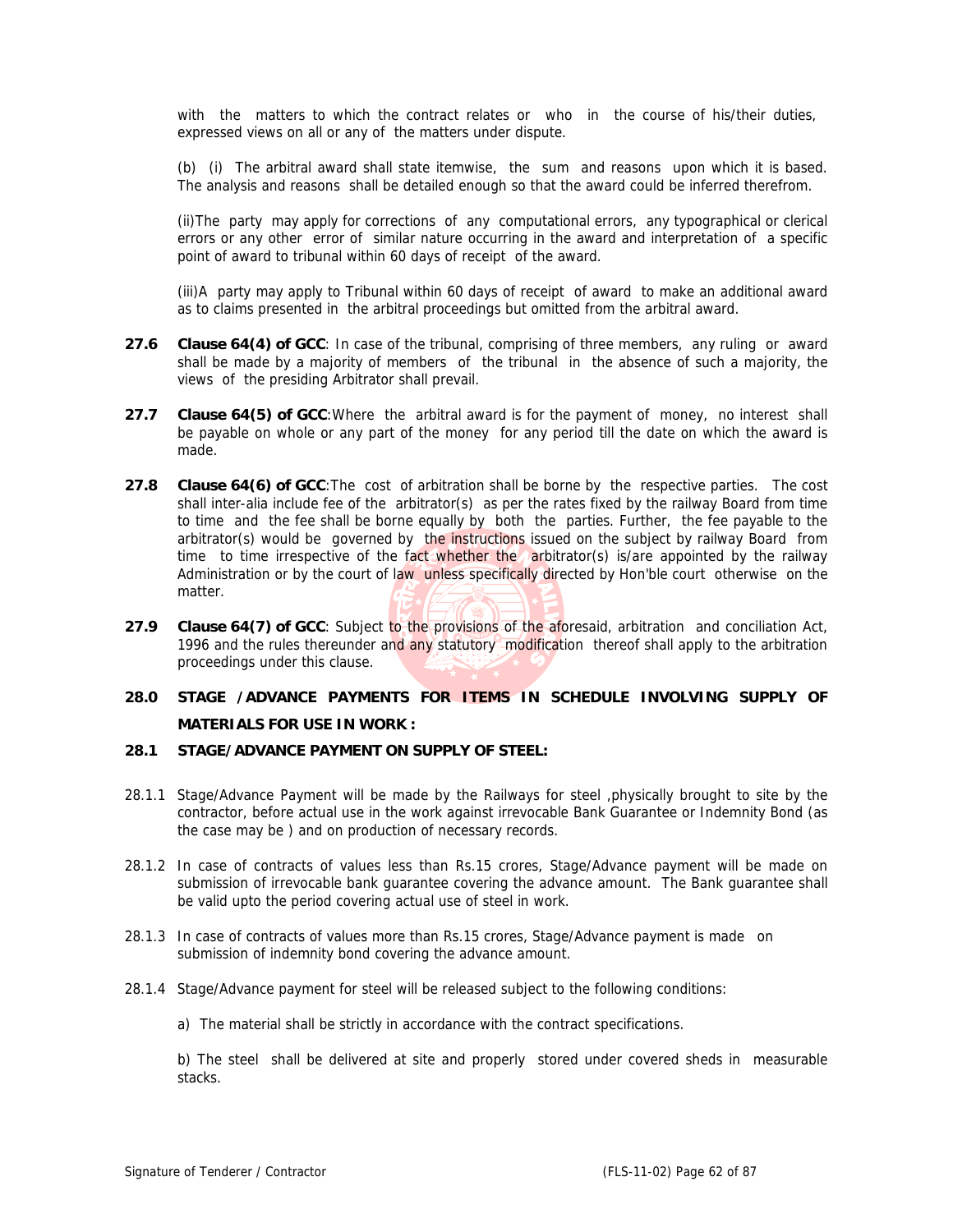c) The quantities of steel shall be brought to the site only in such instalments that would facilitate smooth progress of work and consumed in reasonable time. The payment will be restricted to a maximum of 30% of the schedule quantity at any point of time.

d) Proper accountal in the steel register to be maintained in the prescribed format at the site for the receipt and use of the steel.

e) Ownership of such steel shall be deemed to vest with the Railways.

f)Before releasing the stage payment, the contractor shall insure the steel at his own cost in favour of Railways against theft, misuse, damages, fire etc., and submit the insurance along with indemnity bond /Bank Guarantee covering the amount for steel.

g) Stage/Advance payment shall not be more than 75% of the rate of steel awarded in the contract. The balance payment shall be released only after the material is actually consumed in the work.

h)The price variation claim for steel will continue to be governed as per extant PV clause and with reference to delivery at site.

i)The Stage/Advance payment will be made, only when the Engineer-in-charge or his authorized representative certifies that the said quantity of steel is received at site and entered in the register and that in his opinion the steel is actually required in accordance with the contract.

j)No Stage/Advance payment is permitted for steel required for temporary and enabling works.

- 28.1.5 Any Stage/Advance payment found to be made against the materials brought to the site in excess over the actual materials consumed in work shall be recovered from the contractor's dues.
- 28.1.6 The contractor shall be bound to store the materials at site of work earmarked for the purpose by the Engineer-in-charge and shall not remove from the site nor use for any other purposes than exclusively for execution of the work for which the materials are intended for. Safe quarding of the materials is the responsibility of the contractor even if the material is deemed to be owned by the Railway and insurance etc., have been arranged by the contractor.

## 29. **SAFETY PRECAUTIONS AND MEASURES TO BE OBSERVED DURING EXECUTION OF ENGINEERING WORKS**

- 29.1 The contractor shall be fully responsible for ensuring safety at all times and shall bear the cost of all damages in cases of accidents/unusual occurrences resulting in damages to Railway property and passengers. Any breach of the safety conditions for precautions and measures as specified hereunder and/or elsewhere in the tender document by the contractor and/or his agents/representatives affecting the safety of movement of trains, engines, or other rolling stock of the Railway, shall constitute a breach of contract by the contractor leading to termination of contract for default on the part of the contractor including recovery of damages.
- 29.2 The works required to be done under traffic block shall be carried out only in the presence of Railway officials. The Railway supervisor shall certify safe conditions for passage of trains before resumption of traffic. The works to be done under traffic Block shall be carried out under the provision of banner flag and protection of engineering flagman.
- 29.3 Safe practices at all times and non infringement to moving trains shall be ensured. Road vehicles, material trolleys, dollys etc which may have tendency to roll off towards the running lines shall be checked by providing chains, locking arrangements, blocks etc. Site incharge of the contractor shall be primarily responsible.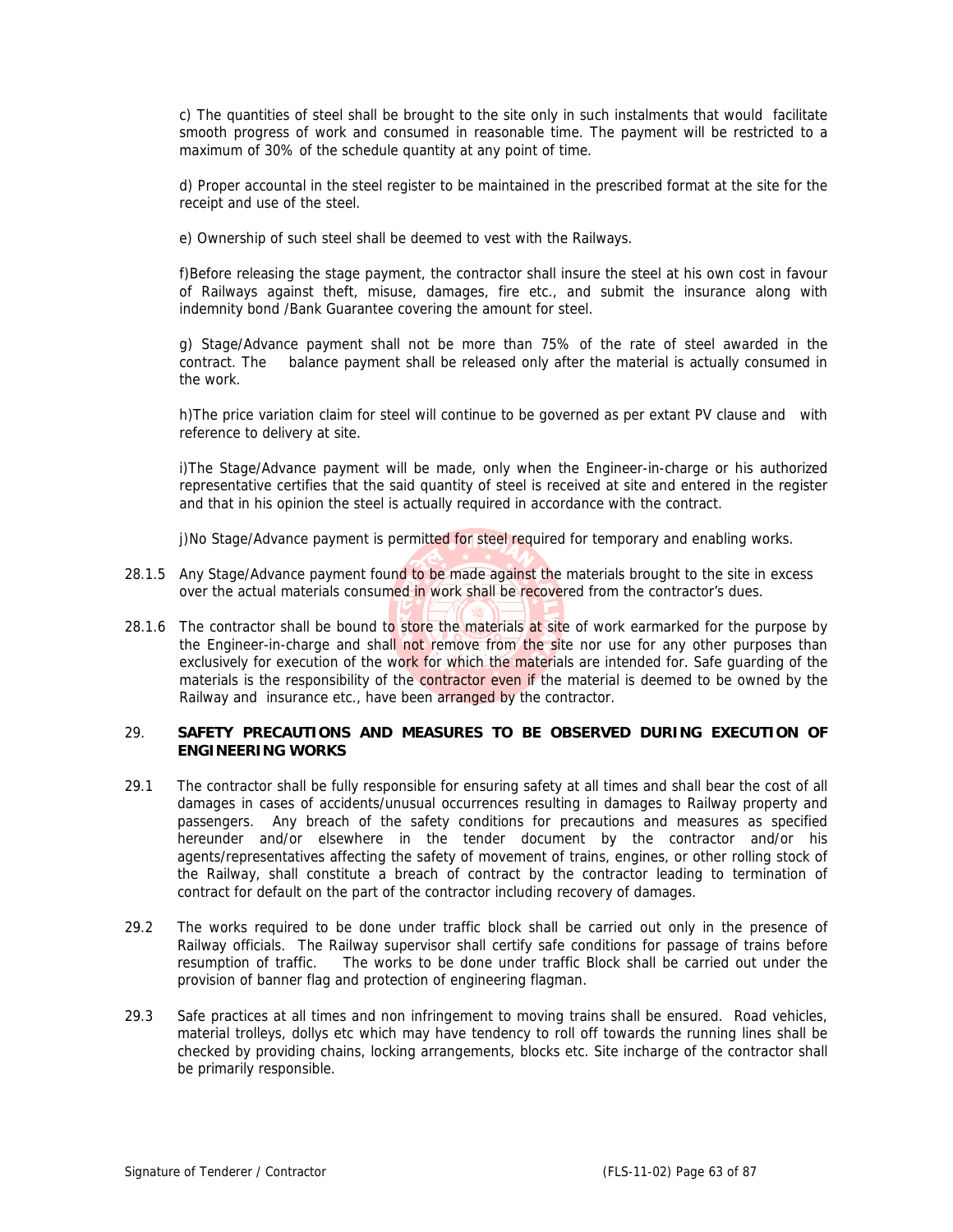- 29.4 All equipments like cranes, lifting jack etc shall be tested, duly calibrated and certified prior to use at construction site. They shall also have specific indications conforming that the operators handling them are trained in the safety precautions near track.
- 29.5 Construction workers at site shall be provided with personal safety gear like reflective vest, helmet, leather shoes, gloves, eye-wear etc as approved as per construction industry standards. For persons working at pier top/girder level, temporary supports, hand railing etc, protection with help of ropes, slings and temporary railings shall be provided.
- 29.6 All locations, where construction activity is in progress adjacent to existing railway lines, should be cordoned off with proper barricades. Barricades consisting of bamboo/casuarina poles and supported horizontally by similar bamboo/casuarina poles should be provided. These barricades should be provided at a distance of approximately 3.5m from the centre line of track or as directed by the Engineer-in-charge. All the barricades are to be painted or struck on with red luminous paint/strips at suitable intervals on the barricades. Barricade should be available at every stage of work as directed by the Engineer-in-charge and shall be maintained in perfect condition all the time.
- 29.7 Road vehicles employed by the contractor should have the certificate for its road worthiness and each vehicle numbered and the license particulars maintained. Contractors should ensure that the drivers permitted by them to work on such road vehicles are identified, counselled, certified and are provided with photo Identity cards. Wherever the work requires the movement of road vehicle within a distance of 3.5 to 6m from the centre line of the nearest track, such work shall be done only in the presence of Railway's representative. The driver of the vehicle shall always face the track when reversing the vehicle and whenever he cannot face the track, for whatever reason, he shall be invariably assisted by a helper with a whistle who should quide him and ensure safety.
- 29.8 The contractor shall execute a Bond undertaking to ply the road vehicles in a safe and satisfactory manner and strictly in accordance with the stipulations and other conditions specified by the Engineer and to engage and retain only the permit holder to be the contractor's agent in charge of the vehicle while driving or at rest. The person in charge of the vehicles and the attendants shall, at all times, be vigilant and on the look out for signals from the lookout men, flagmen or other personnel available at site with a view to stop or regulate the road movement so as to ensure adequate margin of safety for the timely passage of an approaching train or a Railway engine, without any delay or detention. The contractor shall also be bound by the provisions of this agreement to ply the road vehicles only with adequate margin of safety, well clear of the fixed structure profile of infringements, as stipulated in the rules made under the Indian Railways Act and to seek and be guided by the signals and other directions of any lookout men or other personnel retained for the purpose of ensuring safety and to ensure extra care and vigilance while turning, reversing or moving the road vehicles in any other manner at an inclination to the running railway track or the siding as the case may be. The contractor shall employ necessary look out men also at his own cost, irrespective of any other arrangement that railway may make in this regard.
- 29.9 All work sites shall be supervised by the contractor's representative and also a representative of the Railway Organisation. Whenever work of plying road vehicle within 6m zone is actually in progress, Look-out men should invariably be available. Lookout men will have to be provided by the contractor, from out of the list of persons who are authorised to carry out these duties. Authorisation will be issued to the individuals, by the representative of the Engineer-in-charge. Railway's supervisor will monitor the availability and alertness of the lookout men. In case of nonavailability of lookout men, this Railway's supervisor shall stop further activities of plying of road vehicles. Even if no work is executed in the night, look-out men shall patrol the beat as identified by the representative of the construction organisation to ensure the safety of the running trains, especially from any infringement.
- 29.10 Working along side the track during night hours is normally prohibited. Such work can be done in the night only with the written permission of the Engineer-in-charge. Where night working is permitted, lighting of the work site as required should be done.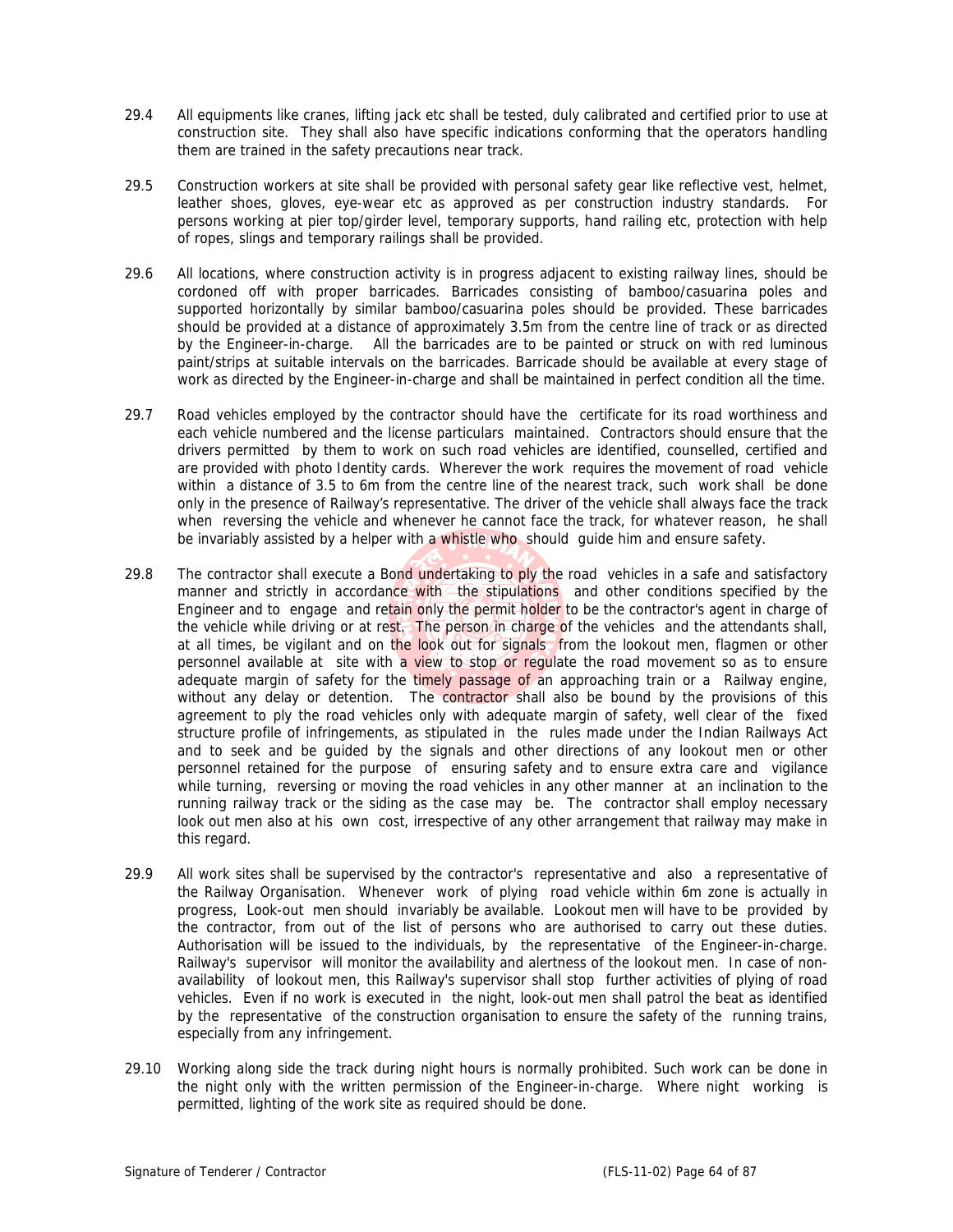- 29.11 The following activity of work shall be carried out under supervision of railway engineer or his nominated supervisor:
	- a) Excavation of foundation/Ground level near to Railway track.
	- b) Concrete casting and/or masonry very close to Railway track.
	- c) Erection of temporary structures near to running lines.
	- d) Casting of structures like girder/slab over railway track.
	- e) Stage-Prestressing of girder when placed across Railway tracks properly supported.
	- f) Launching of precast/pre-assembled girders across Railway track
	- g) Any work of lifting, side shifting and slewing of girders over the Railway track.
	- h) Dismantling of temporary structures, shutters, scaffolding, etc. Adjacent and above the Railway track.
	- i) Any track work/P&C work on the running line or adjoining to the running line.
	- j) Platform/structures/FOB/building works adjacent or over the running lines.
- 29.12 For carrying out above activities, the contractor's engineer shall furnish the construction programme in advance to railway Supervisor/Engineer. No such work should be taken up in absence of the supervising railway engineer.
- 29.13 For carrying out ROB/RUB works, the following additional precautions should be taken:
	- 1. All the records of Quality Assurance/Quality Control, testing of the materials and satisfactory completion of an activity shall be maintained at site by the contractor's Engineer and Supervising Engineers. On the basis of these records, Railways' Engineer shall do stage-wise clearance of the work at following stages:
		- i) Completion of foundation
		- ii) Completion of substructure
		- iii) Completion of superstructure



- 2. Normally, the high beam PSC girders are designed with wider top flange and shorter bottom flange with very high beam which makes the girder unsuitable during lowering, slewing and launching time.
- 3. During launching of girders and subsequent adjustments for placement of bearings special attention and precautions are required at site to be followed rigorously without resorting to shortcut practices or leaving the work at site to untrained or inexperienced engineers. Normally, end diaphragms are not casted for the extreme both side girders. These shall to be casted min. 300 mm on both sides for all 'I' beam girders to provide temporary supports for ensuring stability.

Or,

For side adjustments and bearing placements below 'I' section girders, end brackets made of steel angles should be provided for all 'I' beams sequentially to avoid side tilting of individual girders. End brackets shall be removed only after placing girders on bearings and casting of diaphragms.

4. During lowering, the jacks shall be operated duly keeping wooden packing of various thicknesses fixing the amount of lowering to the barest minimum, so that even if the jack fails, the wooden packing will take load and further stability of girder is not endangered.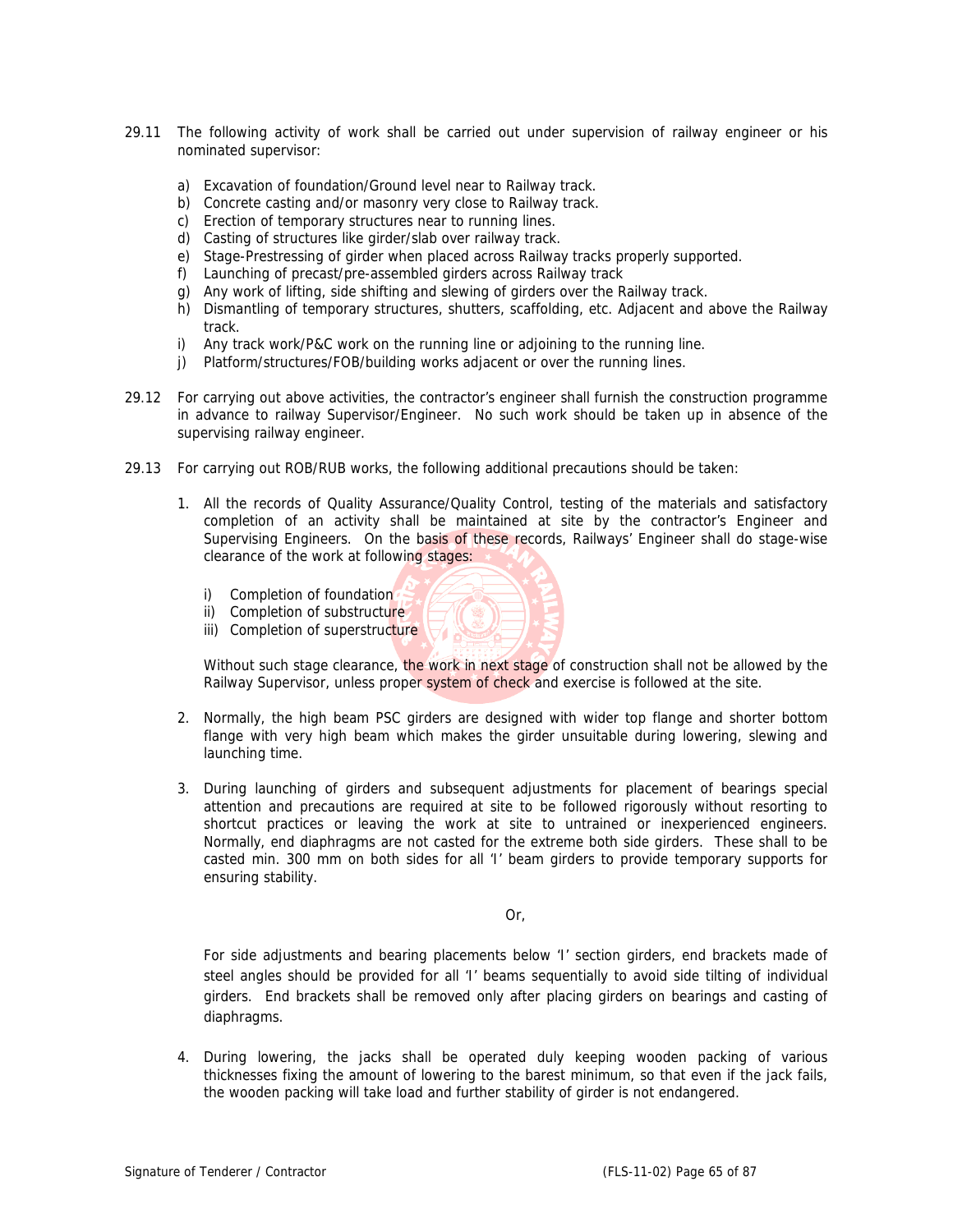5. Temporary crib support staging shall be interlaced with clamps and angles. Adequate base width shall be maintained in proportionate to the height of stage, which is very essential for avoiding the ablong effect during launching of girders. During launching by RH girder method the movement of the PSC girders shall be controlled both from front and rear with winch mechanism having simultaneous operation, so that the speed of the launching is always under the control. Spare hydraulic jacks shall always be kept at side.

Lowering of girder shall always be carried out at one end only. Further, other end should be adequately secured by wire ropes, end brackets, etc. Thereafter, the alternate process shall be continued.

- 6. As far as possible launching of girders by temporary staging shall be avoided and launching by heavy capacity cranes, wherever feasible, shall be adopted.
- 7. Steel girder launcher if used for launching of PSC girders, should be pre-tested for the critical loading (likely to be encountered during actual launching) before deployment on the approaches regarding its strength as well as amount of permissible deflection using actual test PSC girder as a testing load. Connections at supports shall be inspected and certified. Prior to actual launching, it shall be adequately secured to the base support system on the pier cap.
- 30.0 The contractor will be supplying with necessary plans, specification, details of Special Conditions etc. for execution of work as required by the Railway. However, Contractor shall make his own detailed plans, working arrangements, etc., to make smoother and faster construction and get the same approved by the Engineer-in-charge at his own cost. For this purpose, he can contact the Office of Chief Administrative Officer/Chief Engineer, Construction, South Western Railway, Bangalore Cantonment,PIN:560046.

#### **31.0 Assignment or subletting of Contract:**

The tenderer after awarding the work shall not assign or sublet the contract or any part thereof or allow any person to become interested therein in any manner whatsoever. The permission if any, granted by the Railway on the specific request of the Contractor, will be restricted to a maximum value of 10% of total contract value.

Signature of Tenderer/Contractor Chief Administrative Officer Name of Tenderer / Contractor : Construction, S W Railway, Date : 18, Millers Road, Address : Bangalore – 560 046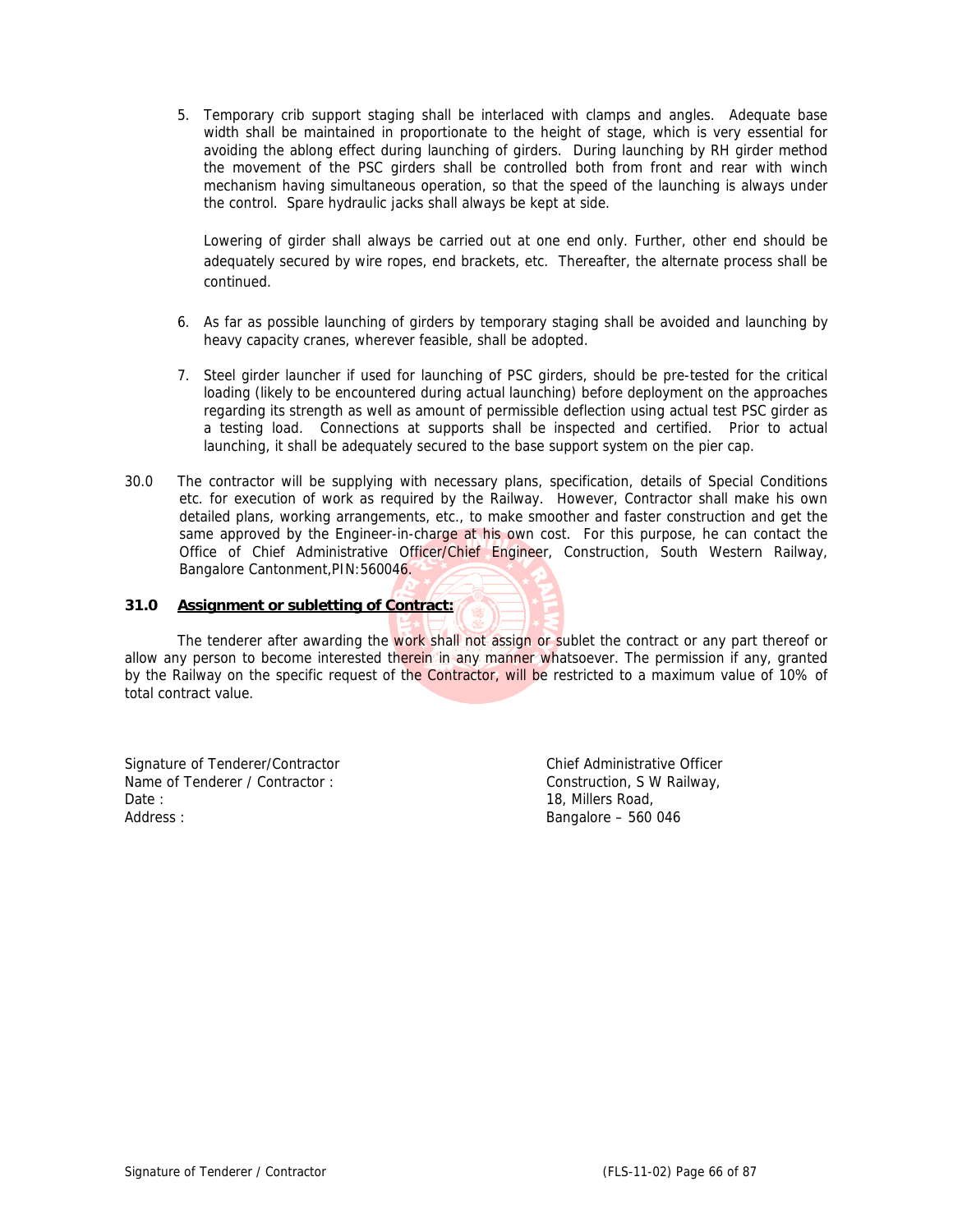Office of the……… No. Date:……………...

#### **EXPERIENCE CERTIFICATE**

To whom so ever it may concern (Issued for the purpose of quoting in SWR Construction tenders)

M/s/Sri (name and address of the contractor) is a working contractor of this unit and was awarded the following work. The relevant details of the work are as under:-

| 1.               | Name of work:                                              |                                |
|------------------|------------------------------------------------------------|--------------------------------|
| 2.               | Acceptance letter No. & Date:                              |                                |
| 3.               | Agreement No. & Date:                                      |                                |
| 4.               | Value of work awarded (value of                            |                                |
|                  | Agreement):                                                |                                |
| 5.               | Date of commencement of work:                              |                                |
| 6.               | Whether work physically completed:                         |                                |
| $\overline{7}$   | Date of completion:                                        |                                |
| 8                | Value of work completed as per last                        |                                |
|                  | CC bill/final bill                                         |                                |
| 9                | Status of final bill                                       |                                |
| 10 <sup>10</sup> | Scope of work (broad category of                           | e.g.                           |
|                  | works i.e., the name of the work in                        | i) earthwork,                  |
|                  | the agreement on which work is                             | ii) bridge work,               |
|                  | completed)                                                 | iii) blanketing,               |
|                  |                                                            | iv) ballast                    |
|                  |                                                            | v) Civil Engineering work      |
|                  |                                                            | vi) Transportation             |
|                  |                                                            | vii) Track linking             |
|                  |                                                            | viii) Road works               |
|                  |                                                            | xi) Any other (please specify) |
| 11.              | <b>Details</b><br>$\Omega$<br><b>of</b><br>values<br>major | e.g.                           |
|                  | components/ works executed in the                          | i) value of earthwork,         |
|                  | completed work.                                            | ii) Value of blanketing,       |
|                  |                                                            | iii) Value of RCC,             |
|                  |                                                            | iv) Value of PSC,              |
|                  |                                                            | v) Value of structural steel,  |
|                  |                                                            | vi) Value of building          |
|                  |                                                            | vii) Any other (PI specify)    |

 Deputy Chief Engineer/……… …………department, Govt. of ……… …………..Division/Circle,……(City) (PIN…………………….)

**Note:-** The certificate issued by a Junior Administrative Grade officer or above of the department in Govt. of India or Superintending Engineer or above in State Govt. or equivalent official in other sections of the Governments only will be accepted.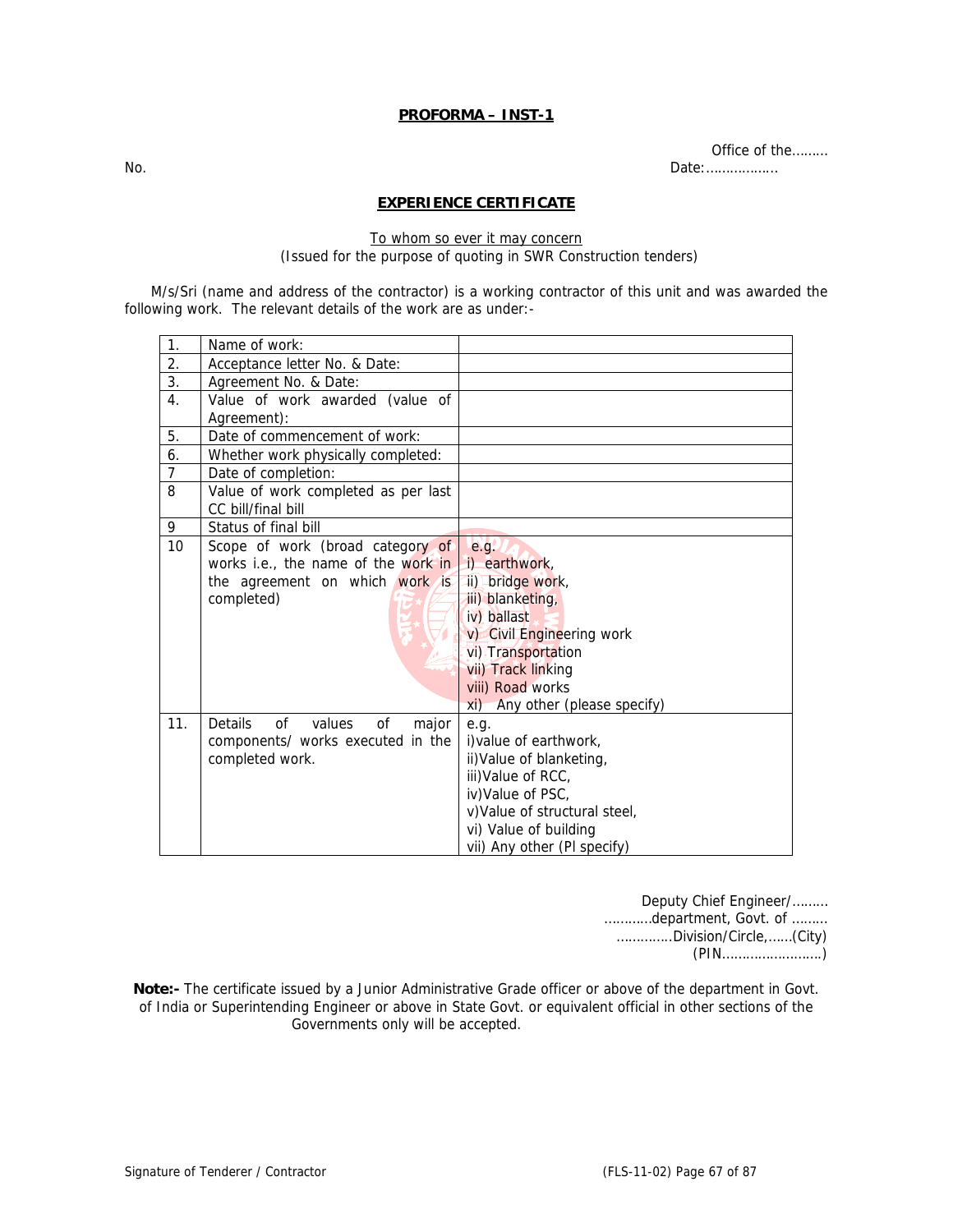| SL.No            | Name<br><sub>of</sub><br>the<br>organisation                   | Name<br><sub>Of</sub> | Date<br>0f<br><sub>O</sub> f<br>letter | Place<br>of | Agt.<br>value | Present<br>Physical        | Financial<br>progress | Balance<br>work<br>yet |
|------------------|----------------------------------------------------------------|-----------------------|----------------------------------------|-------------|---------------|----------------------------|-----------------------|------------------------|
|                  |                                                                | work                  | acceptance                             | work        |               | progress<br>%<br>in<br>age | completion            | be<br>to<br>completed. |
| 1                | SOUTH<br><b>WESTERN</b><br>RAILWAY                             |                       |                                        |             |               |                            |                       |                        |
| i)               | Open line in the<br>7 Dns. of S.Rly                            |                       |                                        |             |               |                            |                       |                        |
| ii)              | CN Organisation<br>under<br>CAO/CN/MS                          |                       |                                        |             |               |                            |                       |                        |
| iii)             | CN Organisation<br>under<br>CAO/CN/BNC                         |                       |                                        |             |               |                            |                       |                        |
| iv)              | Metropolitan<br>Transport<br>Project<br>under<br>CAO/CN/MTP/MS |                       |                                        |             |               |                            |                       |                        |
| V)               | Railway Electri-<br>fication Projects                          |                       |                                        |             |               |                            |                       |                        |
| vi)              | <b>Others</b>                                                  |                       |                                        |             |               |                            |                       |                        |
| 2.               | <b>Other Railways</b>                                          |                       |                                        |             |               |                            |                       |                        |
| 3                | Other<br>Public<br>Sector                                      |                       |                                        |             |               |                            |                       |                        |
|                  | undertakings                                                   |                       |                                        |             |               |                            |                       |                        |
| $\overline{4}$ . | Private Sector                                                 |                       |                                        |             |               |                            |                       |                        |

# **STATEMENT OF COMPLETED WORKS IN THE LAST THREE FINANCIAL YEARS**

The information furnished above are correct and complete, to the best of our / my knowledge and belief.

We are / I am aware that if the information furnished above are found to be wrong or incomplete or any relevant information is found to have been suppressed, the tender is liable to the rejected, at any stage, a per Clause 20 of the Regulation for Tenders and contracts.

We are / I am aware that if the declarations as above in the tender are found to be not true, any agreement that may be entered into, is also liable to be terminated by the Railway.

Signature of the tenderer :

Name :

Dated :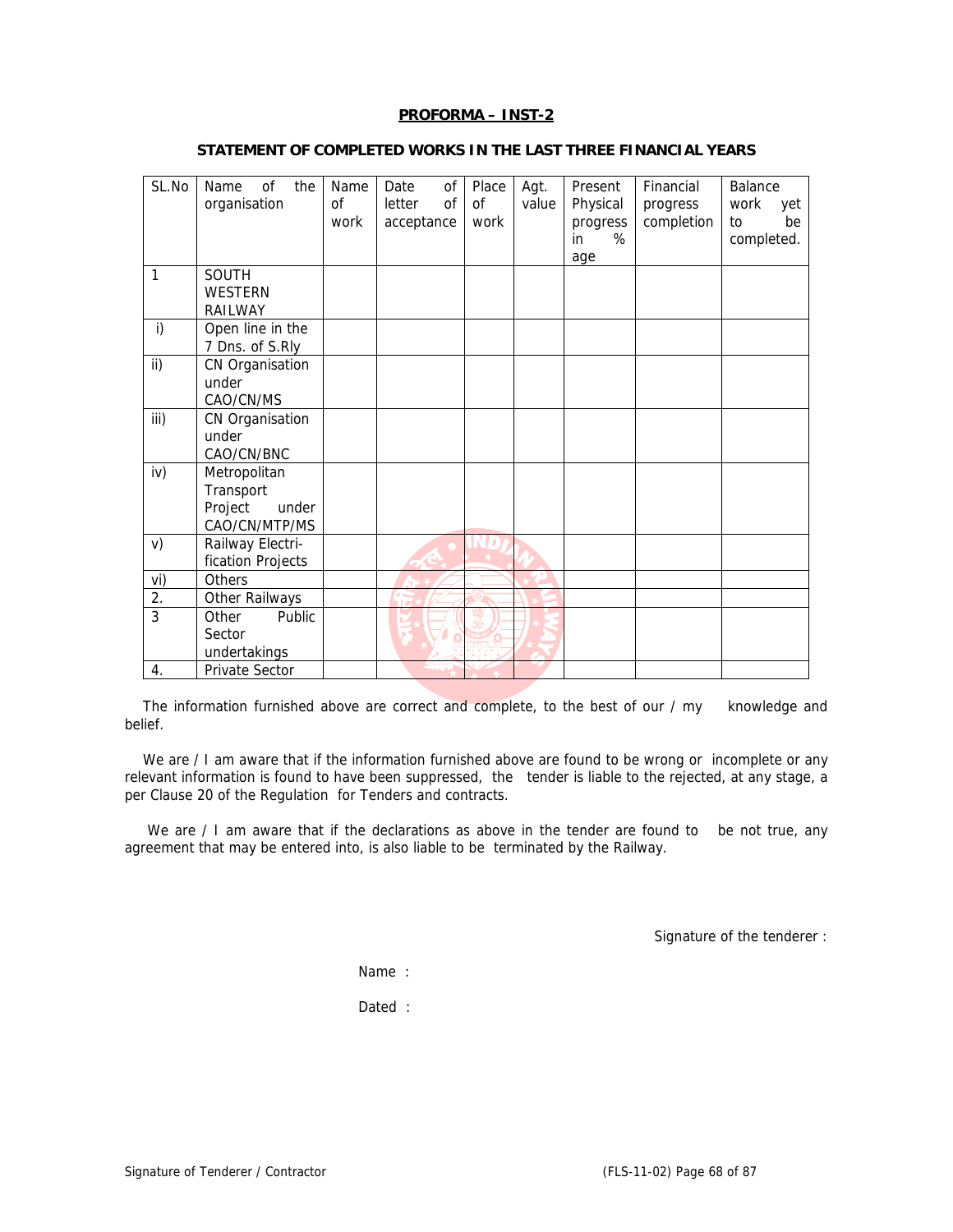# **STATEMENT OF WORKS ON HAND**

| SL.No          | 0f<br>the<br>Name     | Name | of<br>Date   | Place | Agt.  | Present  | Financial  | Balance     |
|----------------|-----------------------|------|--------------|-------|-------|----------|------------|-------------|
|                | organisation          | 0f   | of<br>letter | 0f    | value | Physical | progress   | work<br>yet |
|                |                       | work | acceptance   | work  |       | progress | completion | be<br>to    |
|                |                       |      |              |       |       | %<br>in  |            | completed.  |
|                |                       |      |              |       |       | age      |            |             |
| 1              | <b>SOUTH</b>          |      |              |       |       |          |            |             |
|                | <b>WESTERN</b>        |      |              |       |       |          |            |             |
|                | RAILWAY               |      |              |       |       |          |            |             |
| i)             | Open line in the      |      |              |       |       |          |            |             |
|                | 7 Dns. of S.Rly       |      |              |       |       |          |            |             |
| ii)            | CN Organisation       |      |              |       |       |          |            |             |
|                | under                 |      |              |       |       |          |            |             |
|                | CAO/CN/MS             |      |              |       |       |          |            |             |
| iii)           | CN Organisation       |      |              |       |       |          |            |             |
|                | under                 |      |              |       |       |          |            |             |
|                | CAO/CN/BNC            |      |              |       |       |          |            |             |
| iv)            | Metropolitan          |      |              |       |       |          |            |             |
|                | Transport             |      |              |       |       |          |            |             |
|                | Project<br>under      |      |              |       |       |          |            |             |
|                | CAO/CN/MTP/MS         |      |              |       |       |          |            |             |
| v)             | Railway Electri-      |      |              |       |       |          |            |             |
|                | fication Projects     |      |              |       |       |          |            |             |
| vi)            | Others                |      |              |       |       |          |            |             |
| 2.             | Other Railways        |      |              |       |       |          |            |             |
| $\overline{3}$ | Public<br>Other       |      |              |       |       |          |            |             |
|                | Sector                |      |              |       |       |          |            |             |
|                | undertakings          |      |              |       |       |          |            |             |
| 4.             | <b>Private Sector</b> |      |              |       |       |          |            |             |

The information furnished above are correct and complete, to the best of our/my knowledge and belief.

We are / I am aware that if the information furnished above are found to be wrong or incomplete or any relevant information is found to have been suppressed, the tender is liable to the rejected, at any stage, a per Clause 20 of the Regulations for Tenders and Contracts.

We are / I am aware that if the declarations as above in the tender are found to be not true, any agreement that may be entered into, is also liable to be terminated by the Railway.

Signature of the tenderer :

Name :

Dated :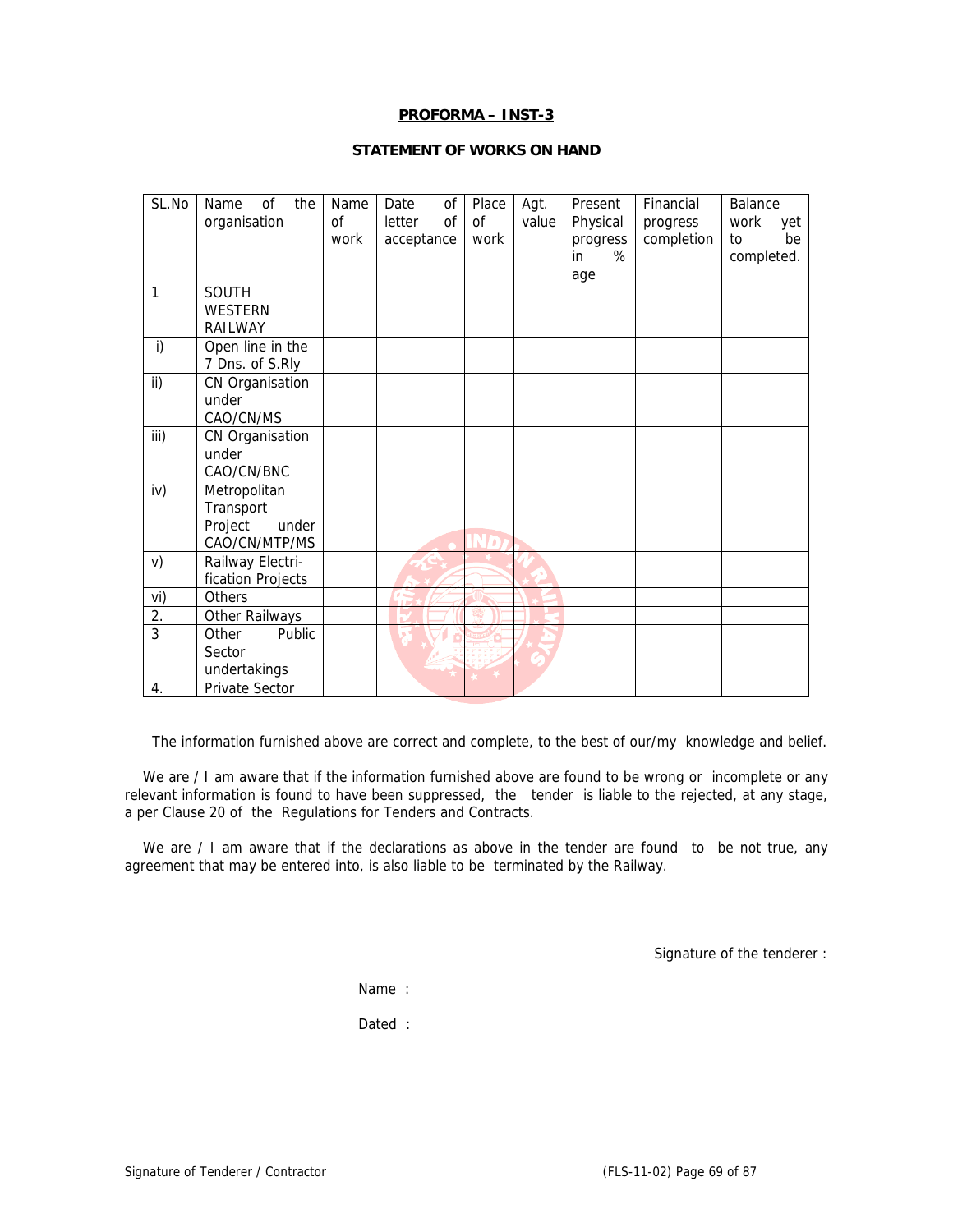**LIST OF EARTHWORK MACHINERY, TOOLS,PLANT AND STAFF TO BE DEPLOYED ON THIS WORK:**

#### a) **PLANT & MACHNERY**

i). Earthwork machinery

Name of machine Number that the tenderer and description will deploy on this work

| $(1)$ Own                           |  |  |
|-------------------------------------|--|--|
| (2) Arranging<br>Fromothers________ |  |  |
|                                     |  |  |
|                                     |  |  |

ii) Plants & Equipments for concreting including testing equipments for concreting and soils.

|                              | Name of machine<br>and description | Number that the tenderer<br>will deploy on this work |
|------------------------------|------------------------------------|------------------------------------------------------|
| $(1)$ Own                    |                                    |                                                      |
|                              |                                    |                                                      |
| (2) Arranging<br>From others |                                    |                                                      |

 b) LIST OF PERSONNEL, ORGANIZATION ON HAND AND PROPOSED TO BE ENGAGEDFOR THE SUBJECT WORK:

i) Available with the organization

 Name Designation Qualification & Experience ------------- ------------- -----------------

 ------------- ------------- ---------------- ii) Proposed to be engaged from outside

Name Designation Qualification & Experience

 ------------- ------------- ----------------- ------------- ------------- -----------------

 If the above documents are not submitted by the tenderer or insufficient details/documents are submitted, the tender is liable to be rejected.

> Signature of the tenderer Name Dated: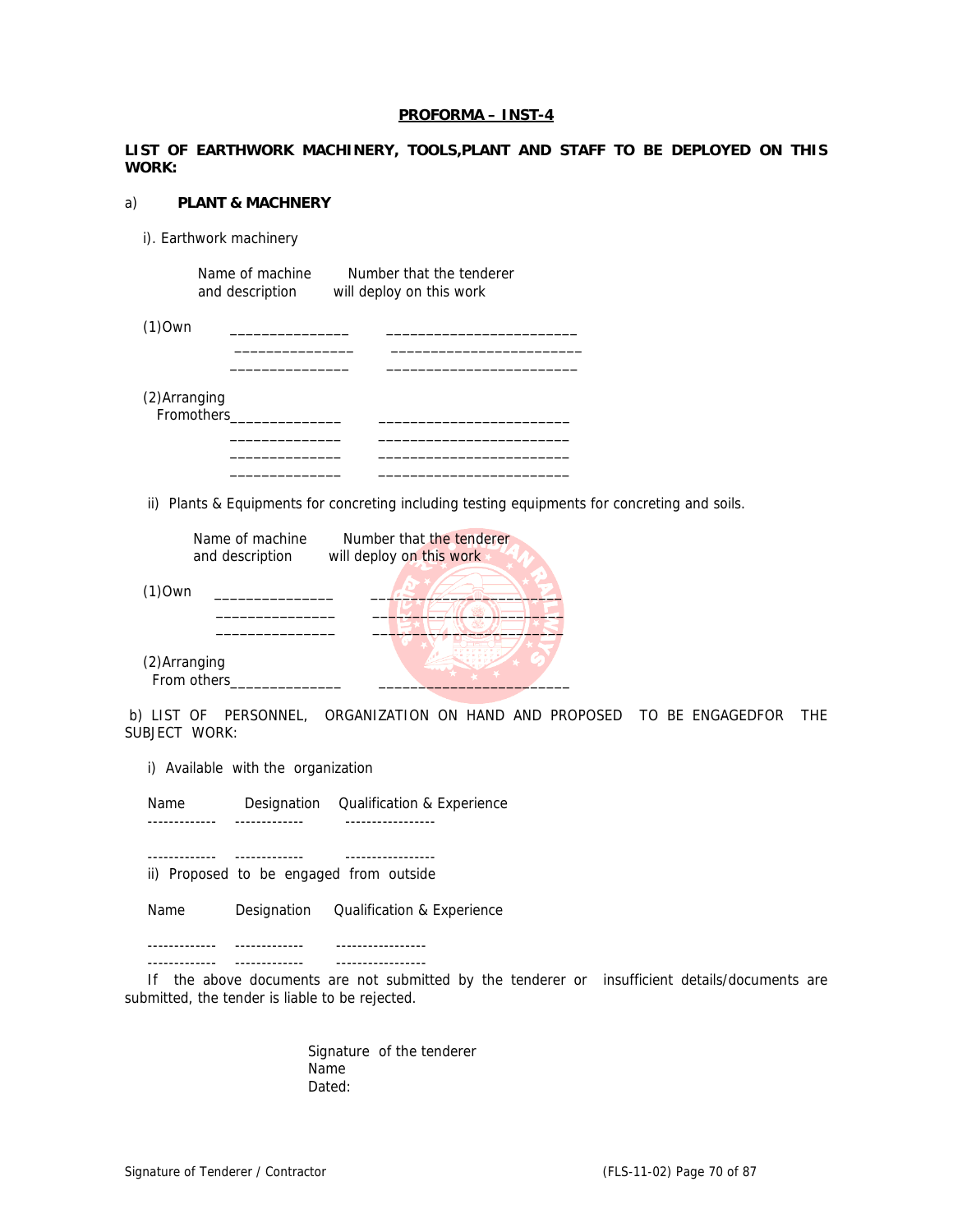#### \*[PROFORMA FOR PERFORMANCE BANK GUARANTEE]\*

| BANK GUARANTEE NO.                               |  |
|--------------------------------------------------|--|
|                                                  |  |
|                                                  |  |
|                                                  |  |
| Last date for lodgement of claim________________ |  |

## **PERFORMANCE GURANTEE IN THE FORM OF BANK GUARANTEE**

In consideration of the President of India acting through the ………………………South Western Railway, ........................,\* (give full address of the Official/ Department)\* (hereinafter referred to as the Government') having accepted vide letter No………………………….dated ……………….., the tender submitted by ................\* (give full address of the contractor)\* (hereinafter referred to as "the contractor(s), and agreed to grant a Contract for …………………………\*(indicate the nature of contract works)\* (hereinafter called the Contract) and whereas one of the terms agreed by the said Contractor, is that he should give a Performance Guarantee in the form of an irrevocable bank guarantee amounting to 5% of the contract value, ie., Rs……………………/- (Rupees………………….only) \*(indicate PBG amount)\* valid upto …………….. \*(Indicate date - Currency period + 60 days)\*, by way of security for the due observance of the terms and conditions, performance and fulfillment of the said contract, we……………………………., \*(indicate the name and full address of the bank)<sup>\*</sup> (hereinafter referred to as the 'the Bank') at the request of the Contractor do hereby irrevocably and unconditionally guarantee to the Government that the Contractor shall duly perform and discharge their obligations under the said contract to the full satisfaction of the Government and render all necessary and efficient services which may be required to be rendered by the Contractor in connection with and/or for the performance of the works as per the specifications stipulated in the tender no................ dated……………… and Letter of Acceptance No………………… dt………… within the time of………………… \* (Indicate date - Currency period + 60 days)\* reckoned from the date as per the letter of acceptance, and further guarantees that the works which shall be done by the Contractor under the said Contract, shall be actually performed in accordance with terms and conditions of the Contract to the full satisfaction of the Government.

- 2. We, the Bank, do hereby undertake to pay to the Government an amount not exceeding Rs………………..against any loss and/or damage caused to or suffered or would be caused to or suffered by the Government by reason of any breach by the said Contractor(s) of any of the terms or conditions contained in the said Contract.
- 3. We, the Bank, do hereby undertake to pay the amounts due and payable under this Guarantee without any demur, merely on a demand from the Government stating that the amount claimed is due by way of loss and/or damage caused to or would be caused to or suffered by the Government by reason of any breach by the said Contractor's(s)' of any of the terms or conditions contained in the said Agreement or by reason of the Contractor (s) failure to perform the said Agreement. Any such demand made on the Bank shall be conclusive as regards the amount due and payable by the Bank under this Guarantee. However, our liability under this Guarantee shall be restricted to an amount not exceeding Rs………………………….
- 4. We, the Bank, do hereby undertake to pay to the Government any money so demanded notwithstanding any dispute or disputes raised by the Contactor(s) in any suit or proceeding pending before any Court, Tribunal or Arbitrator(s) relating thereto our liability under this present being absolute and unequivocal. The payment so made by us under this Bond shall be a valid discharge of our liability for payment there under and the Contractor(s) shall have no claim against us for making such payment.
- 5. We, the Bank, do further agree that the Guarantee herein contained shall remain in full fore and effect during the period that would be taken for the performance of the said Agreement and that it shall continue to be enforceable till all the dues of the Government under or by virtue of the said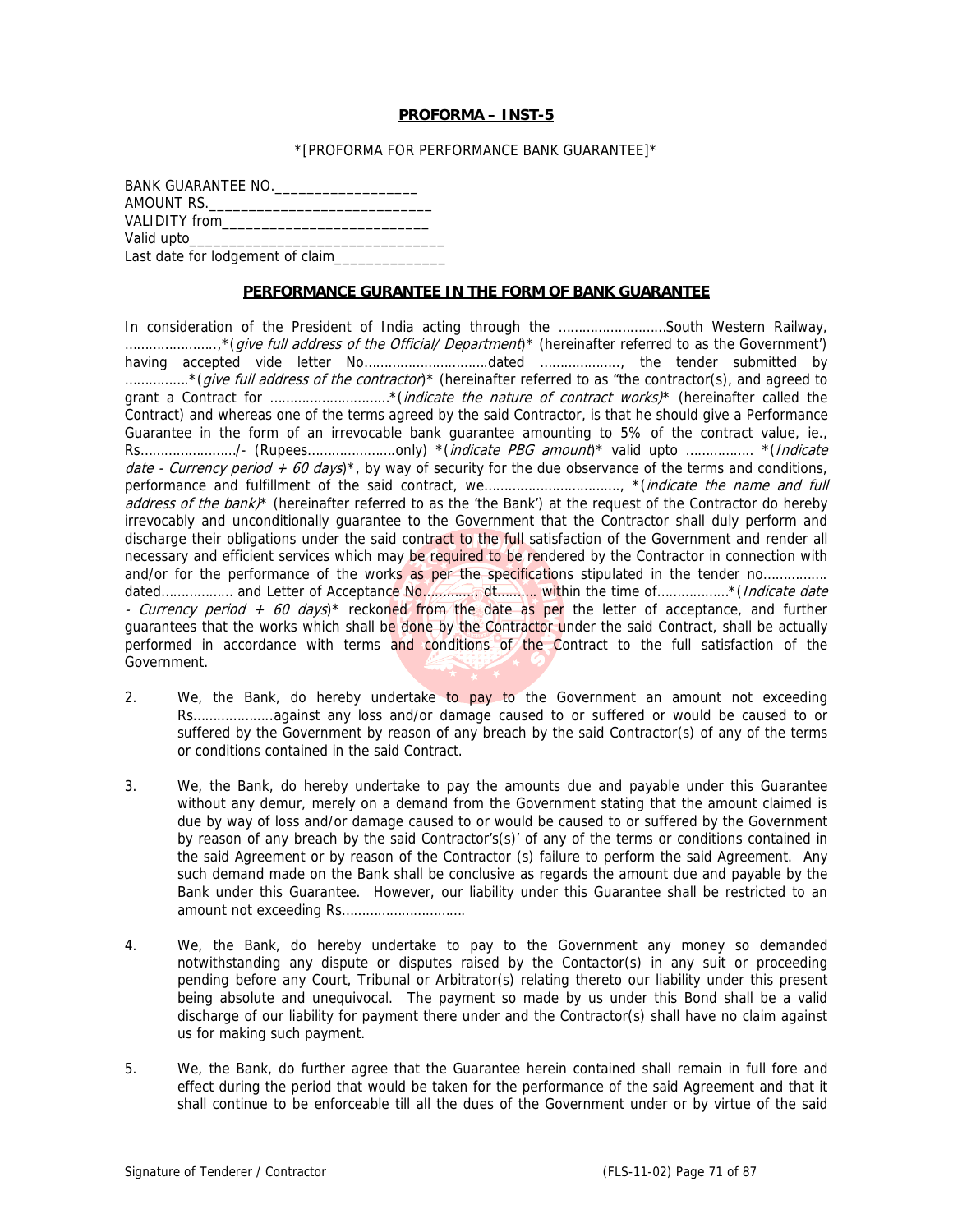Agreement have been fully paid and as its claims satisfied or discharged or till the Government certifies that the terms and conditions of the said Agreement have been fully and properly carried out by the said Contractor(s) and accordingly discharges the Guarantee. Unless a demand or claim under this Guarantee is made on us in writing on or before the……………………………………..,we shall be discharged from all liability under this Guarantee thereafter.

6. We, the Bank, do further agree with the Government that the Government shall have the fullest liberty without our consent and without affecting in any manner our obligations, hereunder to vary any of the terms and conditions of the said Agreement or to extend time of performance by the said Contractor(s) from time to time or to postpone for any time or from time  $-$  to  $-$  time any of the powers exercisable by the Government against the said Contractor(s) and to forbear or enforce any of the terms and conditions relating to the said

Agreement and we shall not be relieved from our liability by reason of any such variation or extension being granted to the said Contractor(s) or for any forbearance, act or omission on the part of the Government or any indulgence by the Government to the said Contractor(s) or by any such matter or thing whatsoever which under the law relating to sureties would but for this provision have effect of so relieving us.

- 7. This Guarantee will not be discharged due to the change in the constitution of the Bank or the Contractor(s).
- 8. We,…………………………….\*(indicate the name of the Bank)\* lastly undertake not to revoke this Guarantee during its currency except with the previous consent of the Government in writing.

| Seal and Signature(s) of the authorized<br>Official(s) with designation |  |
|-------------------------------------------------------------------------|--|
|                                                                         |  |

**Note:- Words appearing between asterisk "\*" marks are for guidance only and not to be typed in the final / fair document of Bank Guarantee**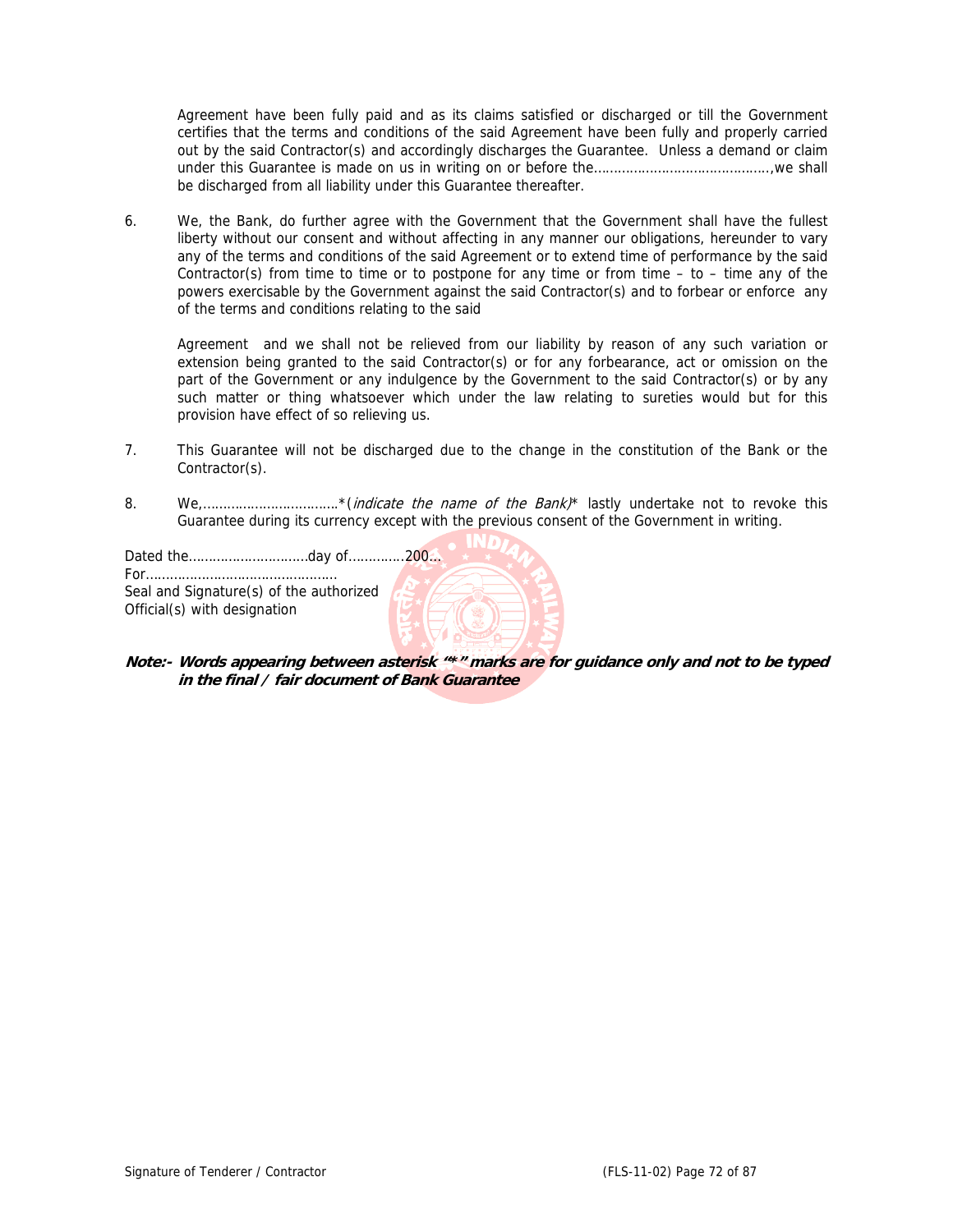## **SPECIAL CONDITIONS FOR FINAL LOCATION SURVEY FOR RAILWAY PROJECTS**

- 1. The special conditions supplement the conditions of tenders and contract, General Conditions of Contract and notes appearing under the relevant chapters and sub chapters of latest BSR of South Western Railway and it should be considered as part of tender papers. Where the provision of these special conditions is at variance with the General Conditions of Contract and other documents, these special conditions shall prevail.
- 2. Any Temporary Structure required shall be provided by the Tenderer at his own cost, and should be removed after the completion of the work and no longer required. No Survey equipments or any other tools and equipments will be supplied by the Railway.
- 3. TERMS OF REFERENCE: The Final location survey has to be conducted as per the terms of reference specified if any. These terms of reference are tentative and may be modified by the Railway if found necessary during Final location survey.
- 4. ROYALTIES AND PATENT RIGHTS: The contractor shall defray the cost of all royalties, fees and other payments in respect of patents, patent rights and license which can be payable to patentee, licensee or other persons or corporation and shall obtain all necessary licenses. In case of any breach (whether willfully or inadvertently) by the contractor of this provision, the contractor shall indemnify the Railway and the officers, servants, representatives, against all claims, proceedings, damages, cost charges, acceptance, loss and liability which they or any of them may sustain/incur or be put to by reason or in consequence of directly or indirectly of any such breach and against payment of any royalty, damages or other moneys which the Railway may have to make to any person or paid in total to patent rights in respect of the users of any machine, instrument process articles matter of thing constructed, manufactured, supplied or delivered by the contractor to this order under this contract.
- 5. JUNGLE CLEARANCE: Jungle clearance if any, required for conducting levelling and fixing of pegs etc., is deemed to be included in the rates quoted of the concerned items and no separate payment shall be made for jungle clearance. If standing crops before harvesting or after harvesting are required to be cleared for conducting the levelling the same may have to be cleared on either side of the alignment. If such removal becomes necessary a rate for the same will be fixed by negotiations. Similarly, if any trees are to be cut during the survey operations the rates for the same will be negotiated in case it is decided that Contractor should carry out the work.
- 6. PLANS & SECTIONS: The project sheets, the bridge plans, index plan, index section and yard plans shall be prepared by the contractors and the prints of the same shall be submitted to the Railway for approval. After Railways approval, the corrections should be carried out in the original tracings and tracing on polythene film shall be submitted to the Railway for record along with 3 prints in general the relevant instructions contained in Paras - 444 to 467 of the Indian Railway Engineering Code shall be followed.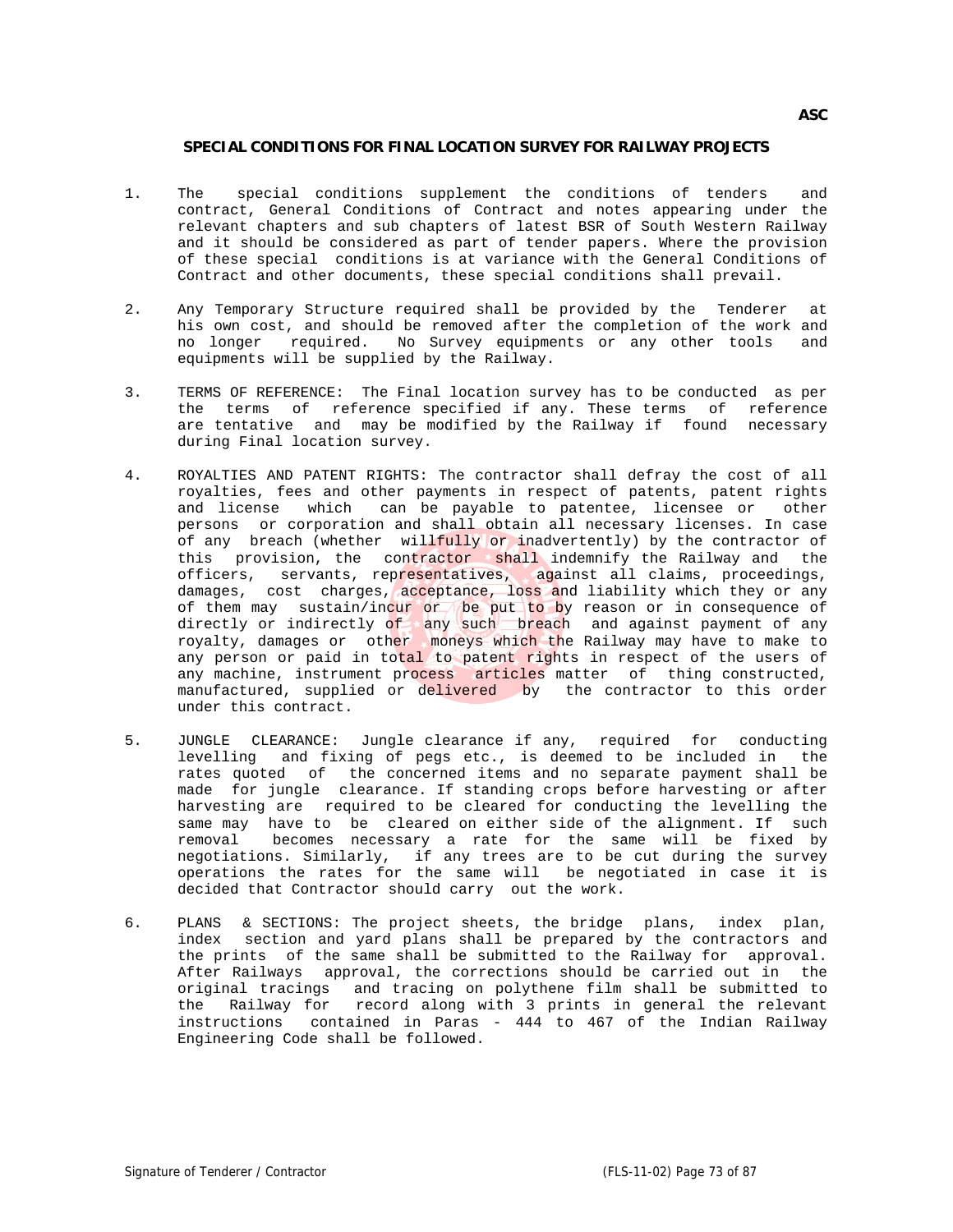- 7. ADDITIONAL ITEMS: Any item of work which is not provided in the schedule of quantities and rates and for which no rates exist shall be executed only with the prior permission of the Railway and at rates and on conditions to be mutually agreed upon and incorporated in a supplementary agreement.
- 8. Payments for the works included in Schedule will be arranged for the actual quantities of work done at the rates provided in the Schedule, as per stage payments indicated wherever stage payments are not indicated, no stage/part payments are eligible till the final approval of the plans or report. For items under the schedule the quoted rates are deemed to be inclusive of all leads and lifts and no separate payments will be made for extra leads, lifts, crossing of tracks, transport, labour, consumables, equipments, etc., if any. The quoted rates should be inclusive and cover all charges for finished works.
- 9. TAXES: The quoted rates are deemed to include all taxes direct or indirect leviable under central, state or local bodies act or Rules, Octrois, tools, royalties seignorage cess and similar imposts that may be prevailing from time to time. Income tax at 2% & service tax at appropriate rates will be deducted at source.
- 10. SAFE WORKING METHOD: The Contractor shall at all times adopt such safe methods work as will ensure safety of structures and labour, if at any time the Railway finds that the safety arrangements made are inadequate or unsafe the Contractor shall take immediate corrective action as directed by the Railways representative at site. Any dereliction in the matter shall in no way absolve the Contractor his sole responsibility to adopt safe working methods.
- 11. LOSS/DAMAGE TO THE RAILWAY PROPERTY/PRIVATE PROPERTY: Recovery shall be made from the Contractor  $at$  twice the issue rate on the cost of the materials lost/unaccounted during handling.
- 12. SUPPLY OF MATERIALS BY THE RAILWAY: The Railway will not supply any materials to the Contractor for carrying out the works specified in the schedule.
- 13. All initial drawings & reports shall be supplied in 2 copies. On approval all drawings & reports shall be supplied in 8 copies. In addition, soft copies with necessary supporting materials shall be supplied.

Signature of Tenderer/Contractor Chief Administrative Officer Name of Tenderer / Contractor: Date :<br>
2011 - Date : 18, Millers Road,<br>
2018 - Bangalore - 560

Bangalore - 560 046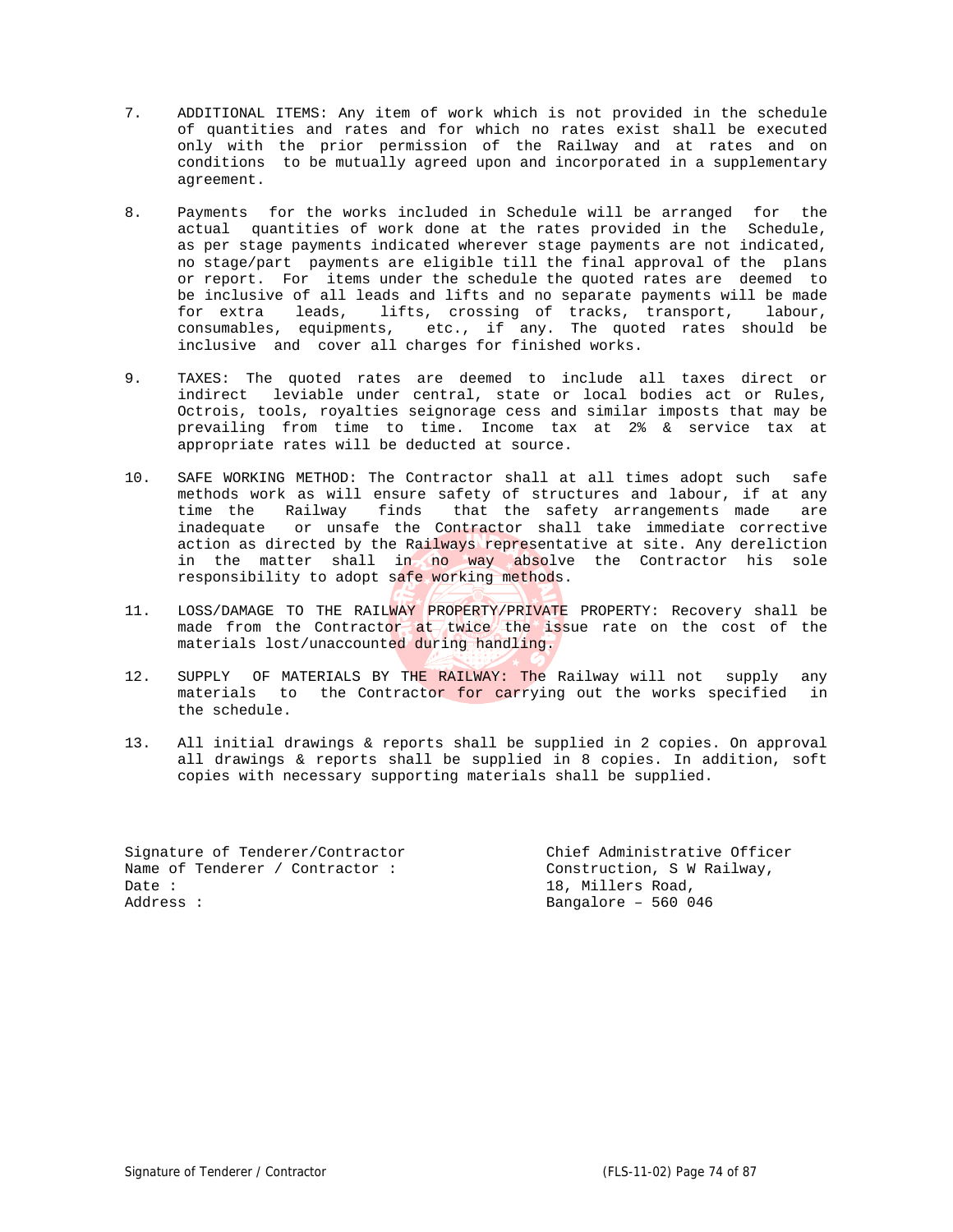## **SPECIFICATIONS FOR FINAL LOCATION SURVEY FOR RAILWAY PROJECTS**

- 1. The field work shall include traversing the alignment proposed including alternatives/diversions, etc., wherever necessary for improvement of alignment and getting approval of the Railway and striking on the ground as final alignment. The centre line of the final route shall be staked out for the final alignment.
- 2. The survey shall include survey of the strip of country for 300 metres on either side of the centre line, along with survey of rivers requiring the provision of a waterway of 100 Sqm and above, survey of station cities, all water ways, power line crossings and telephone/telegraph crossings, village boundaries, structures, field developments, water bodies, drainages, roads, and all other ground features and the working plan prepared with the above details shall be submitted. Para 420 to 474 of Indian Railway Code for Engineering Department shall govern the survey. The final alignment shall be marked in Red.
- 3. Working Section with ground levels at 25m intervals in the selected alignment with reference to the GTS Bench Mark along with proposed levels shall be submitted.
- 4. The field work shall also cover a soil survey of soil/rock in the complete alignment and particularly with more details at all cuttings of more than 2m depth and all likely embankments of more than 2m height in order to obtain a fair idea of the soil classification on the proposed route. All formation locations where high level of clay is anticipated shall be investigated irrespective of bank or cutting height required. Information on soil classification and trial bore particulars to be made available in the form of bore charts.
- 5. Stone pillars or other permanent marks shall be left on the ground and indicated on the plans so that the location can be readily picked up by subsequent survey parties.
- 6. Stone pillars 150 x 150 x 1200mm or appropriate dimensions shall also be provided at approaches of major bridges/water courses and portal of tunnels, at important road crossings and station sites, with not less than three pillars in any straight, at Tangent Points and Apex of all curves and for the Bench Marks locations. Pillars to be engraved "SWR" on one side of the stone with letters of appropriate size. Alignment pillars, Apex pillars, Tangent pillars and Bench mark pillars are to be supplied by the contractor as per standards or as directed by Engineer in charge and planted with cement concrete of 1:3:6.
- 7. Bench Marks shall suitably be left at intervals of about 500 metres and at all station sites, bridge sites, tunnel sites, road crossings and all other important locations with values marked in the plan for further reference.
- 8. ENGINEERING REPORT:-
- 8.1 The report submitted on conclusion of the Final Location Survey for new lines, doublings, gauge conversion, etc., may be complied under chapters as indicated below:
- i) History of proposal
- ii) Terms of Reference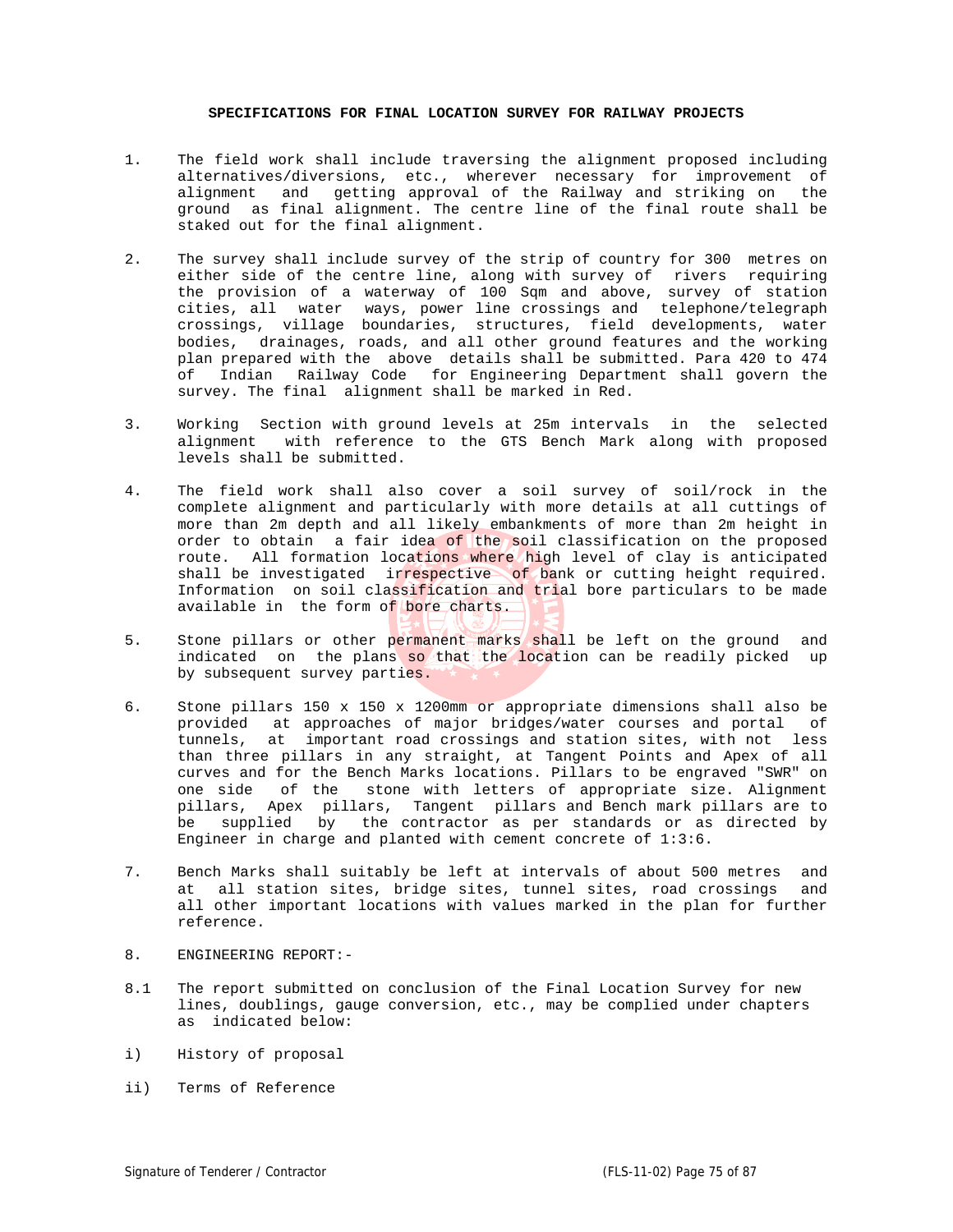- iii) Description of Route
- iv) General description of the country, Topographical, Agricultural, Geological, Hydrological, Industrial, Anthropologic and other features.
- iv) Description and location of route.
- v) Stations locations with description.
- vi) Engineering Features, Standard of Construction and Detailed Estimate (Form E 553) including Civil Engineering, Signal & Telecommunications, Electrical (including Power line crossings) and others. Detailed estimate shall be based on detailed quantities supported by line / level measurements & tentative designs.
- vii) Executive Summary & conclusions with specific recommendations on the project.
- 8.2 The report should also be accompanied by the following tabulated details (Engineering Code Paragraph 543 to 552).
- i) Statement of curves & Curve Abstract (Form E 547)
- ii) Statement of Gradient & Gradient Abstract (Form E 548)
- iii) Statement of Bridges & Bridge Abstract (Major & Minor) (Form E 549)
- iv) Statement of Tunnels and Tunnel abstract and list of important Bridges (Form E 550)
- v) Station Machineries (Form E 551)
- vi) Station and Station sites (Form E 552)
- vii) Other relevant abstracts.
- 8.3 The report should be accompanied by an estimate of the project surveyed in Appendix. Detailed estimates, in Form E 553, together with Abstract Cost of project including that of junction arrangements in the case of project relating to construction of new line in Form E 554 should be prepared and appended to the report.
- 8.4 The method adopted for arriving at the figures of cost must be clearly explained in the report. The estimate prepared should under ordinary circumstances be sufficiently accurate (say with + 10%). All basic data used for the estimate shall also be furnished in Annexure to the Detailed Estimate. The soft (e-format) details shall also be furnished separately with necessary software for analyzing it including user manual, if any.
- 8.5 The contractor shall also furnish the following certificate of familiarization.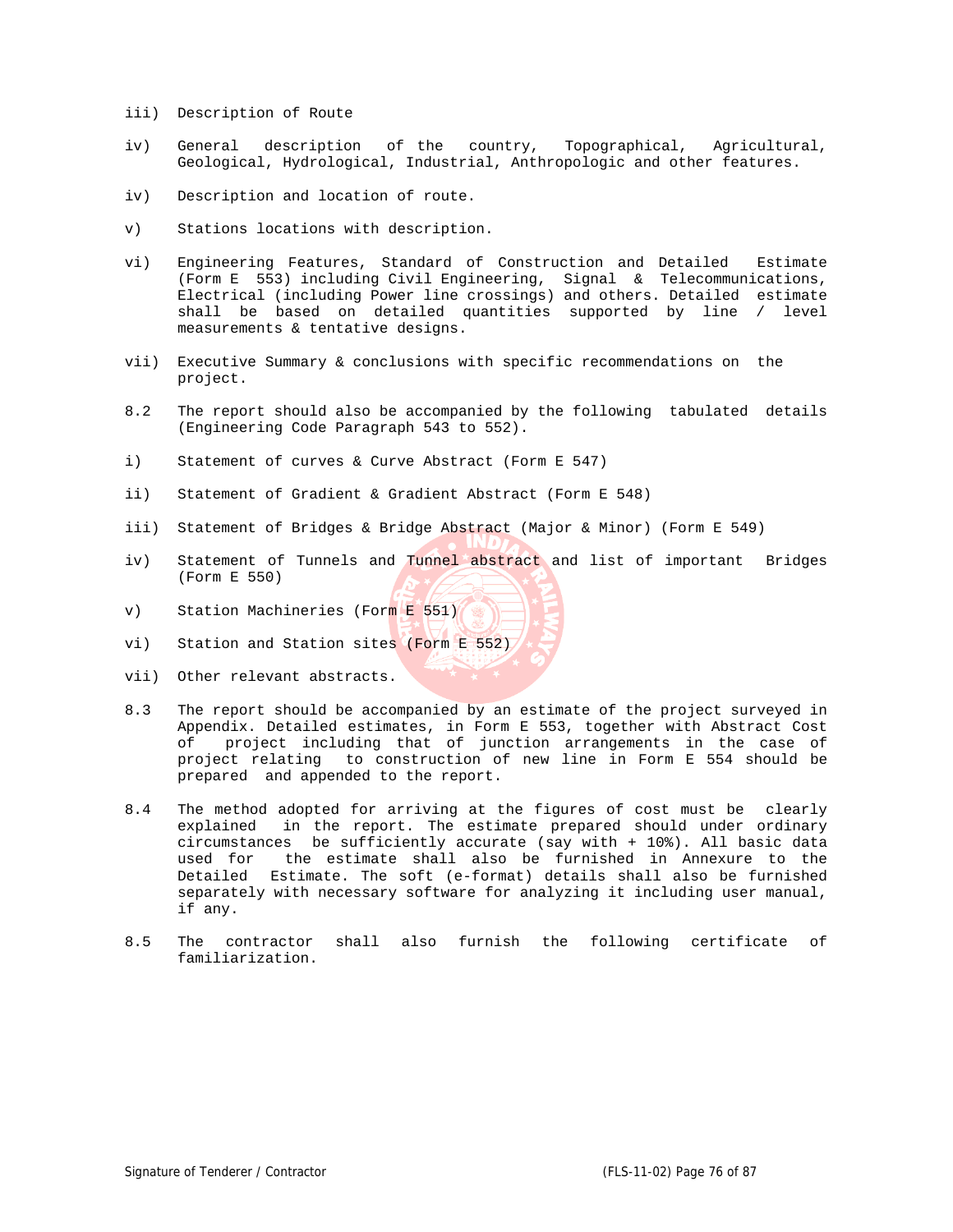## **CERTIFICATE OF FAMILIARISATION**

I / We hereby solemnly declare that I / We visited the site of the above work have familiarized myself / ourselves of the working conditions there in all respects and in particular the following:-

- i) Topography of the area.
- ii) Soil conditions at the site of work.
- iii) Sources and availability of construction materials.
- iv) Rates for construction materials.
- v) Availability of local labour, both skilled and unskilled and the prevailing labour rates.
- vi) Availability of water and electricity.
- vii) The existing roads and access to the site of work.
- viii) Availability of space for putting labour camps, office, stores, godown, Engineering yard etc.
- ix) Any other matter that may have bearing on work.

Signature of Tenderer/Contractor Chief Administrative Officer Name of Tenderer / Contractor  $\|V\|$  ( )  $\|V\|$  Construction, S W Railway, Date : 18, Millers Road, Address :  $\sqrt{2}$  Bangalore – 560 046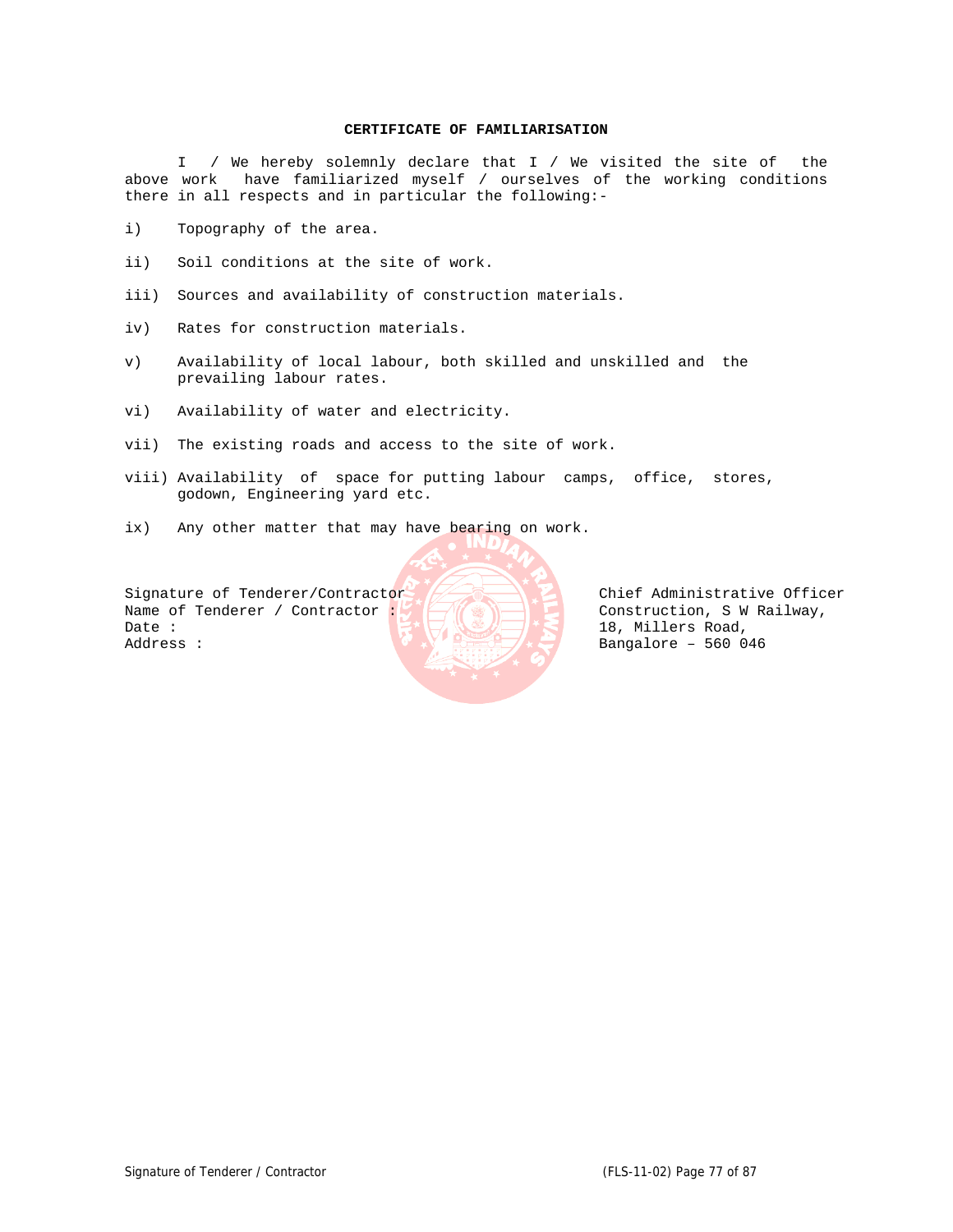|              |                                                                                                                                                                                                                                                                                                                                                                                                                                                                                                                                                                                                                                                            | SOUTH WESTERN RAILWAY                                |    |                    |
|--------------|------------------------------------------------------------------------------------------------------------------------------------------------------------------------------------------------------------------------------------------------------------------------------------------------------------------------------------------------------------------------------------------------------------------------------------------------------------------------------------------------------------------------------------------------------------------------------------------------------------------------------------------------------------|------------------------------------------------------|----|--------------------|
|              | Tender Ref. No. : $FLS-11/02$                                                                                                                                                                                                                                                                                                                                                                                                                                                                                                                                                                                                                              |                                                      |    | Date: $28/07/2011$ |
|              | Project : $11537$                                                                                                                                                                                                                                                                                                                                                                                                                                                                                                                                                                                                                                          | TUMKUR-CHITRADURAG-DAVANGERE NEW BG LINE (199.7 KMS) |    |                    |
| km)          | Name of the Work:<br>Tumkur - Davangere new BG line via Sira, Hiriyuru, Chitradurga - Final location<br>survey and soil investigation with laboratory test for major bridges, minor<br>bridges, ROBs and RUBs for new line between Tumkur and Hiriyuru station (94.50                                                                                                                                                                                                                                                                                                                                                                                      |                                                      |    |                    |
|              | Name of the Tenderer / Contractor                                                                                                                                                                                                                                                                                                                                                                                                                                                                                                                                                                                                                          |                                                      |    |                    |
|              |                                                                                                                                                                                                                                                                                                                                                                                                                                                                                                                                                                                                                                                            |                                                      |    |                    |
|              | Schedule Type : E Items of Works that are NOT covered by South Western Railway<br>Schedule of Rates.                                                                                                                                                                                                                                                                                                                                                                                                                                                                                                                                                       |                                                      |    |                    |
|              | Tender Ref No: FLS-11/02                                                                                                                                                                                                                                                                                                                                                                                                                                                                                                                                                                                                                                   |                                                      |    |                    |
| Sl.          | Description Of Schedule Quantity Rate Unit Amount                                                                                                                                                                                                                                                                                                                                                                                                                                                                                                                                                                                                          |                                                      |    |                    |
| No.          | Item                                                                                                                                                                                                                                                                                                                                                                                                                                                                                                                                                                                                                                                       |                                                      |    |                    |
| $\mathbf{1}$ | Traversing and fixing 94500.00<br>the proposed<br>alignment/temporary<br>diversion line in<br>straight and curves and<br>pegging out the center<br>line with wooden pegs of<br>size 5X5X30 cm at 25 m<br>intervals and with<br>10X10X40 cm with stone<br>post at every 100 m<br>intervals to the<br>satisfaction of engineer<br>in charge with all<br>contractors labour<br>survey equipments like<br>total station and GPS<br>wooden pegs stone pillar<br>tools plant and<br>conveyance including<br>jungle clearance<br>wherever required as per<br>special conditions and<br>directed by engineer in<br>charge and painting of<br>chainage on one post. |                                                      | rm |                    |
| 2            | Taking and submitting<br>the precise levels along<br>the center line of the<br>alignment at 25 m<br>interval for L- section<br>including the bed<br>levels of the nallahs<br>Road Strem at every 25<br>m intervals showing the<br>levels of existing<br>foundations if any and<br>the OGL and taking the<br>cross - section at 25 m<br>interval including<br>existing formation(<br>profile details ) and<br>fixing the Bench marks<br>at every 500 m intervals<br>as per engineer ing code                                                                                                                                                                | 94500.00                                             | rm |                    |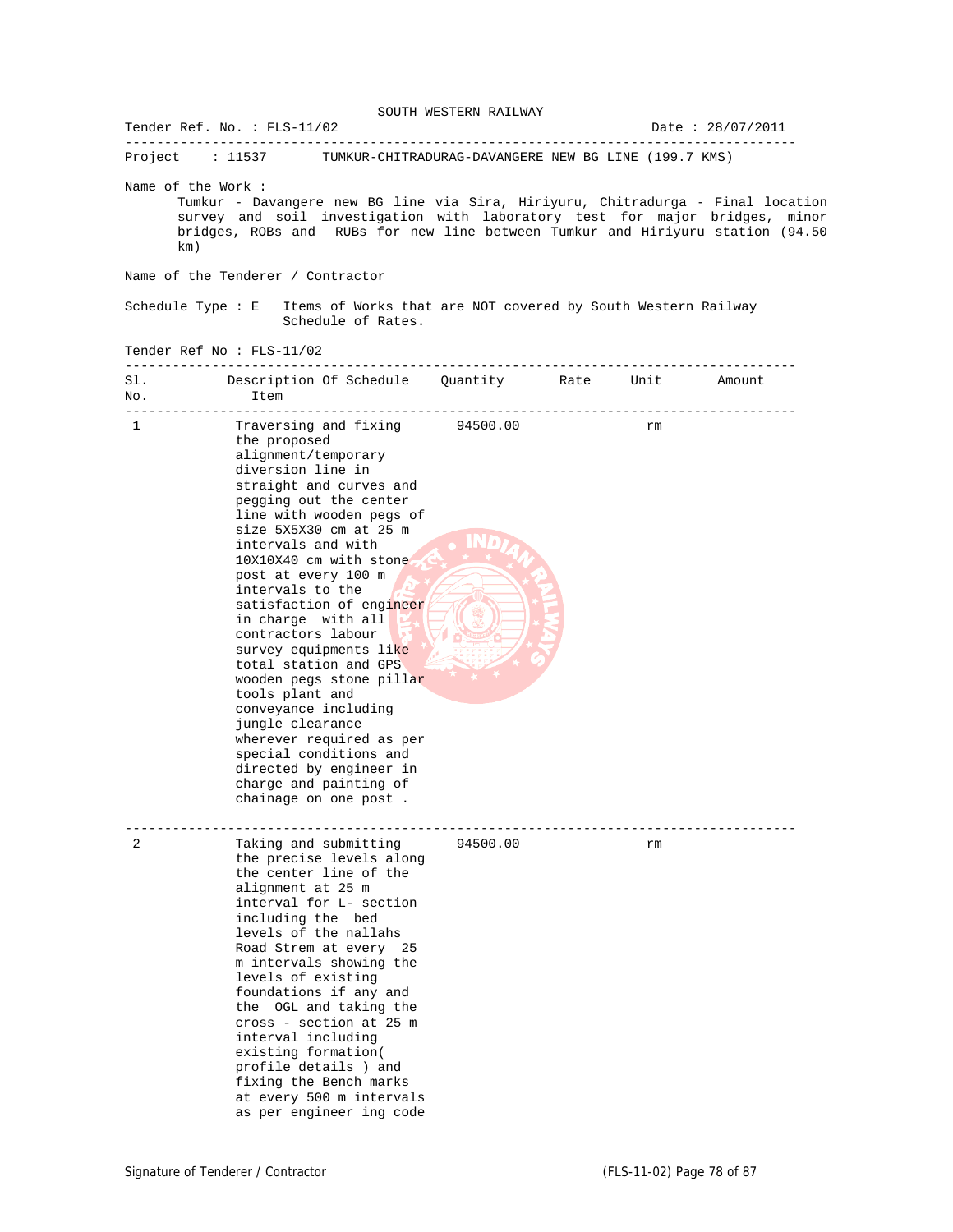| Schedule Type : E Items of Works that are NOT covered by South Western Railway<br>Schedule of Rates. |                                                                                                                                                                                                                                                                                                                                                                                                                                                                                                                                                                                                                                                                                                                          |          |  |    |  |  |
|------------------------------------------------------------------------------------------------------|--------------------------------------------------------------------------------------------------------------------------------------------------------------------------------------------------------------------------------------------------------------------------------------------------------------------------------------------------------------------------------------------------------------------------------------------------------------------------------------------------------------------------------------------------------------------------------------------------------------------------------------------------------------------------------------------------------------------------|----------|--|----|--|--|
| Tender Ref No : $FLS-11/02$<br>---------                                                             |                                                                                                                                                                                                                                                                                                                                                                                                                                                                                                                                                                                                                                                                                                                          |          |  |    |  |  |
| Sl.<br>No.                                                                                           | Description Of Schedule Quantity Rate Unit Amount<br>Item                                                                                                                                                                                                                                                                                                                                                                                                                                                                                                                                                                                                                                                                |          |  |    |  |  |
|                                                                                                      | etc to the satisfaction<br>of engineer -in -charge<br>with all contractors<br>tools labours survey<br>equipments and<br>conveyance and as<br>directed by engineer<br>-in-charge                                                                                                                                                                                                                                                                                                                                                                                                                                                                                                                                          |          |  |    |  |  |
| 3                                                                                                    | Preparation of index<br>plan and section (0.5 km)<br>to 1 cm -horizontal at<br>10.0 mto 1 cm vertical<br>scale) index map (topo<br>map in 1 in<br>50000).Detailed plan &<br>section (working plan &<br>section 50 m to 1 cm<br>horizontal and 5 m to 1<br>cm vertical except hills<br>in wider scales ) after<br>collecting relevant<br>details and as per<br>standard of construction<br>and as per engineering<br>code of railway showing<br>all the details of<br>major /minor bridges,<br>Road crossings gradient<br>locations curve details<br>and power line and DOT<br>line crossing etc as<br>directed by engineer in<br>charge The drawings<br>should also show the<br>formation level of the<br>existing Bank. | 94500.00 |  | rm |  |  |
| 4                                                                                                    | Preparation of land<br>plans ( three sets in<br>original for land<br>acquisition after<br>approval of L-section<br>by the railways marking<br>the relevant details<br>required such as survey<br>nos ,area, name of<br>village/revenue maps and<br>the owner (Form A to<br>Form D) and submitting<br>to revenue authorities<br>with all details duly<br>colouring the proposed<br>land to be acquired<br>etc complete as per the<br>specification and as<br>directed by engineer in                                                                                                                                                                                                                                      | 94500.00 |  | rm |  |  |

charge .note ; Scanning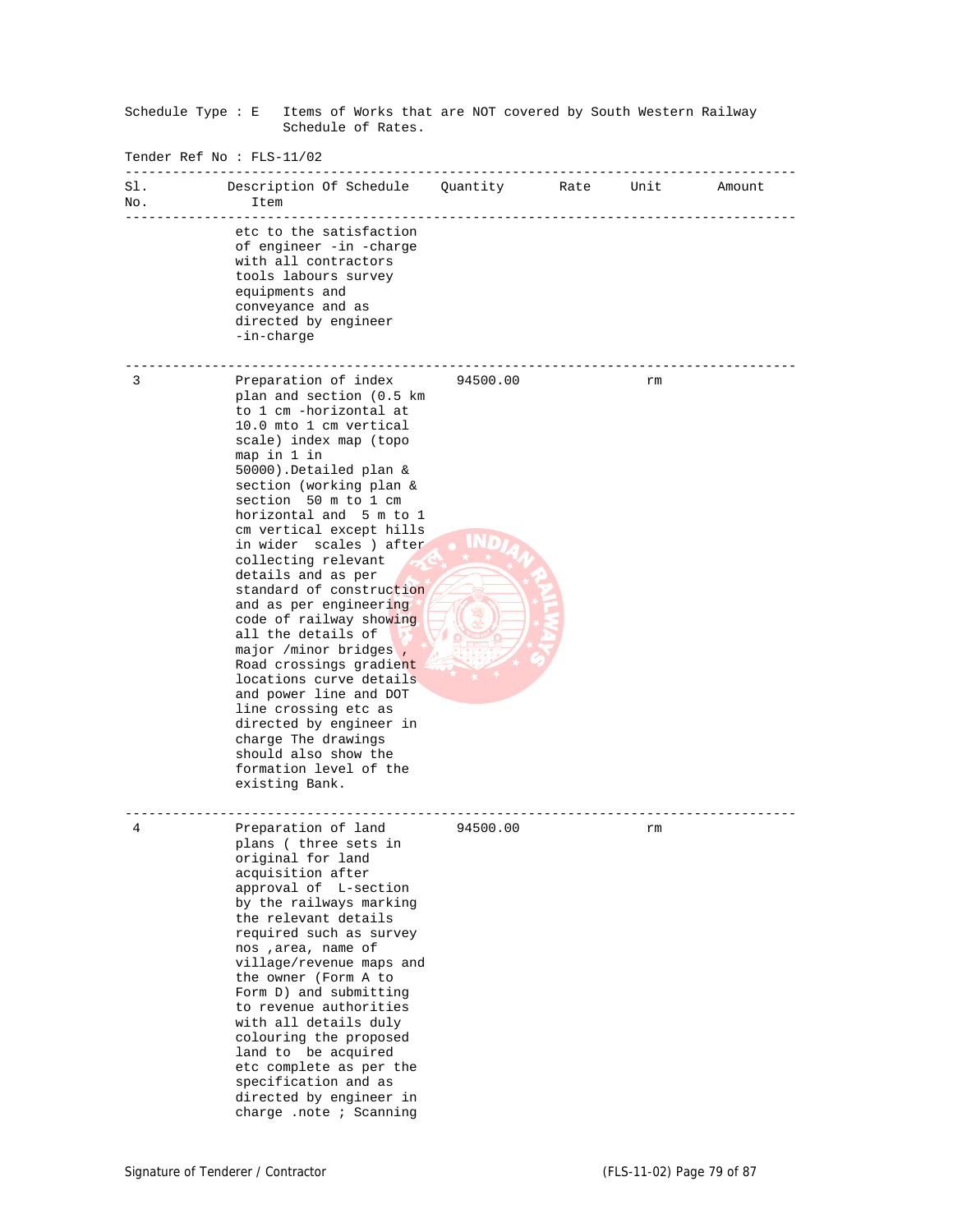Schedule Type : E Items of Works that are NOT covered by South Western Railway Schedule of Rates. Tender Ref No : FLS-11/02 ------------------------------------------------------------------------------------- Sl. Description Of Schedule Quantity Rate Unit Amount No. Item ------------------------------------------------------------------------------------ of village /revenue maps have to be done in presence of railway officials to a maximum accuracy and the soft copy so scanned will be the property of the department. No other copy to be kept with the contractor. ------------------------------------------------------------------------------------- 5 Supplying and fixing in 4800.00 each 0.5 m deep pit of stone pillar of minimum size 1200 X100X100 mm for every 500 m interval along the centerline and reference pillar for curve points such as Apex point tangent point center of the curve bench mark etc and demarking the land by boundary stones at every 50 m on both sides of alignment and other location as specified by the engineer in charge duly marking the chainage centerline reference with contractors enamel paint with all contractors labour stone pillar al materials tools plants equipments and conveyance etc completed as per specification and as directed by engineer in charge. Note ; 1 .separate colouring preferably yellow colour for center line alignment pillars and red colour for boundary pillar are to be painted for identification. 2. Center point direction as to be painted on alignment pillar with chainage boundary pillar are to be painted with boundary distance and direction of increase/decrease of width . 3. "SWR" have to be painted with black paint on both sides of stone. -------------------------------------------------------------------------------------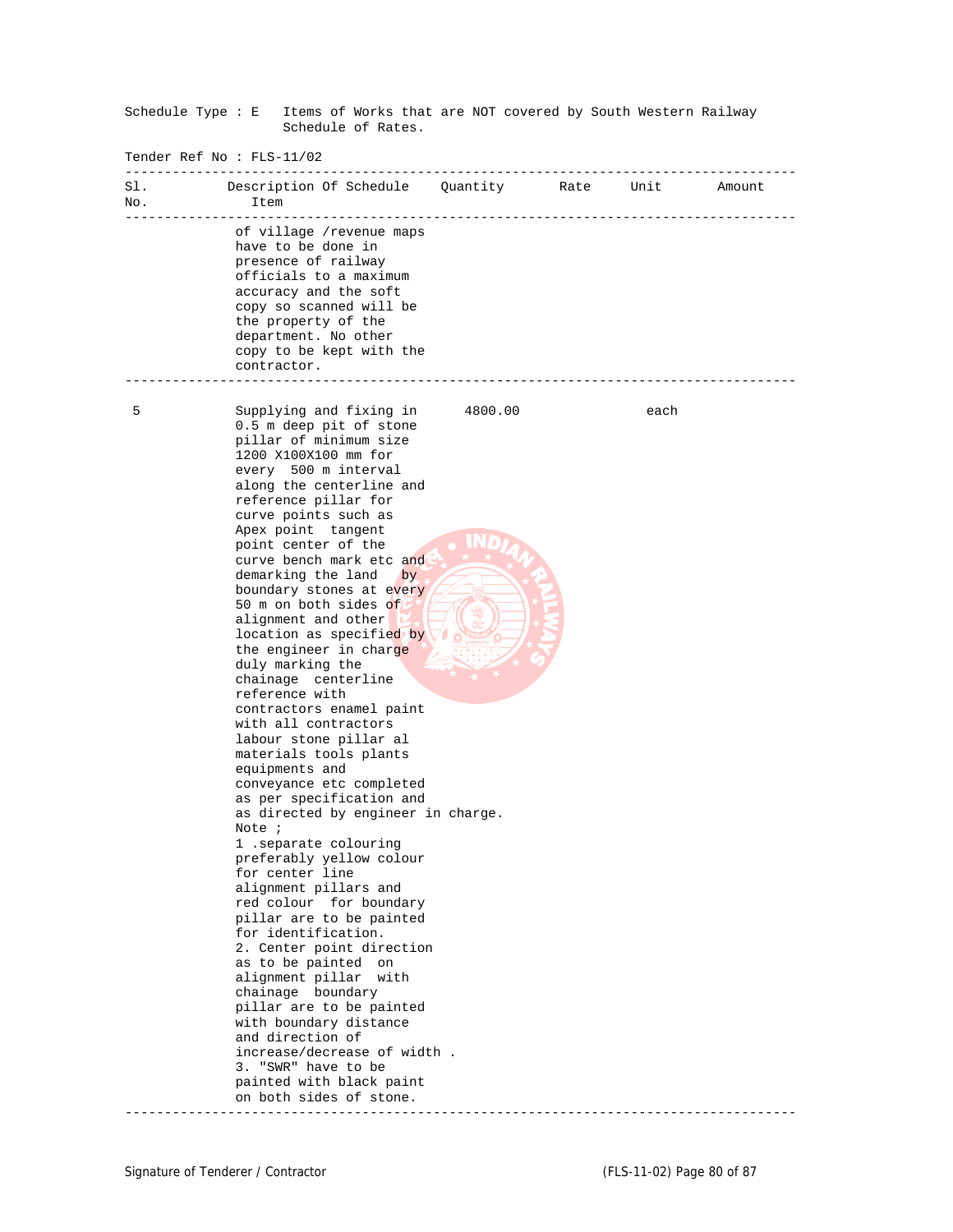Schedule Type : E Items of Works that are NOT covered by South Western Railway Schedule of Rates.

Tender Ref No : FLS-11/02

| Sl.<br>No. | Description Of Schedule Quantity Rate Unit Amount<br>Item                                                                                                                                                                                                                                                                                                                                                                                                                                                                                                                                                                                                                                                                                                                                                                                                                                                                                                                                                                                                                                                                                                                                                                                                                                                                        |        |      |  |
|------------|----------------------------------------------------------------------------------------------------------------------------------------------------------------------------------------------------------------------------------------------------------------------------------------------------------------------------------------------------------------------------------------------------------------------------------------------------------------------------------------------------------------------------------------------------------------------------------------------------------------------------------------------------------------------------------------------------------------------------------------------------------------------------------------------------------------------------------------------------------------------------------------------------------------------------------------------------------------------------------------------------------------------------------------------------------------------------------------------------------------------------------------------------------------------------------------------------------------------------------------------------------------------------------------------------------------------------------|--------|------|--|
| 6          | Making trial pit of size<br>$1.0X1.0X3.0$ m at every<br>500 m along the<br>alignment and at every<br>Major and minor Bridge<br>site at appropriate<br>location below the<br>existing bed level or as<br>desired by the engineer<br>in charge and collecting<br>disturbed samples<br>conducting investigation<br>and preparing and<br>submitting soil<br>classification and<br>report with borelog and<br>calculate safe bearing<br>capacity after<br>conducting soil<br>laboratory test<br>/Tri-Axial /SPT test as<br>below under item 7 & 11<br>with all contractor s<br>materials, tools, labour,<br>consumables, shoring and<br>supporting arrangements<br>with all lead and lift<br>etc, complete as per<br>relevant IS / other<br>specifications and as<br>directed by engineer in charge.<br>Note 1) this includes<br>soil investigation<br>including taking<br>disturbed samples and<br>/or Undisturbed samples<br>from pits as directed by<br>the engineer in charge<br>and conducting (i)<br>Laboratory tests on<br>disturbed and<br>undisturbed samples for<br>parameters and<br>classification of strata<br>a) specific Gravity of<br>soil<br>.b)Bulk density<br>7Water content .c)Grain<br>size Analysis (Sieve<br>analysis and Hydrometer<br>analysis).d)Liquid limit<br>Plastic limit .e)<br>Chemical test on soil | 400.00 | each |  |
|            | chloride sulpher and PH<br>value f) Bering Capacity<br>of soil g)Crushing<br>strength test for Rock                                                                                                                                                                                                                                                                                                                                                                                                                                                                                                                                                                                                                                                                                                                                                                                                                                                                                                                                                                                                                                                                                                                                                                                                                              |        |      |  |
|            | .h) Water absorption for<br>Rock etc.1) RQD AND CORE<br>recovery value of Rock                                                                                                                                                                                                                                                                                                                                                                                                                                                                                                                                                                                                                                                                                                                                                                                                                                                                                                                                                                                                                                                                                                                                                                                                                                                   |        |      |  |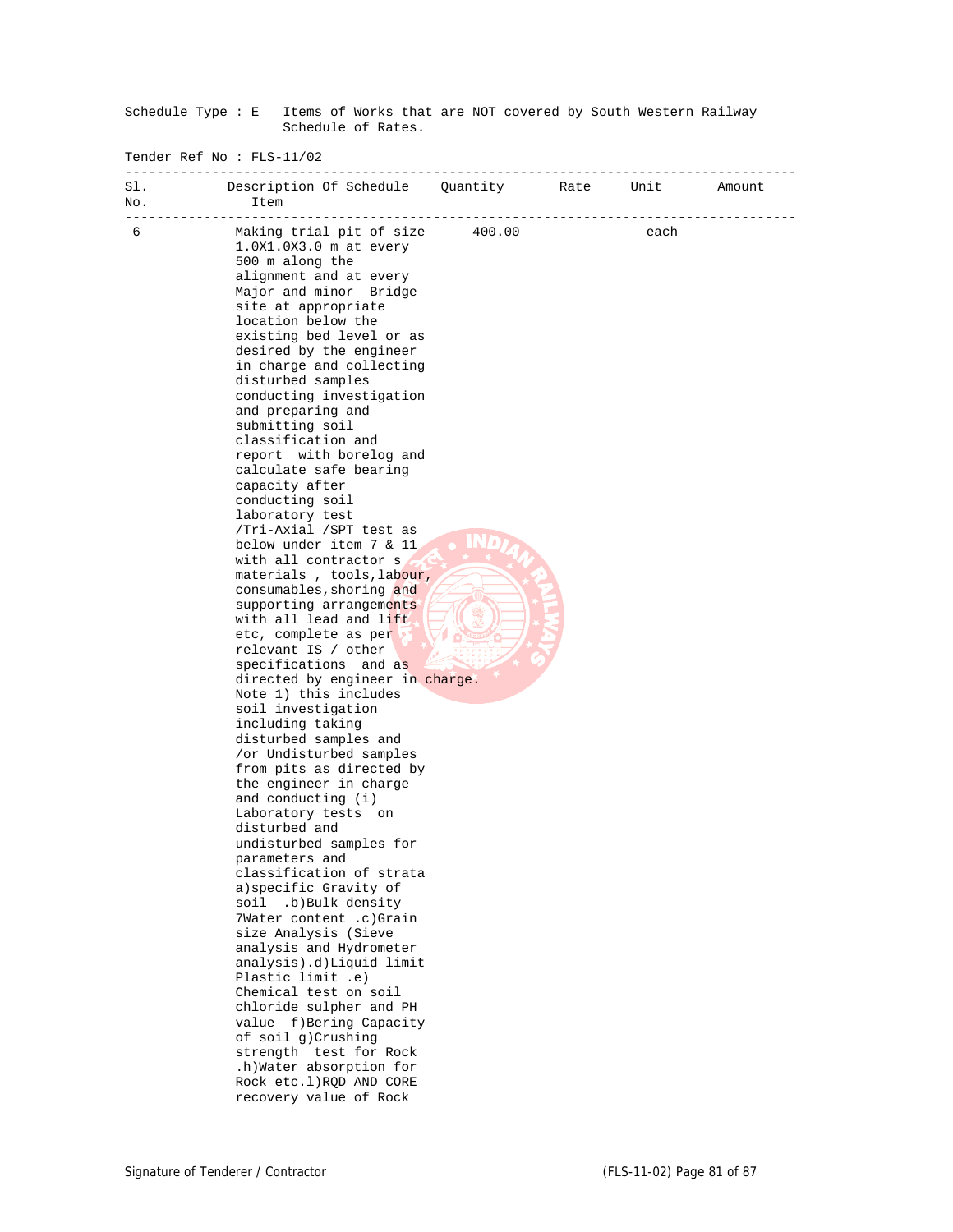Schedule Type : E Items of Works that are NOT covered by South Western Railway Schedule of Rates. Tender Ref No : FLS-11/02 ------------------------------------------------------------------------------------- Sl. Description Of Schedule Quantity Rate Unit Amount No. Item ------------------------------------------------------------------------------------ and j)Specific gravity of rock. ii)triaxial shear tests on Undisturbed samples iii) SPT test ( N value )in pits one sample per pit at the bottom of the pit or as directed by engineer in charge shall be taken whether in soil or rock and all tests as indicated above shall be conducted on the same .Note 2. Rate is inclusive of making pits and collecting samples only .soil laboratory tests /triaxial tests /SPT wil be paid seperately on sample basis under item 7 & 11 below. ------------------------------------------------------------------------------------- 7 Conducting soil 400.00<sup>1</sup> each laboratory test /triaxial shear test on disturbed /undisturbed soil samples as described in note i) of  $\nabla$  a item 6 above 1 (i)  $(a)$ to  $(f)$  for soil and  $1(i)$  (g) to (h) for rock) ------------------------------------------------------------------------------------- 8 Conducting Triaxial 400.00 each tests on undisturbed soil samples and determining C & Q values. ------------------------------------------------------------------------------------- Drilling of 150 mm dia 300.00 m wholes using hand operated Auger or any other means in all kinds of soils except rock from the bed level up to rock and collecting undisturbed samples at the bottom of the hole or at any level as directed by the engineer in charge as per IS specifications with contractors men materials and equipments etc complete and as directed by the engineer in charge . note . Rate includes collection for undisturbed samples as may as required by the engineer in charge . -------------------------------------------------------------------------------------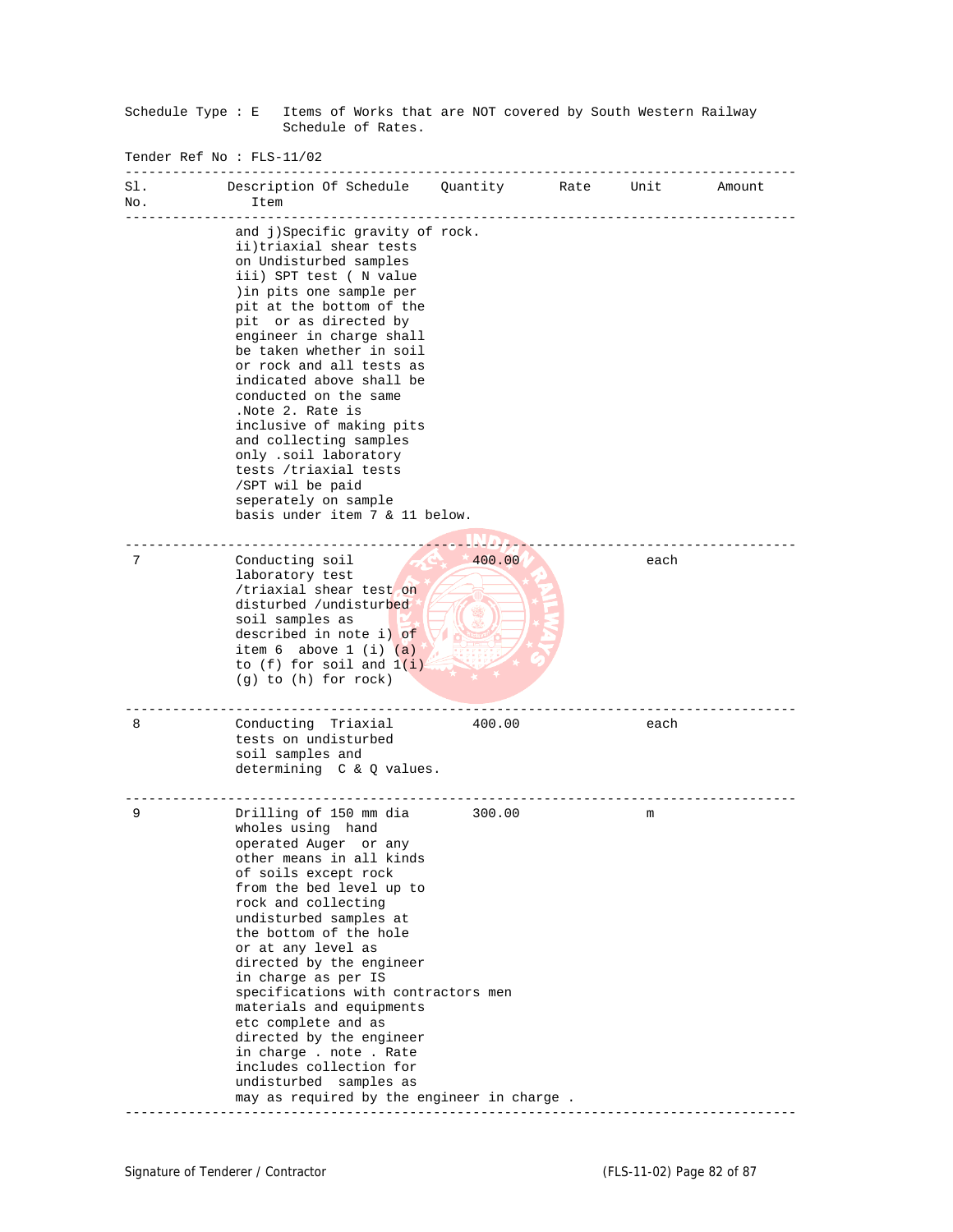Schedule Type : E Items of Works that are NOT covered by South Western Railway Schedule of Rates.

Tender Ref No : FLS-11/02

| Sl.<br>No. | Description Of Schedule Quantity<br>Item                                                                                                                                                                                                                                                                                                                                                                                                                                                                                                                                                                                                                                               |        | Rate | Unit | Amount |
|------------|----------------------------------------------------------------------------------------------------------------------------------------------------------------------------------------------------------------------------------------------------------------------------------------------------------------------------------------------------------------------------------------------------------------------------------------------------------------------------------------------------------------------------------------------------------------------------------------------------------------------------------------------------------------------------------------|--------|------|------|--------|
| 10         | Drilling of 150 mm dia<br>wholes using Diamond<br>Bit and doubles tube<br>core barrel in rock and<br>collecting undisturbed<br>samples at the bottom of<br>the hole or at any level<br>as directed by the<br>engineer in charge as<br>per IS specifications<br>with contractors men<br>, materials<br>and<br>equipments etc complete<br>and as directed by<br>engineer in charge.<br>NOTE: Rate includes<br>collection for<br>undisturbed samples as<br>may as required by the<br>engineer in charge.                                                                                                                                                                                  | 300.00 |      | m    |        |
| 11         | Conducting SPT<br>in one<br>bore holes at every 1.0<br>m depth or in whenever<br>there is change in soil<br>strata as directed by<br>engineer in charge.                                                                                                                                                                                                                                                                                                                                                                                                                                                                                                                               | 200.00 |      | each |        |
| 12a        | Preparation and<br>submitting of GAD<br>designs and structural<br>drawings of<br>substructure and super<br>structure of Major<br>bridges ROB's and<br>RUB's with the super<br>structure carrying of<br>PSC/RCC slab /Box<br>/Girder /Box Girder or<br>any other approved<br>structure with or<br>without using RDSO<br>approved designs or<br>various loading<br>standards for railway<br>bridges or using<br>appropriate NH/RC<br>designs for ROB'S for<br>RC loading standards as<br>per the latest Railway<br>/IRS IRC codes and<br>manuals etc with<br>contractors own<br>designers tools<br>materials labour<br>consumables etc.<br>complete as directed by<br>engineer in charge | 43.00  |      | each |        |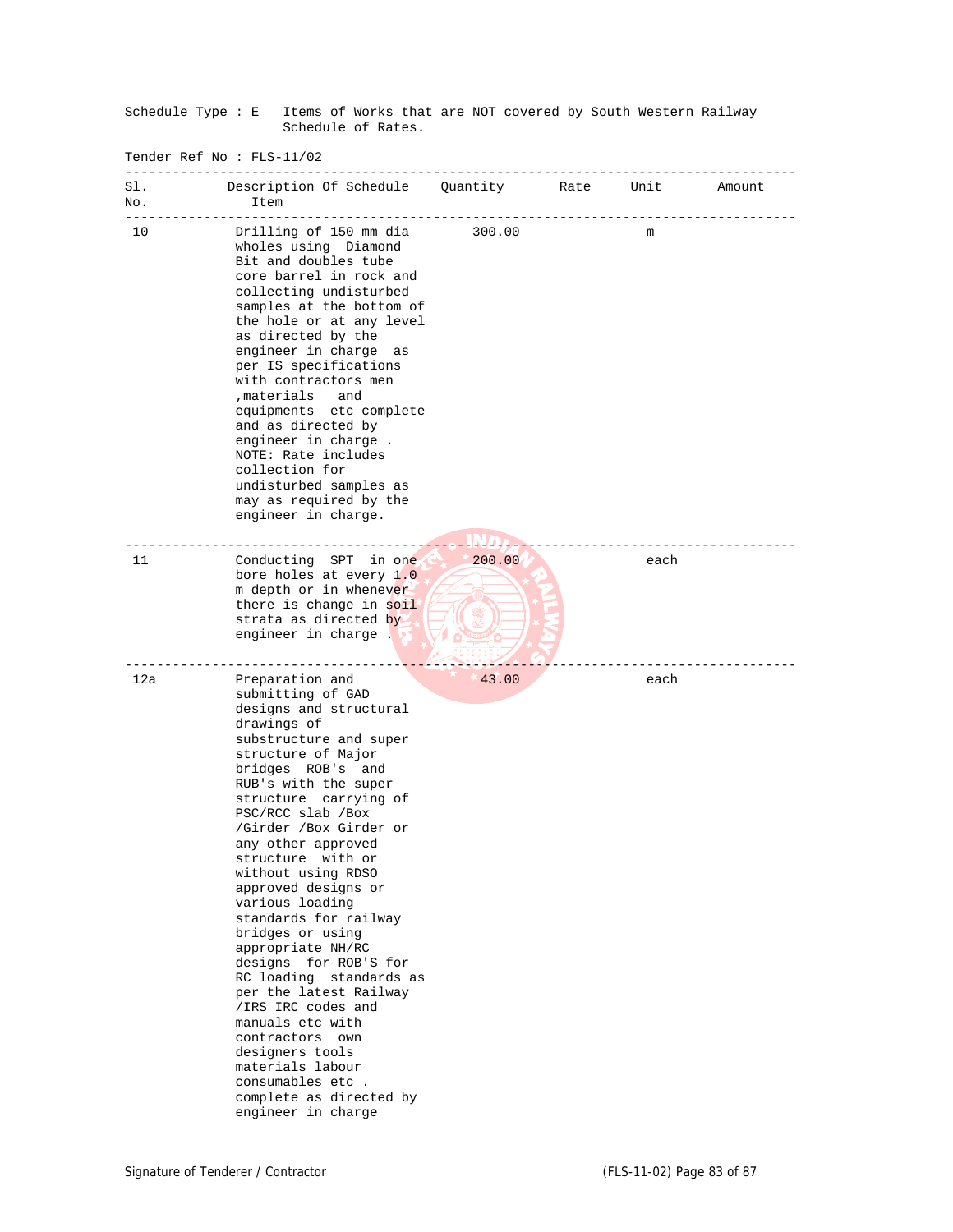| Schedule Type : E Items of Works that are NOT covered by South Western Railway<br>Schedule of Rates. |                                                                                                                                                                                                                                                                                                                                                                                                                                                                                                                                                                                                                                                                                                                                                                                                                                                                                                                                                                                                                                                                                                                                                                                                                                                                                                                                                                                                                                                                                                                  |  |  |  |        |  |  |
|------------------------------------------------------------------------------------------------------|------------------------------------------------------------------------------------------------------------------------------------------------------------------------------------------------------------------------------------------------------------------------------------------------------------------------------------------------------------------------------------------------------------------------------------------------------------------------------------------------------------------------------------------------------------------------------------------------------------------------------------------------------------------------------------------------------------------------------------------------------------------------------------------------------------------------------------------------------------------------------------------------------------------------------------------------------------------------------------------------------------------------------------------------------------------------------------------------------------------------------------------------------------------------------------------------------------------------------------------------------------------------------------------------------------------------------------------------------------------------------------------------------------------------------------------------------------------------------------------------------------------|--|--|--|--------|--|--|
| Tender Ref No: FLS-11/02<br>_____________________                                                    |                                                                                                                                                                                                                                                                                                                                                                                                                                                                                                                                                                                                                                                                                                                                                                                                                                                                                                                                                                                                                                                                                                                                                                                                                                                                                                                                                                                                                                                                                                                  |  |  |  |        |  |  |
| Sl.<br>No.                                                                                           | Description Of Schedule Quantity Rate Unit<br>Item                                                                                                                                                                                                                                                                                                                                                                                                                                                                                                                                                                                                                                                                                                                                                                                                                                                                                                                                                                                                                                                                                                                                                                                                                                                                                                                                                                                                                                                               |  |  |  | Amount |  |  |
|                                                                                                      | NOTE: Payment for design<br>of super structure and<br>substructure will be<br>paid under separate<br>items.<br>Note 1; The draft design<br>/check print should be<br>submitted for railways<br>verification and after<br>railways approval of<br>design /drawing the same<br>should be prepared in<br>AUTOCAD and submitted on<br>100 micron film double<br>mat finish including six<br>copies of ammonia prints<br>and two copies on CD<br>and three copies of the<br>design booklets.<br>2) Design should include<br>load calculations<br>structural designs<br>foundation design<br>bearing design etc. incl<br>constuction/errection/<br>prestressing/sequencing<br>etc.complete to enable<br>construction of the<br>bridge proper.<br>3) Major bridges will<br>require design and<br>drawings for bearing<br>quiding structures such<br>as returns /wing walls /<br>retaining wall etc and<br>all components shall be<br>issued with required<br>designs and drawings and<br>payment will be per<br>bridge basis only.<br>Note 4) In case of Box<br>and pipe minor bridges<br>the whole bridge will be<br>treated as minor bridge only.<br>5) Payment will be<br>released in stages- (a)<br>Where contractor will<br>supply super structure<br>/or substructure - 30%<br>after initial submission<br>of complete design and<br>drawing sets and 70 %<br>after final approval by<br>Railway (b) Where RDSO<br>/IRC std Rly drawings<br>are adopted 100 %<br>payment on final<br>approval of GAD by Railways. |  |  |  |        |  |  |
|                                                                                                      |                                                                                                                                                                                                                                                                                                                                                                                                                                                                                                                                                                                                                                                                                                                                                                                                                                                                                                                                                                                                                                                                                                                                                                                                                                                                                                                                                                                                                                                                                                                  |  |  |  |        |  |  |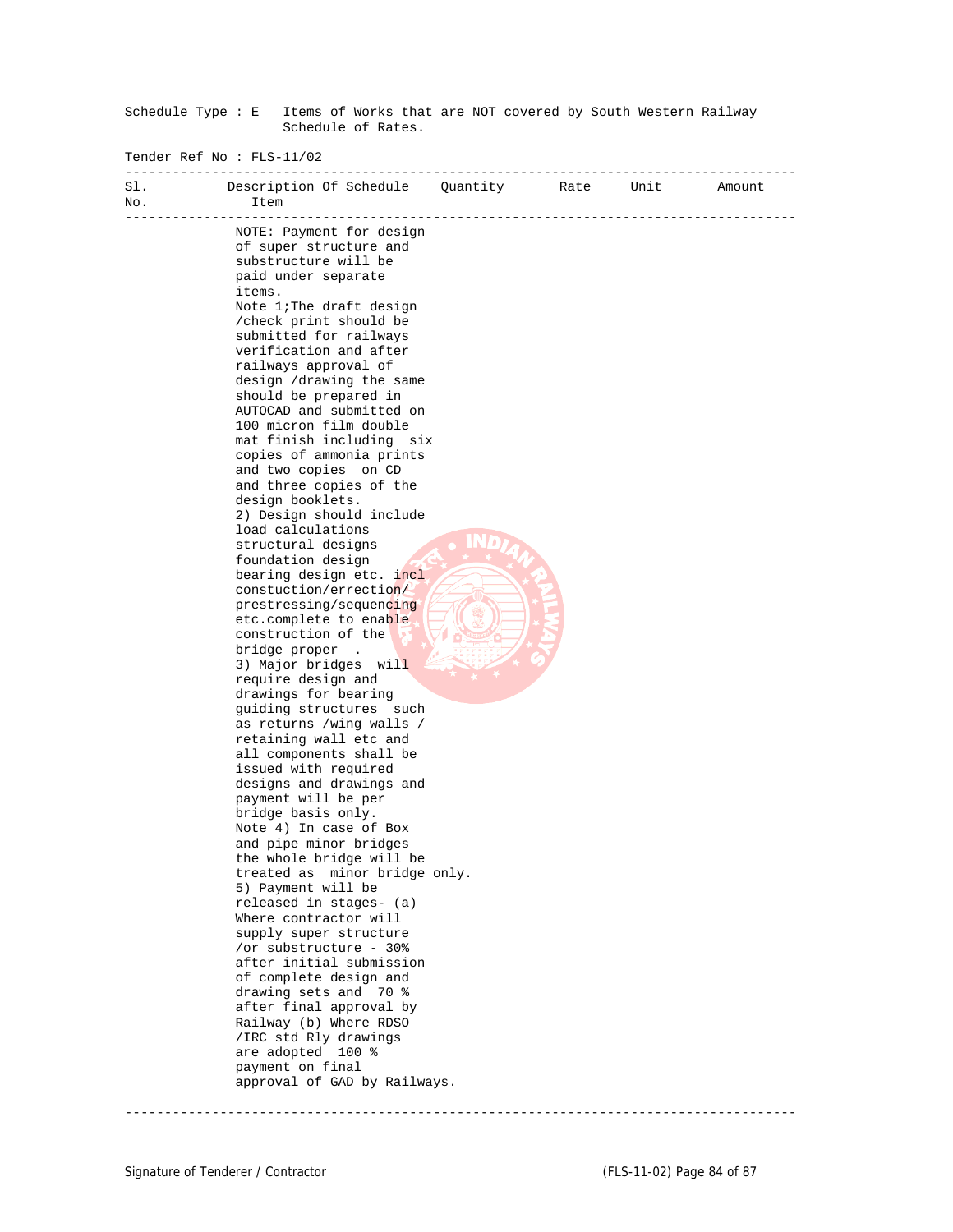Schedule Type : E Items of Works that are NOT covered by South Western Railway Schedule of Rates. Tender Ref No : FLS-11/02 ------------------------------------------------------------------------------------- Sl. Description Of Schedule Quantity Rate Unit Amount No. Item ------------------------------------------------------------------------------------- 12b Design and drawing for 43.00 each super-structure(including foundation) for Major bridge /ROB/RUB's. ------------------------------------------------------------------------------------- 12c Design and drawing for 43.00 each sub-structure for Major bridge /ROB/RUB's. ------------------------------------------------------------------------------------- 13 Preparation and 101.00 each submitting of GAD designs Minor bridges with the RDSO /IRC/Standard Rly drawing of substructures and super structures with contractors own designers tools materials labours consumables etc complete as directed by engineer in charge . note . 100 % payment will be released only after **U**  final approval of GAD by Railways. ------------------------------------------------------------------------------------- 14 Preparation and 101.00 each submitting foundation design and drawing (portion below ground level) for minor bridges with RDSO /IRC /Standard railway drawing of substructure and super structure ,with contractor's own designer ,tools materials labour, consumbles etc etc, complete as directed by engineer in charge .The detail design for various loading standards for railway bridges as per the latest IRS/IRC codes and manuals etc, with contractor's own designers tools materials labour consumables etc complete as directed by engineer in charge .The draft design /check print should be submitted for railways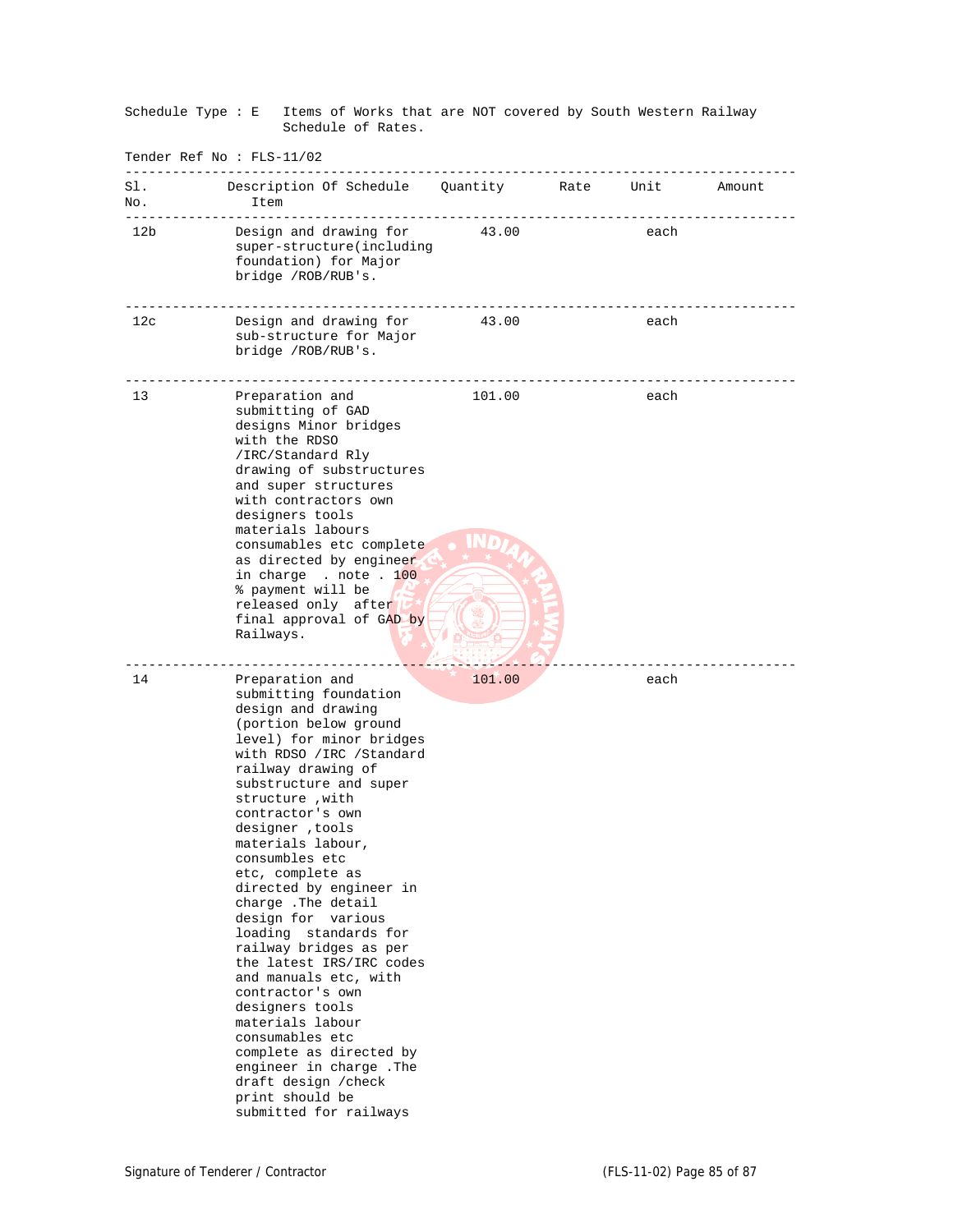Schedule Type : E Items of Works that are NOT covered by South Western Railway Schedule of Rates. Tender Ref No : FLS-11/02 ------------------------------------------------------------------------------------- Sl. Description Of Schedule Quantity Rate Unit Amount No. Item ------------------------------------------------------------------------------------ verification and after railways approval of design / drawing the same should be prepared in AUTO CAD and submitted on 100 micron film double mat finish including six copies of ammonia prints and two copies of soft CD and three copies of the design booklets and shall be submitted in three booklets .Note ; 100% payment will be made only after final approval of GAD by railways . ------------------------------------------------------------------------------------- Preparation and 13.00 nos submission of Hydraulic /Hydrologic calculations for Major bridge including waterway and scour depth calculations as per RDSO guide lines and Railway Bridge Substructure code with all details from the site and calculations with contractor's men materials and equipments etc complete and as directed by the engineer in charge . ------------------------------------------------------------------------------------- 16 Preparation and 101.00 nos submission of Hydraulic /Hydrologic calculation for Minor bridges including waterway and scour depth calculations as per RDSO guide lines and Railway Bridge Substructure code with all details from the site and calculations with contractor's men materials and equipments etc complete and as directed by the engineer in charge . -------------------------------------------------------------------------------------